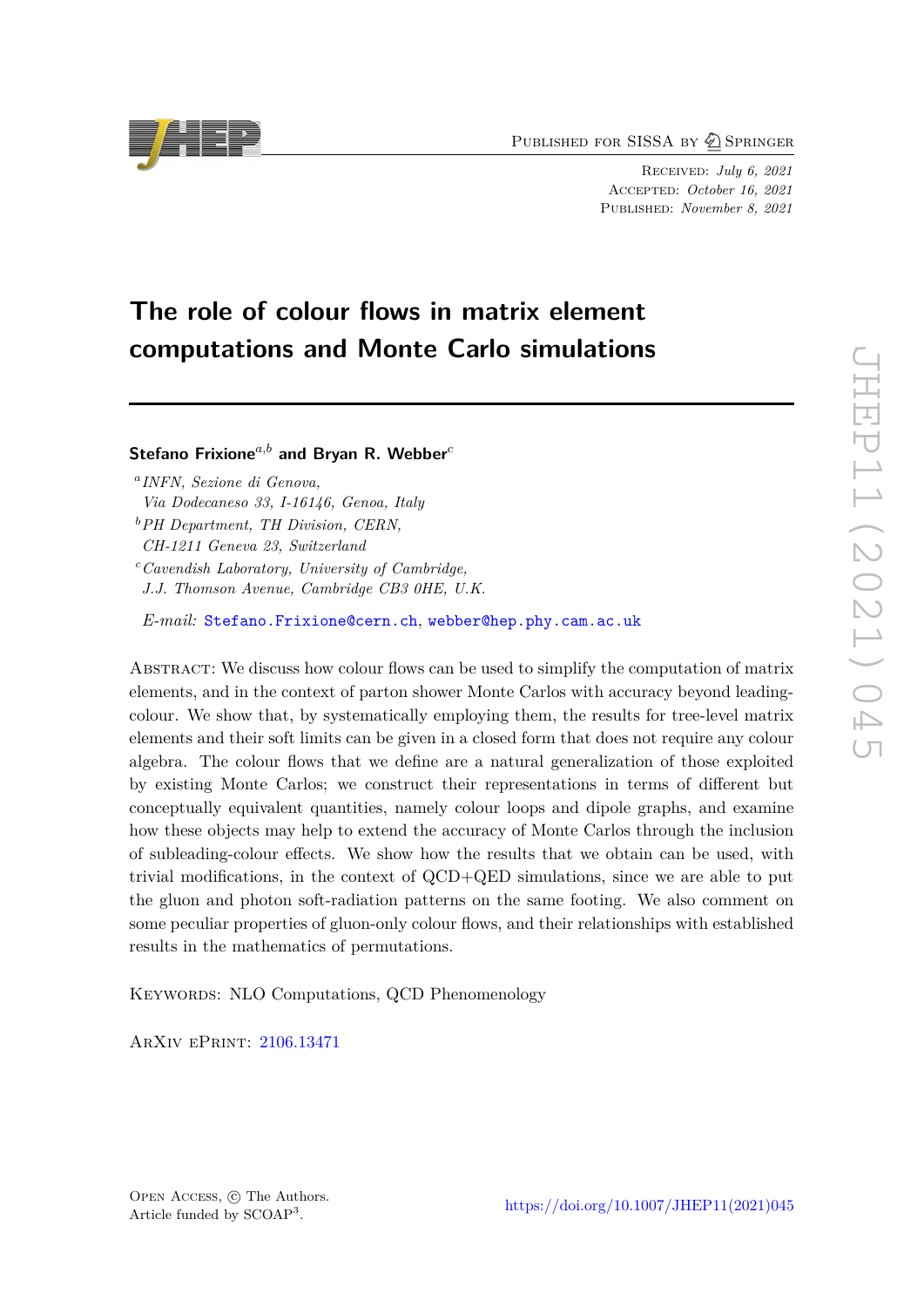# **Contents**

|          |                            | 1 Introduction                                     | $\mathbf{1}$ |  |  |  |  |
|----------|----------------------------|----------------------------------------------------|--------------|--|--|--|--|
| $\bf{2}$ | Summary of basic concepts  | 3                                                  |              |  |  |  |  |
| 3        | Colour loops               | 7                                                  |              |  |  |  |  |
| 4        |                            | Extended colour space, and the flow representation |              |  |  |  |  |
| 5        | Tree-level matrix elements |                                                    |              |  |  |  |  |
|          | 5.1                        | Quark-only matrix elements                         | 11           |  |  |  |  |
|          | 5.2                        | Quark-gluon matrix elements                        | $12\,$       |  |  |  |  |
|          |                            | Summing over flows<br>5.2.1                        | 17           |  |  |  |  |
|          | 5.3                        | Gluon-only matrix elements                         | 20           |  |  |  |  |
|          |                            | 5.3.1<br>Summing over flows                        | <b>22</b>    |  |  |  |  |
| 6        | Soft limits                | 23                                                 |              |  |  |  |  |
|          | 6.1                        | Quark-only matrix elements                         | 24           |  |  |  |  |
|          | 6.2                        | Quark-gluon matrix elements                        | 25           |  |  |  |  |
|          | 6.3                        | Gluon-only matrix elements                         | 27           |  |  |  |  |
|          |                            | 6.4 General considerations                         | 28           |  |  |  |  |
|          | 6.5                        | Examples                                           | 29           |  |  |  |  |
|          |                            | 6.5.1 $\bar{q}q \rightarrow gg$                    | 29           |  |  |  |  |
|          |                            | 6.5.2 $\bar{q}q \rightarrow q'\bar{q}'q$           | 31           |  |  |  |  |
| 7        | Monte Carlo simulation     |                                                    |              |  |  |  |  |
|          | 7.1                        | Single-parton showers                              | 36           |  |  |  |  |
|          |                            | Angular-ordered shower<br>7.1.1                    | 36           |  |  |  |  |
|          | 7.2                        | Dipole showers                                     | 39           |  |  |  |  |
|          |                            | 7.2.1<br>Dipole graphs                             | 39           |  |  |  |  |
|          |                            | Self-connected gluons<br>7.2.2                     | 41           |  |  |  |  |
|          | 7.3                        | Examples                                           | 42           |  |  |  |  |
|          |                            | 7.3.1<br>$\bar{q}q \rightarrow gg$                 | 42           |  |  |  |  |
|          |                            | 7.3.2 $\bar{q}q \rightarrow q'\bar{q}'q$           | 44           |  |  |  |  |
|          | 7.4                        | Closed colour flows versus dipole graphs           | 46           |  |  |  |  |
|          | 7.5                        | Subevents                                          | 49           |  |  |  |  |
| 8        |                            | The mixed QCD-QED case                             | 50           |  |  |  |  |
| 9        |                            | Conclusions                                        | 54           |  |  |  |  |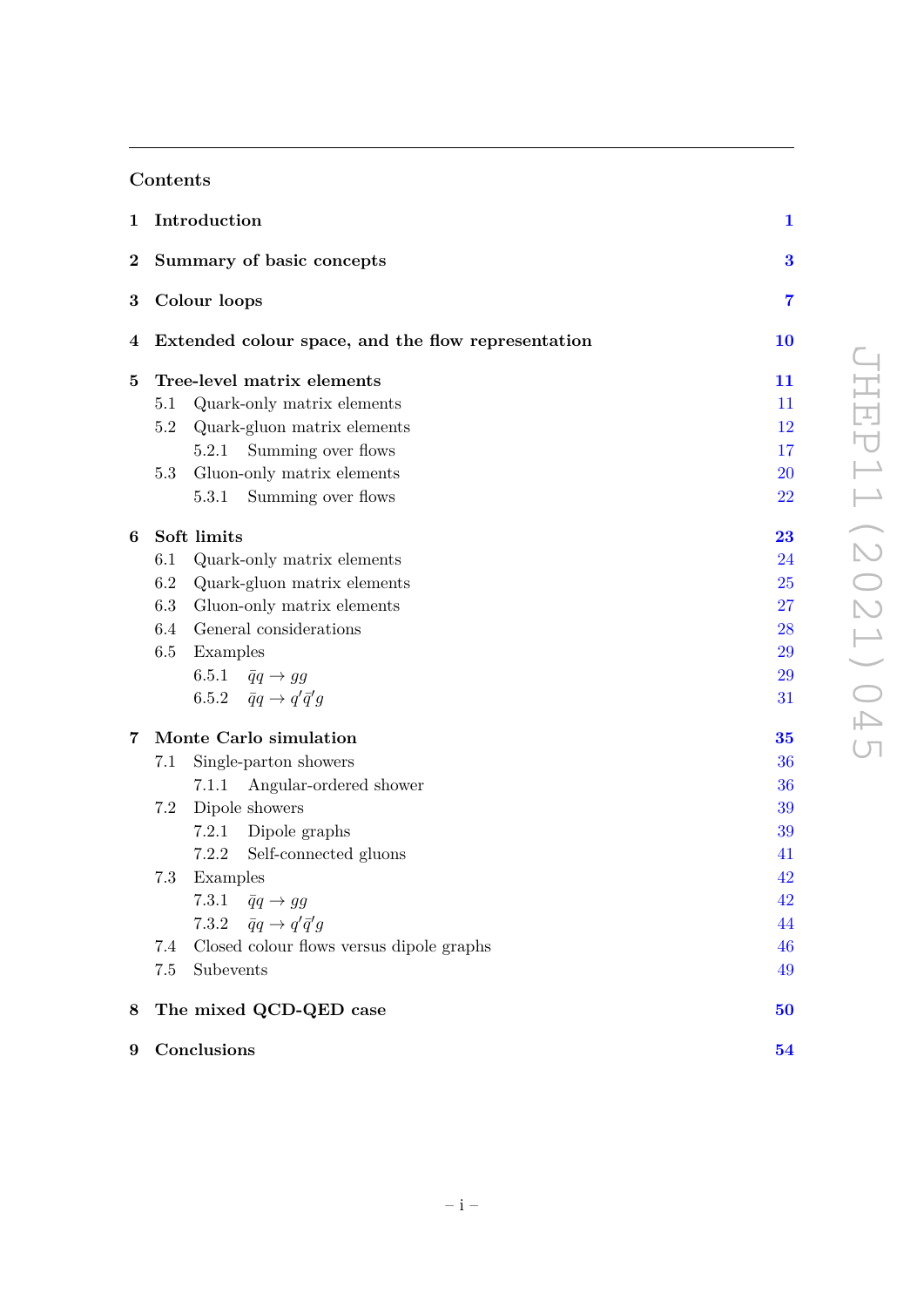| A On gluon-only colour flows and colour factors        |    |  |  |  |
|--------------------------------------------------------|----|--|--|--|
| A.1 Colour flows                                       | 58 |  |  |  |
| A.2 Colour factors                                     | 61 |  |  |  |
| B Equivalence of closed colour flows and dipole graphs | 64 |  |  |  |

# <span id="page-2-0"></span>**1 Introduction**

Barring an unlikely turn of events, searches for new physics at the LHC will increasingly rely upon high-precision methods, on both the experimental (with the collection of largestatistics samples and the reduction of systematics) and the theoretical sides. An obvious benefit of high-precision results is that they also allow one to carry out progressively more stringent checks on the (supposedly) well-known Standard Model physics, which in turn help stress-test, and ultimately hone, theory predictions.

From the theoretical viewpoint, meeting the precision targets that current and future experimental data demand almost always requires performing computations that are perturbative in the series expansion in terms of a coupling constant (the so-called fixed-order predictions) at the highest possible accuracy. At the LHC, one is obviously dominated by QCD effects, but electroweak contributions must nowadays be considered as well, especially in the large transverse momentum regions where some characteristic new-physics phenomena are expected to show up. In the past few years, the progress in fixed-order technologies has been extremely significant, for example with next-to-next-to-leading order (NNLO) results becoming routinely available. That being said, fixed-order predictions cannot generally be directly compared to experimental data: even when they are fully differential (a feature that is more difficult to achieve the higher the perturbative accuracy of the computation), hadronization and some acceptance corrections generally need be applied.

It is therefore desirable that such corrections also be carried out at the highest possible accuracy, so as not to spoil that of the underlying fixed-order calculations. This operation more often than not involves the matching and/or merging of fixed-order results with parton-shower Monte Carlo (PSMC) simulations. Unfortunately, the systematic application of matching and merging techniques is currently limited to next-to-leading order (NLO) at most. Furthermore, the PSMCs employed in the context of these techniques are formally of leading-logarithmic (LL) and leading-colour (LC) accuracy, although in practice they perform (in comparison to analytically-resummed computations) better than that.

Another issue that emerges when one considers large-statistics data samples is that many-jet observables become accessible; loosely speaking, this may also be viewed theoretically as a high-precision problem, although of a different nature from those posed by higher-order computations. In particular, here one must be able to calculate the matrix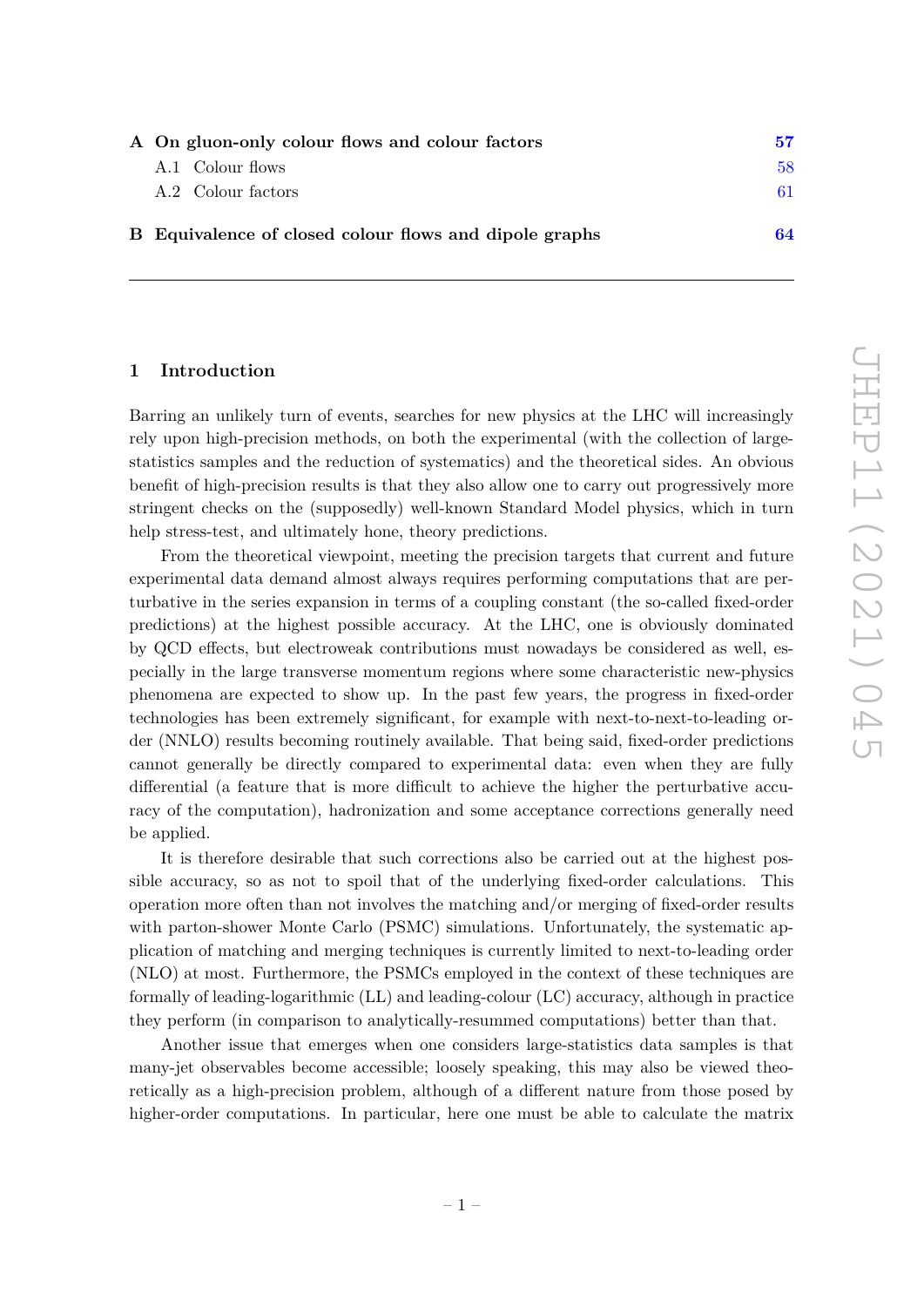elements<sup>[1](#page-3-0)</sup> associated with a large number of partons in an efficient way. The complexity of this task grows rapidly, and sooner or later one must consider approximated, as opposed to exact, matrix-element results.

The primary aim of this paper is to illustrate how several of the problems outlined thus far can be addressed by using colour flows. This applies to both tree-level matrix element computations, and to the inclusion of beyond-LC effects in PSMCs. We argue that by employing colour flows at both the matrix-element and the PSMC level one has the advantage of a language common to the two cases, which should facilitate the interplay between them in the attempt at increasing the overall precision of the final predictions. Here, we focus mainly on the use of colour flows in tree-level matrix elements to provide a full-colour treatment of the initial conditions for parton showers. The same approach can in principle be applied in the subsequent evolution of the showers. We remark that the extension of PSMCs beyond leading (logarithmic and/or colour) accuracy is the subject of much ongoing activity (see e.g. refs.  $[1-16]$  $[1-16]$ ) in directions that are possibly orthogonal to the methods discussed here; a comparison between all these developments is beyond the scope of the present work.

We point out that while the concept of colour flow is well known, our work exploits it at the level of matrix elements (i.e. of amplitudes squared), in contrast to what is typically done in the literature (see e.g. refs.  $[17-22]$  $[17-22]$  and references therein), where the emphasis is at the amplitude level. By doing so, we are naturally led to introduce quantities (such as closed flows and secondary flows) that help to express the matrix elements in a very compact way that does not require any further colour algebra, and is independent of whether the original amplitudes are written in terms of a fundamental or a colour-flow basis. An interesting question that thus emerges is whether similar expressions could be obtained for matrix elements beyond the tree-level (which, at one loop, would be a natural complement of the real-emission subtraction procedure presented in ref. [\[23\]](#page-74-2)). While the general ideas on colour flows we employ here are certainly valid beyond tree-level, there are specific aspects of the representations of loop amplitudes in terms of colour bases (see e.g. refs. [\[24](#page-74-3)[–29\]](#page-74-4)) that require an explicit analysis, and whose implications are therefore left to future work.

This paper is organized as follows. In view of the fact that we often rely on the methods of ref. [\[23\]](#page-74-2), in section [2](#page-4-0) we give a brief summary of the results of that paper that are directly relevant here. In section [3,](#page-8-0) we define the colour loops that stem from a given choice of colour flows. In section [4](#page-11-0) we discuss the so-called flow representation of matrix elements in geometrical terms. Sections [5](#page-12-0) and [6](#page-24-0) present the results for tree-level matrix elements and their soft limits, respectively, expressed in terms of elementary quantities associated with colour flows. In section [7](#page-36-0) we show how the results obtained for the matrix elements could be employed in the context of PSMCs that include beyond-LC effects, and we propose two different but equivalent ideas that generalize the concept of colour connections used in existing PSMCs. In section [8](#page-51-0) we illustrate how colour flows provide a natural language to deal with the simultaneous perturbative expansion in two parameters,

<span id="page-3-0"></span><sup>&</sup>lt;sup>1</sup>Note that throughout this paper we use the term "matrix element" to denote the modulus-squared of the sum of amplitudes relevant to the computation of a cross section.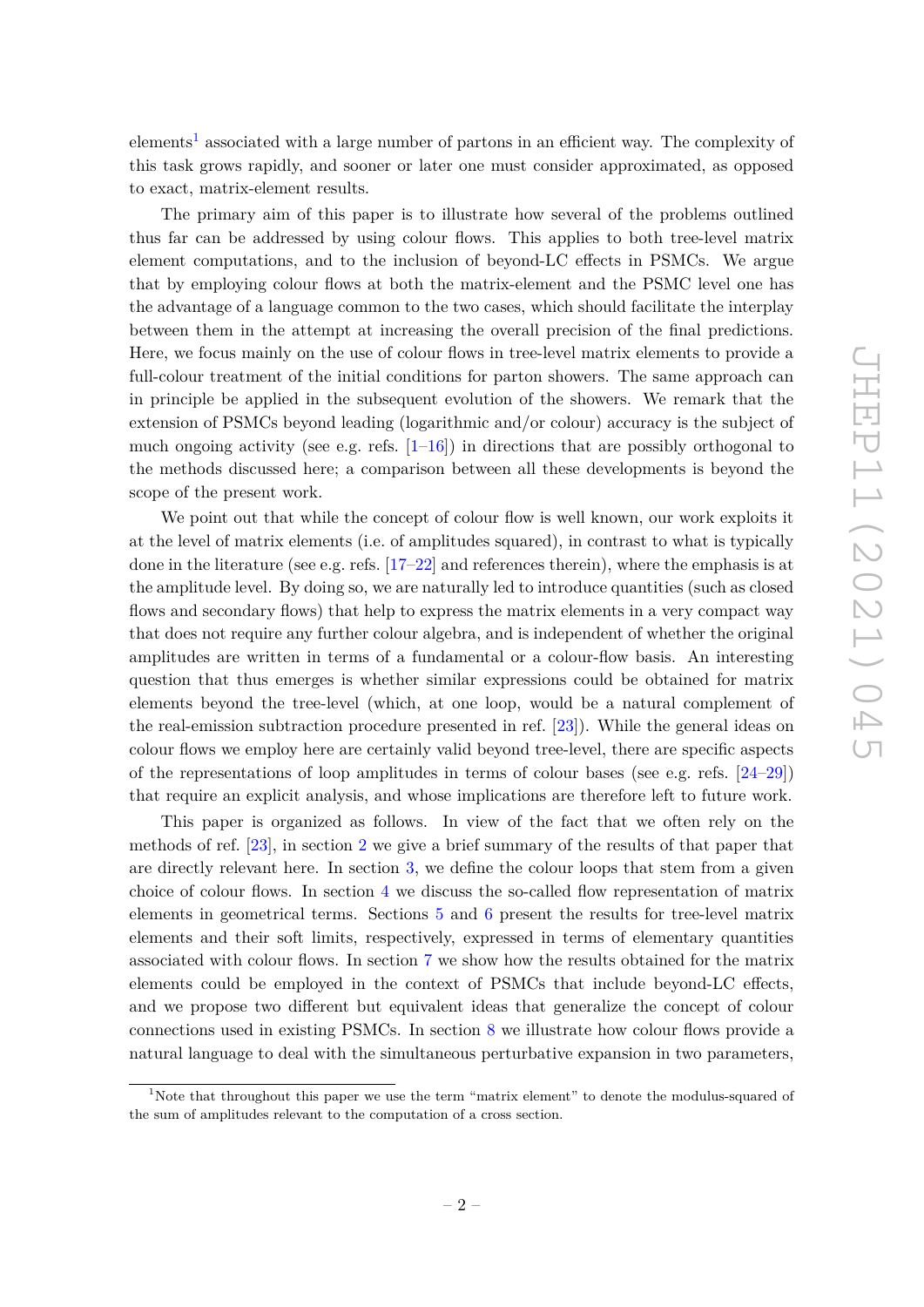using the QCD+QED case as a definite example. Finally, in section [9](#page-55-0) we summarize our findings. The appendices collect some technical material. In appendix [A](#page-58-0) miscellaneous results are presented that are relevant to gluon-only colour flows, with the reinterpretation of some of their properties in the context of the mathematics of permutations, whereas appendix [B](#page-65-0) gives some additional information on an idea introduced in section [7](#page-36-0) that is particularly relevant to dipole-based showers.

#### <span id="page-4-0"></span>**2 Summary of basic concepts**

The present work makes extensive use of the results of ref. [\[23\]](#page-74-2). For the reader who is not familiar with that paper, in this section we give a very brief summary of the ideas that underpin the derivations that will follow later. Henceforth, eq.  $(x,y)$  of ref. [\[23\]](#page-74-2) will be denoted by eq. (**I**.x.y).

All partons<sup>[2](#page-4-1)</sup> that participate in a hard scattering are regarded as outgoing. For a process with *q* quark-antiquark pairs and *n* gluons

<span id="page-4-11"></span><span id="page-4-10"></span><span id="page-4-2"></span>
$$
0 \longrightarrow 2q + n \tag{2.1}
$$

the labelling conventions for the *i th* parton are as follows:

$$
-2q \le i \le -q - 1 \qquad \longrightarrow \qquad \text{antiquarks}, \tag{2.2}
$$

$$
-q \le i \le -1 \qquad \longrightarrow \qquad \text{quarks}, \tag{2.3}
$$

$$
1 \le i \le n \qquad \longrightarrow \qquad \text{gluons.} \tag{2.4}
$$

Tree-level scattering amplitudes are written as sums of products of dual (or colour-ordered) amplitudes times colour factors. For any given choice of the representation of the SU(*N*) colour algebra, colour factors are in one-to-one correspondence with colour flows, which are ordered sets of parton labels, and can be obtained from the latter by means of simple rules. For the process of eq.  $(2.1)$ , the colour flows have the following form:

$$
\gamma = \bigcup_{p=1}^{q} \gamma_p, \qquad (2.5)
$$

$$
\gamma_p = \left( -p \, ; \sigma(t_{p-1}+1), \ldots \sigma(t_p) ; \mu(-p-q) \right). \tag{2.6}
$$

Here,  $\sigma$  and  $\mu$  denote permutations (including cyclic ones) of the first *n* and *q* integers,<sup>[3](#page-4-3)</sup> respectively, while the set of  $q + 1$  integers  $t_p$ 

<span id="page-4-9"></span><span id="page-4-8"></span><span id="page-4-7"></span><span id="page-4-5"></span>
$$
t = \{t_0, \dots t_q\} \tag{2.7}
$$

$$
0 = t_0 \le t_1 \le \dots t_{q-1} \le t_q = n, \tag{2.8}
$$

is a partition of the ordered set of the first *n* integers into *q* subsets of ordered integers, with the  $p^{th}$  cell of the partition defined to be<sup>[4](#page-4-4)</sup>

<span id="page-4-6"></span>
$$
(t_{p-1}+1, t_{p-1}+2, \dots t_p-1, t_p) , \t 1 \le p \le q . \t (2.9)
$$

<span id="page-4-3"></span><span id="page-4-1"></span><sup>&</sup>lt;sup>2</sup>Assumed to be massless; the generalization to massive partons can be made along similar lines.

<span id="page-4-4"></span><sup>&</sup>lt;sup>3</sup>In eq. [\(2.6\)](#page-4-5) and elsewhere,  $\mu(-p-q)$  is symbolic for  $-\mu(p)-q$ .

<sup>&</sup>lt;sup>4</sup>Equation [\(2.9\)](#page-4-6) applies only to the non-trivial case  $t_{p-1} < t_p$ ; when  $t_{p-1} = t_p$ , the  $p^{th}$  cell of the partition is  $(t_{p-1}, t_p)$ . See also footnote [5.](#page-5-0)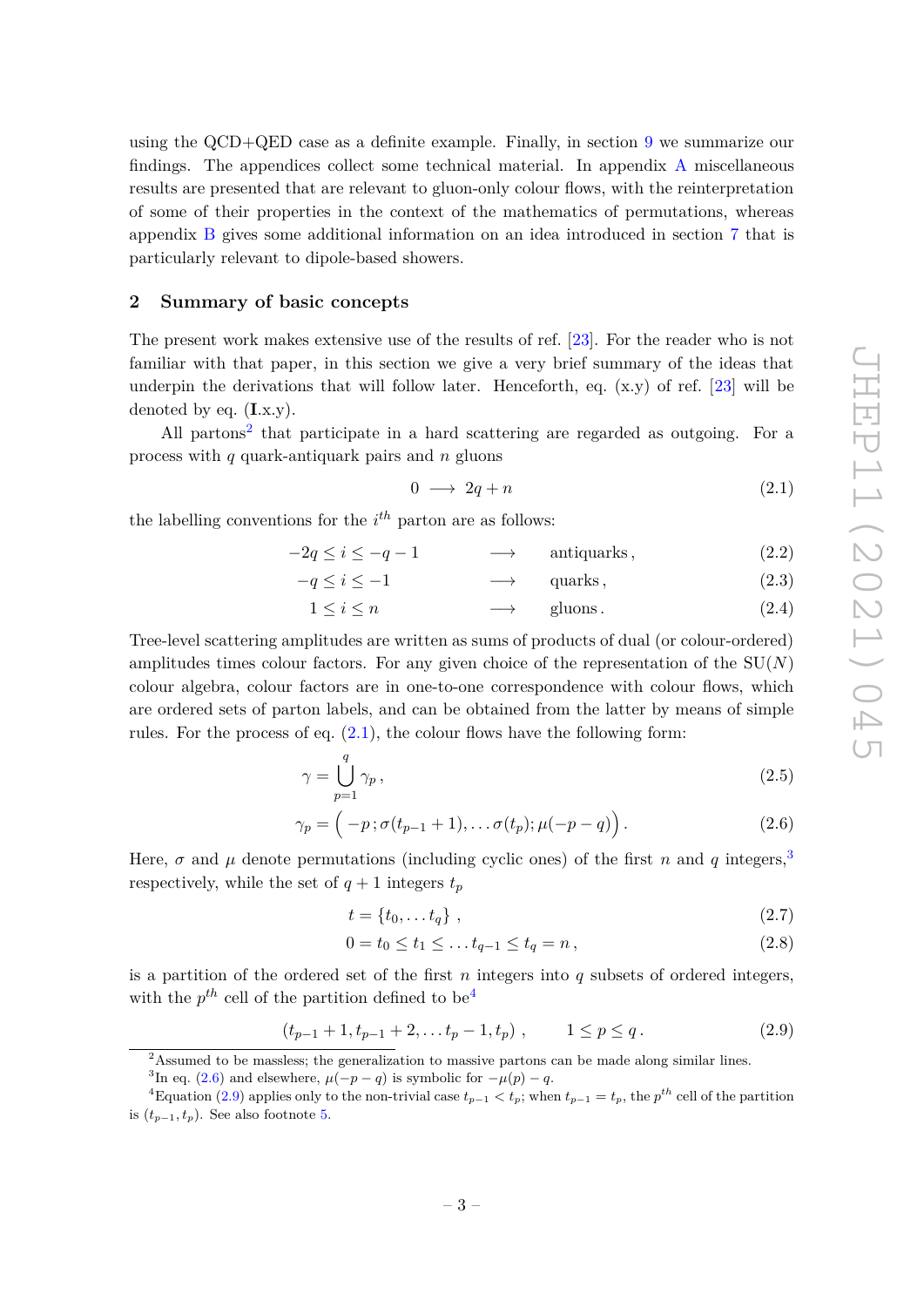The set of *m*-integer permutations is denoted by  $P_m$ ; the set of the partitions of eqs. [\(2.7\)](#page-4-7) and  $(2.8)$  is denoted by  $T_{n|q}$ . Thus, the set of colour flows relevant to the process of eq.  $(2.1)$ is given by eq. (**I**.3.27)

<span id="page-5-3"></span>
$$
\mathcal{F}_{2q;n} = \left(P_n, P_q, T_{n|q}\right),\tag{2.10}
$$

whose number of elements is equal to

<span id="page-5-4"></span>
$$
|\mathcal{F}_{2q;n}| = |P_n| |P_q| |T_{n|q}| = n! |q! {n+q-1 \choose q-1} = q (n+q-1)!.
$$
 (2.11)

Each of the ordered sets in  $\gamma_p$  in eq. [\(2.5\)](#page-4-9) is called an open colour line, that connects quark  $-p$  with antiquark  $\mu(-p-q)$  and features the emission of gluon  $\sigma(t_{p-1}+1)$  (which is the closest to the quark) up to gluon  $\sigma(t_p)$  (which is the closest to the antiquark). Denoting by

$$
\{a_i\}_{i=1}^n, \qquad a_i \in \{1, \dots N^2 - 1\}, \qquad (2.12)
$$

<span id="page-5-2"></span>
$$
\{a_i\}_{i=-2q}^{-1}, \qquad a_i \in \{1, \dots N\} \;, \tag{2.13}
$$

the colours of gluons, and of quarks and antiquarks, respectively, the colour flow of eq. [\(2.5\)](#page-4-9) is associated with the following colour factor in the fundamental representation<sup>[5](#page-5-0)</sup>

$$
\Lambda\left(\{a_i\}, \gamma\right) = N^{-\rho(\gamma)} \left(\lambda^{a_{\sigma(t_0+1)}} \dots \lambda^{a_{\sigma(t_1)}}\right)_{a_{-1}a_{\mu(-1-q)}}
$$

$$
\times \left(\lambda^{a_{\sigma(t_1+1)}} \dots \lambda^{a_{\sigma(t_2)}}\right)_{a_{-2}a_{\mu(-2-q)}}
$$

$$
\times \dots
$$

$$
\times \left(\lambda^{a_{\sigma(t_{q-1+1)}}} \dots \lambda^{a_{\sigma(t_q)}}\right)_{a_{-q}a_{\mu(-2q)}},
$$
\n(2.14)

where

$$
\rho(\gamma) = \min \left\{ q - 1, \sum_{p=1}^{q} \delta(-p - q, \mu(-p - q)) \right\}.
$$
\n(2.15)

The integer  $\rho(\gamma)$  is equal to the number of open colour lines that coincide with flavour lines,<sup>[6](#page-5-1)</sup> minus one in the case of maximal coincidence. Given a colour configuration, i.e. a specific choice for the colours of quarks, antiquarks, and gluons, the scattering amplitude is written as was anticipated, i.e.

$$
\mathcal{A}^{(2q;n)}(a_{-2q},\ldots a_n) = \sum_{\gamma \in \mathcal{F}_{2q;n}} \Lambda\left(\{a_i\}, \gamma\right) \hat{\mathcal{A}}^{(2q;n)}\left(\gamma\right),\tag{2.16}
$$

where  $\hat{\mathcal{A}}^{(2q;n)}(\gamma)$  is the dual amplitude associated with the colour flow  $\gamma$ . In ref. [\[23\]](#page-74-2) it has been found convenient to represent amplitudes in a vector space, called colour space, and

<span id="page-5-0"></span><sup>5</sup> If an open colour line does not feature any gluons, the corresponding colour factor is a Kronecker *δ* see eq. (**I**.3.23) and eq. (**I**.3.24). Furthermore, throughout this paper  $\lambda$  matrices are normalized as the SU(3) generators, per appendix A of ref. [\[23\]](#page-74-2)..

<span id="page-5-1"></span><sup>6</sup> In the unequal-flavour case; see eq. (**I**.3.30)–eq. (**I**.3.32) when there are at least two equal flavour pairs.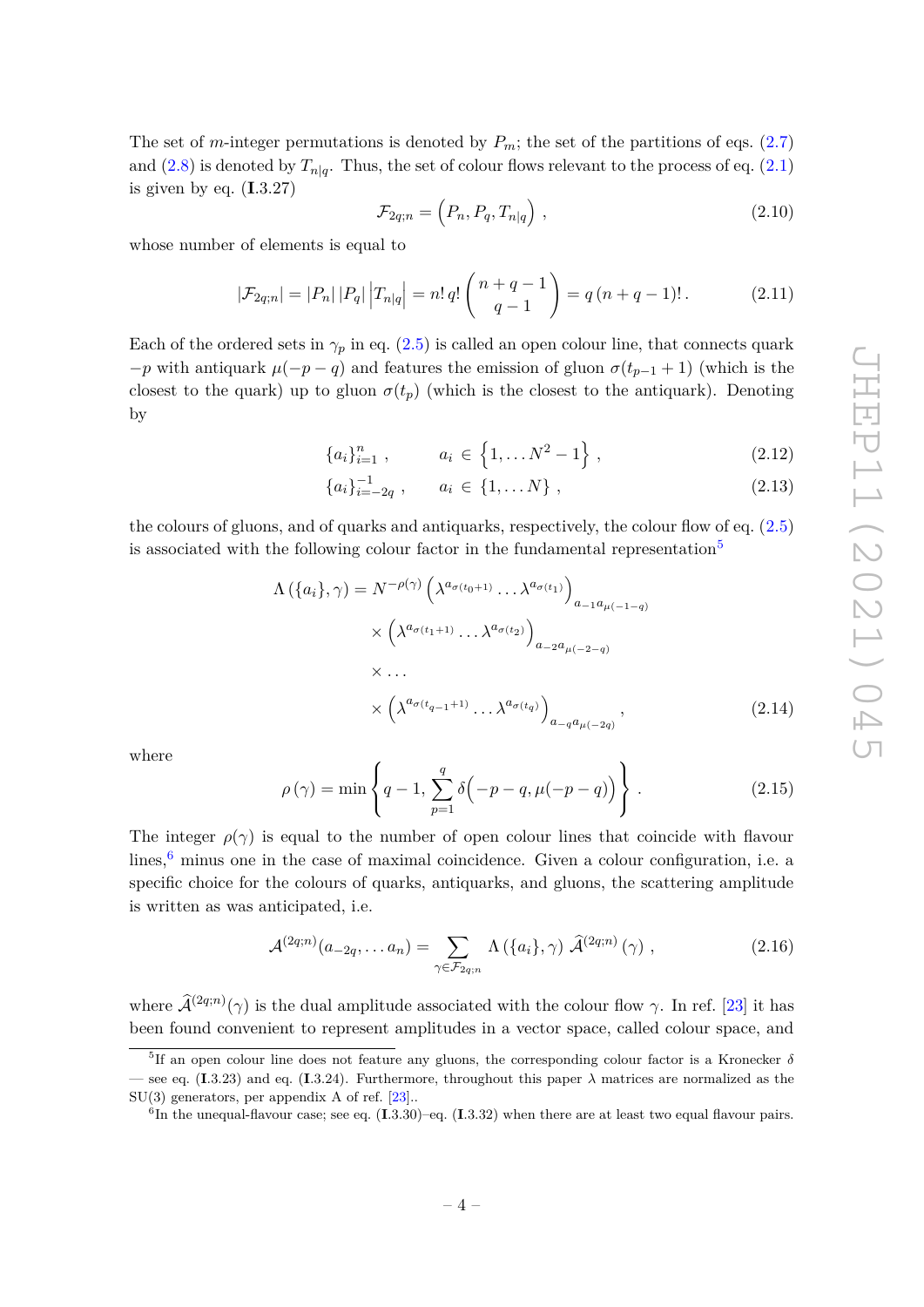denoted by *S*{*a*} . The set of all colour configurations corresponds to a complete basis of orthonormal vectors in  $S_{\{a\}}$ , thus<sup>[7](#page-6-0)</sup>

<span id="page-6-4"></span><span id="page-6-3"></span>
$$
|a_{-2q},\ldots a_n\rangle \in S_{\{a\}},\tag{2.17}
$$

$$
\langle b_{-2q}, \dots b_n | a_{-2q}, \dots a_n \rangle = \prod_{i=-2q}^n \delta_{a_i b_i}, \qquad (2.18)
$$

$$
\sum_{\{a_i\}_{i=-2q}^n} |a_{-2q}, \dots a_n\rangle \langle a_{-2q}, \dots a_n| = I. \tag{2.19}
$$

The colour space is separable into the subspaces  $S_{I_{\alpha}}^{(p)}$  ${P \choose \{a\}}$  relevant to each parton p that enters the hard process

$$
S_{\{a\}} = \bigotimes_{p=-2q}^{n} S_{\{a\}}^{(p)},
$$
\n(2.20)

$$
|a_{-2q},\ldots a_n\rangle = \bigotimes_{p=-2q}^n |a_p\rangle, \qquad |a_p\rangle \in S_{\{a\}}^{(p)}.
$$
 (2.21)

The dimensions of these vector spaces are

$$
\left| S_{\{a\}}^{(p)} \right| = \begin{cases} N & -2q \le p \le -1 \\ N^2 - 1 & 1 \le p \le n \end{cases} \implies \left| S_{\{a\}} \right| = N^{2q} \left( N^2 - 1 \right)^n. \tag{2.22}
$$

With this, one can introduce vectors associated with amplitudes at given colour configurations or colour flows, thus

$$
|\mathcal{A}^{(2q;n)}(a_{-2q},\ldots a_n)\rangle = \mathcal{A}^{(2q;n)}(a_{-2q},\ldots a_n)|a_{-2q},\ldots a_n\rangle,
$$
\n(2.23)

$$
|\mathcal{A}^{(2q;n)}(\gamma)\rangle = \sum_{\{a_i\}_{i=-2q}^n} \Lambda\left(\{a_i\}, \gamma\right) \widehat{\mathcal{A}}^{(2q;n)}(\gamma) \left|a_{-2q}, \dots a_n\right\rangle,\tag{2.24}
$$

from which one can obtain the colour-summed amplitude

$$
|\mathcal{A}^{(2q;n)}\rangle = \sum_{\{a_i\}_{i=-2q}^n} |\mathcal{A}^{(2q;n)}(a_{-2q},\dots a_n)\rangle
$$
 (2.25)

<span id="page-6-6"></span><span id="page-6-5"></span>
$$
=\sum_{\gamma\in\mathcal{F}_{2q;n}}|\mathcal{A}^{(2q;n)}(\gamma)\rangle.
$$
\n(2.26)

By interfering a colour-summed amplitude with its complex conjugate one obtains the matrix element that, multiplied by flux, average, and phase-space factors gives the physical cross section

<span id="page-6-2"></span>
$$
\mathcal{M}^{(2q;n)} \equiv \langle \mathcal{A}^{(2q;n)} | \mathcal{A}^{(2q;n)} \rangle = \sum_{\gamma', \gamma \in \mathcal{F}_{2q;n}} \mathcal{M}^{(2q;n)} \left( \gamma', \gamma \right) , \qquad (2.27)
$$

with

$$
\mathcal{M}^{(2q;n)}\left(\gamma',\gamma\right) = \langle \mathcal{A}^{(2q;n)}\left(\gamma'\right) | \mathcal{A}^{(2q;n)}\left(\gamma\right) \rangle \tag{2.28}
$$

<span id="page-6-1"></span>
$$
= \hat{\mathcal{A}}^{(2q;n)} (\gamma')^{\star} C (\gamma', \gamma) \hat{\mathcal{A}}^{(2q;n)} (\gamma) . \qquad (2.29)
$$

<span id="page-6-0"></span><sup>7</sup>Throughout this paper, summation and product indices may have ranges that include zero; we understand the corresponding contributions to be null.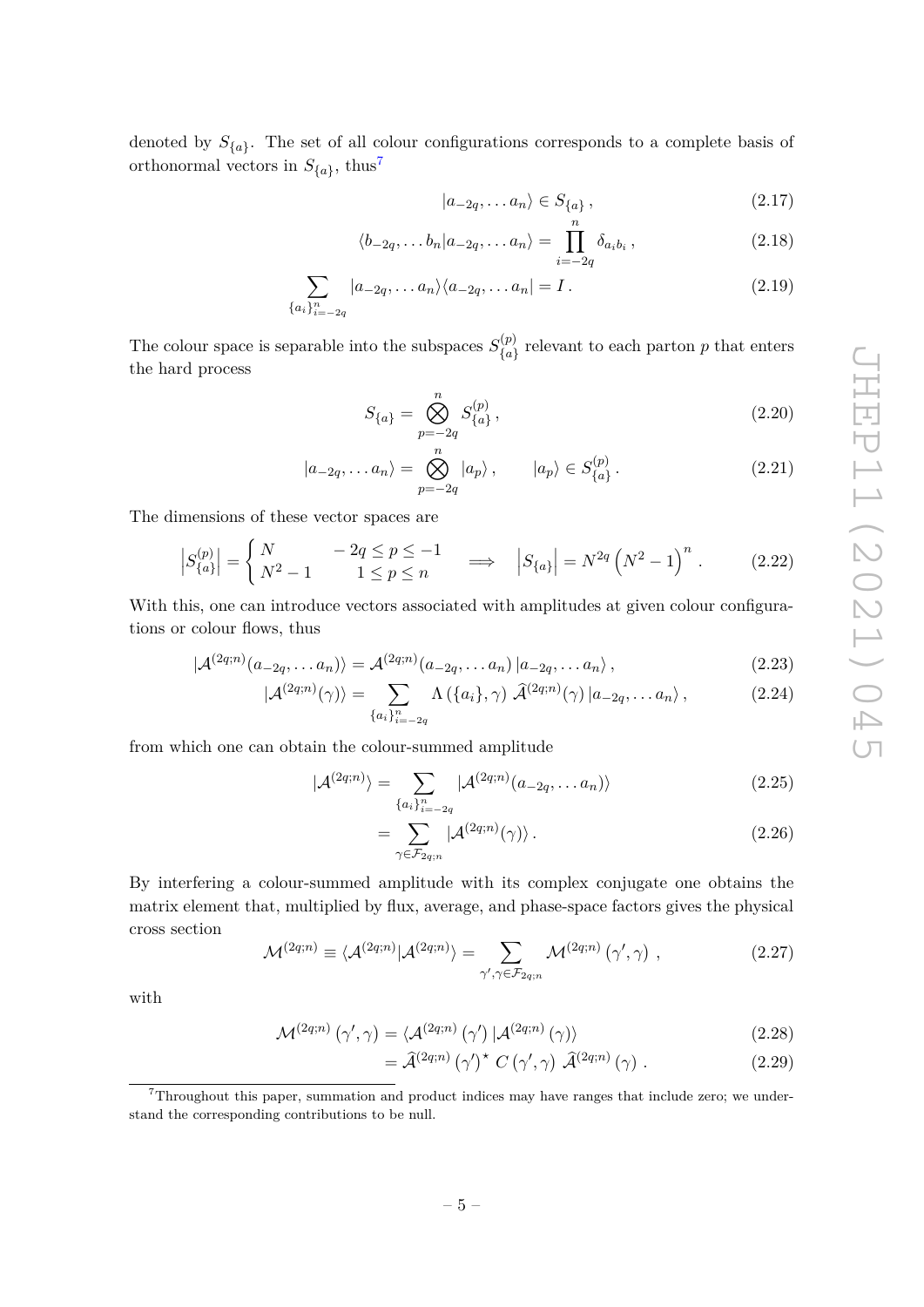The r.h.s. of eq. [\(2.29\)](#page-6-1) is expressed in terms of scalar quantities, namely the dual amplitudes already introduced, and the colour-flow matrix element

<span id="page-7-0"></span>
$$
C(\gamma', \gamma) = \sum_{\{a_i\}_{i=-2q}^n} \Lambda(\{a_i\}, \gamma')^* \Lambda(\{a_i\}, \gamma) . \qquad (2.30)
$$

Equations  $(2.27)-(2.30)$  $(2.27)-(2.30)$  $(2.27)-(2.30)$  give us the opportunity to stress a fact left implicit so far. Namely, a colour flow is a quantity defined at the amplitude level. In the computation of cross sections, what is relevant is always a pair of two flows, one on each side of the cut. Such a pair, i.e.

<span id="page-7-1"></span>
$$
(\gamma', \gamma) \tag{2.31}
$$

in the expressions above, is called a *closed colour flow*. In eq. [\(2.31\)](#page-7-1), it is understood that  $γ'$  (γ) is the flow entering the amplitude on the left-hand side (right-hand side) of the cut. Because of this, when it is necessary to distinguish between the colour flows on either side of the cut they will be called L-flows and R-flows.

The formulae written so far are relevant to the process of eq.  $(2.1)$ . Although in principle that could be used to describe purely gluonic processes as well (i.e. when  $q = 0$ ), in practice such a case entails significant simplifications that justify the use of a slightly different notation. In particular, for a purely-gluonic *n*-body process

$$
0 \longrightarrow n, \tag{2.32}
$$

the analogue of the colour flow of eq. [\(2.5\)](#page-4-9) features a single colour line, denoted as follows:

$$
\sigma \equiv (\sigma(1), \dots \sigma(n)) . \tag{2.33}
$$

Furthermore, in view of the fact that its associated colour factor, i.e. the analogue of eq. [\(2.14\)](#page-5-2), reads in the fundamental representation

$$
\Lambda\left(\{a_i\},\sigma\right) = \text{Tr}\left(\lambda^{a_{\sigma(1)}}\dots\lambda^{a_{\sigma(n)}}\right),\tag{2.34}
$$

the information embedded in the colour flow must be invariant under cyclic permutations. Therefore, the set of the *n*-gluon colour flows is the set of the non-cyclic *n*-integer permutations, which we shall denote by

$$
P_n',\tag{2.35}
$$

and which constitutes the analogue of the set introduced in eq. [\(2.10\)](#page-5-3). These, and the formal replacements

$$
\mathcal{A}^{(2q;n)} \longrightarrow \mathcal{A}^{(n)},\tag{2.36}
$$

$$
\mathcal{M}^{(2q;n)} \longrightarrow \mathcal{M}^{(n)},\tag{2.37}
$$

are all that is needed in order to convert the expressions for the quark-gluon matrix elements and related quantities into those relevant to the gluon-only case.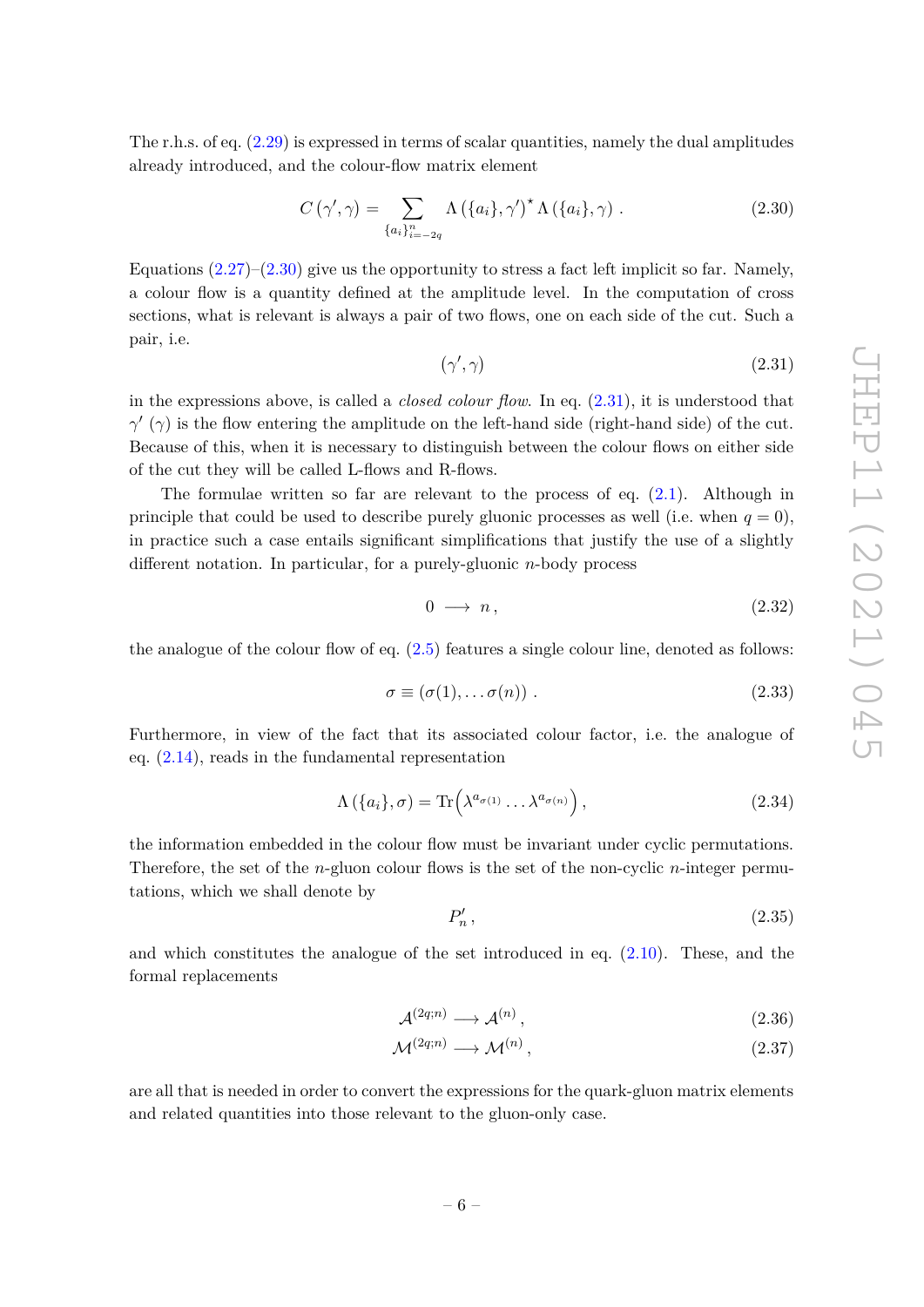#### <span id="page-8-0"></span>**3 Colour loops**

In the context of current parton shower Monte Carlos, colour flows stemming from matrix element computations are responsible for giving crucial information on the initial conditions for the showers (and for hadronization); therefore, ultimately they have a major role in the determination of the radiation pattern.

In retrospect, this might appear strange for two reasons. Firstly, as was discussed in section [2,](#page-4-0) the quantities that are relevant to matrix elements are not flows, but closed flows. Secondly, such flows are Born-level (i.e. *m*-body) objects, while even the firstemission radiation pattern is determined, in cross section computations, by  $(m + 1)$ -body objects. As far as the first item is concerned, the key point is that existing PSMCs only consider closed flows for which the L-flow coincides with the R-flow; in other words, only the diagonal of the colour-flow matrix is taken into account, which is consistent with the leading-*N* nature of the MCs. Obviously, then, the information on the closed flow is redundant, and that of the flow is used instead. In turn, this immediately suggests that if one is interested in going beyond the leading-*N* approximation in MCs, retaining the information on closed flows (e.g. in determining colour connections) will be essential. As far as the second observation above is concerned, this has again to do with the leading-*N* character of PSMCs, which is such that the radiation pattern at the  $(m + 1)$ -body level can be described by *m*-body quantities. Beyond the leading-*N* this is not true any longer. However, we shall show how one can circumvent this difficulty, and thus to keep on working with *m*-body objects.

Before proceeding, we need to define precisely colour loops, which will be used throughout this paper. Firstly, colour loops are properties of a given closed colour flow. The set of all colour loops relevant to the closed flow  $(\gamma', \gamma)$  will be denoted by

<span id="page-8-1"></span>
$$
\mathcal{L}(\gamma', \gamma). \tag{3.1}
$$

Each loop is defined iteratively, as follows:

- **0.** Write the L- and R-flow as two vertical sets of indices (the former to the left of the latter). Each open colour line that belongs to these flows is a separate subset of such sets. The relative order of these subsets is irrelevant.
- **1.** Start from either a quark or a gluon that belongs to the R-flow; this is the first element of the loop.
- **2.** Go down one place in the R-flow; a gluon or an antiquark is found.
- **3.** Jump to the L-flow, landing on the element whose label is identical to that of the gluon or the antiquark of the previous step.
- **4.** Go up one place in the L-flow; a gluon or a quark is found.
- **5.** Jump to the R-flow, landing on the element whose label is identical to that of the gluon or the quark of the previous step.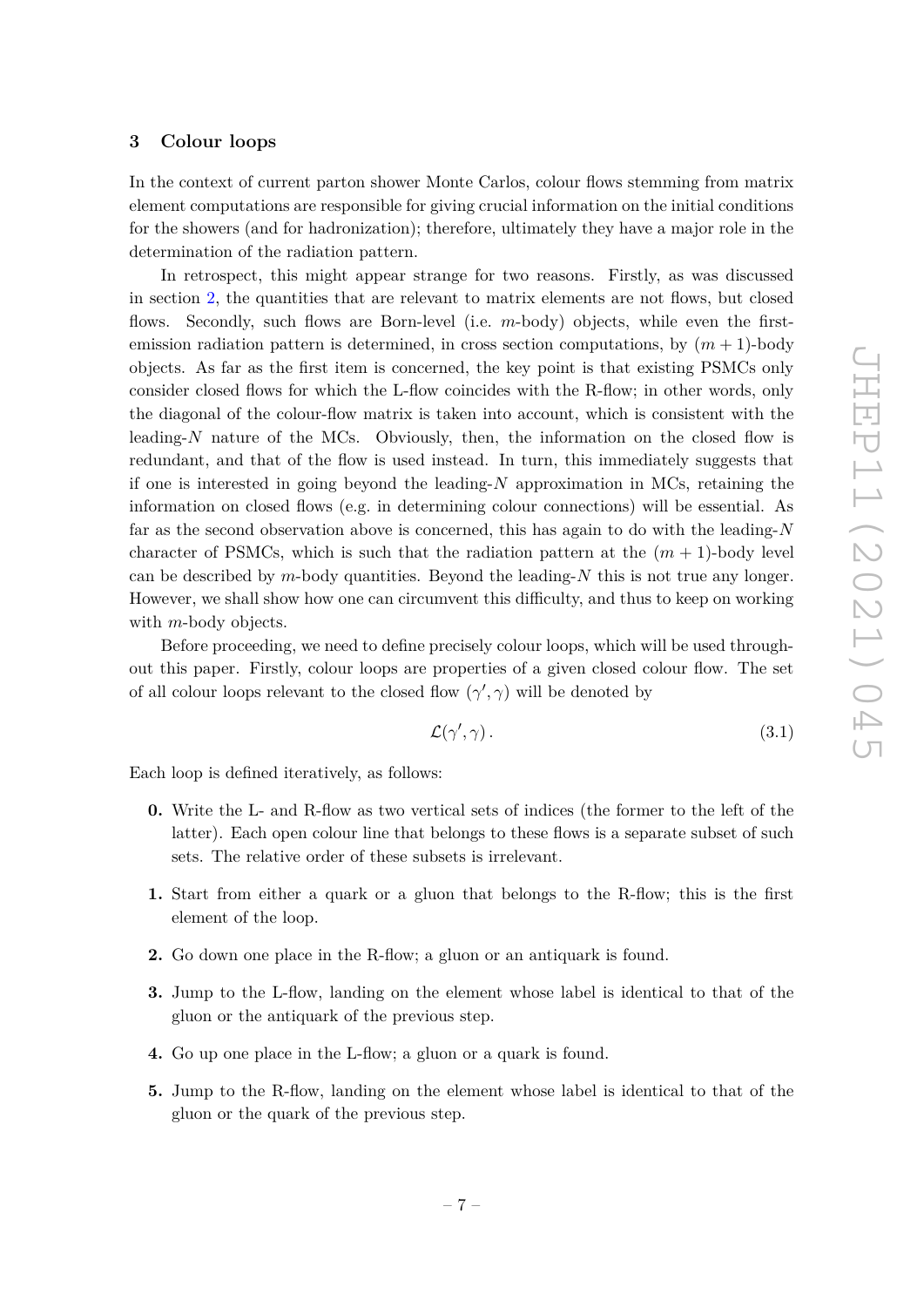- **6.** When the landing element coincides with the first element of the loop then go to step **7**, otherwise iterate steps **2**–**5**.
- **7.** A loop is the ordered set composed of the starting element and of all of the landing elements subsequently found, except for the last one (because it coincides with the starting element).

Once a loop has been constructed, the next one (if it exists) can be found by following again steps 1–7, with the condition that the starting element in step 1 must not be already included as an R-element of one of the loops previously constructed. We call L- and Relements of a given loop  $\ell \in \mathcal{L}$  the landing elements when jumping from right to left and from left to right, respectively; on top of those, the starting element of the loop is included in the set of R-elements as well.

By construction, colour loops have the following properties:

- **i.** The sets of R-elements of any two loops are disjoint (i.e. have an empty intersection); the same is true for the L-elements.
- **ii.** All quarks are R-elements, and all antiquarks are L-elements.
- **iii.** A quark label will appear only once, i.e. it belongs to a single loop; the same is true for antiquarks.
- **iv.** A gluon label will appear twice, either in the same loop or in two different loops. In the former case, one instance corresponds to an R-element, and the other to an L-element (i.e. the gluon label cannot correspond to two L- or two R-elements).

These properties will turn out to be important in deriving results for the soft limit of matrix elements. We point out that the idea that underpins the construction of colour loops as given above is based on the usual procedure of following colour (as opposed to anticolour) indices.[8](#page-9-0) This is straightforward in the case of quarks and antiquarks; for gluons, one needs to consider the pair of  $\lambda$  matrices associated with any gluon index, and to replace them with the first term of the Fierz identity. Roughly speaking, this corresponds to "splitting" colour lines by replacing each gluon there with a  $q\bar{q}$  pair (of a fictitious flavour, different from all of the other flavours); this idea will play an important role starting from section [5.2.](#page-13-0)

We can also introduce the idea of distance within a colour loop. More precisely, for any two parton labels  $k$  and  $l$  that belong to a loop  $\ell$ 

$$
k, l \in \ell \in \mathcal{L}(\gamma', \gamma), \tag{3.2}
$$

the distance between *k* and *l*, denoted by

<span id="page-9-1"></span>
$$
\delta_{\ell}(k,l)\,,\tag{3.3}
$$

is defined as the number of partons in  $\ell$  between  $k$  and  $l$ ; thus, if  $k$  and  $l$  are contiguous, the distance is equal to zero. Furthermore, according to item ii. above and taking into account

<span id="page-9-0"></span><sup>&</sup>lt;sup>8</sup>Needless to say, this is a purely conventional choice: one might choose the anticolour instead, and the procedure would be unchanged except for the formal replacements left vs right and up vs down.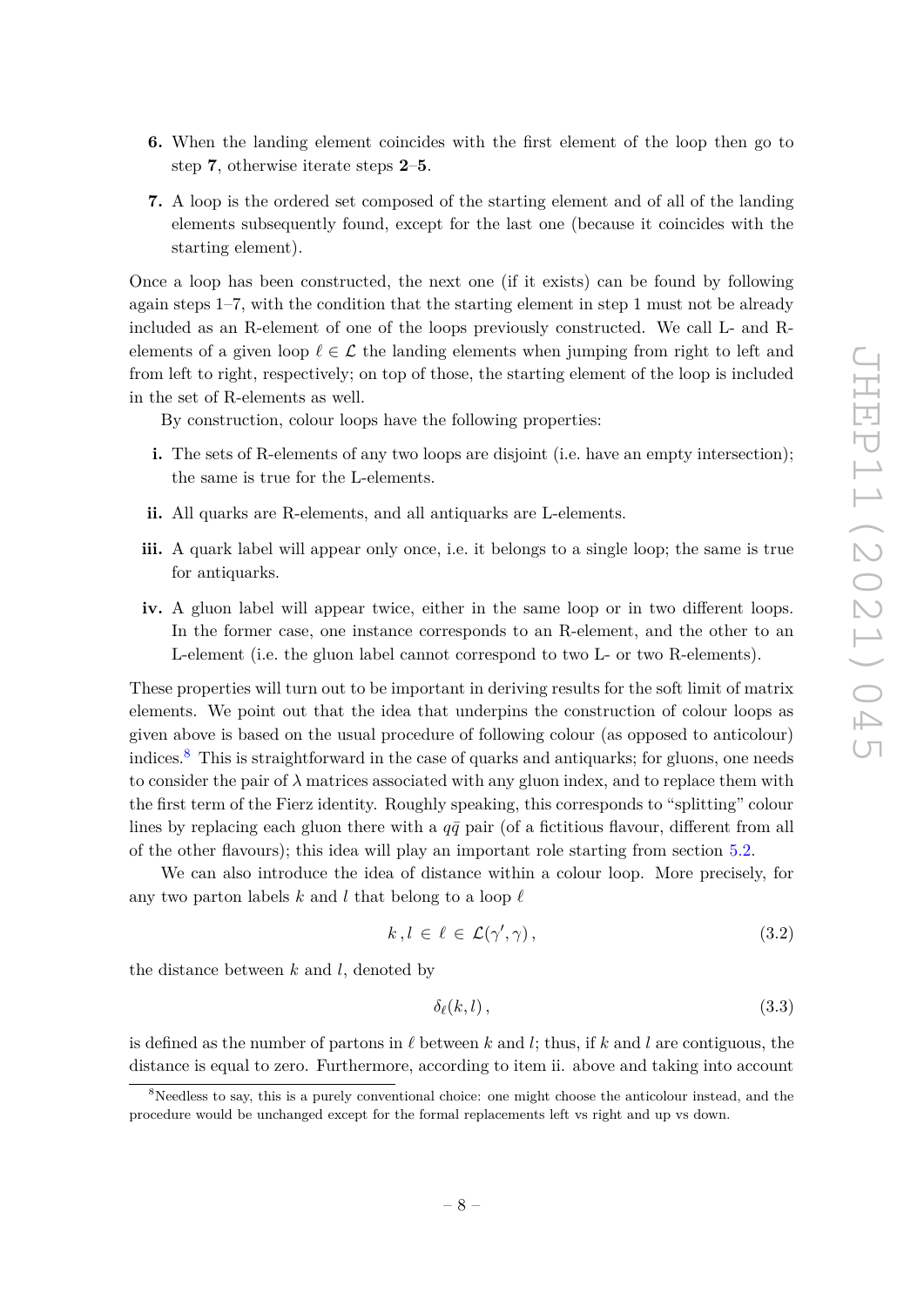

<span id="page-10-0"></span>**Figure 1**. Colour loop sets for  $0 \rightarrow q\bar{q}gg$ :  $\mathcal{L}(\gamma_1, \gamma_1)$  (left) and  $\mathcal{L}(\gamma_1, \gamma_2)$  (right).

that colour loops alternate L- and R-elements, the distance between any quark and any antiquark is an even number, whereas the distance between two quarks or two antiquarks is an odd number.

• *Example.* Consider the case of  $0 \rightarrow q\bar{q}gg$ . According to the all-outgoing labeling of section [2,](#page-4-0) this process is  $0 \rightarrow q_{-1}\bar{q}_{-2}g_1g_2$  (i.e.  $\bar{q}_{-1}q_{-2} \rightarrow g_1g_2$  in a physical configuration), with  $q = 1$  and  $n = 2$ . The set of flows, eq.  $(2.10)$ , is

<span id="page-10-4"></span>
$$
\mathcal{F}_{2;2} = \left\{ (-1; 1, 2; -2), (-1; 2, 1; -2) \right\} \equiv \left\{ \gamma_1, \gamma_2 \right\}. \tag{3.4}
$$

The colour loops corresponding to  $\mathcal{L}(\gamma_1, \gamma_1)$  and  $\mathcal{L}(\gamma_1, \gamma_2)$  are shown in figure [1.](#page-10-0) Clearly the diagram for  $\mathcal{L}(\gamma_2, \gamma_2)$  is that for  $\mathcal{L}(\gamma_1, \gamma_1)$  with gluons 1 and 2 interchanged. Thus the sets of colour loops, eq. [\(3.1\)](#page-8-1), associated with these flows are

$$
\mathcal{L}(\gamma_1, \gamma_1) = \left\{ (-1, 1), (1, 2), (2, -2) \right\} \implies |\mathcal{L}(\gamma_1, \gamma_1)| = 3, \tag{3.5}
$$

$$
\mathcal{L}(\gamma_1, \gamma_2) = \left\{ (-1, 2, 1, -2, 2, 1) \right\} \implies |\mathcal{L}(\gamma_1, \gamma_2)| = 1, \tag{3.6}
$$

$$
\mathcal{L}(\gamma_2, \gamma_2) = \left\{ (-1, 2), (2, 1), (1, -2) \right\} \implies |\mathcal{L}(\gamma_2, \gamma_2)| = 3. \tag{3.7}
$$

For example, with

<span id="page-10-2"></span><span id="page-10-1"></span>
$$
\ell = \left\{ (-1, 2, 1, -2, 2, 1) \right\} \tag{3.8}
$$

we have

$$
\delta_{\ell}(-1,2) = 0, \quad \delta_{\ell}(-1,1) = 1, \quad \delta_{\ell}(-1,-2) = 2, \quad \delta_{\ell}(-1,2) = 3, \quad \delta_{\ell}(-1,1) = 4, \tag{3.9}
$$

$$
\delta_{\ell}(2,1) = 0, \quad \delta_{\ell}(2,-2) = 1, \qquad \delta_{\ell}(2,2) = 2, \qquad \delta_{\ell}(2,1) = 3, \tag{3.10}
$$

$$
\delta_{\ell}(1,-2) = 0, \qquad \delta_{\ell}(1,2) = 1, \qquad \delta_{\ell}(1,1) = 2, \tag{3.11}
$$

$$
\delta_{\ell}(-2,2) = 0, \quad \delta_{\ell}(-2,1) = 1, \tag{3.12}
$$

$$
\delta_{\ell}(2,1) = 0.
$$
\n(3.13)

Consistently with the notation used throughout this paper for the number of elements of a set (see e.g. eq.  $(2.11)$ ), in eqs.  $(3.5)$ – $(3.7)$  we have denoted by

<span id="page-10-3"></span>
$$
|\mathcal{L}(\gamma', \gamma)| \tag{3.14}
$$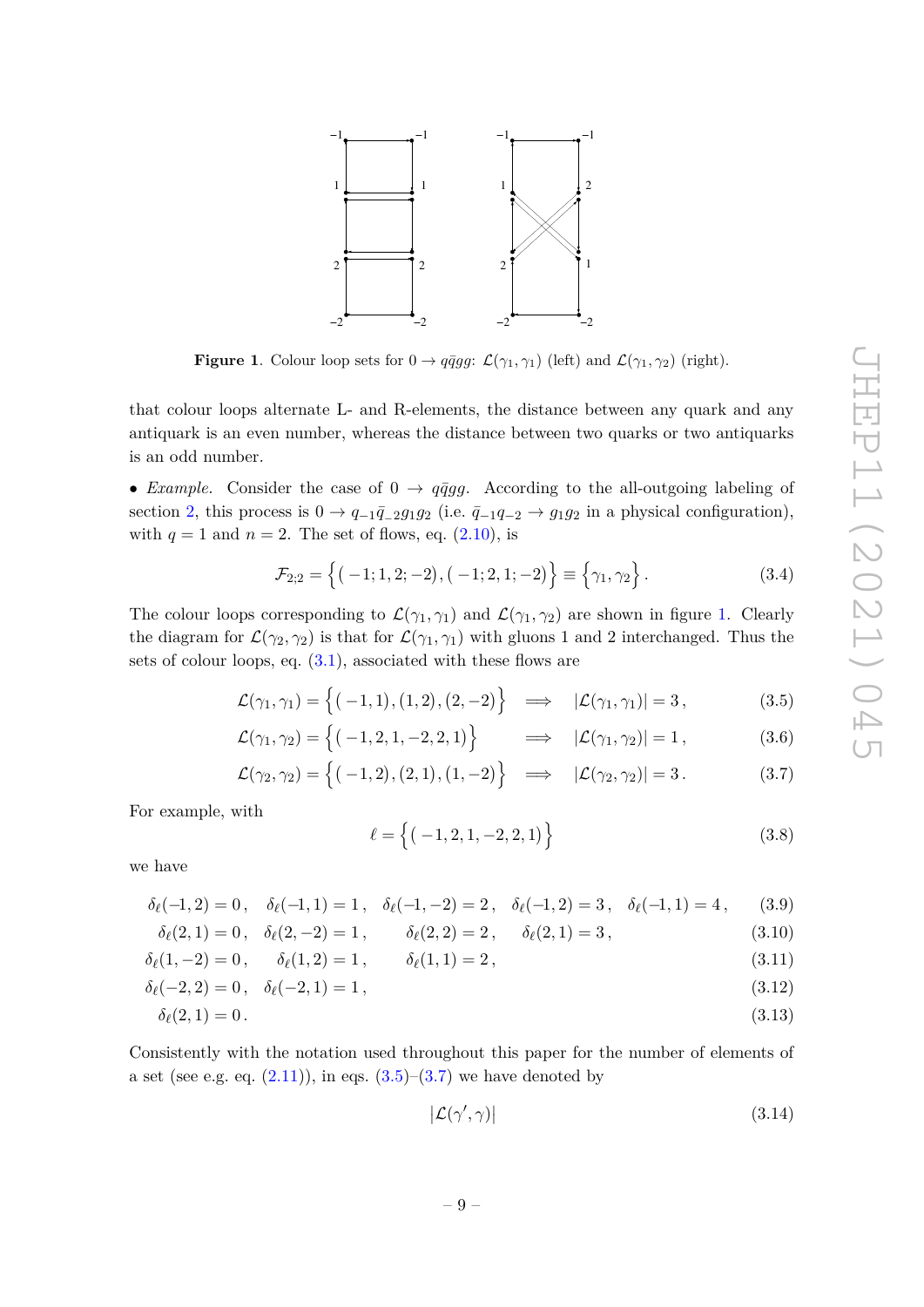the number of colour loops of the closed flow  $(\gamma', \gamma)$ ; this quantity will appear throughout this paper.

The construction of colour loops works also in the case of gluon-only amplitudes. Given a closed flow  $(\sigma', \sigma)$ , steps 0–7 previously described are unchanged (with "quark" or "antiquark" there to be ignored), except for the necessity of including a cyclicity condition, which is simply achieved in the following way:

- Going down one place from the last element in the R-flow means arriving at the first element of that flow.
- Going up one place from the first element in the L-flow means arriving at the last element of that flow.

#### <span id="page-11-0"></span>**4 Extended colour space, and the flow representation**

The colour-anticolour structure of gluons suggests the possibility of working in a vector space larger than that introduced in eq.  $(2.20)$ . Let p be any gluon; we consider an  $N^2$ dimensional vector space  $S_{\{ij\}}^{(p)}$  which embeds  $S_{\{a\}}^{(p)}$ {*a*}

$$
S_{\{a\}}^{(p)} \subset S_{\{ij\}}^{(p)}, \qquad |S_{\{ij\}}^{(p)}| = N^2. \tag{4.1}
$$

The relationship between  $S_{\{a\}}$  and  $S_{\{ij\}}$  is established as follows. Let

$$
\left\{ \left|ij\right\rangle \right\} _{i,j=1}^{N}\subset S_{\left\{ ij\right\} }^{(p)}\tag{4.2}
$$

be an orthonormal basis of  $S_{f_{ij}}^{(p)}$  $\{^{(p)}_{i,j}\}$ , so that

<span id="page-11-3"></span>
$$
\langle kl|ij\rangle = \delta_{ik}\delta_{jl}, \qquad \sum_{ij}|ij\rangle\langle ij| = I. \qquad (4.3)
$$

The vectors  $|a\rangle$  that constitute an orthonormal basis of  $S_{I_{\alpha}}^{(p)}$  $\binom{p}{a}$  are then

<span id="page-11-2"></span><span id="page-11-1"></span>
$$
|a\rangle = T_F^{-1/2} \sum_{ij} \lambda_{ij}^a |ij\rangle.
$$
 (4.4)

Therefore (see footnote [5](#page-5-0) for the normalization)

$$
\langle b|a\rangle = T_F^{-1} \sum_{ijkl} \lambda_{ik}^b \lambda_{ij}^a \langle kl|ij\rangle = T_F^{-1} \operatorname{Tr}\left(\lambda^b \lambda^a\right) = \delta^{ab} ,\qquad (4.5)
$$

which shows that eq.  $(4.4)$  behaves as expected. Furthermore

$$
\mathcal{P}_{\parallel}^{(p)} \equiv \sum_{a} |a\rangle\langle a| = T_{F}^{-1} \sum_{a} \sum_{ijkl} \lambda_{lk}^{a} \lambda_{ij}^{a} |kl\rangle\langle ij|
$$

$$
= \sum_{ijkl} \left( \delta_{ik} \delta_{jl} - \frac{1}{N} \delta_{ij} \delta_{kl} \right) |kl\rangle\langle ij|.
$$
(4.6)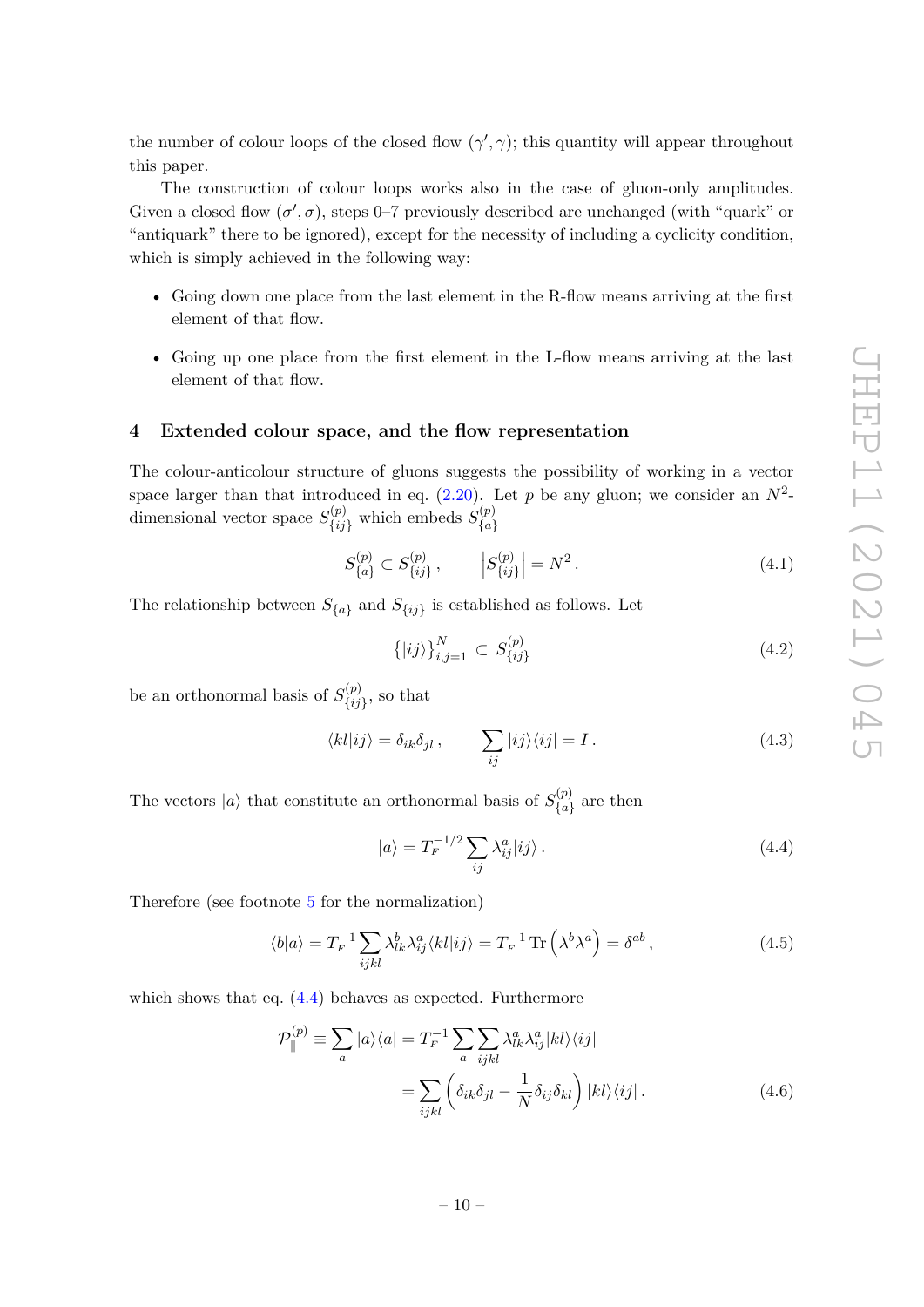Equation  $(4.6)$  suggests defining the vector

$$
|\perp\rangle = \frac{1}{\sqrt{N}} \sum_{i} |ii\rangle \quad \Longrightarrow \quad \langle \perp | \perp \rangle = 1, \tag{4.7}
$$

so that, given eq.  $(4.3)$ , from eq.  $(4.6)$  one obtains

$$
\mathcal{P}_{\parallel}^{(p)} = I - \mathcal{P}_{\perp}^{(p)}\,,\tag{4.8}
$$

$$
\mathcal{P}_{\perp}^{(p)} = |\perp\rangle\langle\perp| \,. \tag{4.9}
$$

It also follows that

<span id="page-12-4"></span>
$$
\mathcal{P}_{\perp}^{(p)^2} = \mathcal{P}_{\perp}^{(p)}, \qquad \mathcal{P}_{\parallel}^{(p)^2} = \mathcal{P}_{\parallel}^{(p)}, \qquad \mathcal{P}_{\parallel}^{(p)} \mathcal{P}_{\perp}^{(p)} = \mathcal{P}_{\perp}^{(p)} \mathcal{P}_{\parallel}^{(p)} = 0. \tag{4.10}
$$

Therefore,  $\mathcal{P}_{\shortparallel}^{(p)}$  $\mathcal{P}_{\perp}^{(p)}$  and  $\mathcal{P}_{\perp}^{(p)}$  $\mathcal{S}_{\mathcal{A}}^{(p)}$  are projectors onto the (physical)  $S_{\{a\}}^{(p)}$  $S^{(p)}_{\{a\}}$  and (unphysical)  $S^{(p)}_{\{ij\}}$  $\langle {p} \rangle \brace {\{ij\}} \setminus S_{\{a\}}^{(p)}$ {*a*} subspaces of  $S_{fij}^{(p)}$  $\{^{(p)}_{\{ij\}}\}$ , respectively. We stress that the definition of  $\mathcal{P}_{\parallel}^{(p)}$  $\int_{\parallel}^{(p)}$  in eq. [\(4.6\)](#page-11-2) is usually an expression for the identity (see eq.  $(2.19)$ ). This is correct: by construction,  $\mathcal{P}_{\parallel}^{(p)}$  $\int_{\parallel}^{(p)}$  *is* the identity in the subspace  $S_{f_{cl}}^{(p)}$  $S_{\{a\}}^{(p)}$ , but not in the larger space  $S_{\{ij\}}^{(p)}$  $\binom{p}{i j}$ . For future use, we note that by direct computation one obtains

<span id="page-12-3"></span>
$$
\mathcal{P}_{\perp}^{(p)}|ij\rangle = \frac{\delta_{ij}}{\sqrt{N}}|\perp\rangle \quad \Longrightarrow \quad \sum_{ij}\mathcal{P}_{\perp}^{(p)}|ij\rangle = \sqrt{N}|\perp\rangle = \sum_{ij}\delta_{ij}|ij\rangle. \tag{4.11}
$$

In sections [5.2](#page-13-0) and [5.3](#page-21-0) we shall show how the use of  $S_{ij}^{(p)}$  ${f_{ij}\brace ij}$  is in one-to-one correspondence with what is usually called the flow representation for amplitudes, which in the present context will acquire a natural geometrical meaning.

#### <span id="page-12-0"></span>**5 Tree-level matrix elements**

In this section, we present results for tree-level matrix elements, regarded as quantities where all partons are hard and well separated from each other.

#### <span id="page-12-1"></span>**5.1 Quark-only matrix elements**

The processes of interest are those of eq.  $(2.1)$ , with  $n = 0$  there. Because of this, the colour factors are simply products of Kronecker *δ*'s (see footnote [5\)](#page-5-0) which, when employed in the computation of the colour-flow matrix element of eq.  $(2.30)$ , are contracted with each other, alternating one Kronecker  $\delta$  from the R-flow with one Kronecker  $\delta$  from the L-flow. Eventually, one finds a  $\delta$  whose right index is equal to the left index of the  $\delta$  from which the contraction had started, thus resulting in the trace of the identity matrix, equal to *N*. It is easy to convince oneself that the indices encountered when contracting the *δ*'s are nothing but the colour labels of the partons that enter the colour loop to which any of these partons belong (bear in mind that any quark or antiquark appears in a single loop). Therefore, each loop is responsible for a contribution equal to *N* to the colour-flow matrix element which implies, from eqs.  $(2.14)$  and  $(2.29)$ 

<span id="page-12-2"></span>
$$
\mathcal{M}^{(2q;0)}\left(\gamma',\gamma\right) = \hat{\mathcal{A}}^{(2q;0)}\left(\gamma'\right)^{\star}\hat{\mathcal{A}}^{(2q;0)}\left(\gamma\right)\,N^{-\rho(\gamma')-\rho(\gamma)}\,N^{|\mathcal{L}(\gamma',\gamma)|}\,,\tag{5.1}
$$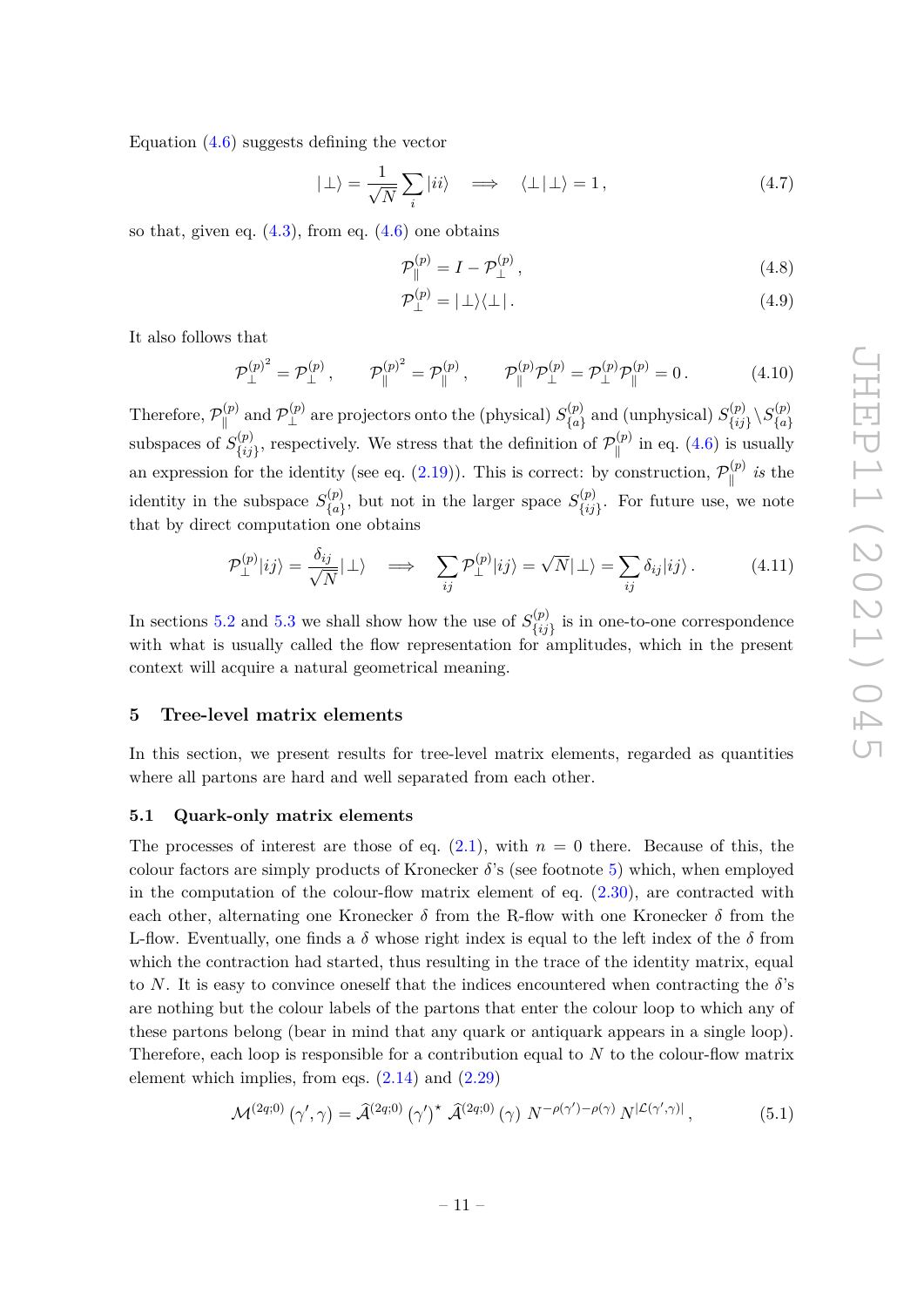where the quantity  $|\mathcal{L}(\gamma', \gamma)|$  has been introduced in eq. [\(3.14\)](#page-10-3). Summing eq. [\(5.1\)](#page-12-2) over flows is trivial: by using eq.  $(2.27)$  we obtain

<span id="page-13-4"></span>
$$
\mathcal{M}^{(2q;0)} = \sum_{\gamma',\gamma \in \mathcal{F}_{2q;0}} \widehat{\mathcal{A}}^{(2q;0)}(\gamma')^{\star} \widehat{\mathcal{A}}^{(2q;0)}(\gamma) N^{-\rho(\gamma')-\rho(\gamma)} N^{|\mathcal{L}(\gamma',\gamma)|}.
$$
(5.2)

#### <span id="page-13-0"></span>**5.2 Quark-gluon matrix elements**

The remarkable simplicity of eq. [\(5.1\)](#page-12-2) stems from the trivial nature of the colour factor relevant to quark-only processes. The presence of gluons complicates the picture; however, we shall show in this section that results for quark-gluon matrix elements can essentially be cast in the same form as eq.  $(5.1)$ , by introducing quantities that we shall call secondary colour flows, and that can be derived from the given colour flows.

The starting point is the vector  $|\mathcal{A}^{(2q;n)}(\gamma)\rangle \in S_{\{a\}}$  that represents the amplitude for a given flow  $\gamma$ , eq. [\(2.24\)](#page-6-5). Consider one of the gluons that enter the process; it is not restrictive to assume its label to be 1. There exists a quark with label  $-p_1$  such that

$$
\gamma = \left(-p_1; \ldots, 1, \ldots; \mu(-p_1 - q)\right) \hat{\gamma}.
$$
\n(5.3)

In other words, gluon 1 belongs to the colour line that begins at quark  $-p_1$  and ends at antiquark  $\mu(-p_1 - q)$ . Write the colour factor associated with  $\gamma$  as follows:

$$
\Lambda(\gamma) = N^{-\rho(\gamma)} \left( \Lambda^{(A)} \lambda^{a_1} \Lambda^{(B)} \right)_{a_{-p_1} a_{\mu(-p_1 - q)}} \hat{\Lambda}(\hat{\gamma}), \tag{5.4}
$$

with  $\Lambda^{(A)}$  and  $\Lambda^{(B)}$  suitable products of  $\lambda$  matrices; the definition of  $\hat{\Lambda}(\hat{\gamma})$  can be derived from eq.  $(2.14)$ , but will not be needed here. Equation  $(2.24)$  can then be re-written more compactly as follows:

$$
|\mathcal{A}^{(2q;n)}(\gamma)\rangle = \sum_{\{a_i\}_{i=-2q}^n} \left(\Lambda^{(A)}\lambda^{a_1}\Lambda^{(B)}\right)_{a_{-p_1}a_{\mu(-p_1-q)}} |a_1\rangle \otimes |v\rangle
$$
(5.5)  

$$
= T_F^{-1/2} \sum_{ij} \sum_{\{a_i\}_{i=-2q}^n} \left(\Lambda^{(A)}\lambda^{a_1}\Lambda^{(B)}\right)_{a_{-p_1}a_{\mu(-p_1-q)}} \lambda_{ij}^{a_1}|ij\rangle \otimes |v\rangle ,
$$

where

<span id="page-13-3"></span><span id="page-13-2"></span><span id="page-13-1"></span>
$$
|v\rangle = N^{-\rho(\gamma)} \hat{\Lambda}(\hat{\gamma}) \hat{\mathcal{A}}^{(2q;n)}(\gamma) \bigotimes_{p \neq 1} |a_p\rangle ,
$$
 (5.6)

and we have used eq.  $(4.4)$ , understanding  $|ij\rangle \in S_{ij}^{(1)}$  $\{^{(1)}_{ij}\}$ . By means of the Fierz identity one obtains

$$
T_{F}^{-1/2} \sum_{ij} \sum_{a_{1}} \left( \Lambda^{(A)} \lambda^{a_{1}} \Lambda^{(B)} \right)_{a_{-p_{1}} a_{\mu(-p_{1}-q)}} \lambda_{ij}^{a_{1}} |ij\rangle
$$
(5.7)  
=  $2^{-1/2} \sum_{ij} \left( \Lambda^{(A)}_{a_{-p_{1}}j} \Lambda^{(B)}_{ia_{\mu(-p_{1}-q)}} - \frac{1}{N} \left( \Lambda^{(A)} \Lambda^{(B)} \right)_{a_{-p_{1}} a_{\mu(-p_{1}-q)}} \delta_{ij} \right) |ij\rangle$   
=  $2^{-1/2} \sum_{ij} \left( \Lambda^{(A)}_{a_{-p_{1}}j} \Lambda^{(B)}_{ia_{\mu(-p_{1}-q)}} - \frac{1}{N} \left( \Lambda^{(A)} \Lambda^{(B)} \right)_{a_{-p_{1}} a_{\mu(-p_{1}-q)}} \mathcal{P}^{(1)}_{\perp} \right) |ij\rangle$ ,

having used eq.  $(4.11)$ .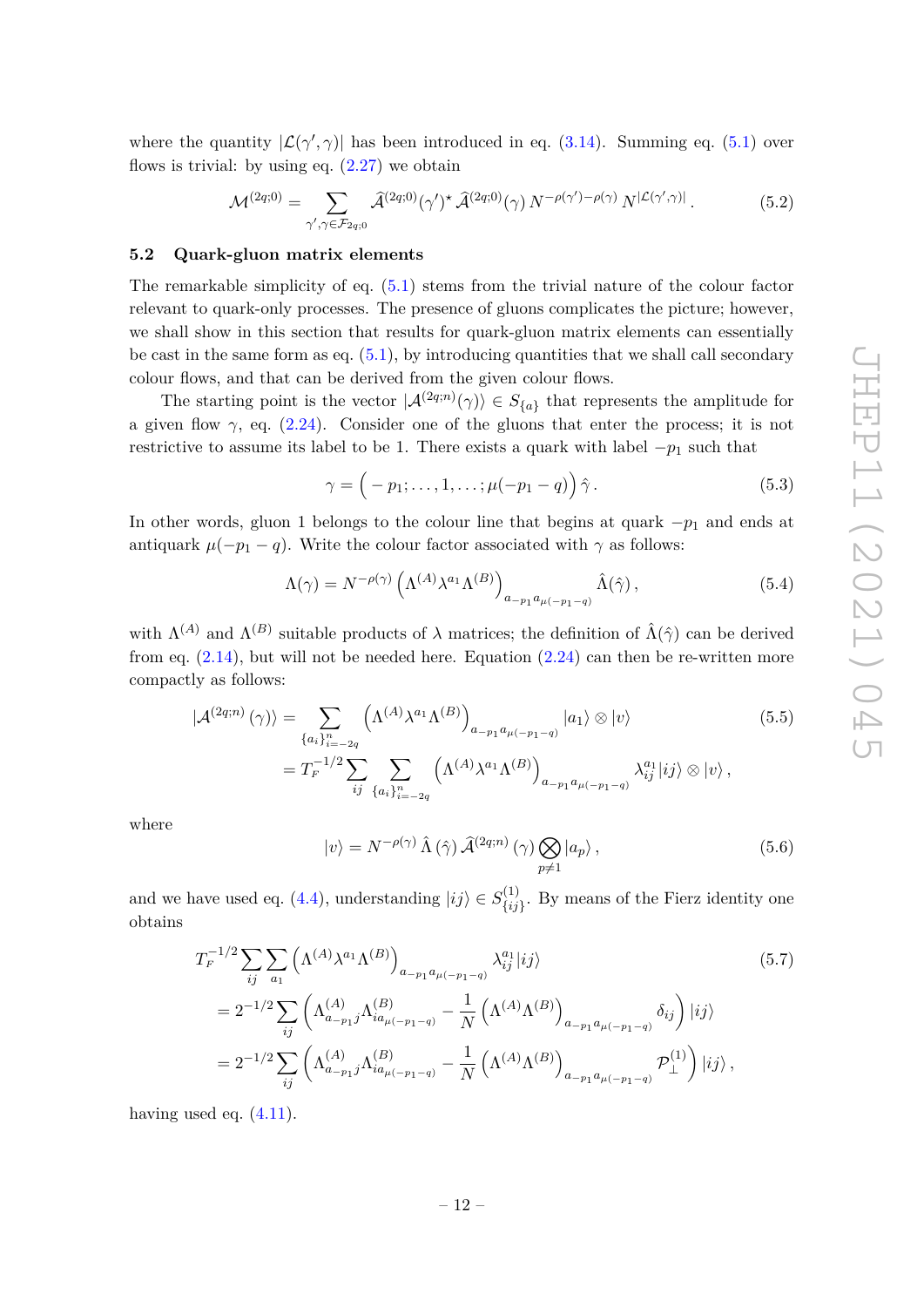The vector on the l.h.s. of eq.  $(5.7)$  belongs to  $S_{l_0}^{(1)}$  ${a_1^{(1)} \choose {a}}$ . It is written in the r.h.s. as the difference of two vectors, the second of which belongs to  $S_{ij}^{(1)}$  $S^{(1)}_{\{ij\}}\setminus S^{(1)}_{\{a\}}$  $\binom{a}{a}$ . In other words, a physical vector is written as the difference of two unphysical vectors, constructed so that their unphysical components cancel each other. The colour factors associated with these two vectors are also interesting. In that of the first term on the rightmost side of eq. [\(5.7\)](#page-13-1) the gluon is replaced by a  $QQ$  pair with colour and anticolour indices equal to *i* and *j*, respectively, whereas in that of the second term the gluon disappears altogether. Thus, these colour factors are those one would obtain by employing eq.  $(2.14)$  with flows<sup>[9](#page-14-0)</sup>

<span id="page-14-1"></span>
$$
\bar{\gamma}_a = \left(-p_1; \ldots, \bar{Q}\right) \left(Q, \ldots; \mu(-p_1 - q)\right) \hat{\gamma},\tag{5.8}
$$

<span id="page-14-2"></span>
$$
\bar{\gamma}_b = \left(-p_1; \ldots, \hat{1}, \ldots; \mu(-p_1 - q)\right) \hat{\gamma},\tag{5.9}
$$

potentially up to an overall power of *N*, which can however be easily fixed. Namely, the original colour flow  $\gamma$  has a pre-factor equal to  $N^{-\rho(\gamma)}$ , which here is part of the definition of  $|v\rangle$  in eq. [\(5.6\)](#page-13-2). For  $\rho(\gamma)$  to be equal to  $\rho(\bar{\gamma}_a)$ , it is sufficient that the flavour of the fictitious pair  $Q\bar{Q}$  be different from all of the other quark flavours relevant to the current process, which is a condition that we can impose by construction. Conversely, since the flavour structure of  $\bar{\gamma}_b$  is identical to that of  $\gamma$ , then  $\rho(\gamma) = \rho(\bar{\gamma}_b)$ . This however does not take into account the factor  $-1/N$  that appears in eq. [\(5.7\)](#page-13-1); indeed, it will turn out to be convenient (in particular, in view of its negative sign) to account for that factor separately from  $\rho(\gamma)$ .

The procedure that leads one from eq.  $(5.5)$  to eq.  $(5.7)$  can be iterated, by considering all of the other gluons one after another. At each step, the number of contributions will grow by a factor of two (two being the number of terms on the r.h.s. of the Fierz identity), with each gluon either replaced by a fictitious quark-antiquark pair, or eliminated; with *n* gluons, the overall number of contributions will be thus equal to  $2<sup>n</sup>$ . In order to enumerate them, and to construct the analogues of the flows in eqs. [\(5.8\)](#page-14-1) and [\(5.9\)](#page-14-2), we introduce the following notation. Let

<span id="page-14-3"></span>
$$
S_k^{(n)}\tag{5.10}
$$

be the set of all unordered subsets of  $\{1, \ldots n\}$  of length k. In other words

$$
s_k \in S_k^{(n)} \quad \Longrightarrow \quad s_k = \{j_1, \dots j_k\} \subseteq \{1, \dots n\} \,. \tag{5.11}
$$

Note that the definition of  $S_k^{(n)}$  $k^{(n)}$  includes the special cases

<span id="page-14-4"></span>
$$
S_0^{(n)} = \left\{ \{ \} \right\}, \qquad S_n^{(n)} = \left\{ \{ 1, \dots n \} \right\}. \tag{5.12}
$$

Note also that

$$
\left| S_k^{(n)} \right| = \binom{n}{k},\tag{5.13}
$$

<span id="page-14-0"></span><sup>&</sup>lt;sup>9</sup>For the sake of clarity, with abuse of notation in eq.  $(5.8)$  we have used the same symbol *Q* for a quark and an antiquark, and their labels. This is temporary, and a more precise notation will be adopted soon.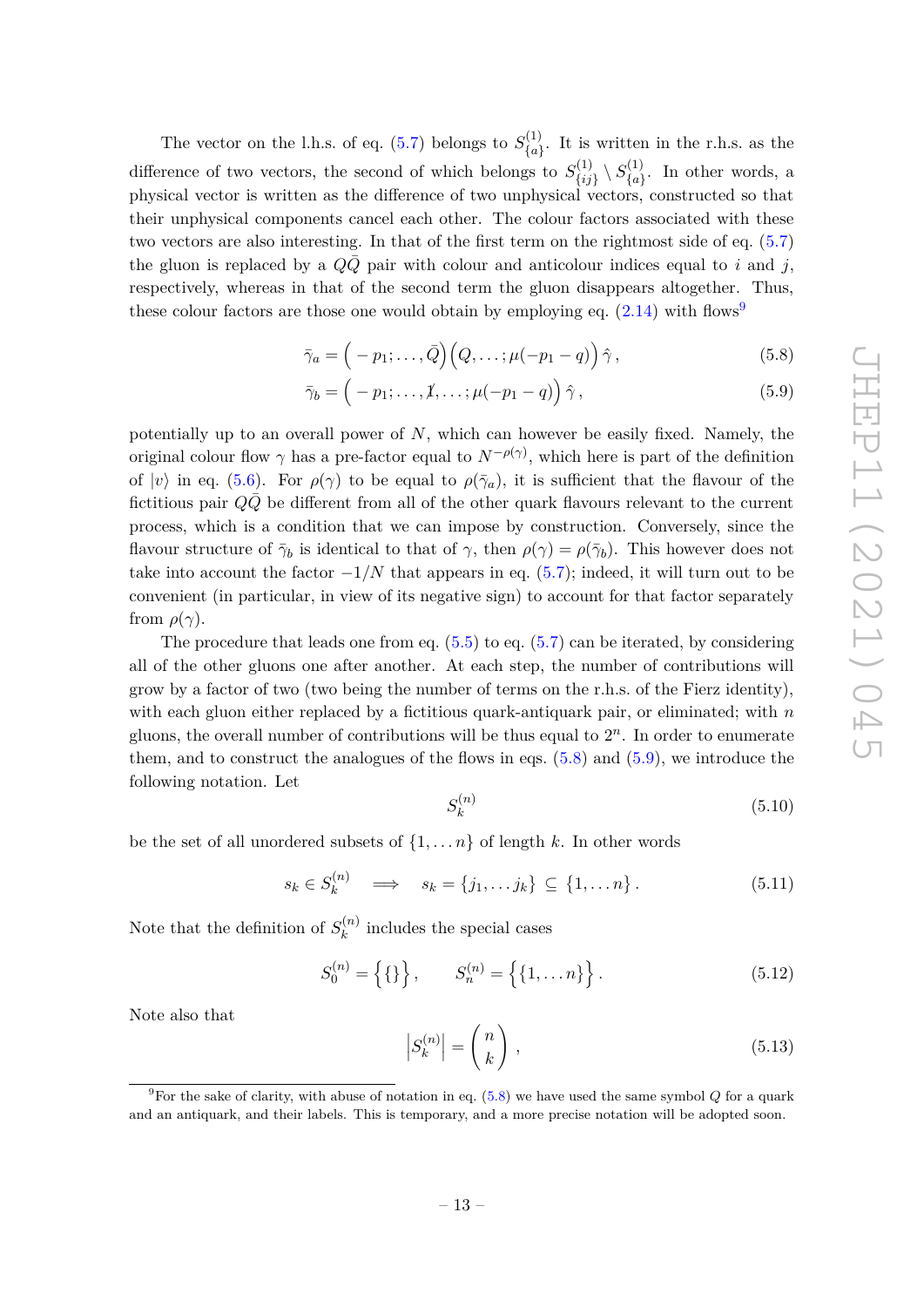and thus that

<span id="page-15-2"></span>
$$
\sum_{k=0}^{n} |S_k^{(n)}| = 2^n.
$$
\n(5.14)

The set  $S_k^{(n)}$  $k^{(n)}$  encompasses all possible choices of *k* gluon labels out of those of the given *n* gluons; an element  $s_k \in S_k^{(n)}$  $\chi_k^{(n)}$  is one specific such choice. Then, for a given colour flow  $\gamma$ consider the  $2^n$ -element set

$$
\bigcup_{k=0}^{n} \bigcup_{s_k \in S_k^{(n)}} \left\{ \bar{\gamma}_{\mathcal{H}} \right\}.
$$
\n(5.15)

Each  $\bar{\gamma}_{\mathscr{K}}$  element is called a *secondary colour flow*, and is constructed by taking  $\gamma$  and removing from it the *k* gluons associated with the labels in  $s_k$ . As far as the other  $n - k$ gluons are concerned, eq. [\(5.8\)](#page-14-1) tells us that they need be replaced by fictitious quarkantiquark pairs. Since such pairs are essentially a bookkeeping device, it is easier to continue using the same gluon labels, with a bar on top. For future reference, we point out that according to the procedure of section [3](#page-8-0) exactly the same colour loops will emerge from closed secondary flows regardless of whether quark-antiquark labels, or barred gluon labels, are employed.

It is a matter of simple algebra to see that the iteration of eq. [\(5.7\)](#page-13-1) leads to the following result:

$$
|\mathcal{A}^{(2q;n)}(\gamma)\rangle = \hat{\mathcal{A}}^{(2q;n)}(\gamma)\sum_{k=0}^{n} \sum_{s_k \in S_k^{(n)}} \frac{(-1)^k}{2^{n/2} N^k} \sum_{\{a_i\}_{i=-2q}^{-1}} \sum_{\{i_p, j_p\}_{p=1}^{n}} \Lambda\left(\{aij\}, \bar{\gamma}_{\mathcal{H}}\right)
$$

$$
\times \mathcal{P}_{\perp}^{(s_k)} |i_1 j_1, \dots, i_n j_n\rangle \bigotimes_{p=-2q}^{-1} |a_p\rangle , \qquad (5.16)
$$

with the sets  $S_k^{(n)}$  $k^{(n)}$  introduced in eq.  $(5.10)$ , and having defined

<span id="page-15-0"></span>
$$
\mathcal{P}_{\perp}^{(s_k)} = \bigotimes_{p \in s_k} \mathcal{P}_{\perp}^{(p)} \,. \tag{5.17}
$$

The special case (see eq.  $(5.12)$ )

<span id="page-15-1"></span>
$$
\mathcal{P}_{\perp}^{(s_0)} = I \,, \qquad s_0 = \{\} \tag{5.18}
$$

is understood. Note that, apart from a factor  $N^{-\rho(\gamma)}$ , the colour factor  $\Lambda$  in eq. [\(5.16\)](#page-15-0) is a string of  $n - k + q$  Kronecker  $\delta$ s. Concerning the  $-1/N$  factors mentioned above, they collectively give rise to the  $(-1)^k/N^k$  factor on the r.h.s. of eq. [\(5.16\)](#page-15-0). As one can see, it is extremely easy to keep track of them, by means of the summation index *k*, which essentially counts the number of gluons whose labels are removed (thanks to the second term in the Fierz identity) from the secondary flows. As the colour factors render clear, such gluons become colourless; therefore, they are what in the literature are usually called  $U(1)$  gluons. Equation  $(5.16)$  gives a geometrical interpretation to such objects. Namely,  $U(1)$  gluons are associated with vectors that live in the

$$
\bigotimes_{p\in s_k} S_{\{ij\}}^{(p)} \setminus S_{\{a\}}^{(p)} \tag{5.19}
$$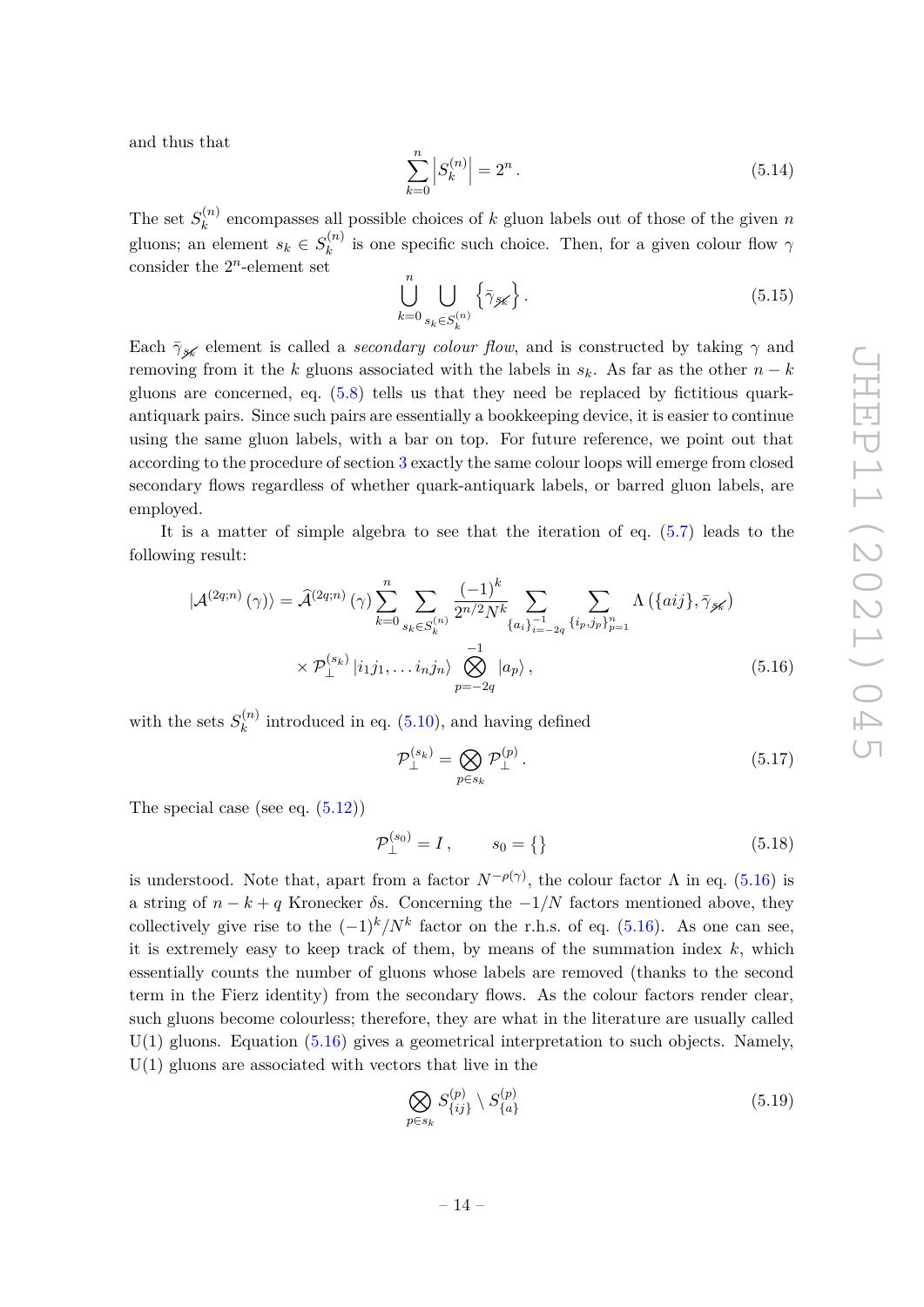subspace, which one projects onto by means of  $\mathcal{P}_{\perp}^{(s_k)}$  $\perp^{(s_k)}$ . Therefore, U(1)-gluon vectors are orthogonal to physical-gluon vectors, which belong to the  $S_{I_{\alpha}}^{(p)}$  $\binom{p}{a}$  subspaces; it is therefore natural to expect that the interferences between such terms vanish.

The  $k = 0$  term in eq.  $(5.16)$  is what is usually called the "flow representation" of the given amplitude. That equation clarifies the extent to which this is an improper terminology (strictly, two representations are two different ways for writing the *same* object). As can be seen there, the fundamental and flow representations differ by non-null vectors, which have at least one component in the  $U(1)$ -gluon subspaces.

We now turn to computing the analogue of eq.  $(5.1)$ , i.e. the interference of two amplitudes

<span id="page-16-3"></span>
$$
\mathcal{M}^{(2q;n)}(\gamma',\gamma) = \langle \mathcal{A}^{(2q;n)}(\gamma') | \mathcal{A}^{(2q;n)}(\gamma) \rangle.
$$
 (5.20)

Equation [\(5.16\)](#page-15-0) implies an immediate simplification. By using it to write symbolically

$$
\langle \mathcal{A}^{(2q;n)}(\gamma')| = \sum_{k=0}^{n} \sum_{s_k \in S_k^{(n)}} \langle w(s_k)| \mathcal{P}_{\perp}^{(s_k)}, \qquad (5.21)
$$

one obtains (see eq. [\(5.18\)](#page-15-1))

<span id="page-16-0"></span>
$$
\mathcal{M}^{(2q;n)}(\gamma',\gamma) = \langle w(s_0) | \mathcal{A}^{(2q;n)}(\gamma) \rangle, \qquad (5.22)
$$

since

$$
\mathcal{P}_{\perp}^{(s_k)}|\mathcal{A}^{(2q;n)}(\gamma)\rangle = 0 \qquad \forall s_k \neq s_0 \tag{5.23}
$$

owing to the fact that

$$
\bigotimes_{p\in s_k} \mathcal{P}_{\parallel}^{(p)} | \mathcal{A}^{(2q;n)}(\gamma) \rangle = | \mathcal{A}^{(2q;n)}(\gamma) \rangle , \qquad (5.24)
$$

and eq. [\(4.10\)](#page-12-4). From eq. [\(5.16\)](#page-15-0) one can read the explicit form of  $\langle w(s_0)|$ 

$$
\langle w(s_0)| = \hat{\mathcal{A}}^{(2q;n)}(\gamma')^* \frac{1}{2^{n/2}} \sum_{\{a'_i\}_{i=-2q}^{n-1}} \sum_{\{i'_p, j'_p\}_{p=1}^{n}} \Lambda \left(\{a'i'j'\}, \bar{\gamma}'_{\mathcal{S}\sigma}\right)^*
$$

$$
\times \langle i'_1 j'_1, \dots i'_n j'_n | \bigotimes_{p=-2q}^{-1} \langle a'_p |.
$$
 (5.25)

In the computation of eq.  $(5.22)$ , one therefore finds

<span id="page-16-2"></span><span id="page-16-1"></span>
$$
\prod_{p=-2q}^{-1} \langle a'_p | a_p \rangle = \prod_{p=-2q}^{-1} \delta_{a_p a'_p}
$$
\n(5.26)

and

$$
\langle i'_1 j'_1, \dots i'_n j'_n | \mathcal{P}_\perp^{(s_k)} | i_1 j_1, \dots i_n j_n \rangle
$$
  
\n
$$
= \langle i'_1 j'_1, \dots i'_n j'_n | \mathcal{P}_\perp^{(s_k)}^2 | i_1 j_1, \dots i_n j_n \rangle
$$
  
\n
$$
= \frac{1}{N^k} \prod_{p' \in s_k} \delta_{i'_{p'} j'_{p'}} \prod_{p \in s_k} \delta_{i_p j_p} \prod_{r \in s_k} \langle \bot_r | \bot_r \rangle \prod_{s \notin s_k} \langle i'_s j'_s | i_s j_s \rangle
$$
  
\n
$$
= \frac{1}{N^k} \prod_{p' \in s_k} \delta_{i'_{p'} j'_{p'}} \prod_{p \in s_k} \delta_{i_p j_p} \prod_{s \notin s_k} \delta_{i'_s i_s} \delta_{j'_s j_s} , \qquad (5.27)
$$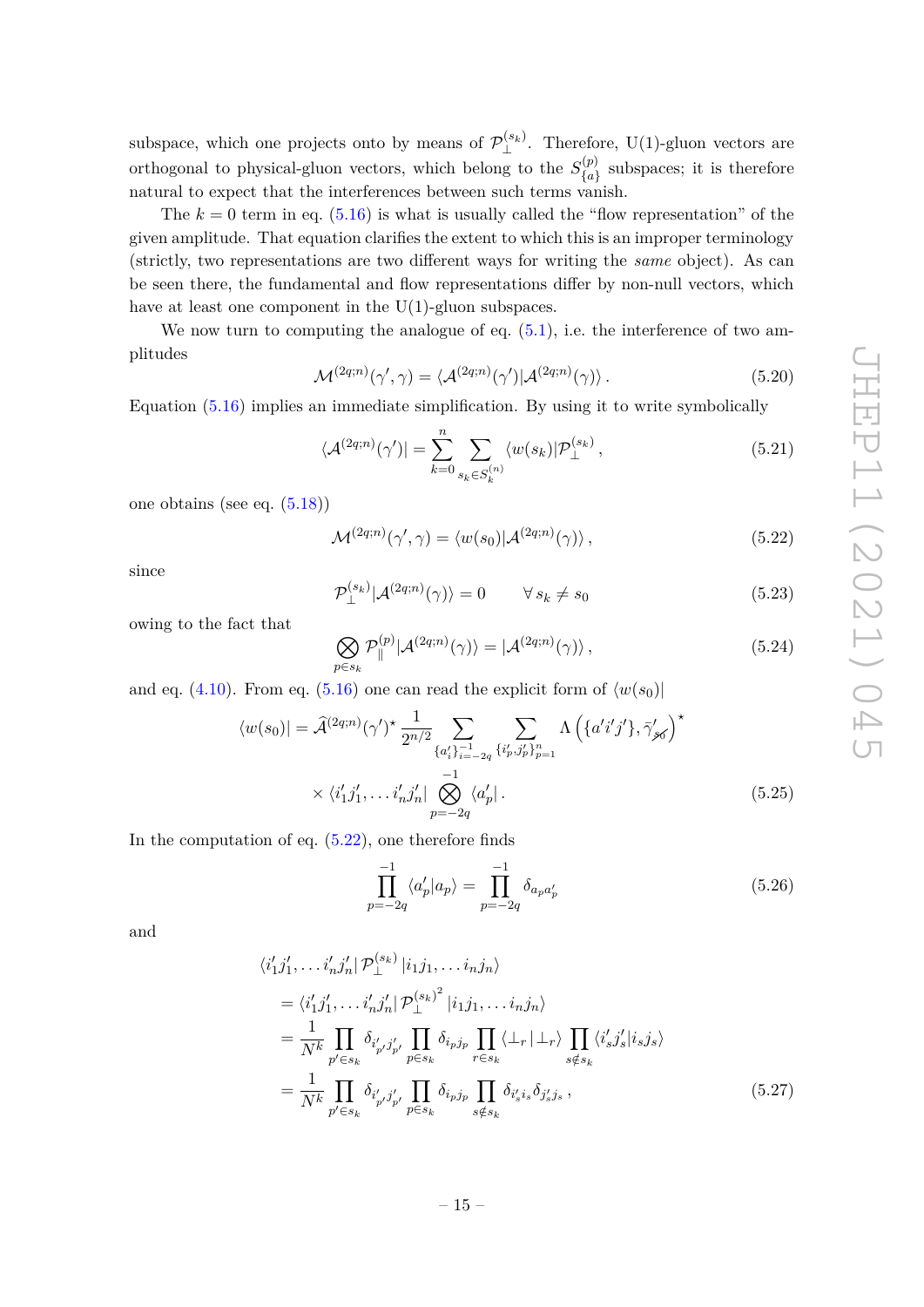having employed the leftmost part of eq. [\(4.11\)](#page-12-3). The colour factor  $\Lambda(\{aij\}, \bar{\gamma}_{\mathscr{K}})$  in eq. [\(5.16\)](#page-15-0) does not depend on any of the indices  $i_p$  and  $j_p$  if  $p \in s_k$ . One can therefore carry out the sums over these indices, exploiting the second Kronecker  $\delta$  in eq. [\(5.27\)](#page-16-1): this results in a factor  $N^k$ , that cancels an identical factor in the denominator of eq.  $(5.27)$ . Conversely, the dependence on the indices that appear in the leftmost Kronecker  $\delta$  in eq. [\(5.27\)](#page-16-1) is non trivial, owing to the colour factor in eq. [\(5.25\)](#page-16-2). However, it can be simplified by observing that

$$
\sum_{\{i'_p,j'_p\}_{p=1}^n} \Lambda \left( \{ a'i'j'\}, \bar{\gamma}'_{\mathcal{H}} \right)^{\star} \prod_{p \in s_k} \delta_{i'_p j'_p} = \sum_{\{i'_p,j'_p\}_{p \notin s_k}} \Lambda \left( \{ a'i'j'\}, \bar{\gamma}'_{\mathcal{H}} \right)^{\star} . \tag{5.28}
$$

By putting everything back together, and by exploiting the rightmost Kronecker  $\delta$  in eq. [\(5.27\)](#page-16-1) one finally obtains

$$
\mathcal{M}^{(2q;n)}(\gamma',\gamma) = \hat{\mathcal{A}}^{(2q;n)}(\gamma')^{\star}\hat{\mathcal{A}}^{(2q;n)}(\gamma)\sum_{k=0}^{n} \sum_{s_k \in S_k^{(n)}} \frac{(-1)^k}{2^n} N^{-k}
$$

$$
\times \sum_{\{a_i\}_{i=-2q}^{-1} \{i_p j_p\}_{p \notin s_k}} \Lambda\left(\{aij\}, \bar{\gamma}'_{s\mathcal{K}}\right)^{\star} \Lambda\left(\{aij\}, \bar{\gamma}_{s\mathcal{K}}\right). \tag{5.29}
$$

The colour factor in eq. [\(5.29\)](#page-17-0) has the same form as any colour factor in a quark-only process. By using the result of section [5.1,](#page-12-1) one obtains

<span id="page-17-0"></span>
$$
\sum_{\{a_{i}\}_{i=-2q}^{-1}} \sum_{\{i_{p}j_{p}\}_{p\notin s_{k}}} \Lambda\left(\{aij\}, \bar{\gamma}'_{\mathcal{H}}\right)^{\star} \Lambda\left(\{aij\}, \bar{\gamma}_{\mathcal{H}}\right)
$$
\n
$$
= N^{-\rho(\gamma)-\rho(\gamma')} N^{\left|\mathcal{L}(\bar{\gamma}'_{\mathcal{H}}, \bar{\gamma}_{\mathcal{H}})\right|}, \tag{5.30}
$$

and therefore the sought final result

<span id="page-17-1"></span>
$$
\mathcal{M}^{(2q;n)}(\gamma',\gamma) = \hat{\mathcal{A}}^{(2q;n)}(\gamma')^{\star}\hat{\mathcal{A}}^{(2q;n)}(\gamma)N^{-\rho(\gamma)-\rho(\gamma')}
$$

$$
\sum_{k=0}^{n} \sum_{s_k \in S_k^{(n)}} \frac{(-1)^k}{2^n} N^{-k} N \left| \mathcal{L}^{(\bar{\gamma}'_{s\vec{k}},\bar{\gamma}_{s\vec{k}})} \right|.
$$
(5.31)

The similarity of this result to that of eq. [\(5.1\)](#page-12-2) is striking. It implies that quark-gluon matrix elements have essentially the same structure as quark-only ones, provided one expresses them by means of secondary colour flows, thereby introducing  $U(1)$  gluons into the picture. The role of the latter is quite prominent in eq. [\(5.31\)](#page-17-1): their number is equal to the summation index  $k$ , and they induce alternating signs  $((-1)^k)$  in the summands. We stress that this is true also on the diagonal of the colour-flow matrix (i.e. when  $\gamma' = \gamma$ ), which is a real number squared. Furthermore,  $U(1)$  gluons give eq.  $(5.31)$  a hierarchy in powers of 1*/N*. Unfortunately, this hierarchy is not absolute for off-diagonal elements. This is due to the fact that while

$$
\left| \mathcal{L}(\bar{\gamma}_{\mathcal{H}}, \bar{\gamma}_{\mathcal{H}}) \right| \geq \left| \mathcal{L}(\bar{\gamma}_{\mathcal{H}}, \bar{\gamma}_{\mathcal{H}}) \right| \quad \text{when } k < l, \tag{5.32}
$$

an analogous inequality does not hold true in general for a generic off-diagonal  $(\gamma', \gamma)$ closed flow.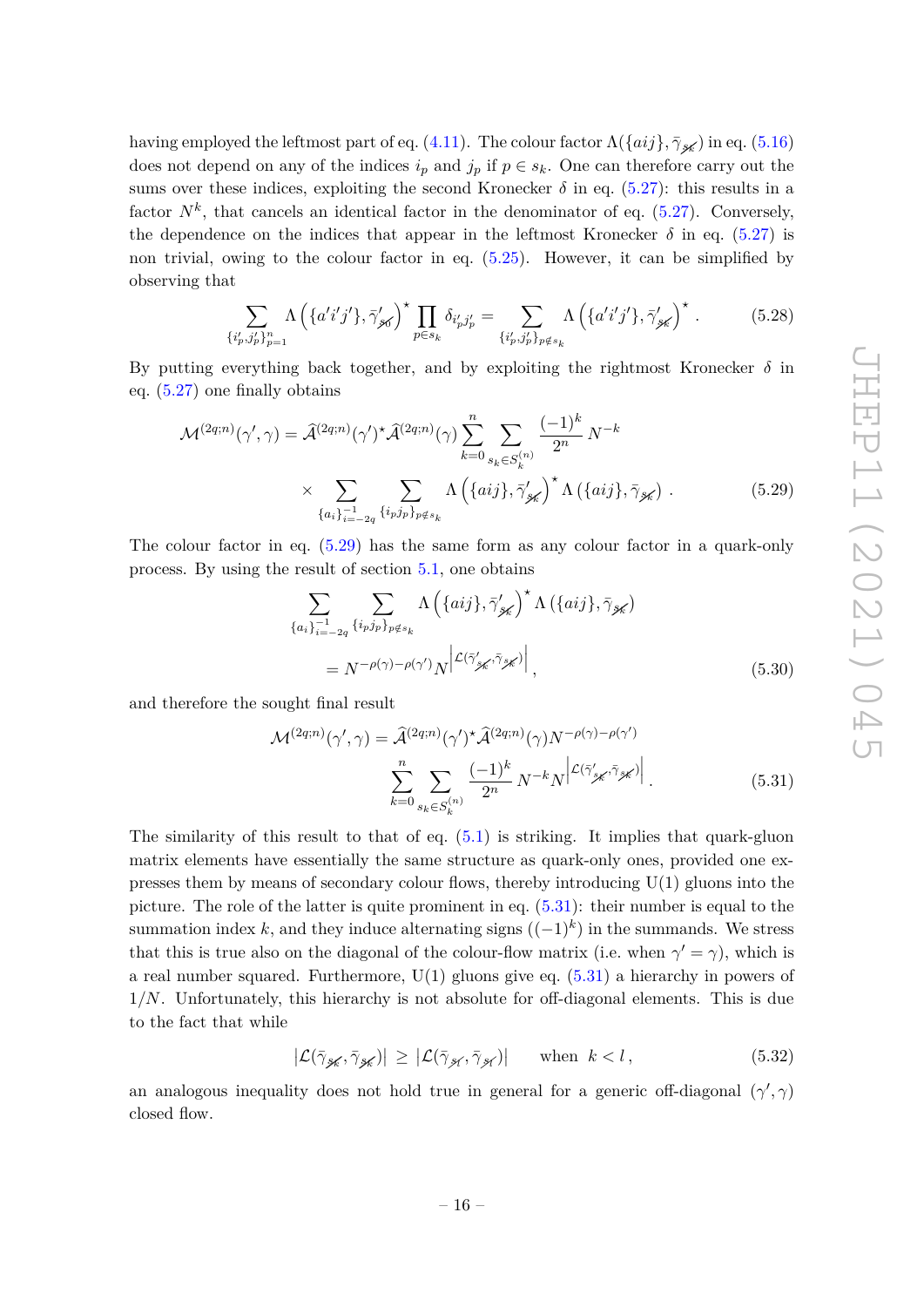#### <span id="page-18-0"></span>**5.2.1 Summing over flows**

The matrix elements relevant to a given closed flow given in eq.  $(5.31)$  need be summed, in most physical applications, over flows. Owing to the summations over secondary flows, this operation is less trivial than its quark-only counterpart, which had led immediately to the result of eq. [\(5.2\)](#page-13-4). We perform it in this section, showing in the process that it leads naturally to the definition of linear combinations of dual amplitudes where  $U(1)$  gluons play a special role.

The relevant summations can be carried out directly on the scalar quantities on the r.h.s. of eq. [\(5.31\)](#page-17-1); this implies two sums, as both the L- and R-flows must be summed. It is therefore more convenient to arrive at the sought result by summing amplitudes, as opposed to interferences of amplitudes, since this entails carrying out a single sum; in other words, we exploit eq.  $(2.26)$  rather than the rightmost side of eq.  $(2.27)$ . Thus, we consider

<span id="page-18-2"></span>
$$
|\mathcal{A}^{(2q;n)}\rangle = \sum_{\gamma \in \mathcal{F}_{2q;n}} |\mathcal{A}^{(2q;n)}(\gamma)\rangle ,\qquad(5.33)
$$

where the summands on the r.h.s. are given in eq.  $(5.16)$ . The key idea is the following: so far, secondary colour flows are quantities derived from some given colour flows. However, they have a structure which is perfectly well-defined in its own right; therefore, when a sum over flows has to be carried out, it is possible to exchange the order in which the sums over flows and secondary flows are performed, thus inverting the logic, since the former are now seen as quantities derived from the latter.

In order to do this, one starts by introducing a notation for the sets of *q*-quark,  $(n - k)$ gluon colour flows as follows:

$$
s_k = \{j_1, \dots j_k\} \in S_k^{(n)}
$$
  
\n
$$
\longrightarrow \mathcal{F}_{2q;n-k}^{(s_k)} \equiv \mathcal{F}_{2q;n-k} \Big( \text{gluon labels in } \{1, \dots n\} \setminus \{j_1, \dots j_k\} \Big). \tag{5.34}
$$

Thus,  $\mathcal{F}_{2a}^{(s_k)}$  $\mathcal{L}_{2q;n-k}^{(s_k)}$  is identical to  $\mathcal{F}_{2q;n-k}$  up to the labels of the gluons that enter its flows, which must be different from the indices  $j_i$  that belong to the given set  $s_k$ . This implies

<span id="page-18-3"></span><span id="page-18-1"></span>
$$
\bar{\gamma}_{\mathcal{K}} \in \mathcal{F}_{2q;n-k}^{(s_k)}.\tag{5.35}
$$

With this, one can generalize the operator  $I_+$  of ref. [\[23\]](#page-74-2) (see appendix [B](#page-65-0) there). In particular

$$
s_k \in S_k^{(n)}, \bar{\gamma} \in \mathcal{F}_{2q;n-k}^{(s_k)}, \{i_1, \dots i_k\} \subseteq \{-1, \dots -q\} \cup \{1, \dots n\}
$$
  
\n
$$
\longrightarrow I_+^{(s_k)}(i_1, \dots i_k) \bar{\gamma} = I_+^{(j_1)}(i_1) I_+^{(j_2)}(i_2) \dots I_+^{(j_k)}(i_k) \bar{\gamma},
$$
\n(5.36)

for any  $k \geq 1$ ; when  $k = 0$ ,  $I_+$  is defined to be the identity. The single-label  $I_+$  operator employed *k* times on the rightmost side of eq.  $(5.36)$  coincides with that ref. [\[23\]](#page-74-2), except for a minor notational detail: here, the upper index  $j_{\alpha}$  indicates the label of the gluon to be inserted to the right of position  $i_{\alpha}$ ; this index was not necessary in ref. [\[23\]](#page-74-2), because  $j_{\alpha} = n + 1$  there. Implicit in eq. [\(5.36\)](#page-18-1) is the fact that the  $I_{+}$  operators are to be used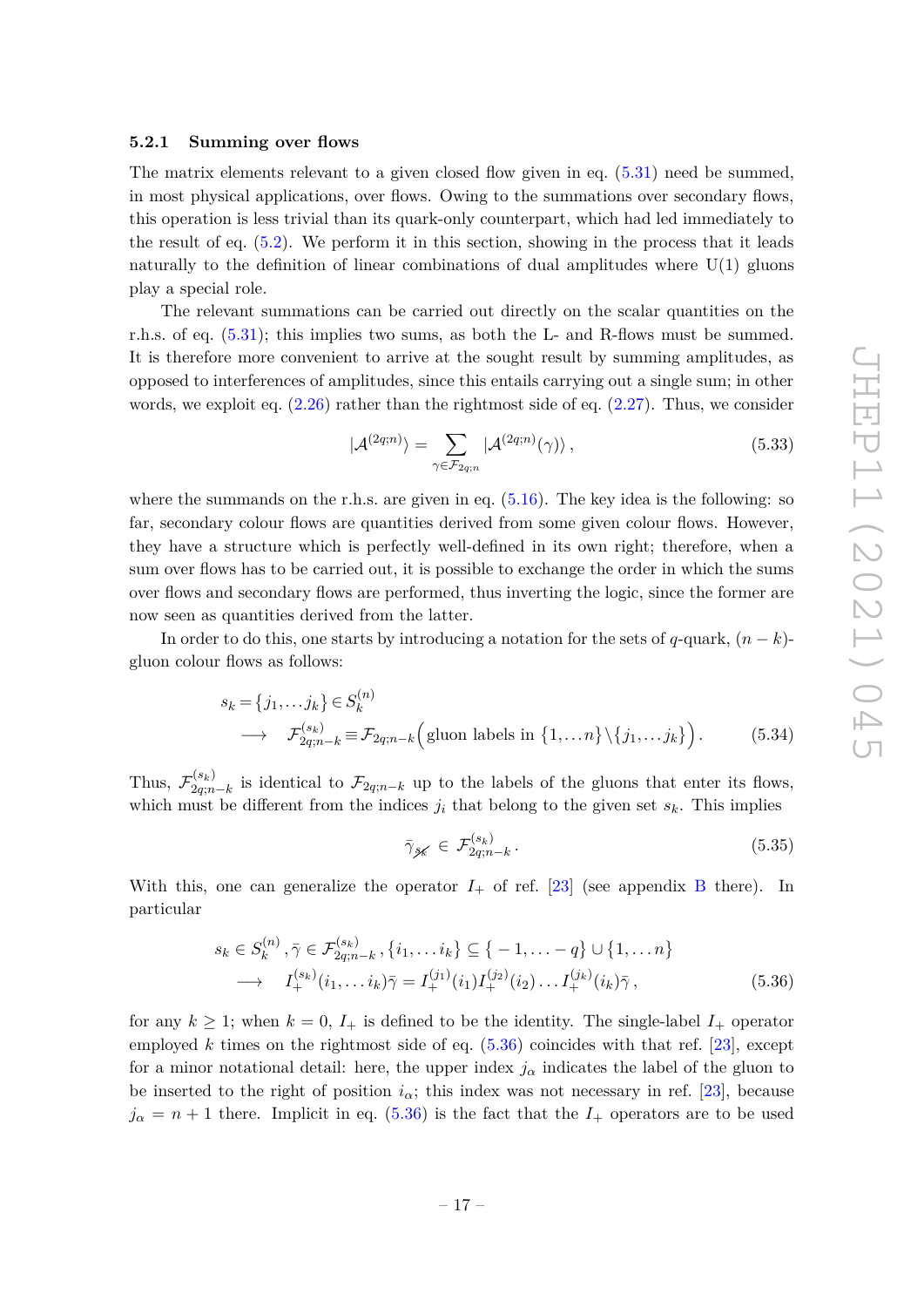in a right-to-left order: first the gluon with label  $j_k$  is inserted, then that with label  $j_{k-1}$ , and so forth up to  $j_1$ . As far as the values that the position indices  $i_\alpha$  can assume are concerned: for the first gluon to be inserted  $(j_k)$  one has  $q + n - k$  possibilities (i.e. to the right of each quark and of each gluon in the given flow  $\bar{\gamma}$ ); for the second one, the possibilities are  $q + n - k + 1$ , since that gluon is now inserted in the flow  $I_{+}^{(j_k)}(i_k)\bar{\gamma}$  which has one additional gluon w.r.t. the original one  $\bar{\gamma}$ . The procedure is then iterated till the last gluon to be inserted  $(j_1)$ . Since the  $I_+$  operator of eq. [\(5.36\)](#page-18-1) is single-valued given the position parameters  $i_{\alpha}$ , the dimension of the set that contains all possible flows generated by  $I_+$  acting on a given  $\bar{\gamma}$  is equal to the dimension of the codomain of the acceptable values of the  $i_{\alpha}$  parameters. We have therefore

<span id="page-19-1"></span>
$$
\left| \bigcup_{i_1...i_k} \left\{ I_+^{(s_k)}(i_1,...i_k)\bar{\gamma} \right\} \right| = (n+q-1)(n+q-2)...(n+q-k), \tag{5.37}
$$

for any given flow  $\bar{\gamma} \in \mathcal{F}_{2q;n-k}^{(s_k)}$ . Also

$$
\bar{\gamma}, \bar{\gamma}' \in \mathcal{F}_{2q;n-k}^{(s_k)}, \quad \bar{\gamma} \neq \bar{\gamma}' \quad \Longrightarrow \quad I_+^{(s_k)}(i_1, \dots i_k) \bar{\gamma} \neq I_+^{(s_k)}(i_1, \dots i_k) \bar{\gamma}. \tag{5.38}
$$

Finally

<span id="page-19-3"></span>
$$
I_+^{(s_k)}(i_1,\ldots i_k)\overline{\gamma} \in \mathcal{F}_{2q;n}.
$$
\n
$$
(5.39)
$$

Taken together, the above facts imply that

<span id="page-19-2"></span>
$$
\mathcal{F}_{2q;n} = \bigcup_{\bar{\gamma} \in \mathcal{F}_{2q;n-k}^{(s_k)} } \bigcup_{i_1 \dots i_k} \left\{ I_+^{(s_k)}(i_1, \dots i_k) \bar{\gamma} \right\}, \quad \forall \ 0 \le k \le n \ \text{and} \ s_k \in S_k^{(n)}, \tag{5.40}
$$

and

$$
\left(I^{(s_k)}_+(i_1,\ldots i_k)\,\bar{\gamma}\right)_{\mathscr{H}} = \bar{\gamma}\,,\qquad \forall\,\bar{\gamma}\in\mathcal{F}^{(s_k)}_{2q;n-k}\,\text{ and }\,\{i_1,\ldots i_k\}\,.
$$

Therefore, for any function *F* that is summed over all flows and depends on a *q*-quark, *n*-gluon flow and on one of its secondary flows, the following identity holds:

<span id="page-19-0"></span>
$$
\sum_{\gamma \in \mathcal{F}_{2q;n}} F\left(\gamma, \bar{\gamma}_{\mathcal{H}}\right) = \sum_{\bar{\gamma} \in \mathcal{F}_{2q;n-k}^{(s_k)}} \sum_{i_1 \dots i_k} F\left(I_+^{(s_k)}(i_1, \dots i_k)\bar{\gamma}, \bar{\gamma}\right),\tag{5.42}
$$

for any *k* and  $s_k \in S_k^{(n)}$  $\binom{n}{k}$ ; the number of summands on the two sides of eq. [\(5.42\)](#page-19-0) is the same, owing to eqs.  $(2.11)$ ,  $(5.37)$ , and  $(5.40)$ .

We now consider the sum on the r.h.s. of eq.  $(5.33)$ , by replacing the amplitude there with its expression given in eq.  $(5.16)$ . There are no cross-constraints between the sum over  $\gamma$  and those over *k* and  $s_k$ , and this implies the latter two can be used as the outermost ones, which leads us to the following result:

$$
|\mathcal{A}^{(2q;n)}\rangle = \sum_{k=0}^{n} \sum_{s_k \in S_k^{(n)}} \frac{(-1)^k}{2^{n/2} N^k} \sum_{\gamma \in \mathcal{F}_{2q;n}} \hat{\mathcal{A}}^{(2q;n)}(\gamma) \sum_{\{a_i\}_{i=-2q}^{-1} \{i_p, j_p\}_{p=1}^n} \Lambda\left(\{aij\}, \bar{\gamma}_{\mathcal{H}}\right)
$$

$$
\times \mathcal{P}_{\perp}^{(s_k)} |i_1 j_1, \dots, i_n j_n\rangle \bigotimes_{p=-2q}^{-1} |a_p\rangle.
$$
(5.43)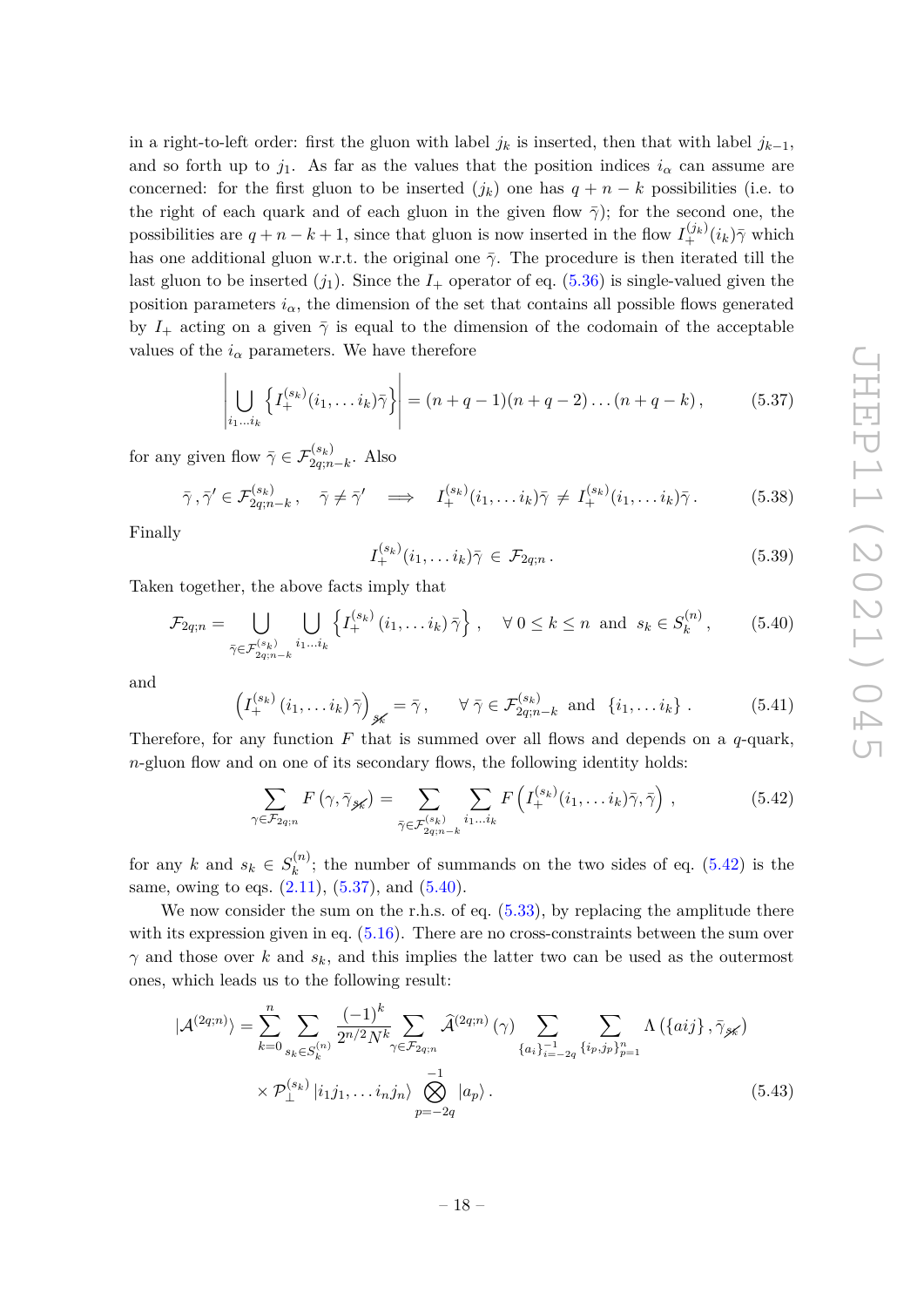In this expression, the part to the right of the sum over  $\mathcal{F}_{2q;n}$  (including it) is in the same form as the l.h.s. of eq. [\(5.42\)](#page-19-0). Thus, by employing the r.h.s. of that equation instead we arrive at

$$
|\mathcal{A}^{(2q;n)}\rangle = \sum_{k=0}^{n} \sum_{s_k \in S_k^{(n)}} \frac{(-1)^k}{2^{n/2} N^k} \sum_{\tilde{\gamma} \in \mathcal{F}_{2q;n-k}^{(s_k)}} \bar{\mathcal{A}}^{(2q;n)}(\bar{\gamma}) \sum_{\{a_i\}_{i=-2q}^{-1}} \sum_{\{i_p, j_p\}_{p=1}^n} \Lambda(\{aij\}, \bar{\gamma})
$$

$$
\times \mathcal{P}_{\perp}^{(s_k)} |i_1 j_1, \dots, i_n j_n\rangle \bigotimes_{p=-2q}^{-1} |a_p\rangle , \qquad (5.44)
$$

where we have defined the following linear combinations of the standard (because of eq. [\(5.39\)](#page-19-3)) dual amplitudes:

<span id="page-20-2"></span><span id="page-20-0"></span>
$$
\bar{\gamma} \in \mathcal{F}_{2q;n-k}^{(s_k)} \quad \Longrightarrow \quad \bar{\mathcal{A}}^{(2q;n)}(\bar{\gamma}) = \sum_{i_1...i_k} \hat{\mathcal{A}}^{(2q;n)} \left( I_+^{(s_k)}(i_1,\ldots i_k)\bar{\gamma} \right) \,. \tag{5.45}
$$

In words: for a given *q*-quark-antiquark,  $(n-k)$ -gluon colour flow  $\bar{\gamma}$ , an amplitude  $\bar{\mathcal{A}}^{(2q;n)}(\bar{\gamma})$ is associated with it that is obtained by summing the dual amplitudes relevant to the colour flows constructed by inserting *k* gluons in  $\bar{\gamma}$  in all possible manners. Those extra gluons are colourless as far as the total amplitude is concerned, which is consistent with their (implicit) role in  $\bar{\gamma}$  as U(1) gluons.

Starting from eq. [\(5.44\)](#page-20-0), we can repeat the procedure that has brought us from eq.  $(5.20)$  to eq.  $(5.31)$ , to obtain

<span id="page-20-1"></span>
$$
\mathcal{M}^{(2q;n)} = \sum_{k=0}^{n} \sum_{s_k \in S_k^{(n)}} \frac{(-1)^k}{2^n} N^{-k}
$$
  
 
$$
\times \sum_{\bar{\gamma}, \bar{\gamma}' \in \mathcal{F}_{2q;n-k}^{(s_k)}} \bar{\mathcal{A}}^{(2q;n)} (\bar{\gamma}')^* \bar{\mathcal{A}}^{(2q;n)} (\bar{\gamma}) N^{-\rho(\bar{\gamma})-\rho(\bar{\gamma}')} N^{|\mathcal{L}(\bar{\gamma}', \bar{\gamma})|}.
$$
 (5.46)

As was already the case for the matrix elements at given closed colour flow (eq. [\(5.31\)](#page-17-1)), eq. [\(5.46\)](#page-20-1) is very similar to its quark-only counterpart, eq. [\(5.2\)](#page-13-4). The same comments made about eq.  $(5.31)$  vs eq.  $(5.1)$  in this regard apply here, with the additional observations on the  $\bar{\mathcal{A}}^{(2q;n)}(\bar{\gamma})$  amplitudes of eq. [\(5.45\)](#page-20-2). Note that eqs. [\(5.31\)](#page-17-1) and [\(5.46\)](#page-20-1) share an important feature, namely: not only do quantities associated with different numbers of  $U(1)$  gluons not interfere with each other but also, for the interference to have a non-zero result, the identities of such gluons must be the same on both sides of the cut (technically, the set *s<sup>k</sup>* is relevant to both the L- and R-flow).

We remark that expressions whose content is analogous to that of eq.  $(5.44)$  appear in ref. [\[19\]](#page-74-5), where use is made of the same linear combinations of dual amplitudes as in eq. [\(5.45\)](#page-20-2). What we have shown here is that: *a)* at the level of amplitudes, the structure of eq.  $(5.44)$  is already present at fixed colour flow (eq.  $(5.16)$ ); *b*) the number of summands associated with different sets of  $U(1)$  gluons (the differences being in their numbers and/or identities) is equal to  $2^n$  (see eq.  $(5.14)$ ) at the level of both the amplitudes (eqs.  $(5.16)$ ) and  $(5.44)$  *and the matrix elements* (eqs.  $(5.31)$  and  $(5.46)$ ). This fact is non-trivial: one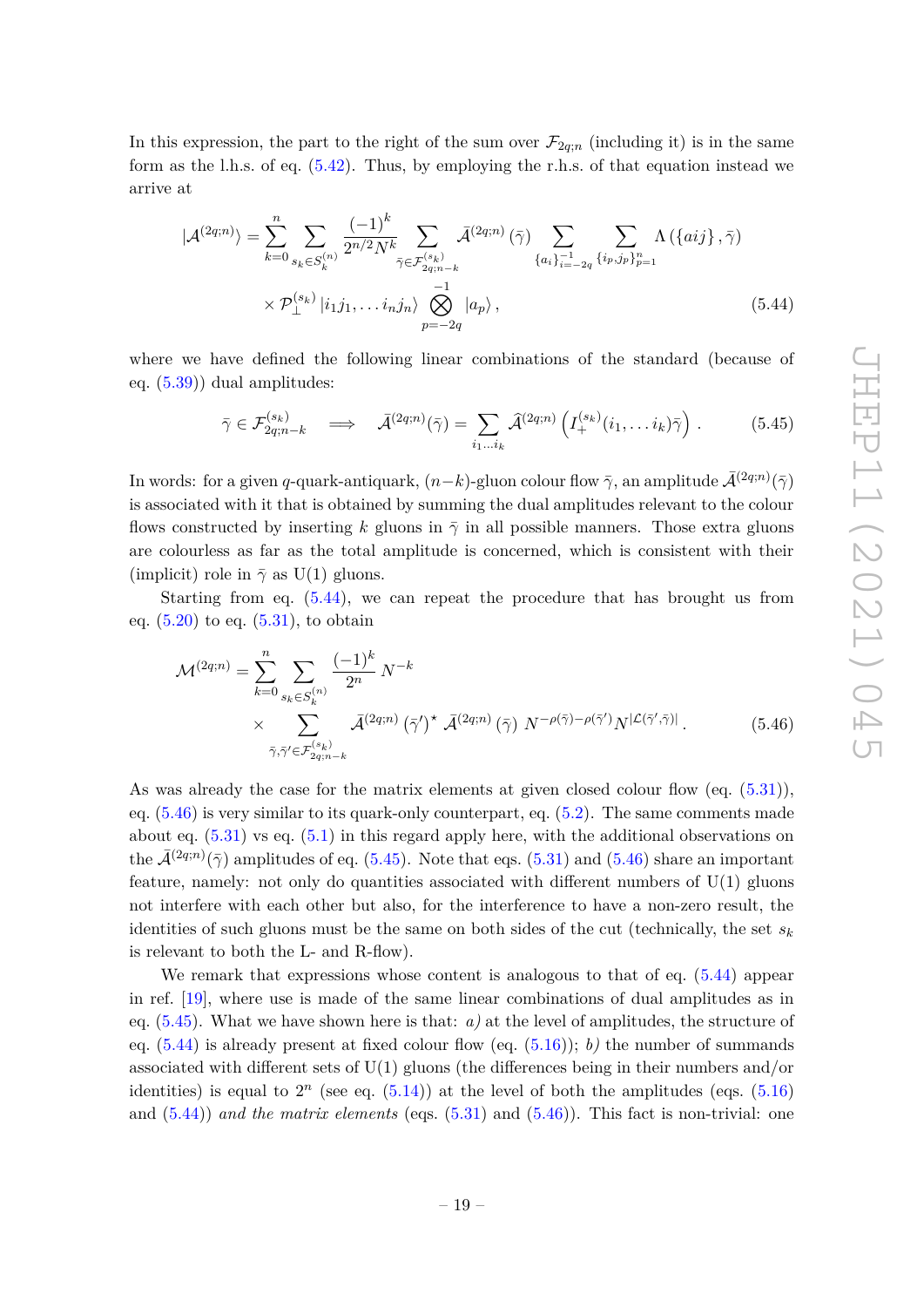can show that by naively (i.e. without using the properties of projectors) squaring eq. [\(5.44\)](#page-20-0) to obtain eq.  $(5.46)$ , an individual term with *k* U(1) gluons in the latter expression results from the sum of  $3^k$  terms,  $3^k - 1$  of which mutually cancel.

#### <span id="page-21-0"></span>**5.3 Gluon-only matrix elements**

The results of section [5.2](#page-13-0) show that ultimately gluons can be made to behave as extra quark-antiquark pairs in quark-gluon amplitudes. This is a strong hint that the same property will hold true also in the case of gluon-only amplitudes, i.e. when there are no quarks or antiquarks to start with. In this section, we shall prove that this is indeed the case. At the end of the day this will not matter when summing over colour flows, since in that case Ward identities will ensure that  $U(1)$ -gluon contributions vanish. However, at fixed flows  $U(1)$  gluons do play a non-trivial role, which puts gluon-only amplitudes on the same footing as quark-only ones, as has already happened with quark-gluon amplitudes.

Let

<span id="page-21-2"></span><span id="page-21-1"></span>
$$
\sigma = (\sigma(1), \dots \sigma(n)) \tag{5.47}
$$

be a generic *n*-gluon colour flow. We define two operators, *q*R and *q*L, that by acting on  $\sigma$  result in the following 2-quark-antiquark, *n*-gluon colour flows:

$$
qR(\sigma) \equiv \sigma_{qR} = (-1; \sigma(1), \dots \sigma(n); -4)(-2; -3), \qquad (5.48)
$$

$$
qL(\sigma) \equiv \sigma_{qL} = (-1; -4)(-2; \sigma(1), \dots \sigma(n); -3) . \qquad (5.49)
$$

Here, following the conventions of eqs.  $(2.2)$ – $(2.4)$ , we have introduced two quark-antiquark pairs of different flavours, labelled by  $(-1, -3)$  and  $(-2, -4)$ . Thus, according to eq.  $(2.14)$ (see also footnote [5\)](#page-5-0), the associated colour factors are

$$
\Lambda(\{a_i\}, \sigma_{qR}) = \left(\lambda^{a_1} \lambda^{a_{\sigma(2)}} \dots \lambda^{a_{\sigma(n)}}\right)_{a_{-1}a_{-4}} \delta_{a_{-2}a_{-3}},
$$
\n(5.50)

$$
\Lambda(\{a_i\}, \sigma_{qL}) = \delta_{a_{-1}a_{-4}} \left( \lambda^{a_1} \lambda^{a_{\sigma(2)}} \dots \lambda^{a_{\sigma(n)}} \right)_{a_{-2}a_{-3}},
$$
\n(5.51)

which among other things rely on the fact that

<span id="page-21-4"></span><span id="page-21-3"></span>
$$
\rho\Big(qR(\sigma)\Big) = \rho\Big(qL(\sigma)\Big) = 0\tag{5.52}
$$

for any  $\sigma$ . With these definitions, for any closed colour flow  $(\sigma', \sigma)$  we have

$$
C(\sigma', \sigma) \equiv \sum_{\{a_i\}_{i=1}^n} \Lambda\left(\{a_i\}, \sigma'\right)^* \Lambda\left(\{a_i\}, \sigma\right) \tag{5.53}
$$

$$
= C\left(\sigma'_{qL}, \sigma_{qR}\right) \equiv \sum_{\{a_i\}_{i=-4}^n} \Lambda\left(\{a_i\}, \sigma'_{qL}\right)^{\star} \Lambda(\{a_i\}, \sigma_{qR}). \tag{5.54}
$$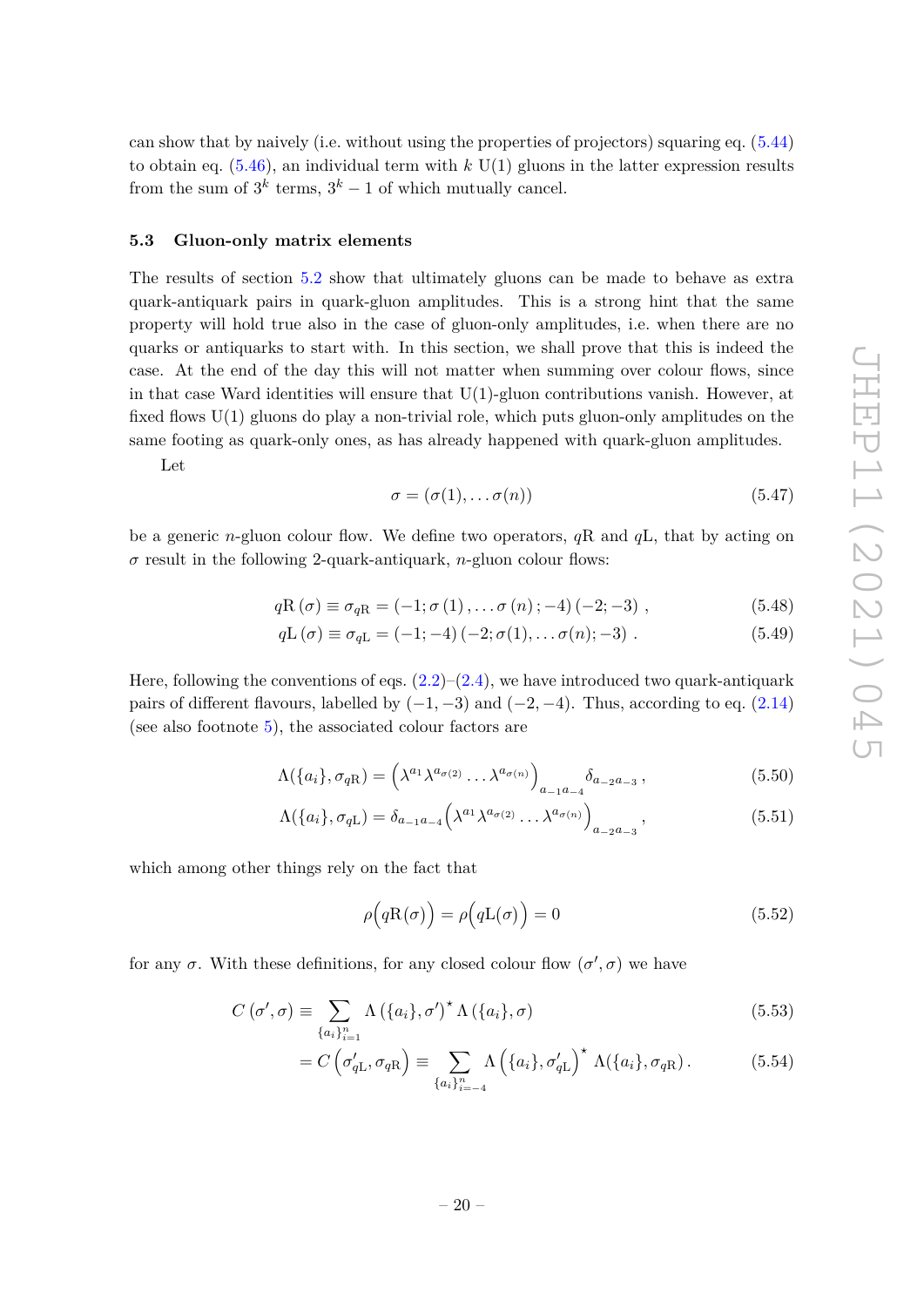Furthermore, the definitions of eqs. [\(5.48\)](#page-21-1) and [\(5.49\)](#page-21-2) respect the colour-loop structure. In other words, by using the results of section [3,](#page-8-0) it is straightforward to prove the following properties:

• The closed colour flow  $(\sigma', \sigma)$  has the same number of colour loops as  $(\sigma'_{qL}, \sigma_{qR})$ 

<span id="page-22-3"></span>
$$
|\mathcal{L}(\sigma', \sigma)| = |\mathcal{L}(\sigma'_{qL}, \sigma_{qR})|.
$$
 (5.55)

- The colour loops in  $\mathcal{L}(\sigma', \sigma)$  and  $\mathcal{L}(\sigma'_{qL}, \sigma_{qR})$  are pairwise identical, except for that which contains  $\sigma(n)$  as an R-element, and that which contains  $\sigma'(1)$  as an L-element;<sup>[10](#page-22-0)</sup> these differ *only* because the loops in  $\mathcal{L}(\sigma_{qL}^{\prime}, \sigma_{qR})$  include the fictitious quarks and antiquarks labelled  $-1, \ldots -4$ .
- Given any loop  $\ell_1 \in \mathcal{L}(\sigma', \sigma)$ , let  $\ell_2 \in \mathcal{L}(\sigma'_{qL}, \sigma_{qR})$  be the loop corresponding to it according to the previous item, so that for any two gluon labels *k* and *l* we have

$$
k, l \in \ell_1 \quad \Longleftrightarrow \quad k, l \in \ell_2. \tag{5.56}
$$

Then the distance introduced in eq.  $(3.3)$  fulfills the property

<span id="page-22-1"></span>
$$
\delta_{\ell_1}(k,l) = \delta_{\ell_2}(k,l) + 2i, \qquad (5.57)
$$

with *i* an integer. In other words, the distance between *k* and *l* has the same parity in the  $\ell_1$  and  $\ell_2$  loops.

Equations  $(5.53)$ – $(5.57)$  are sufficient to allow one to repeat, with only notational changes, what has been done in section  $5.2$ . The analogue of eq.  $(5.16)$  reads as follows:

$$
|\mathcal{A}^{(n)}(\sigma)\rangle = \hat{\mathcal{A}}^{(n)}(\sigma) \sum_{k=0}^{n} \sum_{s_k \in S_k^{(n)}} \frac{(-1)^k}{2^{n/2} N^k} \sum_{\{a_i\}_{i=-4}^{-1}} \sum_{\{i_p, j_p\}_{p=1}^{n}} \Lambda(\{aij\}, \bar{\sigma}_{qR,\cancel{sK}})
$$

$$
\times \mathcal{P}_{\perp}^{(s_k)} |i_1 j_1, \dots i_n j_n\rangle \bigotimes_{p=-4}^{-1} |a_p\rangle.
$$
 (5.58)

Note a technical peculiarity: because of the necessity to use the *q*R and *q*L operators,  $|\mathcal{A}^{(n)}(\sigma)\rangle$  is a vector that lives in the

<span id="page-22-2"></span>
$$
\bigotimes_{p=-4}^{-1} S_{\{a\}}^{(p)} \bigotimes_{p=1}^{n} S_{\{ij\}}^{(p)} \tag{5.59}
$$

vector space. However, the fictitious-quark degrees of freedom only play the role of giving the correct normalization and index-contraction conditions when an interference of amplitudes is considered. More significantly, the contributions to eq.  $(5.58)$  with  $k \ge 1$  (i.e. with at least one U(1) gluon) do *not* vanish. This is contrary to what one normally expects, but in fact that expectation is based on results fully summed over colour degrees of freedom. In

<span id="page-22-0"></span><sup>&</sup>lt;sup>10</sup>These loops may actually coincide.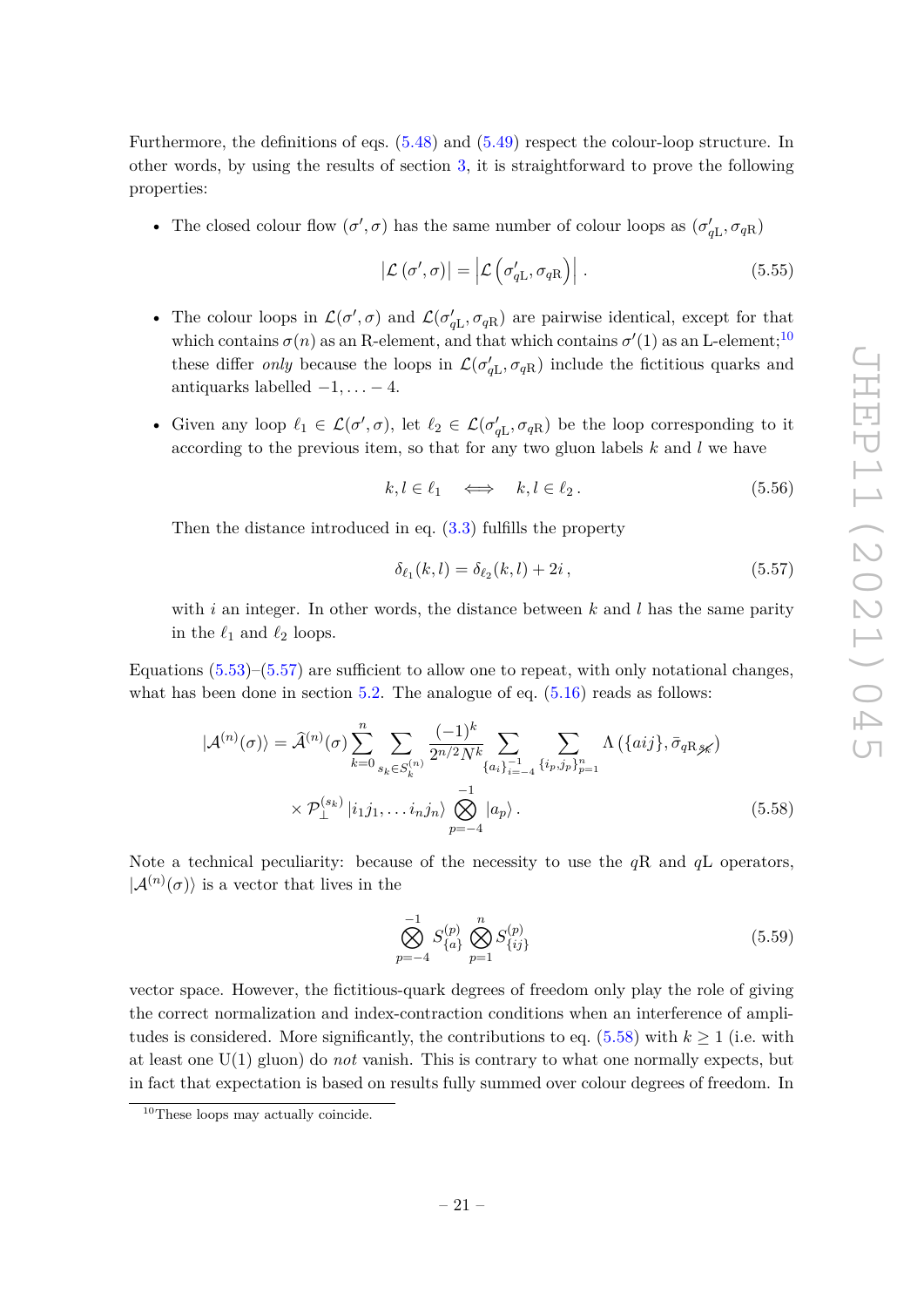other words, not summing over those, and fixing e.g. the colour flow, the contributions due to  $U(1)$  gluons are non-trivial. The implication of this is that, at fixed flows, the flow and the fundamental representations do not coincide for gluon-only amplitudes, thus making the latter behave exactly as their quark-gluon counterparts. As we shall see later, this symmetry is lifted upon summing over flows, and this thanks to the dual Ward identities, which have no analogue in the quark-gluon case.

By interfering the amplitude of eq. [\(5.58\)](#page-22-2) with an analogous one on the left-hand side of the cut (relevant to an L-flow equal to  $\sigma'$ ), one obtains the analogue of eq. [\(5.31\)](#page-17-1), namely

<span id="page-23-1"></span>
$$
\mathcal{M}^{(n)}(\sigma', \sigma) = \hat{\mathcal{A}}^{(n)}(\sigma')^* \hat{\mathcal{A}}^{(n)}(\sigma)
$$

$$
\times \sum_{k=0}^n \sum_{s_k \in S_k^{(n)}} \frac{(-1)^k}{2^n} N^{-k} N \left| \mathcal{L}(\bar{\sigma}'_{q \mathcal{L}_{\mathscr{K}}}, \bar{\sigma}_{q \mathcal{R}_{\mathscr{K}}}) \right|,
$$
(5.60)

having used eq.  $(5.52)$ . As was the case at the amplitude level,  $U(1)$  gluons do contribute non-trivially to eq.  $(5.60)$ .

#### <span id="page-23-0"></span>**5.3.1 Summing over flows**

The sum over colour flows of the results of eqs.  $(5.58)$  and  $(5.60)$  follows the same steps as in section [5.2.1.](#page-18-0) Therefore, one readily arrives at the analogue of eq. [\(5.44\)](#page-20-0), namely

$$
|\mathcal{A}^{(n)}\rangle = \sum_{k=0}^{n} \sum_{s_k \in S_k^{(n)}} \frac{(-1)^k}{2^{n/2} N^k} \sum_{\bar{\sigma} \in P_{n-k}^{\prime(s_k)}} \bar{\mathcal{A}}^{(n)}(\bar{\sigma}) \sum_{\{a_i\}_{i=-4}^{-1}} \sum_{\{i_p, j_p\}_{p=1}^{n}} \Lambda\left(\{aij\}, \bar{\sigma}\right)
$$

$$
\times \mathcal{P}_{\perp}^{(s_k)} |i_1 j_1, \dots, i_n j_n\rangle \bigotimes_{p=-4}^{-1} |a_p\rangle , \qquad (5.61)
$$

where, similarly to what was done in eq.  $(5.45)$ , we have been led to define

<span id="page-23-3"></span><span id="page-23-2"></span>
$$
\bar{\sigma} \in P_{n-k}^{\prime (s_k)} \quad \Longrightarrow \quad \bar{\mathcal{A}}^{(n)}\left(\bar{\sigma}\right) = \sum_{i_1 \dots i_k} \hat{\mathcal{A}}^{(n)}\left(I_+^{(s_k)}(i_1, \dots i_k)\bar{\sigma}\right) \,. \tag{5.62}
$$

In eqs. [\(5.61\)](#page-23-2) and [\(5.62\)](#page-23-3), by  $P'^{(s_k)}_{n-k}$  we have denoted the analogue of  $\mathcal{F}^{(s_k)}_{2q;n}$  $\chi_{2q;n-k}^{(s_k)}$ , i.e. the set of  $(n - k)$ -gluon colour flows with indices not equal to any of the integers that belong to the set  $s_k$  (the presence of the fictitious quark labels is understood, and ignored notationwise). Furthermore, the  $I_+$  operators that appear on the r.h.s. of eq. [\(5.62\)](#page-23-3) are defined in a manner formally identical to that of eq.  $(5.36)$ , with the condition that the indices  $i<sub>\alpha</sub>$  can only assume positive values here; this implies that no gluon will be inserted to the right of either quark<sup>[11](#page-23-4)</sup> in  $\bar{\sigma}$ . This constraint is necessary in order to preserve the cyclicity properties of gluon-only flows. Because of it, one observes that, for any given values of  $i_2 \ldots i_k$ , the sum over  $i_1$  in eq. [\(5.62\)](#page-23-3) features  $n-1$  terms, which are exactly those that enter into the dual Ward identity. Therefore

<span id="page-23-5"></span>
$$
\bar{\mathcal{A}}^{(n)}(\bar{\sigma}) = 0, \qquad \forall k > 0, \qquad (5.63)
$$

<span id="page-23-6"></span>
$$
\bar{\mathcal{A}}^{(n)}(\bar{\sigma}) = \hat{\mathcal{A}}^{(n)}(\bar{\sigma}), \qquad k = 0, \qquad (5.64)
$$

<span id="page-23-4"></span><sup>&</sup>lt;sup>11</sup>An exception must be made when  $k = n$ , when the first gluon is inserted in the only possible place, i.e. onto the then-empty first (second) quark line in the secondary R-flow (L-flow).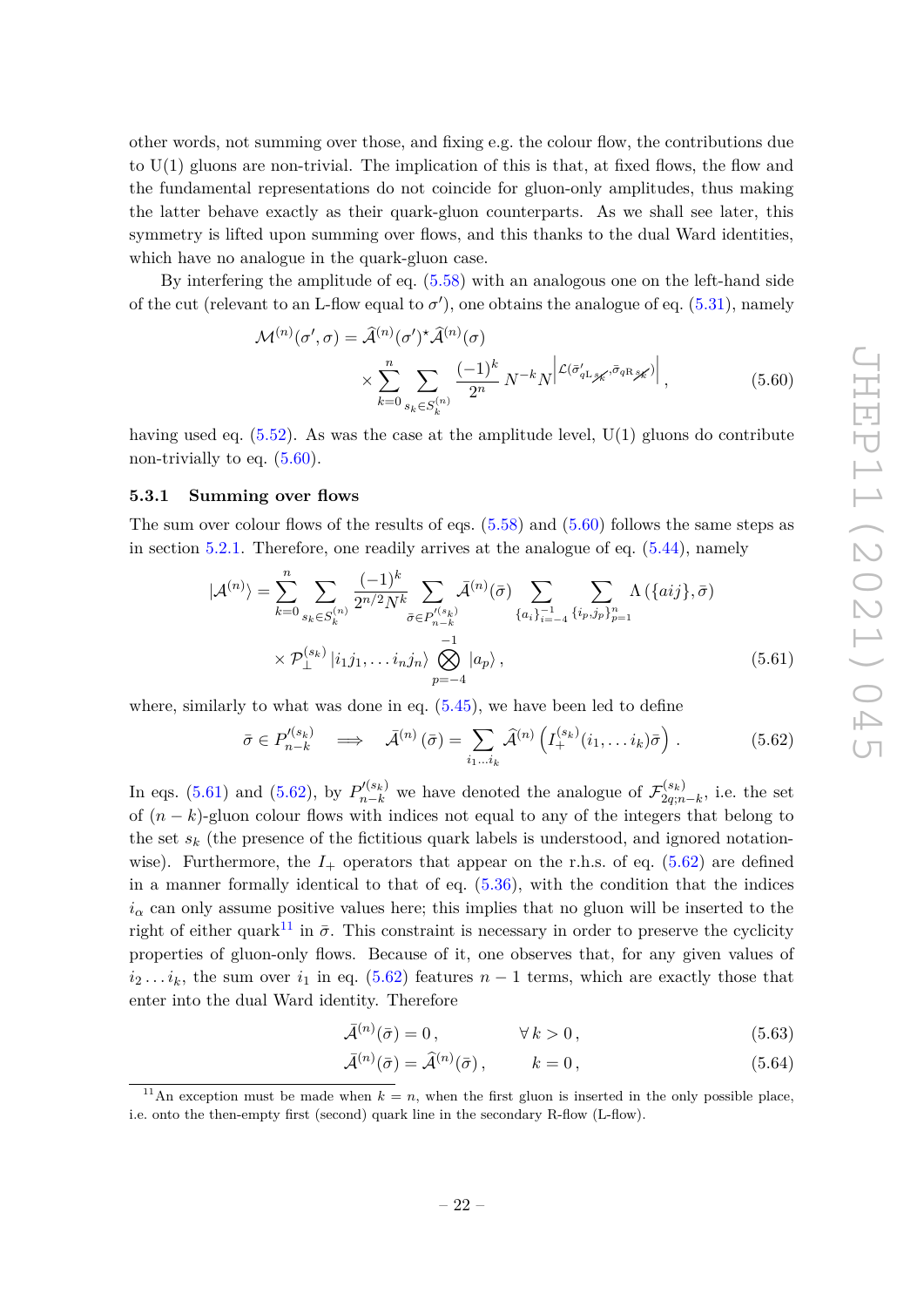and eq. [\(5.61\)](#page-23-2) simplifies to read

<span id="page-24-1"></span>
$$
|\mathcal{A}^{(n)}\rangle = \frac{1}{2^{n/2}} \sum_{\bar{\sigma} \in P'_n} \widehat{\mathcal{A}}^{(n)}(\bar{\sigma}) \sum_{\{i_p, j_p\}_{p=1}^n} \Lambda\left(\{ij\}, \bar{\sigma}\right) | i_1 j_1, \dots i_n j_n\rangle. \tag{5.65}
$$

This is the anticipated, and expected, result: when the sum over flows is carried out, all of the contributions due to U(1) gluons (which are non-zero vectors that live in the  $S_{f_{ij}}^{(p)}$  $S^{(p)}_{\{ij\}}\setminus S^{(p)}_{\{a\}}$ {*a*} subspaces, with  $p = 1 \dots n$ ) add to zero. One must bear this fact in mind when claiming that, for gluon-only amplitudes, the fundamental and the flow representation are strictly equivalent.

One can finally use eq.  $(5.65)$  to arrive at the result, analogous to that of eq.  $(5.46)$ , for the matrix elements

<span id="page-24-2"></span>
$$
\mathcal{M}^{(n)} = \frac{1}{2^n} \sum_{\bar{\sigma}, \bar{\sigma}' \in P'_n} \widehat{\mathcal{A}}^{(n)}(\bar{\sigma}')^{\star} \widehat{\mathcal{A}}^{(n)}(\bar{\sigma}) N^{|\mathcal{L}(\bar{\sigma}', \bar{\sigma})|}, \qquad (5.66)
$$

which again is as expected. Although the notation of eq.  $(5.66)$  bears memory of the usage of secondary flows, in the absence of  $U(1)$  gluons, and in view of the definition of colour loops adopted here, there is no difference between the original flows and the secondary ones in eq. [\(5.66\)](#page-24-2).

#### <span id="page-24-0"></span>**6 Soft limits**

We consider here the tree-level matrix elements relevant to processes that feature at least one gluon, in the limit in which one of such gluons is soft, while all of the other partons are hard and well separated from each other.

These soft limits have been studied in detail in ref. [\[23\]](#page-74-2); we shall show below how the formulae of that paper assume an extremely simple form with a geometrical character by exploiting what has been done in section [5.](#page-12-0) The results of ref. [\[23\]](#page-74-2) were derived with the goal of employing them in the FKS subtraction formalism [\[30,](#page-74-6) [31\]](#page-74-7) for the computation of NLO-accurate cross sections and, to that end, were given in three different forms, namely: at fixed colour configurations, and at fixed colour flows either at the real-emission or at the Born level. Since the emphasis of the current paper is on PSMCs, working at fixed colour configurations is of no interest. Fixing the colour flows at the real-emission level is also problematic. Such kinematics configurations are those one obtains after the first emission in a PSMC; therefore, information gathered from the matrix elements at that level cannot easily be used by the PSMC to generate those very same emissions. In keeping with its Markovian structure, a shower will generate emissions in its *k th* step by using information available at the  $(k-1)^{th}$  step. The most convenient option, then, is to work at fixed Born-level flows, which is what we are going to do in the present section.

Consistently with the previous statement, when referring to processes that feature *n* gluons we understand those gluon to be at the Born level. In particular, a quark-only case is that of the soft limit of a matrix element relevant to those quarks plus an additional gluon that becomes soft.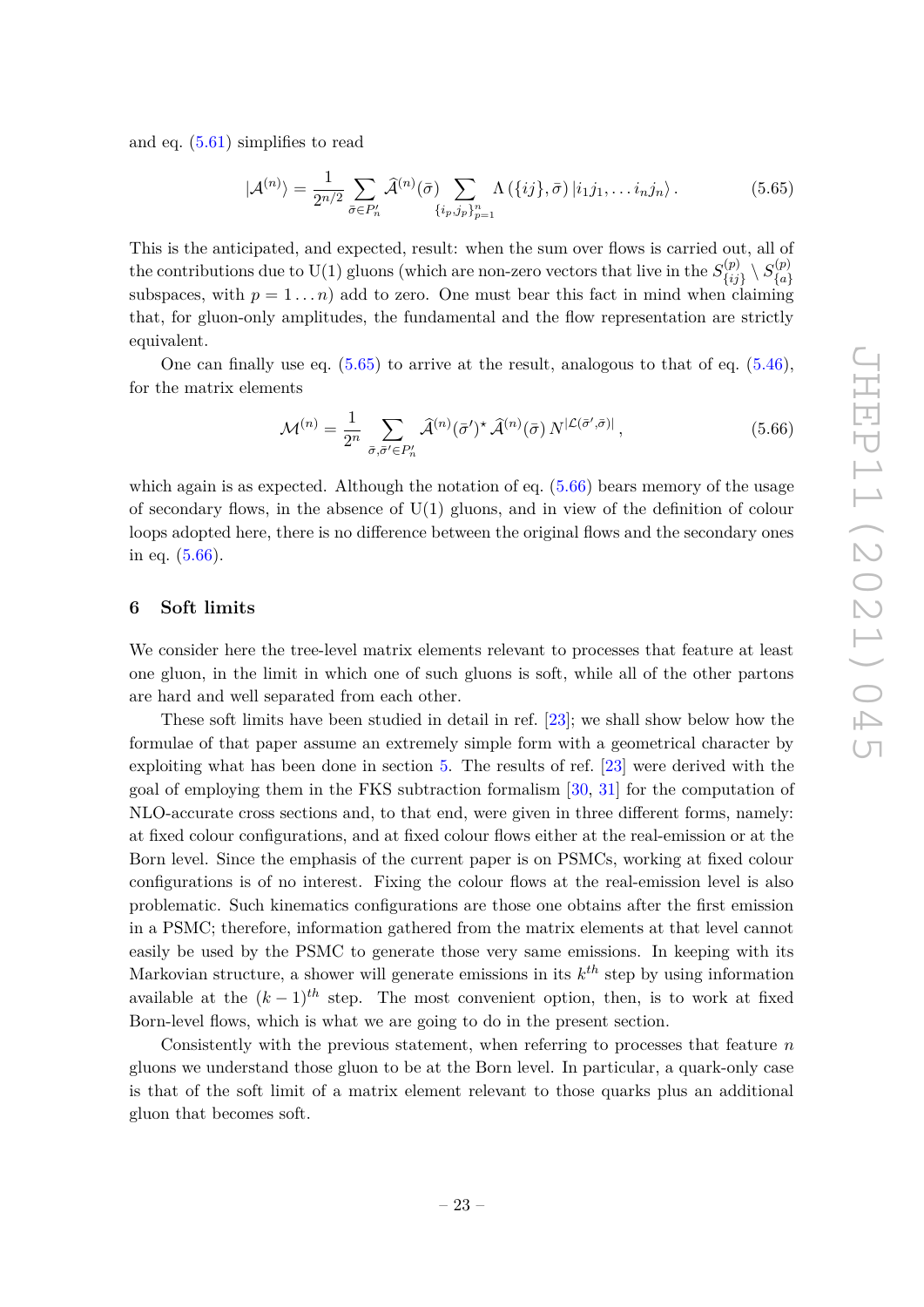### <span id="page-25-0"></span>**6.1 Quark-only matrix elements**

In this case, the quantity of interest is that in eq.  $(1.3.86)$  (with  $n = 0$ ), which we report here for convenience

$$
\mathcal{M}_{\text{SOFT}}^{(2q;1)}(\gamma',\gamma) = \frac{1}{2}g_s^2 \sum_{k,l=-2q}^{-1} [k,l] \mathcal{M}_{kl}^{(2q;0)}(\gamma',\gamma) . \qquad (6.1)
$$

The r.h.s. of this equation features the usual eikonal factors,

<span id="page-25-3"></span><span id="page-25-1"></span>
$$
[k,l] \equiv \frac{(p_k \cdot p_l)}{(p \cdot p_k)(p \cdot p_l)}\tag{6.2}
$$

where  $p$  is the four-momentum of the emitted soft gluon,  $p_k$  and  $p_l$  are those of the corresponding quarks or antiquarks, and  $\mathcal{M}_{kl}^{(2q;0)}(\gamma', \gamma)$  is the colour-linked matrix element for the given closed flow. The latter have been presented in eq. (**I**.3.115); again we report here their expressions

$$
\mathcal{M}_{kl}^{(2q;0)}(\gamma',\gamma) = -2\,\hat{\mathcal{A}}^{(2q;0)}(\gamma')^{\star} \Bigg[ C\left(I_{+}(\gamma'^{-1}(k))\,\gamma',\,I_{+}(\gamma^{-1}(l))\,\gamma\right)\left(1-\delta_{\bar{q}I_{k}}\right)\left(1-\delta_{\bar{q}I_{l}}\right) \n- C\left(I_{+}(\gamma'^{-1}(k))\,\gamma',\,I_{-}(\gamma^{-1}(l))\,\gamma\right)\left(1-\delta_{\bar{q}I_{k}}\right)\left(1-\delta_{qI_{l}}\right) \n- C\left(I_{-}(\gamma'^{-1}(k))\,\gamma',\,I_{+}(\gamma^{-1}(l))\,\gamma\right)\left(1-\delta_{qI_{k}}\right)\left(1-\delta_{\bar{q}I_{l}}\right) \n+ C\left(I_{-}(\gamma'^{-1}(k))\,\gamma',\,I_{-}(\gamma^{-1}(l))\,\gamma\right)\left(1-\delta_{qI_{k}}\right)\left(1-\delta_{qI_{l}}\right) \Bigg] \n\times\hat{\mathcal{A}}^{(2q;0)}(\gamma).
$$
\n(6.3)

Fuller details can be found in ref. [\[23\]](#page-74-2). It turns out that the explicit computation of eq. [\(6.1\)](#page-25-1) leads to the following simple result:

$$
\mathcal{M}_{\text{SOFT}}^{(2q;1)}(\gamma',\gamma) = 2g_s^2 \,\hat{\mathcal{A}}^{(2q;0)}(\gamma')^\star \hat{\mathcal{A}}^{(2q;0)}(\gamma) \, N^{-\rho(\gamma)-\rho(\gamma')} N^{|\mathcal{L}(\gamma',\gamma)|} \\
\times C_F \sum_{\ell \in \mathcal{L}(\gamma',\gamma)} \sum_{k,l \in \ell}^{k < l} (-1)^{\delta_\ell(k,l)} \left[ k, l \right].\n\tag{6.4}
$$

The proof of eq.  $(6.4)$  proceeds as follows. Start by considering eq.  $(6.3)$ : of the four terms on the r.h.s., only one may not be equal to zero, owing to the fact that both *k* and *l* are either a quark or an antiquark, and the conclusion follows from the presence of the Kronecker  $\delta$ 's. Thus, a single colour factor is relevant, which we write as follows (the notation is symbolic: the appropriate choices of the signs where  $\pm$  appear are given in eq. [\(6.3\)](#page-25-3))

<span id="page-25-6"></span><span id="page-25-5"></span><span id="page-25-4"></span><span id="page-25-2"></span>
$$
\pm C\left(I_{\pm}(\gamma^{-1}(k))\gamma', I_{\pm}(\gamma^{-1}(l))\gamma\right).
$$
 (6.5)

The general form of eq.  $(6.5)$  can be obtained from eq.  $(2.14)$ . Taking footnote [5](#page-5-0) into account, and denoting by *a* the colour of the only gluon present in the process, there are only two possibilities for the colour factor of eq.  $(6.5)$ , namely

$$
\pm C\left(I_{\pm}(\gamma'^{-1}(k))\gamma', I_{\pm}(\gamma^{-1}(l))\gamma\right) \ni \sum_{a} \text{Tr}\left(\lambda^{a}\right) \text{Tr}\left(\lambda^{a}\right) = 0, \tag{6.6}
$$

$$
\pm C\left(I_{\pm}(\gamma'^{-1}(k))\gamma', I_{\pm}(\gamma^{-1}(l))\gamma\right) \ni \sum_{a} \text{Tr}\left(\lambda^{a}\lambda^{a}\right) = C_{F}\text{Tr}\left(I\right). \tag{6.7}
$$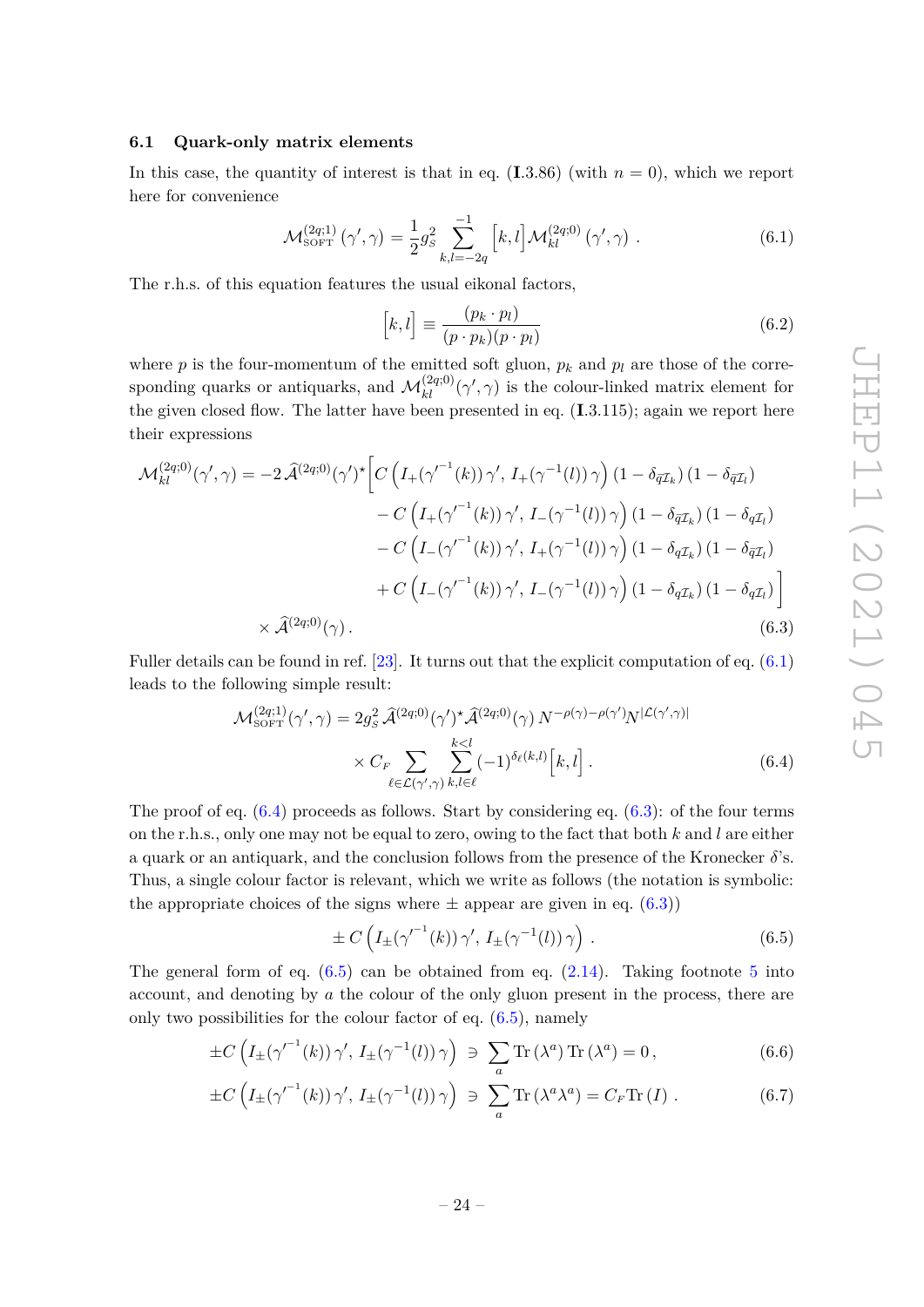The case of eq. [\(6.6\)](#page-25-5) (eq. [\(6.7\)](#page-25-6)) occurs when the operators  $I_{\pm}$  insert the gluon onto open colour lines which do not (do) belong to the same closed colour line.<sup>[12](#page-26-1)</sup> It is easy to see that this happens when the partons *k* and *l* do not (do) belong to the same Born-level colour loop. This explains the two summations that appear on the r.h.s. of eq.  $(6.4)$ . By considering the only non-trivial case, eq. [\(6.7\)](#page-25-6), one sees that the rightmost side is equivalent to removing the gluon from the closed colour line where it appears (with the factor  $C_F$ accounting for it); the remaining trace of the identity is the contribution of that closed colour line stripped of the gluon (which now contains only quarks and antiquarks, and thus coincides with a colour loop) to the overall colour factor. Then, since the other closed colour lines have not been affected by the  $I_{+}$  operators, and are therefore identical to their Born-level colour-loop counterparts, eq. [\(6.7\)](#page-25-6) can be written more precisely as follows

<span id="page-26-2"></span>
$$
\pm C \left( I_{\pm}(\gamma^{-1}(k)) \gamma', I_{\pm}(\gamma^{-1}(l)) \gamma \right) = \pm C_F C \left( \gamma', \gamma \right)
$$

$$
= \pm C_F N^{-\rho(\gamma) - \rho(\gamma')} N^{|\mathcal{L}(\gamma', \gamma)|}, \tag{6.8}
$$

having repeated the procedure that led us to eq.  $(5.1)$ . Equation  $(6.8)$  essentially completes the proof of eq. [\(6.4\)](#page-25-2), bar the sign in front of each eikonal. In order to establish that, one observes that the sign in front of each colour-flow matrix element on the r.h.s. of eq. [\(6.3\)](#page-25-3) (taking the overall minus sign into account) is equal to −1 if *k* and *l* are both quarks or both antiquarks, and equal to +1 if one of *k* and *l* is a quark and the other an antiquark. According to item ii. in section [3](#page-8-0) the former case is that of *k* and *l* being both R-elements or L-elements, while the latter case is that of one R-element and one L-element. As such, in the former (latter) case *k* and *l* are separated by an odd (even) number of partons. By putting all this together, one obtains the factor  $(-1)^{\delta_{\ell}(k,l)}$  on the r.h.s. of eq. [\(6.4\)](#page-25-2). Finally, the factor  $1/2$  in eq.  $(6.1)$  is necessary to avoid double counting, the summands on the r.h.s. being symmetric when  $k \leftrightarrow l$ ; such a symmetry is removed in the sum on the r.h.s. of eq.  $(6.4)$  (owing to the  $k < l$  constraint), and therefore no factor  $1/2$  is present there. This concludes the proof.

There are two remarkable things about eq.  $(6.4)$ . Firstly, it is an entirely geometrical formula; no colour algebra is required, and its expression is fully determined by the structure of the colour loops. Secondly, such loops are Born-level quantities, whereas one would expect that soft radiation pattern be determined by  $(n + 1)$ -body matrix elements. In fact, there is no contradiction between these two statements: colour-wise, the present case is so tightly constrained (by the Kronecker  $\delta$ 's in eq. [\(6.3\)](#page-25-3), and by the structure that leads to eqs.  $(6.6)$  and  $(6.7)$  as to give a one-to-one correspondence between Born- and real-emission-level quantities.

# <span id="page-26-0"></span>**6.2 Quark-gluon matrix elements**

The calculation of the soft limit of interest here is trivial if one exploits the results of sections [5.2](#page-13-0) and [6.1.](#page-25-0) The essence of the procedure of section [5.2](#page-13-0) is to write the matrix

<span id="page-26-1"></span> $12A$  closed colour line is obtained by merging open colour lines, after reversing those that belong to the L-flow: starting from one given such line in the R-flow, one attaches to its end the colour line in the L-flow whose antiquark label is identical to that of the line in the R-flow; the procedure is iterated until the quark label in the colour line of the last L-flow coincides with that of the first line considered in the R-flow.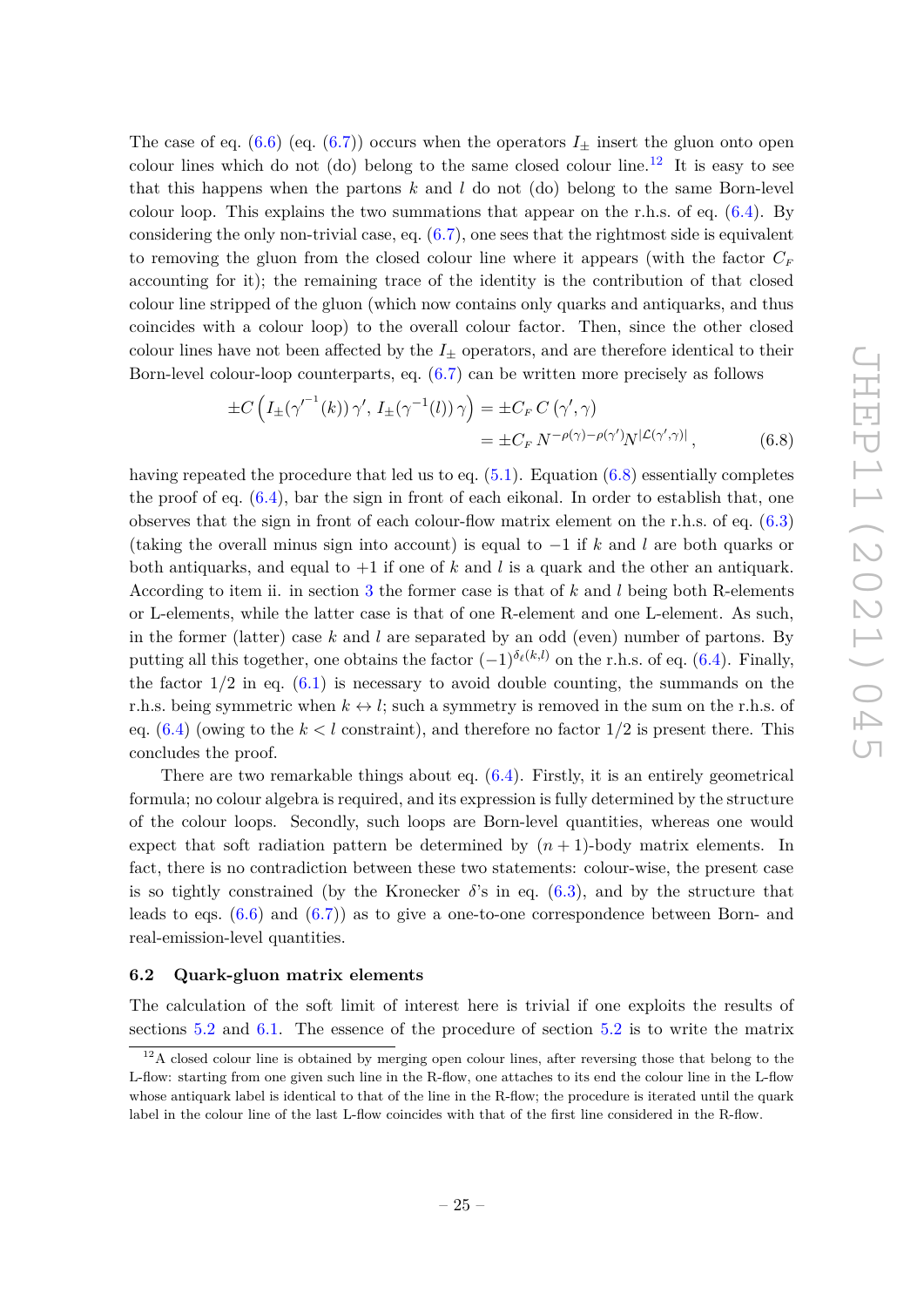elements for a quark-gluon process in terms of secondary (i.e., quark-only) flows. However, the procedure is iterative, and can be stopped after dealing with any number of gluons. This is not of particular interest when all partons are hard and well separated from each other, but in the present context it is helpful, since one can get rid of all gluons except that which becomes soft. By doing so, one is left with a sum of *q*-quark-antiquark, one-gluon contributions, each of which has a soft limit given by eq.  $(6.4)$ . By putting all together one obtains

$$
\mathcal{M}_{\text{SOFT}}^{(2q;n+1)}(\gamma',\gamma) = 2g_s^2 \,\hat{\mathcal{A}}^{(2q;n)}(\gamma')^\star \hat{\mathcal{A}}^{(2q;n)}(\gamma) \, N^{-\rho(\gamma)-\rho(\gamma')}
$$

$$
\times C_F \sum_{p=0}^n \sum_{s_p \in S_p^{(n)}} \frac{(-1)^p}{2^n} \, N^{-p} \, N^{\left| \mathcal{L}(\bar{\gamma}'_{\tilde{\mathcal{M}}},\bar{\gamma}_{\tilde{\mathcal{M}}}) \right|}
$$

$$
\times \sum_{\ell \in \mathcal{L}(\bar{\gamma}'_{\tilde{\mathcal{M}}},\bar{\gamma}_{\tilde{\mathcal{M}}})} \sum_{k,\ell \in \ell} (-1)^{\delta_{\ell}(k,l)} \left[ k,l \right]. \tag{6.9}
$$

Equation [\(6.9\)](#page-27-0) allows one to sum over flows, by following again the same procedure as in section [5.2.](#page-13-0) Defining

<span id="page-27-0"></span>
$$
\mathcal{M}_{\text{SOFT}}^{(2q;n+1)} = \sum_{\gamma,\gamma' \in \mathcal{F}_{2q;n}} \mathcal{M}_{\text{SOFT}}^{(2q;n+1)}(\gamma',\gamma)
$$
(6.10)

from eqs.  $(5.46)$  and  $(6.9)$  one obtains

$$
\mathcal{M}_{\text{SOFT}}^{(2q;n+1)} = 2g_S^2 C_F \sum_{p=0}^n \sum_{s_p \in S_p^{(n)}} \frac{(-1)^p}{2^n} N^{-p}
$$
  
 
$$
\times \sum_{\bar{\gamma}, \bar{\gamma}' \in \mathcal{F}_{2q;n-p}^{(s_p)}} \bar{\mathcal{A}}^{(2q;n)}(\bar{\gamma}')^* \bar{\mathcal{A}}^{(2q;n)}(\bar{\gamma}) N^{-\rho(\bar{\gamma})-\rho(\bar{\gamma}')} N^{|\mathcal{L}(\bar{\gamma}',\bar{\gamma})|}
$$
  
 
$$
\times \sum_{\ell \in \mathcal{L}(\bar{\gamma}',\bar{\gamma})} \sum_{k,l \in \ell} (-1)^{\delta_{\ell}(k,l)} [k,l]. \tag{6.11}
$$

For future use, we denote the sum in the last line of eq.  $(6.11)$  as follows:

<span id="page-27-2"></span><span id="page-27-1"></span>
$$
\mathcal{E}(\bar{\gamma}', \bar{\gamma}) = \sum_{\ell \in \mathcal{L}(\bar{\gamma}', \bar{\gamma})} \sum_{k,l \in \ell}^{k < l} (-1)^{\delta_{\ell}(k,l)} \left[ k, l \right],\tag{6.12}
$$

and call it the *radiation pattern* associated with the (secondary) closed flow  $(\bar{\gamma}', \bar{\gamma})$ .

The similarity between eqs.  $(6.9)$  and  $(6.11)$  on the one hand, and eq.  $(6.4)$  on the other, is remarkable, in view of the fact that, at variance with the case of a single finalstate gluon, matrix elements that feature at least two gluons have a more involved colour structure, which prevents one from establishing in a straightforward manner a one-to-one correspondence between Born- and real-emission-level quantities. As is shown here, this can be done by employing secondary flows.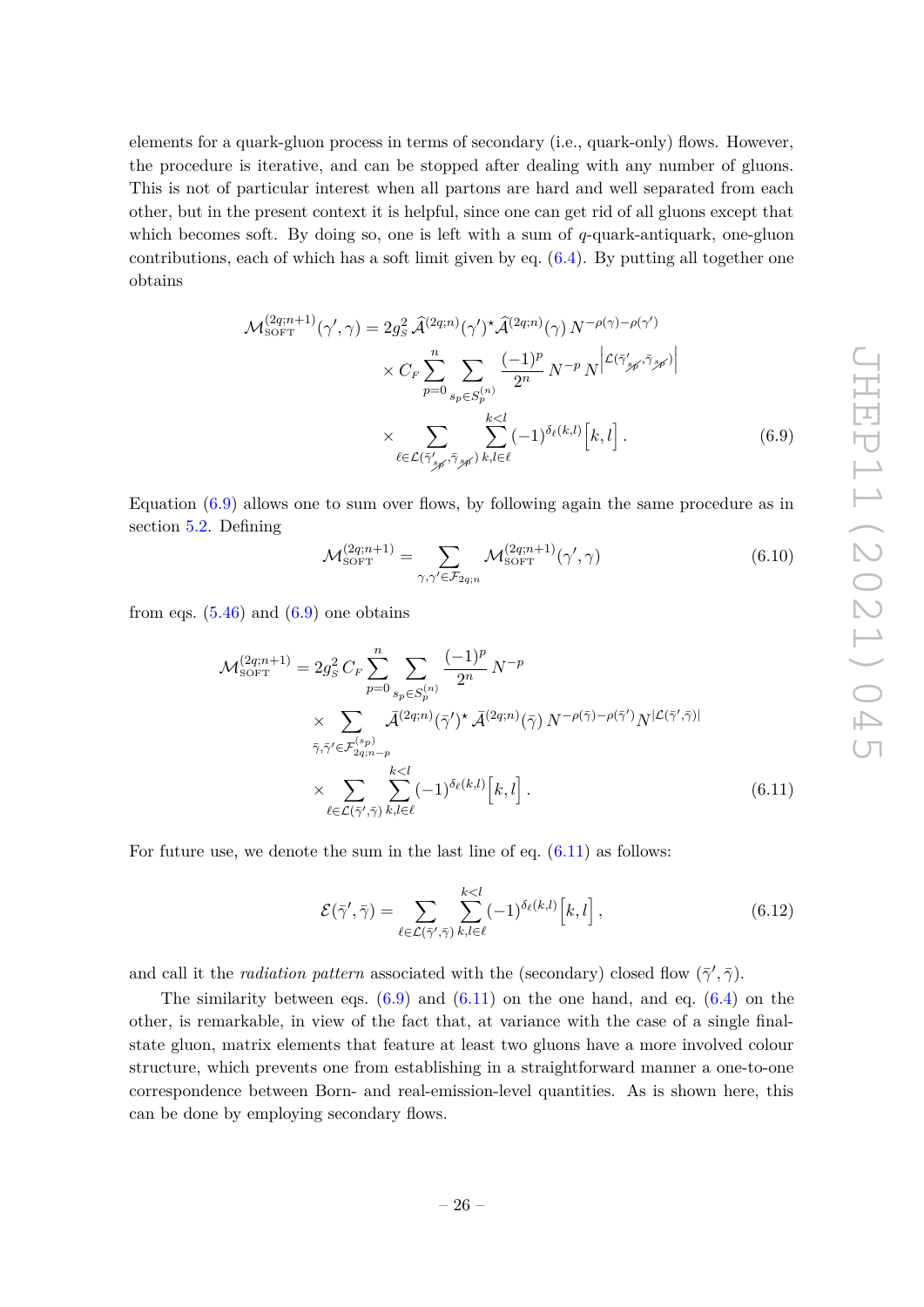Needless to say, eq.  $(6.11)$  can be cast in the standard<sup>[13](#page-28-1)</sup> form for soft matrix elements summed over flows (see e.g. eq. (**I**.3.33)), namely

<span id="page-28-4"></span>
$$
\mathcal{M}_{\text{SOFT}}^{(2q;n+1)} = \frac{1}{2} g_s^2 \sum_{k,l=-2q}^n \left[ k, l \right] \mathcal{M}_{kl}^{(2q;n)},\tag{6.13}
$$

where use is made of the colour-linked Borns,  $\mathcal{M}_{kl}^{(2q;n)}$ , whose definition can be found in eq.  $(1.3.35)$ . These quantities satisfy the completeness relations (see e.g. eq.  $(3.14)$ ) of ref. [\[32\]](#page-74-8))

<span id="page-28-2"></span>
$$
\sum_{\substack{l \neq k \\ l = -2q}}^{n} \mathcal{M}_{kl}^{(2q;n)} = 2C(\mathcal{I}_k)\mathcal{M}^{(2q;n)}, \qquad (6.14)
$$

which, as is shown in ref. [\[23\]](#page-74-2) using the language of the present paper, stem from the conservation of colour. In eq.  $(6.14)$  by  $C(\mathcal{I}_k)$  we have denoted the Casimir factor (equal to  $C_F$  for quarks and to  $C_A$  for gluons) of a parton with identity  $\mathcal{I}_k$ .

#### <span id="page-28-0"></span>**6.3 Gluon-only matrix elements**

The case of gluon-only matrix elements can be dealt with as has been done in section [6.2,](#page-26-0) thanks to the equivalence established in section [5.3](#page-21-0) between gluon-only colour flows and suitably constructed quark-gluon ones, eqs.  $(5.48)$  and  $(5.49)$ ; in particular, the properties in eqs.  $(5.55)$ – $(5.57)$  are crucial. Thus

<span id="page-28-3"></span>
$$
\mathcal{M}_{\text{SOFT}}^{(n+1)}(\sigma', \sigma) = 2g_s^2 \,\hat{\mathcal{A}}^{(n)}(\sigma')^* \hat{\mathcal{A}}^{(n)}(\sigma)
$$

$$
\times C_F \sum_{p=0}^n \sum_{s_p \in S_p^{(n)}} \frac{(-1)^p}{2^n} \, N^{-p} \, N^{\left| \mathcal{L}(\bar{\sigma}_{q \mathcal{L}_{\tilde{\mathcal{H}}}}, \bar{\sigma}_{q \mathcal{R}_{\tilde{\mathcal{H}}})} \right|}
$$

$$
\times \sum_{\ell \in \mathcal{L}(\bar{\sigma}_{q \mathcal{L}_{\tilde{\mathcal{H}}}}, \bar{\sigma}_{q \mathcal{R}_{\tilde{\mathcal{H}}}})} \sum_{k,l \in \ell}^{0 < k < l} (-1)^{\delta_{\ell}(k,l)} \left[ k, l \right]. \tag{6.15}
$$

Note that, at variance with what happens in eq.  $(6.9)$ , the innermost sum on the r.h.s. of eq.  $(6.15)$  constrains the indices  $k$  and  $l$  to be larger than zero, which in turn implies that no quarks or antiquarks will appear in the eikonals. This is an obvious requirement, since the quarks and antiquarks introduced in eqs. [\(5.48\)](#page-21-1) and [\(5.49\)](#page-21-2) are unphysical.

With a procedure analogous to that which leads to eq.  $(5.66)$ , from eq.  $(6.15)$  one can also obtain the soft matrix element summed over flows

<span id="page-28-5"></span>
$$
\mathcal{M}_{\text{SOFT}}^{(n+1)} = \sum_{\sigma,\sigma' \in P'_n} \mathcal{M}_{\text{SOFT}}^{(n+1)}(\sigma',\sigma)
$$
  
= 
$$
\frac{2g_S^2 C_F}{2^n} \sum_{\bar{\sigma},\bar{\sigma}' \in P'_n} N^{|\mathcal{L}(\bar{\sigma}',\bar{\sigma})|} \hat{\mathcal{A}}^{(n)}(\bar{\sigma}')^* \hat{\mathcal{A}}^{(n)}(\bar{\sigma})
$$
  

$$
\times \sum_{\ell \in \mathcal{L}(\bar{\sigma}',\bar{\sigma})} \sum_{k,l \in \ell}^{0 < k < l} (-1)^{\delta_{\ell}(k,l)} [k,l], \qquad (6.16)
$$

<span id="page-28-1"></span><sup>&</sup>lt;sup>13</sup>With only possible differences of notation, eq.  $(6.13)$  holds for the quark- and gluon-only cases as well, which we refrain from writing explicitly.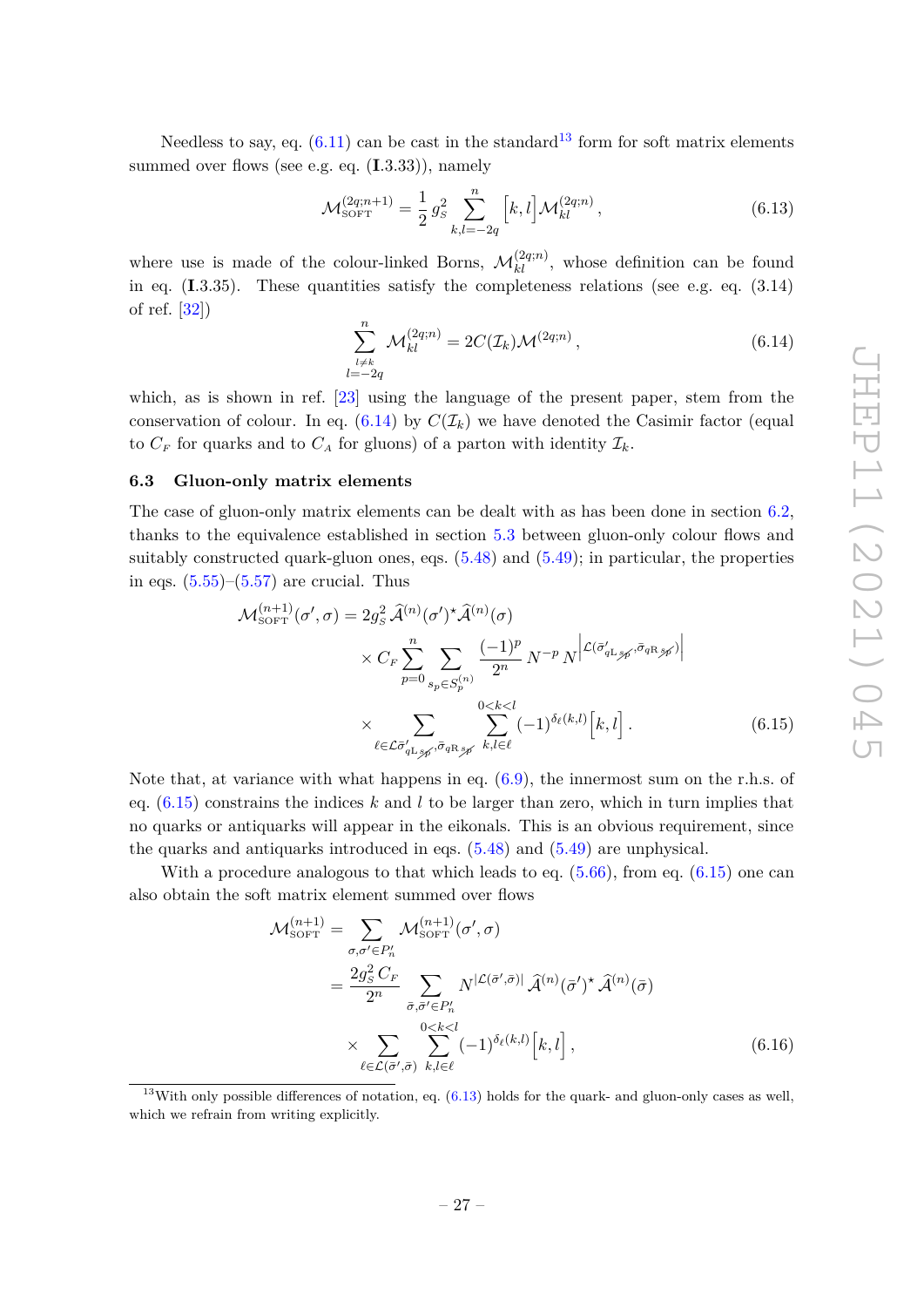which results from significant simplifications that stem from employing the dual Ward identities of eq.  $(5.63)$ , and eq.  $(5.64)$ .

#### <span id="page-29-0"></span>**6.4 General considerations**

Equations  $(6.4)$ ,  $(6.9)$ , and  $(6.15)$ , or their flow-summed counterparts (eqs.  $(6.11)$  and  $(6.16)$ , the quark-only case being trivially obtained from eq.  $(6.4)$ ) tell one that processes that feature only quarks at the Born level are essentially maximally complicated as far as softradiation patterns are concerned. Gluons are either treated as equivalent to a quarkantiquark pair, or they just decouple completely, consistently with their interpretation as U(1) colourless objects.

These results also suggest a natural generalization of the concept of colour partner we are used to in the context of current PSMCs: given a parton (understood here as either a quark, or an antiquark, or one of the two colour indices of an  $SU(N)$  gluon), its colour partners are all of the partons that belong to the colour loop to which that parton also belongs. This idea indeed encompasses the standard one, which is relevant to leading-*N* contributions, where  $\gamma' = \gamma$  or  $\sigma' = \sigma$ , and no U(1) gluons in the case of quark-gluon and gluon-only processes. In such a situation, loops are trivial, and it is easy to see that one ends up with quark and antiquarks having one colour partner, and gluons having two of them (one for the colour, and one for the anticolour), as usual. In general, however, a parton can have up to  $(n-1)$  colour partners (i.e. up to  $2(n-1)$  for a gluon, if its colour and anticolour are simultaneously accounted for), corresponding to a more involved radiation pattern than that relevant to a leading-*N* picture.

It should be clear that, having chosen a parton, its colour partners are those that enter all of the eikonals that also feature the former one. From the results presented before, one sees that eikonals contribute to the cross section with either sign, and therefore cancellations must be expected. Therefore, in a refinement of the previous paragraph, one is entitled to consider as colour partners only those partons that enter the eikonals that survive algebraic simplifications.

Some such simplifications can be understood in a fairly general manner. Consider in particular the case of a gluon, and its role in colour loops, as detailed in item iv. in section [3.](#page-8-0) Suppose that the two colour indices of a given gluon, which we denote by  $g^*$ , appear in the same loop. It follows that all of the eikonals that feature  $g^*$  will cancel in the physical cross section. This is because those two indices, per item iv., will correspond to one L-element and to one R-element. Any other parton *k* in the loop will therefore result in two eikonals, both equal to  $[k, g^*]$  but with opposite signs in front — this is because the two distances  $\delta_{\ell}(k, g^*)$  when computed with  $g^*$  regarded as an L- or an R-element will have opposite parity. A corollary of this is that when a closed colour flow in a quark-gluon process corresponds to a single colour loop, then no eikonal that contains at least one gluon contributes to the cross section.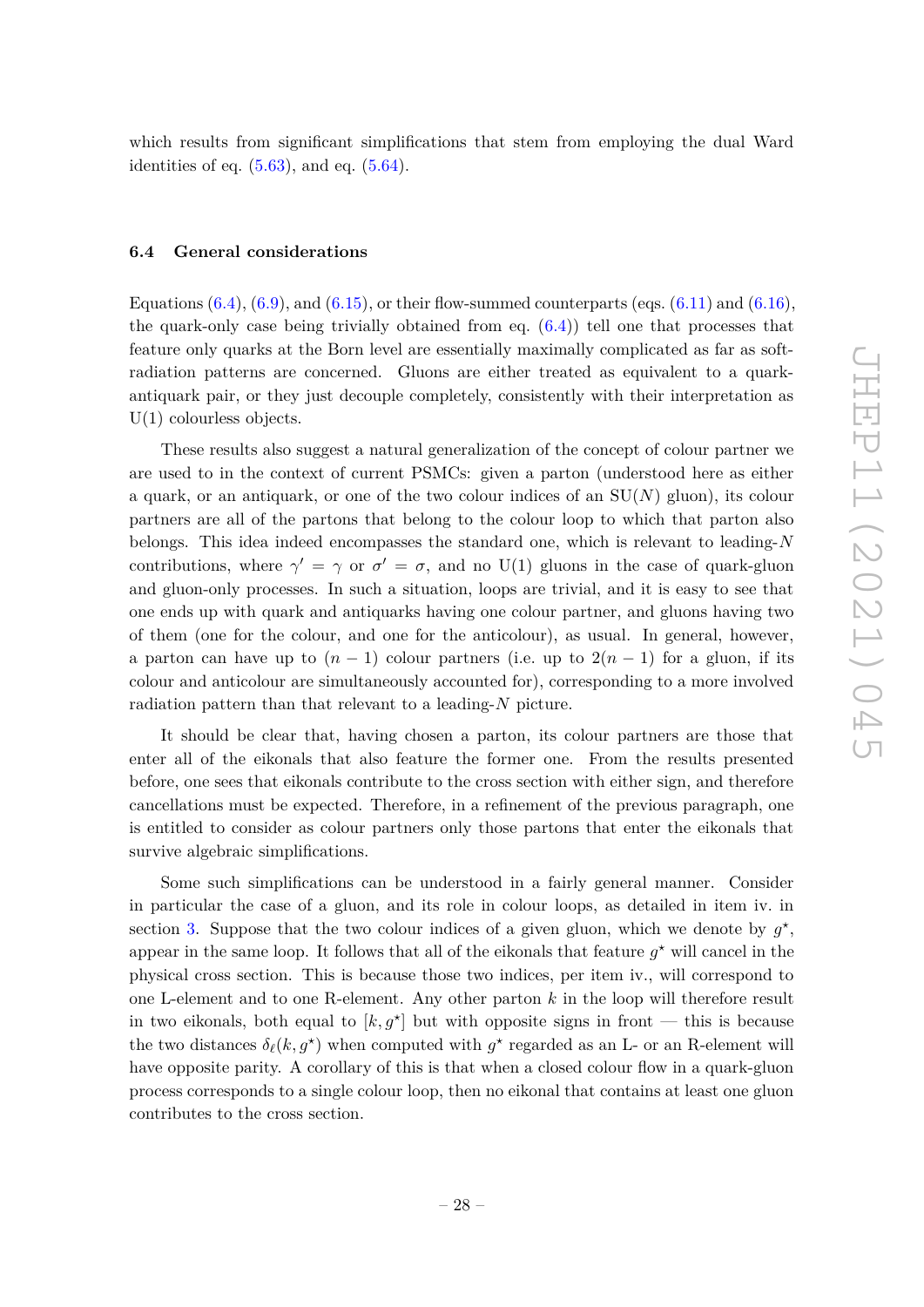<span id="page-30-3"></span> $\overline{5}$ 

| $(\bar{\gamma}', \bar{\gamma})$                | $\mid p$  |                          |                                   | $\rho(\bar{\gamma}')\ \ \ \ \rho(\bar{\gamma})\qquad \qquad \mathcal{L}(\bar{\gamma}',\bar{\gamma})$ | $ \mathcal{L}(\bar{\gamma}^\prime, \bar{\gamma}) $ | Col.fac. |
|------------------------------------------------|-----------|--------------------------|-----------------------------------|------------------------------------------------------------------------------------------------------|----------------------------------------------------|----------|
| $(\bar{\gamma}_{0,1},\bar{\gamma}_{0,1})$ 0 0  |           |                          |                                   | $0 \quad \left\{(-1,\bar{1}),(\bar{1},\bar{2}),(\bar{2},-2)\right\}$                                 | $3 \hspace{1.5cm} N^3$                             |          |
| $(\bar{\gamma}_{0,1}, \bar{\gamma}_{0,2})$     | $\vert 0$ |                          |                                   | 0 0 $\left\{(-1, \bar{2}, \bar{1}, -2, \bar{2}, \bar{1})\right\}$                                    | 1                                                  | N        |
| $(\bar{\gamma}_{0,2}, \bar{\gamma}_{0,2})$   0 |           | $\overline{0}$           | $\begin{array}{cc} 0 \end{array}$ | $\{(-1,\bar{2}), (\bar{2},\bar{1}), (\bar{1},-2)\}\$                                                 | 3 <sup>1</sup>                                     | $N^3$    |
| $(\bar{\gamma}_{1,1}, \bar{\gamma}_{1,1})$   1 |           | $\overline{0}$           | $\overline{0}$                    | $\left\{(-1,\bar{2}),(\bar{2},-2)\right\}$                                                           | $\overline{2}$                                     | $-N$     |
| $(\bar{\gamma}_{1,2}, \bar{\gamma}_{1,2})$   1 |           | $\overline{\phantom{0}}$ | $\overline{\phantom{0}}$          | $\{( -1,\bar{1}),(\bar{1},-2)\}\$                                                                    | $2^{\circ}$                                        | $-N$     |
| $(\bar{\gamma}_{2,1}, \bar{\gamma}_{2,1})$   2 |           | $\overline{\phantom{0}}$ | $\sim 0$                          | $\{(-1,-2)\}\$                                                                                       |                                                    | $N^{-1}$ |

<span id="page-30-2"></span>**Table 1.** Quantities relevant to eq. [\(6.11\)](#page-27-1) for  $\bar{q}q \rightarrow gg$ , for each non-trivial closed flow. See the text for details.

# <span id="page-30-0"></span>**6.5 Examples**

## <span id="page-30-1"></span>**6.5.1**  $\bar{q}q \rightarrow gg$

The set of primary flows was given in eq.  $(3.4)$ . The sets of indices of  $U(1)$  gluons, eq. [\(5.10\)](#page-14-3), are

$$
S_0^{(2)} = \left\{ \{ \} \right\} \equiv \left\{ s_0 \right\}, \quad S_1^{(2)} = \left\{ \{1\}, \{2\} \right\} \equiv \left\{ s_{1,1}, s_{1,2} \right\}, \quad S_2^{(2)} = \left\{ \{1, 2\} \right\} \equiv \left\{ s_2 \right\}. \tag{6.17}
$$

The sets of secondary flows, eq. [\(5.34\)](#page-18-3), are

$$
\mathcal{F}_{2;2}^{(s_0)} = \{ (-1;\bar{1},\bar{2};-2), (-1;\bar{2},\bar{1};-2) \} \equiv \{ \bar{\gamma}_{0,1}, \bar{\gamma}_{0,2} \},
$$
\n(6.18)

$$
\mathcal{F}_{2;1}^{(s_{1,1})} = \{(-1;\bar{2};-2)\} \equiv \{\bar{\gamma}_{1,1}\},\tag{6.19}
$$

$$
\mathcal{F}_{2;1}^{(s_{1,2})} = \{(-1;\bar{1};-2)\} \equiv \{\bar{\gamma}_{1,2}\},\tag{6.20}
$$

$$
\mathcal{F}_{2;0}^{(s_2)} = \{(-1;-2)\} \equiv \{\bar{\gamma}_{2,1}\} . \tag{6.21}
$$

Table [1](#page-30-2) reports the various quantities that appear in eq.  $(6.11)$ , for each non-trivial secondary closed flow — number of U(1) gluons  $(p, \text{first column})$ ,  $\rho$  parameters for the L- and R-flows (second and third columns), set of colour loops (fourth column, eq. [\(3.1\)](#page-8-1)), number of colour loops (fifth column), and colour factors (sixth column; these are defined as the products of all the *N* monomials in eq.  $(6.11)$ , times the factor  $(-)^p$ ).

The radiation patterns (see eq.  $(6.12)$ ) associated with the secondary closed flows of table [1](#page-30-2) read as follows:

$$
\mathcal{E}\left(\bar{\gamma}_{0,1},\bar{\gamma}_{0,1}\right) = \left[-1,\bar{1}\right] + \left[\bar{1},\bar{2}\right] + \left[\bar{2},-2\right],\tag{6.22}
$$

$$
\mathcal{E}(\bar{\gamma}_{0,1}, \bar{\gamma}_{0,2}) = \left[ -1, -2 \right], \tag{6.23}
$$

$$
\mathcal{E}(\bar{\gamma}_{0,2}, \bar{\gamma}_{0,2}) = \left[ -1, \bar{2} \right] + \left[ \bar{2}, \bar{1} \right] + \left[ \bar{1}, -2 \right], \tag{6.24}
$$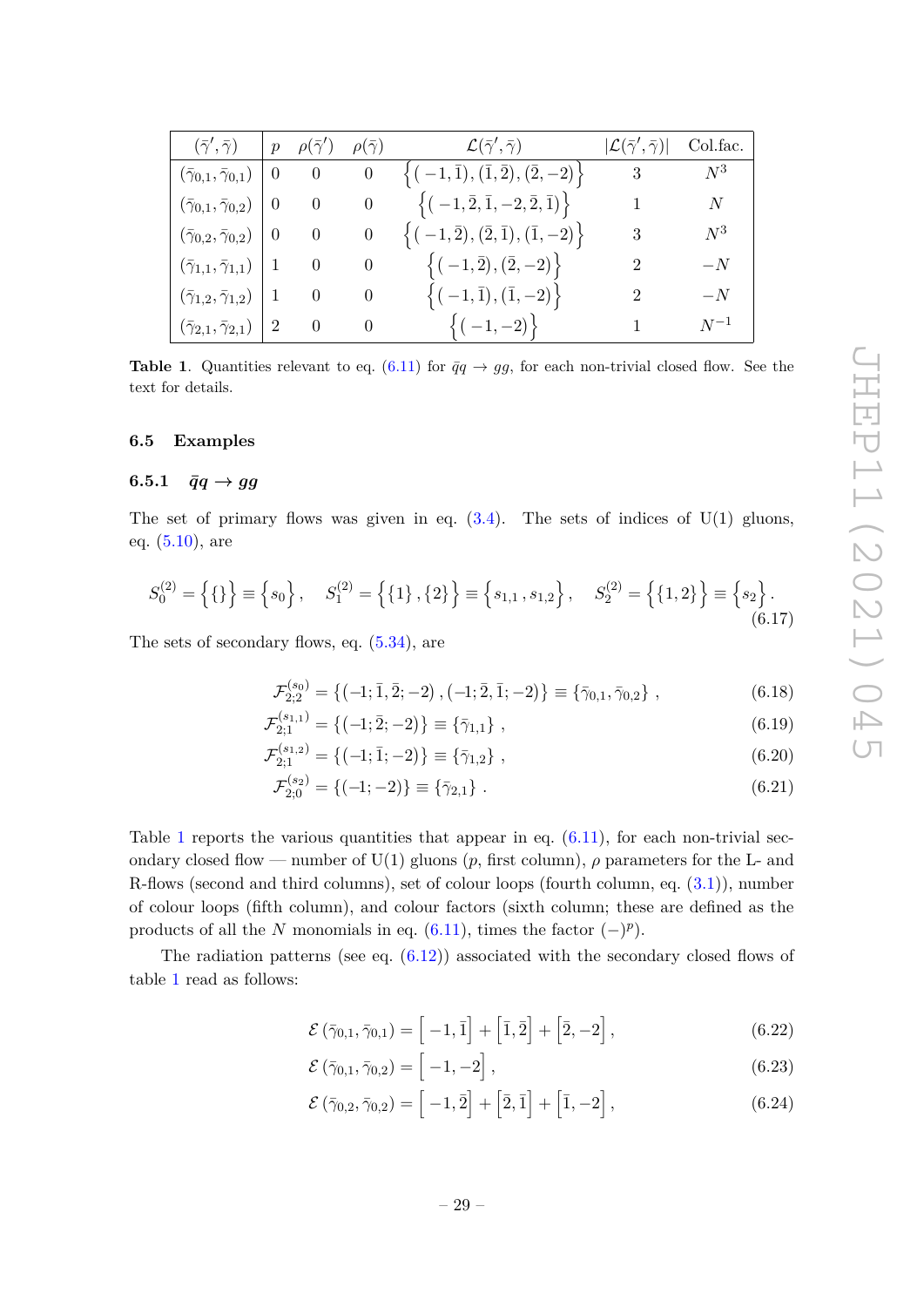$$
\mathcal{E}(\bar{\gamma}_{1,1}, \bar{\gamma}_{1,1}) = \left[ -1, \bar{2} \right] + \left[ \bar{2}, -2 \right],\tag{6.25}
$$

$$
\mathcal{E}(\bar{\gamma}_{1,2}, \bar{\gamma}_{1,2}) = \left[ -1, \bar{1} \right] + \left[ \bar{1}, -2 \right], \tag{6.26}
$$

$$
\mathcal{E}(\bar{\gamma}_{2,1}, \bar{\gamma}_{2,1}) = [-1, -2]. \tag{6.27}
$$

Notice that [\(6.23\)](#page-30-3) illustrates the fact, mentioned in section [6.4,](#page-29-0) that gluons appearing twice in any loop do not contribute to the associated radiation pattern. It trivially follows from eq. [\(3.4\)](#page-10-4) that there are two independent dual amplitudes

$$
\hat{\mathcal{A}}^{(2;2)}(\gamma_1), \qquad \hat{\mathcal{A}}^{(2;2)}(\gamma_2).
$$
\n(6.28)

Thus, the amplitudes associated with secondary flows are the following (from eq. [\(5.45\)](#page-20-2), and the definition of the  $I_+$  operator, eq.  $(5.36)$ :

$$
\bar{\mathcal{A}}^{(2;2)}\left(\bar{\gamma}_{0,1}\right) = \hat{\mathcal{A}}^{(2;2)}\left(\gamma_1\right),\tag{6.29}
$$

$$
\bar{\mathcal{A}}^{(2;2)}\left(\bar{\gamma}_{0,2}\right) = \hat{\mathcal{A}}^{(2;2)}\left(\gamma_2\right),\tag{6.30}
$$

$$
\bar{\mathcal{A}}^{(2;2)}\left(\bar{\gamma}_{1,1}\right) = \hat{\mathcal{A}}^{(2;2)}\left(\gamma_1\right) + \hat{\mathcal{A}}^{(2;2)}\left(\gamma_2\right),\tag{6.31}
$$

$$
\bar{\mathcal{A}}^{(2;2)}\left(\bar{\gamma}_{1,2}\right) = \hat{\mathcal{A}}^{(2;2)}\left(\gamma_1\right) + \hat{\mathcal{A}}^{(2;2)}\left(\gamma_2\right),\tag{6.32}
$$

$$
\bar{\mathcal{A}}^{(2;2)}\left(\bar{\gamma}_{2,1}\right) = \hat{\mathcal{A}}^{(2;2)}\left(\gamma_1\right) + \hat{\mathcal{A}}^{(2;2)}\left(\gamma_2\right). \tag{6.33}
$$

This leads to four quantities that enter eqs.  $(5.46)$  (tree level) and  $(6.11)$  (soft limit). Note that amplitudes associated with different sets of  $U(1)$  gluons do not interfere with each other. By direct computation, defining  $s = (p_{-1} + p_{-2})^2$ ,  $t = (p_{-1} + p_1)^2$ ,  $u = (p_{-1} + p_2)^2$ ,

$$
M_1 \equiv \bar{\mathcal{A}}^{(2;2)}(\bar{\gamma}_{0,1})^* \bar{\mathcal{A}}^{(2;2)}(\bar{\gamma}_{0,1}) = 8g_s^4 \left(\frac{u}{t} - 2\frac{u^2}{s^2}\right),\tag{6.34}
$$

$$
M_2 \equiv 2\Re\left(\bar{\mathcal{A}}^{(2;2)}(\bar{\gamma}_{0,1})^\star \bar{\mathcal{A}}^{(2;2)}(\bar{\gamma}_{0,2})\right) = 16 g_s^4 \frac{t^2 + u^2}{s^2},\tag{6.35}
$$

$$
M_3 \equiv \bar{\mathcal{A}}^{(2;2)}(\bar{\gamma}_{0,2})^* \bar{\mathcal{A}}^{(2;2)}(\bar{\gamma}_{0,2}) = 8g_s^4 \left(\frac{t}{u} - 2\frac{t^2}{s^2}\right),\tag{6.36}
$$

$$
M_4 \equiv \left(\widehat{\mathcal{A}}^{(2;2)}(\gamma_1) + \widehat{\mathcal{A}}^{(2;2)}(\gamma_2)\right)^{\star} \left(\widehat{\mathcal{A}}^{(2;2)}(\gamma_1) + \widehat{\mathcal{A}}^{(2;2)}(\gamma_2)\right)
$$
  
= M<sub>1</sub> + M<sub>2</sub> + M<sub>3</sub> = 8g<sub>s</sub><sup>4</sup>  $\left(\frac{t}{u} + \frac{u}{t}\right)$ . (6.37)

With this, eq. [\(5.46\)](#page-20-1) leads to (note that  $\rho(\bar{\gamma}_{\alpha}) = 0$  for any  $\alpha$ )

$$
4\mathcal{M}^{(2;2)} = N^3 \left(M_1 + M_3\right) + NM_2 - \frac{2}{N} N^2 M_4 + \frac{1}{N^2} N M_4,
$$
\n(6.38)

with the first two, the third, and the fourth term on the r.h.s. stemming from the contributions associated with zero, one, and two  $U(1)$  gluons, respectively. Likewise, from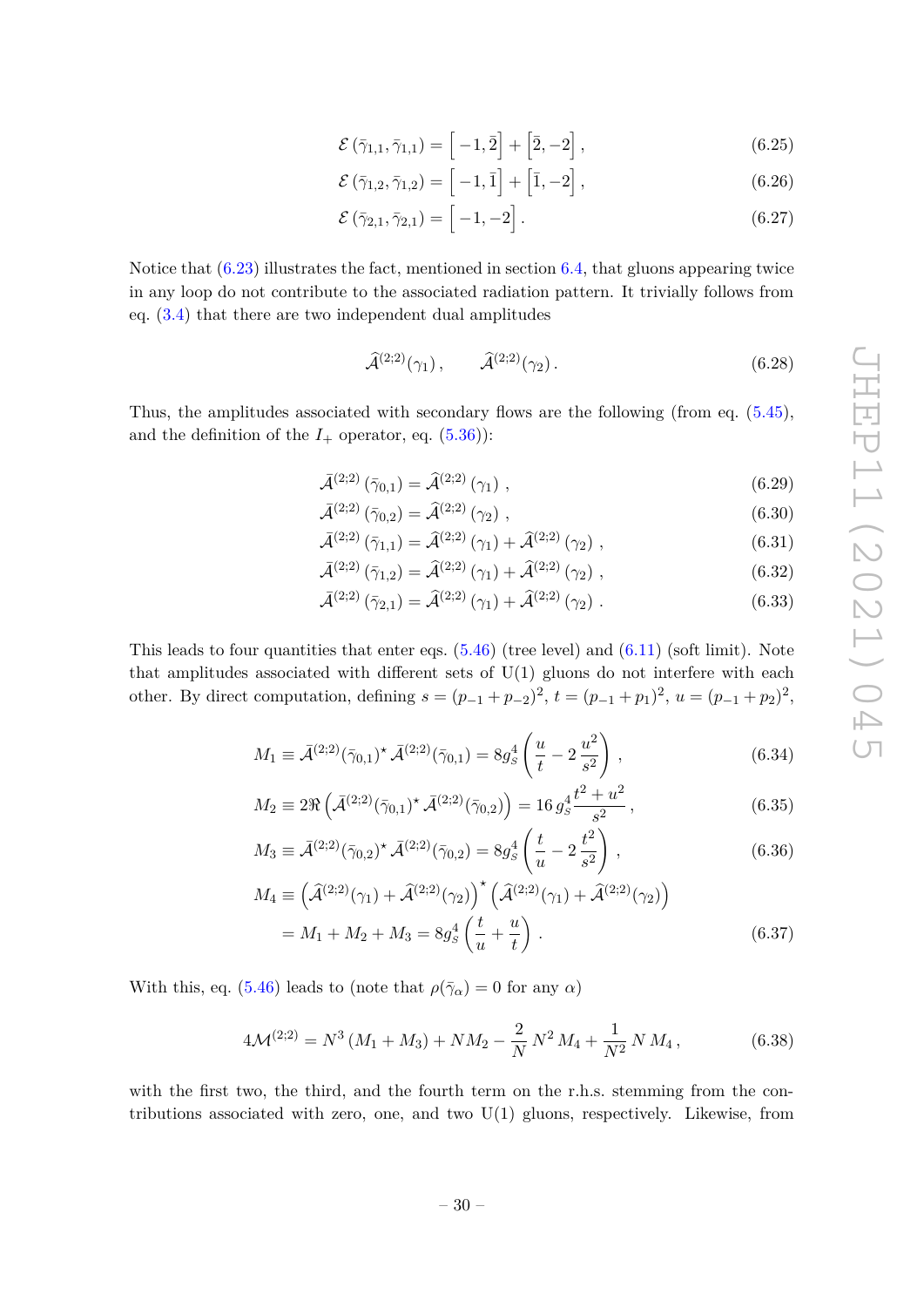eq.  $(6.11)$  we obtain

$$
\frac{2\mathcal{M}_{\text{SOFT}}^{(2;3)}}{g_S^2 C_F} = N^3 \mathcal{E} \left( \bar{\gamma}_{0,1}, \bar{\gamma}_{0,1} \right) M_1 + N^3 \mathcal{E} \left( \bar{\gamma}_{0,2}, \bar{\gamma}_{0,2} \right) M_3 + N \mathcal{E} \left( \bar{\gamma}_{0,1}, \bar{\gamma}_{0,2} \right) M_2 \n- \frac{1}{N} N^2 \left( \mathcal{E} \left( \bar{\gamma}_{1,1}, \bar{\gamma}_{1,1} \right) + \mathcal{E} \left( \bar{\gamma}_{1,2}, \bar{\gamma}_{1,2} \right) \right) M_4 \n+ \frac{1}{N^2} N \mathcal{E} \left( \bar{\gamma}_{2,1}, \bar{\gamma}_{2,1} \right) M_4, \tag{6.39}
$$

with the first, second, and third line on the r.h.s. stemming from the contributions associated with zero, one, and two  $U(1)$  gluons, respectively.

In terms of the colour-linked Borns introduced in eq. [\(6.13\)](#page-28-4), in this case denoted by  $\mathcal{M}^{(2;2)}_{kl}$ , we have

$$
\mathcal{M}_{\text{SOFT}}^{(2;3)} = \frac{1}{2} g_s^2 \sum_{k,l=-2}^2 \left[ k, l \right] \mathcal{M}_{kl}^{(2;2)},\tag{6.40}
$$

and keeping in mind that  $\mathcal{M}_{kl}^{(2;2)} = \mathcal{M}_{lk}^{(2;2)}$ , we obtain

$$
\mathcal{M}_{-2-1}^{(2;2)} = \frac{g_S^4 C_F}{32} \frac{1}{N} \left( M_2 + \frac{1}{N^2} M_4 \right) ,\qquad (6.41)
$$

$$
\mathcal{M}_{-21}^{(2;2)} = \frac{g_s^4 C_F}{32} \left( NM_3 - \frac{1}{N} M_4 \right), \tag{6.42}
$$

$$
\mathcal{M}_{-22}^{(2;2)} = \frac{g_s^4 C_F}{32} \left( NM_1 - \frac{1}{N} M_4 \right), \qquad (6.43)
$$

$$
\mathcal{M}_{-11}^{(2;2)} = \frac{g_s^4 C_F}{32} \left( NM_1 - \frac{1}{N} M_4 \right) ,\qquad (6.44)
$$

$$
\mathcal{M}_{-12}^{(2;2)} = \frac{g_s^4 C_F}{32} \left( NM_3 - \frac{1}{N} M_4 \right) ,\qquad (6.45)
$$

$$
\mathcal{M}_{12}^{(2;2)} = \frac{g_S^4 C_F}{32} N \Big( M_1 + M_3 \Big) \,. \tag{6.46}
$$

As expected, these expressions satisfy the completeness relations [\(6.14\)](#page-28-2)

$$
\sum_{\substack{l \neq k \\ l=-2}}^{2} \mathcal{M}_{kl}^{(2;2)} = 2C(\mathcal{I}_k)\mathcal{M}^{(2;2)}.
$$
\n(6.47)

# <span id="page-32-0"></span> $6.5.2$   $\bar{q}q \rightarrow q'\bar{q}'g$

The process is  $\bar{q}_{-1} q_{-3} \to q'_{-2} \bar{q}'_{-4} g_1$ , with  $q=2$  and  $n=1$ . The primary flows are

$$
\gamma_1 = (-1; 1; -3)(-2; -4) \tag{6.48}
$$

$$
\gamma_2 = (-1; 1; -4)(-2; -3) \tag{6.49}
$$

$$
\gamma_3 = (-2; 1; -3)(-1; -4) \tag{6.50}
$$

$$
\gamma_4 = (-2; 1; -4)(-1; -3) \tag{6.51}
$$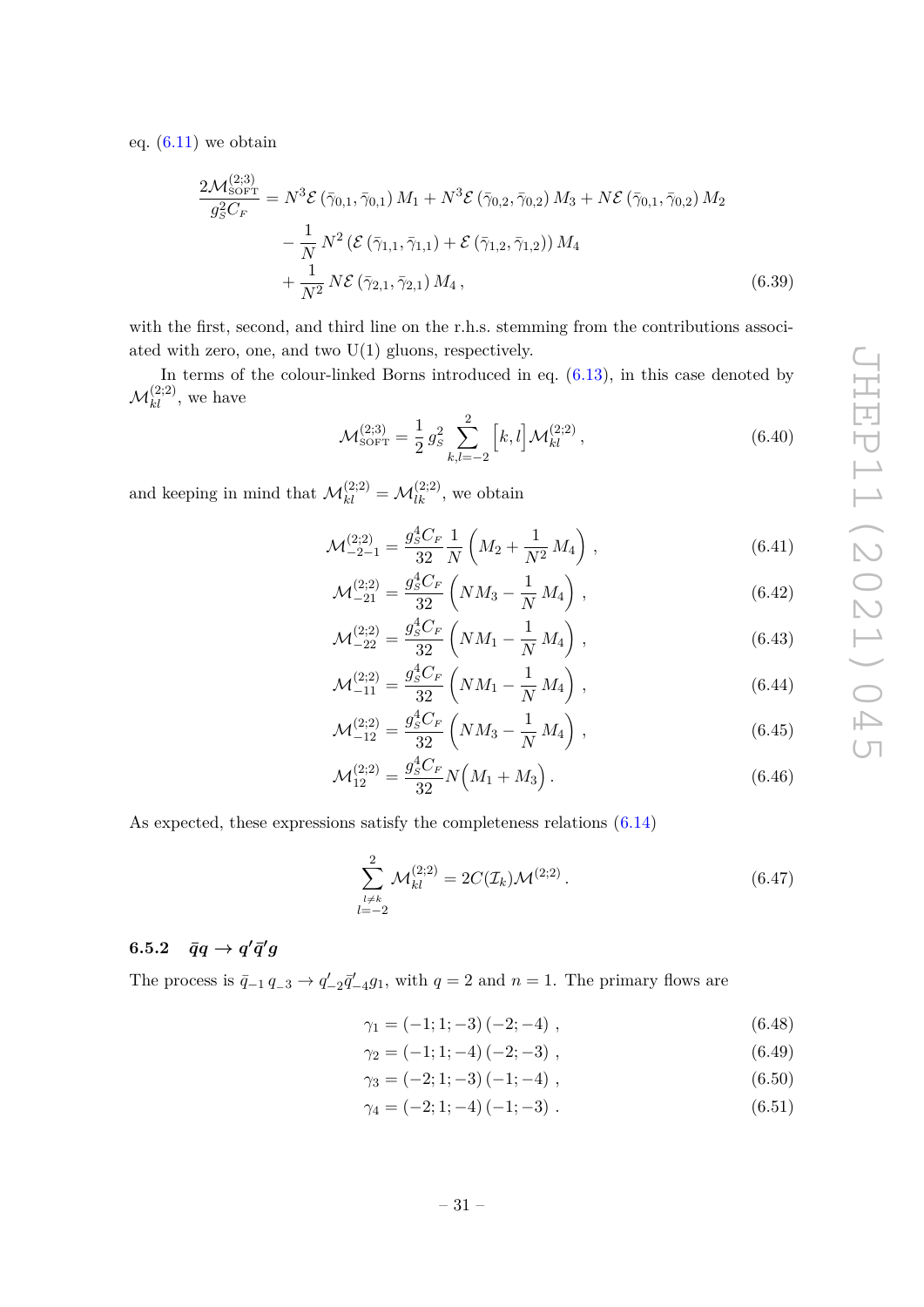| $(\bar{\gamma}', \bar{\gamma})$            | $\mathcal{p}$  | $\rho(\bar{\gamma}')$ | $\rho(\bar{\gamma})$ | $\mathcal{L}\left(\bar{\gamma}^\prime,\bar{\gamma}\right)$ | $ \mathcal{L}(\bar{\gamma}', \bar{\gamma}) $ | Col.fac.  |
|--------------------------------------------|----------------|-----------------------|----------------------|------------------------------------------------------------|----------------------------------------------|-----------|
| $(\bar{\gamma}_{0,1},\bar{\gamma}_{0,1})$  | $\theta$       | $\mathbf{1}$          | $1\,$                | $\{(-1,\bar{1}),(\bar{1},-3),(-2,-4)\}\$                   | 3                                            | N         |
| $(\bar{\gamma}_{0,1},\bar{\gamma}_{0,2})$  | $\theta$       | 1                     | $\overline{0}$       | $\{(-1,\bar{1}), (\bar{1},-4,-2,-3)\}\$                    | $\overline{2}$                               | N         |
| $(\bar{\gamma}_{0,1},\bar{\gamma}_{0,3})$  | $\theta$       | 1                     | $\boldsymbol{0}$     | $\{(-2,\bar{1},-1,-4),(\bar{1},-3)\}\$                     | 2                                            | N         |
| $(\bar{\gamma}_{0,1},\bar{\gamma}_{0,4})$  | $\theta$       | 1                     | $\mathbf{1}$         | $\{(-2,\bar{1},-1,-3,\bar{1},-4)\}\$                       | 1                                            | $N^{-1}$  |
| $(\bar{\gamma}_{0,2},\bar{\gamma}_{0,2})$  | $\Omega$       | $\overline{0}$        | $\theta$             | $\{(-1,\bar{1}),(\bar{1},-4),(-2,-3)\}\$                   | 3                                            | $N^3$     |
| $(\bar{\gamma}_{0,2},\bar{\gamma}_{0,3})$  | $\overline{0}$ | $\theta$              | $\overline{0}$       | $\{(-2,\bar{1},-1,-4,\bar{1},-3)\}\$                       | 1                                            | N         |
| $(\bar{\gamma}_{0,2},\bar{\gamma}_{0,4})$  | $\overline{0}$ | $\boldsymbol{0}$      | 1                    | $\{(-2,\bar{1},-1,-3),(\bar{1},-4)\}\$                     | 2                                            | N         |
| $(\bar{\gamma}_{0,3},\bar{\gamma}_{0,3})$  | $\Omega$       | $\overline{0}$        | $\boldsymbol{0}$     | $\{(-2,\bar{1}), (\bar{1},-3), (-1,-4)\}\$                 | 3                                            | $N^3$     |
| $(\bar{\gamma}_{0,3},\bar{\gamma}_{0,4})$  | $\overline{0}$ | $\theta$              | 1                    | $\{(-2,\bar{1}), (\bar{1},-4,-1,-3)\}\$                    | 2                                            | N         |
| $(\bar{\gamma}_{0,4},\bar{\gamma}_{0,4})$  | $\theta$       | 1                     | 1                    | $\{(-2,\bar{1}), (\bar{1},-4), (-1,-3)\}\$                 | 3                                            | N         |
| $(\bar{\gamma}_{1,1},\bar{\gamma}_{1,1})$  | $\mathbf 1$    | 1                     | $\mathbf{1}$         | ${(-1, -3), (-2, -4)}$                                     | 2                                            | $-N^{-1}$ |
| $(\bar{\gamma}_{1,1}, \bar{\gamma}_{1,2})$ | $\mathbf{1}$   | $\mathbf{1}$          | $\overline{0}$       | $\{(-1, -4, -2, -3)\}\$                                    | $\mathbf{1}$                                 | $-N^{-1}$ |
| $(\bar{\gamma}_{1,2},\bar{\gamma}_{1,2})$  | $\mathbf{1}$   | $\overline{0}$        | $\boldsymbol{0}$     | ${(-1, -4), (-2, -3)}$                                     | $\overline{2}$                               | $-N$      |

<span id="page-33-0"></span>**Table 2**. As in table [1,](#page-30-2) for  $\bar{q}q \rightarrow q'\bar{q}'g$ .

The secondary flows are

|  | $\bar{\gamma}_{0,1} = (-1;\bar{1};-3)(-2;-4)$ , | (6.52) |
|--|-------------------------------------------------|--------|
|--|-------------------------------------------------|--------|

$$
\bar{\gamma}_{0,2} = (-1;\bar{1};-4)(-2;-3) , \qquad (6.53)
$$

$$
\bar{\gamma}_{0,3} = (-2; \bar{1}; -3) (-1; -4) , \qquad (6.54)
$$

$$
\bar{\gamma}_{0,4} = (-2; \bar{1}; -4) (-1; -3) ,
$$
\n(6.55)\n  
\n
$$
\bar{\gamma}_{1,1} = (-1; -3) (-2; -4) ,
$$
\n(6.56)

$$
\bar{\gamma}_{1,2} = (-1; -4)(-2; -3) \tag{6.57}
$$

The sets of associated colour loops are given in table [2,](#page-33-0) together with the computation of their colour factors according to eq. [\(6.11\)](#page-27-1).

Defining

$$
S_{ij} \equiv \frac{s_{i,j}}{s_{i,1} \, s_{j,1}}\,,\tag{6.58}
$$

where  $s_{i,j} = (p_i + p_j)^2$ , and

$$
R = 8g_s^4 \frac{s_{-1,-2}^2 + s_{-1,-4}^2 + s_{-2,-3}^2 + s_{-3,-4}^2}{s_{-1,-3} s_{-2,-4}},
$$
\n(6.59)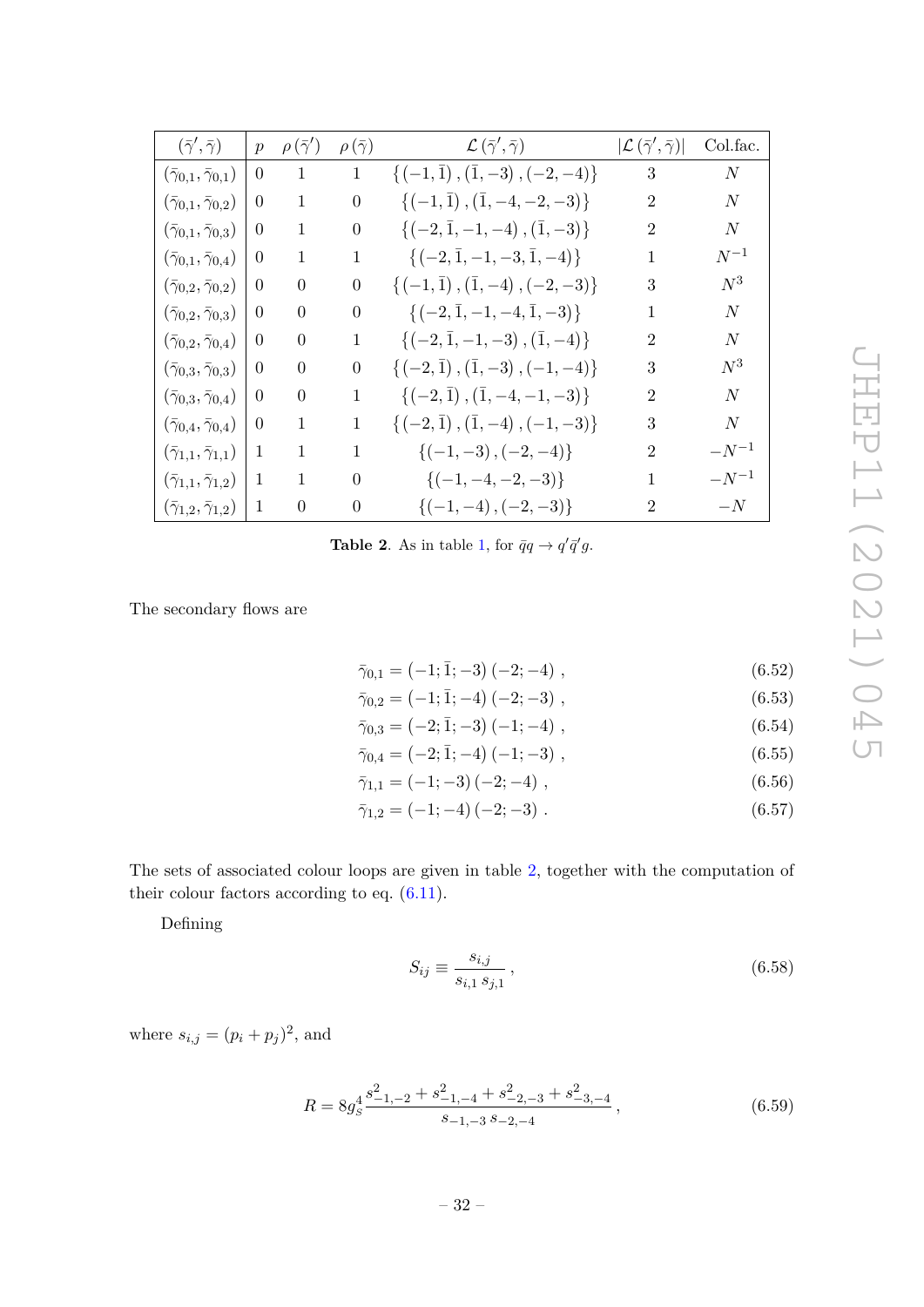we find by explicit calculation, summing over helicities,

$$
M_1 = \hat{\mathcal{A}}^{(4;1)}(\gamma_1)^{\star} \hat{\mathcal{A}}^{(4;1)}(\gamma_1) = S_{-1,-3} R, \qquad (6.60)
$$

$$
M_2 = 2\Re\left(\hat{\mathcal{A}}^{(4;1)}(\gamma_1)^* \hat{\mathcal{A}}^{(4;1)}(\gamma_2)\right) = (S_{-3,-4} - S_{-1,-3} - S_{-1,-4})R, \tag{6.61}
$$

$$
M_3 = 2\Re\left(\widehat{\mathcal{A}}^{(4;1)}(\gamma_1)^* \widehat{\mathcal{A}}^{(4;1)}(\gamma_3)\right) = (S_{-1,-2} - S_{-1,-3} - S_{-2,-3})R, \tag{6.62}
$$

$$
M_4 = 2\Re\left(\hat{\mathcal{A}}^{(4;1)}(\gamma_1)^* \hat{\mathcal{A}}^{(4;1)}(\gamma_4)\right) = (S_{-1,-4} + S_{-2,-3} - S_{-1,-2} - S_{-3,-4})R\,,\qquad(6.63)
$$

$$
M_5 = \hat{\mathcal{A}}^{(4;1)}(\gamma_2)^* \hat{\mathcal{A}}^{(4;1)}(\gamma_2) = S_{-1,-4} R, \qquad (6.64)
$$

$$
M_6 = 2\Re\left(\widehat{\mathcal{A}}^{(4;1)}(\gamma_2)^* \widehat{\mathcal{A}}^{(4;1)}(\gamma_3)\right) = (S_{-1,-3} + S_{-2,-4} - S_{-1,-2} - S_{-3,-4})R, \qquad (6.65)
$$
  

$$
M_7 = 2\Re\left(\widehat{\mathcal{A}}^{(4;1)}(\gamma_2)^* \widehat{\mathcal{A}}^{(4;1)}(\gamma_3)\right) = (S_{-1,-3} - S_{-1,-4} - S_{-3,-4})R, \qquad (6.66)
$$

$$
M_7 = 2\Re\left(\hat{\mathcal{A}}^{(4;1)}(\gamma_2)^{\star}\hat{\mathcal{A}}^{(4;1)}(\gamma_4)\right) = (S_{-1,-2} - S_{-1,-4} - S_{-2,-4})R,
$$
\n(6.66)

$$
M_8 = \hat{\mathcal{A}}^{(4;1)}(\gamma_3)^{\star} \hat{\mathcal{A}}^{(4;1)}(\gamma_3) = S_{-2,-3} R,
$$
\n(6.67)

$$
M_9 = 2\Re\left(\widehat{\mathcal{A}}^{(4;1)}(\gamma_3)^{\star}\widehat{\mathcal{A}}^{(4;1)}(\gamma_4)\right) = (S_{-3,-4} - S_{-2,-3} - S_{-2,-4})R, \tag{6.68}
$$

$$
M_{10} = \hat{\mathcal{A}}^{(4;1)}(\gamma_4)^{\star} \hat{\mathcal{A}}^{(4;1)}(\gamma_4) = S_{-2,-4} R. \tag{6.69}
$$

Note that only six of these are independent, owing to the property of the dual amplitudes

<span id="page-34-5"></span><span id="page-34-4"></span><span id="page-34-3"></span><span id="page-34-2"></span><span id="page-34-1"></span>
$$
\sum_{i=1}^{4} \hat{\mathcal{A}}^{(4;1)}(\gamma_i) = 0.
$$
\n(6.70)

The products of secondary flow amplitudes follow from eq. [\(5.45\)](#page-20-2), which gives in this case

$$
\bar{\mathcal{A}}^{(4;1)}(\bar{\gamma}_{0,i}) = \hat{\mathcal{A}}^{(4;1)}(\gamma_i), \qquad 1 \le i \le 4, \qquad (6.71)
$$

$$
\bar{\mathcal{A}}^{(4;1)}(\bar{\gamma}_{1,1}) = \hat{\mathcal{A}}^{(4;1)}(\gamma_1) + \hat{\mathcal{A}}^{(4;1)}(\gamma_4), \qquad (6.72)
$$

$$
\bar{\mathcal{A}}^{(4;1)}(\bar{\gamma}_{1,2}) = \hat{\mathcal{A}}^{(4;1)}(\gamma_2) + \hat{\mathcal{A}}^{(4;1)}(\gamma_3). \tag{6.73}
$$

The radiation patterns associated with the secondary closed flows are

$$
\mathcal{E}(\bar{\gamma}_{0,1}, \bar{\gamma}_{0,1}) = [-1, \bar{1}] + [\bar{1}, -3] + [-2, -4],
$$
\n
$$
\mathcal{E}(\bar{\gamma}_{0,1}, \bar{\gamma}_{0,2}) = [-1, \bar{1}] + [\bar{1}, -4] - [\bar{1}, -2] + [\bar{1}, -3] + [-4, -2]
$$
\n
$$
- [-4, -3] + [-2, -3],
$$
\n(6.75)

$$
\mathcal{E}(\overline{\gamma}_{0,1}, \overline{\gamma}_{0,3}) = \begin{bmatrix} -2, \overline{1} \end{bmatrix} - \begin{bmatrix} -2, -1 \end{bmatrix} + \begin{bmatrix} -2, -4 \end{bmatrix} + \begin{bmatrix} \overline{1}, -1 \end{bmatrix} - \begin{bmatrix} \overline{1}, -4 \end{bmatrix} + \begin{bmatrix} -1, -4 \end{bmatrix} + \begin{bmatrix} \overline{1}, -3 \end{bmatrix},
$$
\n(6.76)

<span id="page-34-0"></span>
$$
\mathcal{E}(\bar{\gamma}_{0,1}, \bar{\gamma}_{0,4}) = \left[ -1, -3 \right] + \left[ -1, -4 \right] - \left[ -2, -1 \right] + \left[ -2, -3 \right] + \left[ -2, -4 \right] - \left[ -3, -4 \right],
$$
\n(6.77)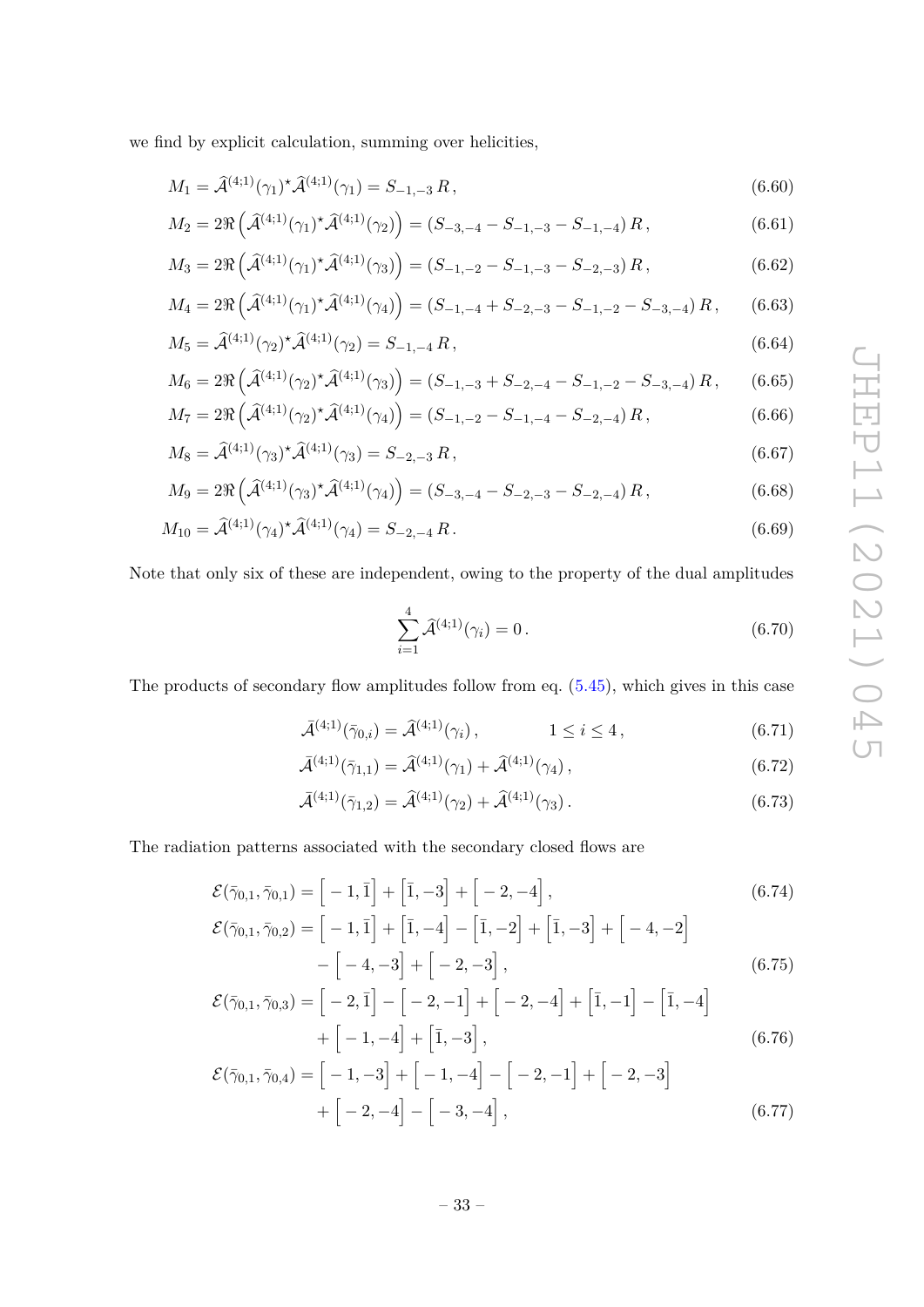$$
\mathcal{E}(\bar{\gamma}_{0,2}, \bar{\gamma}_{0,2}) = [-1, \bar{1}] + [\bar{1}, -4] + [-2, -3],
$$
\n
$$
\mathcal{E}(\bar{\gamma}_{0,2}, \bar{\gamma}_{0,3}) = -[-2, -1] + [-2, -4] + [-2, -3] + [-1, -4]
$$
\n
$$
+ [-1, -3] - [-4, -3],
$$
\n(6.79)

$$
\mathcal{E}(\bar{\gamma}_{0,2}, \bar{\gamma}_{0,4}) = \left[ -2, \bar{1} \right] - \left[ -2, -1 \right] + \left[ -2, -3 \right] + \left[ \bar{1}, -1 \right] - \left[ \bar{1}, -3 \right] + \left[ -1, -3 \right] + \left[ \bar{1}, -4 \right],
$$
\n(6.80)

$$
\mathcal{E}(\bar{\gamma}_{0,3}, \bar{\gamma}_{0,3}) = \left[ -2, \bar{1} \right] + \left[ \bar{1}, -3 \right] + \left[ -1, -4 \right],\tag{6.81}
$$

$$
\mathcal{E}(\bar{\gamma}_{0,3}, \bar{\gamma}_{0,4}) = \left[ -2, \bar{1} \right] + \left[ \bar{1}, -4 \right] - \left[ \bar{1}, -1 \right] + \left[ \bar{1}, -3 \right] + \left[ -4, -1 \right] -\left[ -4, -3 \right] + \left[ -1, -3 \right],
$$
\n(6.82)

<span id="page-35-1"></span><span id="page-35-0"></span>*,* (6.82)

$$
\mathcal{E}(\overline{\gamma}_{0,4}, \overline{\gamma}_{0,4}) = \left[ -2, \overline{1} \right] + \left[ \overline{1}, -4 \right] + \left[ -1, -3 \right],\tag{6.83}
$$

$$
\mathcal{E}(\bar{\gamma}_{1,1}, \bar{\gamma}_{1,1}) = [-1, -3] + [-2, -4],
$$
\n
$$
\mathcal{E}(\bar{\gamma}_{1,1}, \bar{\gamma}_{1,2}) = [-1, -4] - [-1, -2] + [-1, -3] + [-4, -2].
$$
\n(6.84)

$$
\mathcal{E}(\bar{\gamma}_{1,1}, \bar{\gamma}_{1,2}) = \left[ -1, -4 \right] - \left[ -1, -2 \right] + \left[ -1, -3 \right] + \left[ -4, -2 \right] \n- \left[ -4, -3 \right] + \left[ -2, -3 \right],
$$
\n(6.85)

$$
\mathcal{E}(\bar{\gamma}_{1,2}, \bar{\gamma}_{1,2}) = \left[ -1, -4 \right] + \left[ -2, -3 \right]. \tag{6.86}
$$

Here again, eqs.  $(6.77)$  and  $(6.79)$  reflect the fact that a gluon appearing twice in the same loop does not contribute to the associated radiation pattern. Using eqs.  $(6.60)$ – $(6.69)$ , eqs.  $(6.71)$ – $(6.73)$ , and the  $\rho$  parameters and colour factors of table [2,](#page-33-0) from eq. [\(5.46\)](#page-20-1) one obtains

$$
\mathcal{M}^{(4;1)} = C_F \left[ N^2 \left( M_5 + M_8 \right) + M_1 + M_2 + M_3 + M_7 + M_9 + M_{10} \right], \tag{6.87}
$$

for the tree-level matrix element of the current process. Furthermore, by writing the flowsummed soft limit in the standard form as was done in eq.  $(6.13)$ , namely

$$
\mathcal{M}_{\text{SOFT}}^{(4;2)} = \frac{1}{2} g_s^2 \sum_{k,l=-4}^1 \left[ k, l \right] \mathcal{M}_{kl}^{(4;1)}, \tag{6.88}
$$

and using eqs.  $(6.74)$ – $(6.86)$  in eq.  $(6.11)$ , we arrive at the following expressions for the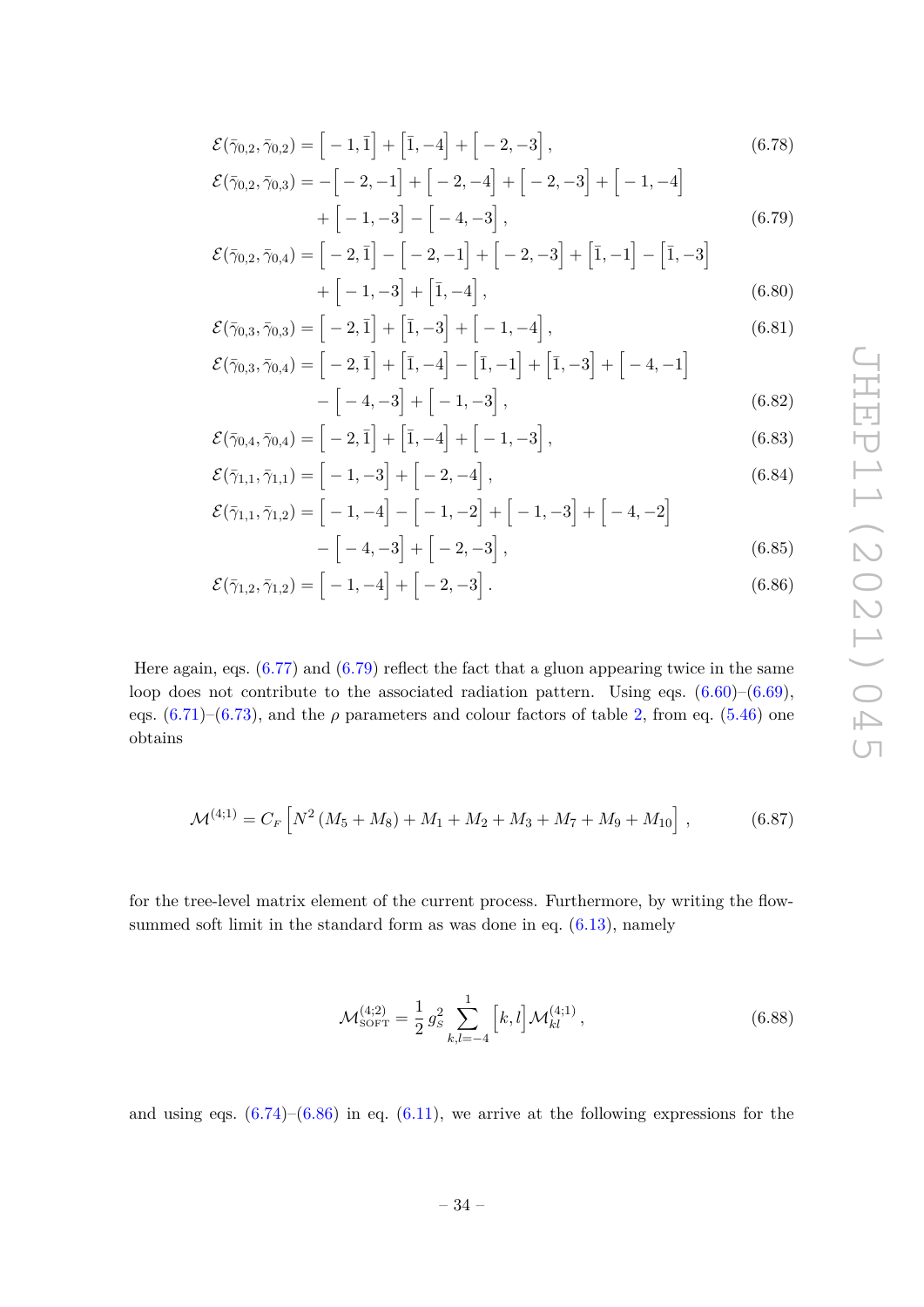colour-linked Borns:

$$
\mathcal{M}_{-4,-3}^{(4;1)} = C_F \Big[ -N \Big( M_2 + M_6 + M_9 \Big) + \frac{1}{N} \Big( M_2 + M_3 - M_4 + M_7 + M_9 \Big) \Big],\tag{6.89}
$$

$$
\mathcal{M}_{-4,-2}^{(4;1)} = C_F \left[ N \left( M_1 + M_2 + M_3 + M_6 \right) \right]
$$
\n(6.90)

<span id="page-36-0"></span>
$$
-\frac{1}{N}\left(M_1+M_2+M_3+M_7+M_9+M_{10}\right)\right],\tag{6.91}
$$

$$
\mathcal{M}_{-4,-1}^{(4;1)} = C_F \left[ N^3 M_8 + N \left( M_3 - M_5 - M_8 + M_9 \right) \right] \tag{6.92}
$$

$$
-\frac{1}{N}\left(M_2+M_3-M_4+M_7+M_9\right)\right],
$$
\n(6.93)

$$
\mathcal{M}_{-4,1}^{(4;1)} = C_F N \Big[ N^2 M_5 + M_2 - M_3 + M_7 + M_9 + M_{10} \Big],\tag{6.94}
$$

$$
\mathcal{M}_{-3,-2}^{(4;1)} = C_F \Big[ N^3 M_5 + N \Big( M_2 - M_5 + M_7 - M_8 \Big) \tag{6.95}
$$

$$
-\frac{1}{N}\left(M_2+M_3-M_4+M_7+M_9\right)\right],
$$
\n(6.96)

$$
\mathcal{M}_{-3,-1}^{(4;1)} = C_F \Big[ N \Big( M_6 + M_7 + M_9 + M_{10} \Big) \tag{6.97}
$$

$$
-\frac{1}{N}\Big(M_1+M_2+M_3+M_7+M_9+M_{10}\Big)\Big],\tag{6.98}
$$

$$
\mathcal{M}_{-3,1}^{(4;1)} = C_F N \Big[ N^2 M_8 + M_1 + M_2 + M_3 - M_7 + M_9 \Big],\tag{6.99}
$$

$$
\mathcal{M}_{-2,-1}^{(4;1)} = C_F \left[ -N \left( M_3 + M_6 + M_7 \right) + \frac{1}{N} \left( M_2 + M_3 - M_4 + M_7 + M_9 \right) \right],\tag{6.100}
$$

$$
\mathcal{M}_{-2,1}^{(4;1)} = C_F N \Big[ N^2 M_8 - M_2 + M_3 + M_7 + M_9 + M_{10} \Big],\tag{6.101}
$$

$$
\mathcal{M}_{-1,1}^{(4;1)} = C_F N \Big[ N^2 M_5 + M_1 + M_2 + M_3 + M_7 - M_9 \Big]. \tag{6.102}
$$

Again, one can verify that these satisfy the completeness relations  $(6.14)$ 

<span id="page-36-1"></span>
$$
\sum_{\substack{l \neq k \\ l=-4}}^{1} \mathcal{M}_{kl}^{(4;1)} = 2C(\mathcal{I}_k)\mathcal{M}^{(4;1)}.
$$
\n(6.103)

## <span id="page-36-2"></span>**7 Monte Carlo simulation**

In a parton shower Monte Carlo, each parton of a primary hard subprocess has the potential to generate a shower, with initial conditions to be determined by the kinematics and colour structure of the hard process. In the case of a dipole shower, each parton is paired with another to form a dipole which sets the initial scale of the shower according to its invariant mass. In a single-parton shower, the partner is again involved in setting the initial scale of evolution. For example, in an angular-ordered shower it determines the maximum angle of emission in the frame of shower evolution. In the leading-colour approximation, the parton and its partner form a colour singlet, so that the end products of the shower from a dipole, or from the angular-ordered showers of a parton and its partner, can hadronize without involving the products of showers initiated by other hard partons.

In order to reproduce the leading-order soft gluon emission pattern from an *m*-parton hard process, the dipoles or parton pairs have to be associated with eikonal terms in the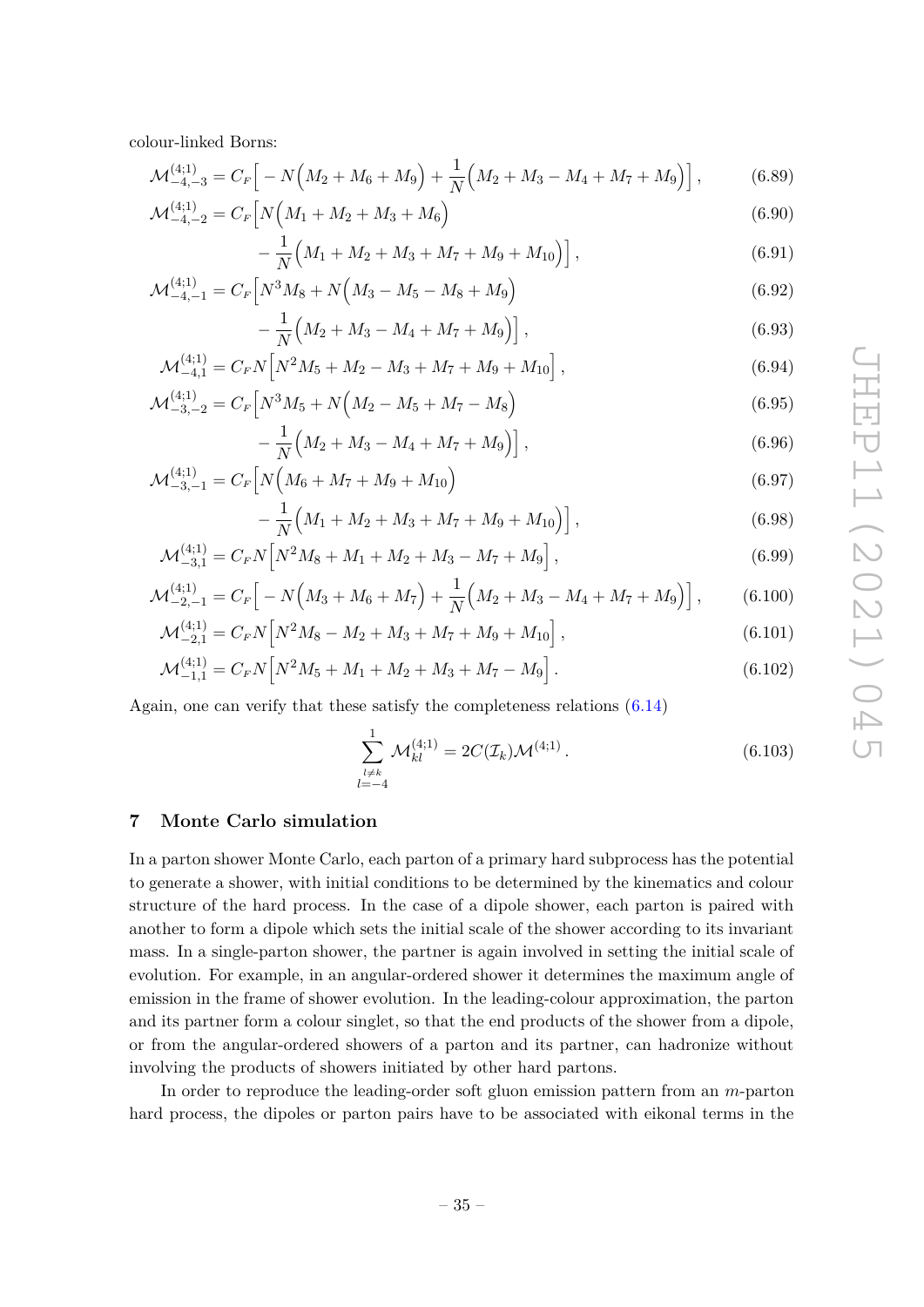soft limit of the  $(m+1)$ -parton process. In the leading-colour approximation, considering all partons as outgoing, every quark can be associated with an antiquark or the anticolour of a gluon, every antiquark with a quark or the colour of a gluon, and the remaining colours and anticolours of gluons with other gluons.

As we have seen, at subleading colour there are eikonal terms that pair quarks with quarks and antiquarks with antiquarks. There may also be a term where a given gluon is paired with a quark and a term where it is paired with another quark, and similarly for pairing with two antiquarks. We can still associate dipoles or parton pairs with such terms, and use them to generate showers, but the final products cannot form colour singlets without communicating with other showers. However, since colour is conserved overall, it is always possible to hadronize after some colour reconnection between showers.

In this section we discuss some strategies that could be adopted to include subleading colour contributions from the hard subprocess. Which of these strategies may prove to be the most practical or efficient probably depends on the process under consideration and remains for further investigation. A related but separate issue is the inclusion of subleading colour contributions inside parton showers, studied for example in refs.  $[1-6]$  $[1-6]$ . We envisage that the use of colour flows in matrix elements may prove useful in this case as well, since it has the advantage that it leads to an easy accounting of the number of colours, and thus renders it straightforward to see which contributions need to be taken into account to achieve any desired level of accuracy w.r.t. *N*.

#### **7.1 Single-parton showers**

In a single-parton shower, the eikonal pairings are used to set the evolution scales but the showering of partons is otherwise independent. To achieve this the dipoles associated with eikonal terms have to be split in some way between the two partons involved. As an example, we consider here the splitting that leads to angular-ordered shower evolution. For simplicity we adopt the original formulation used in the Herwig6 event generator [\[33\]](#page-74-0), rather than the more sophisticated treatments in Herwig+  $+$  [\[34\]](#page-74-1) and Herwig7 [\[35,](#page-74-2) [36\]](#page-75-0), which are equivalent for our purposes.

### <span id="page-37-1"></span>**7.1.1 Angular-ordered shower**

For an angular-ordered parton shower, one makes the following substitution for the eikonal  $(6.2)$ :

<span id="page-37-0"></span>
$$
\[k,l\] = \frac{1}{\omega^2} \frac{\xi_{kl}}{\xi_k \xi_l} \quad \Longrightarrow \quad \frac{1}{\omega^2} \left[ \frac{\Theta(\xi_{kl} - \xi_k)}{\xi_k} + \frac{\Theta(\xi_{kl} - \xi_l)}{\xi_l} \right],\tag{7.1}
$$

where  $\omega$  is the energy of the emitted soft gluon,  $\xi_{kl} = 1 - \cos \theta_{kl}$  where  $\theta_{kl}$  is the angle between the three-momenta of partons *k* and *l*;  $\xi_k = 1 - \cos \theta_k$  where  $\theta_k$  is the angle between the three-momenta of the soft gluon and parton *k*, and similarly for *ξ<sup>l</sup>* . This approximation follows from separating the collinear singularities of the eikonal and azimuthally averaging each term. The averaging destroys Lorentz invariance and so one has to perform it in the same frame as that used by the parton shower. The subsequent evolution of each shower is then ordered with respect to the relevant angular variable, *ξ<sup>k</sup>* or *ξ<sup>l</sup>* . This ordering takes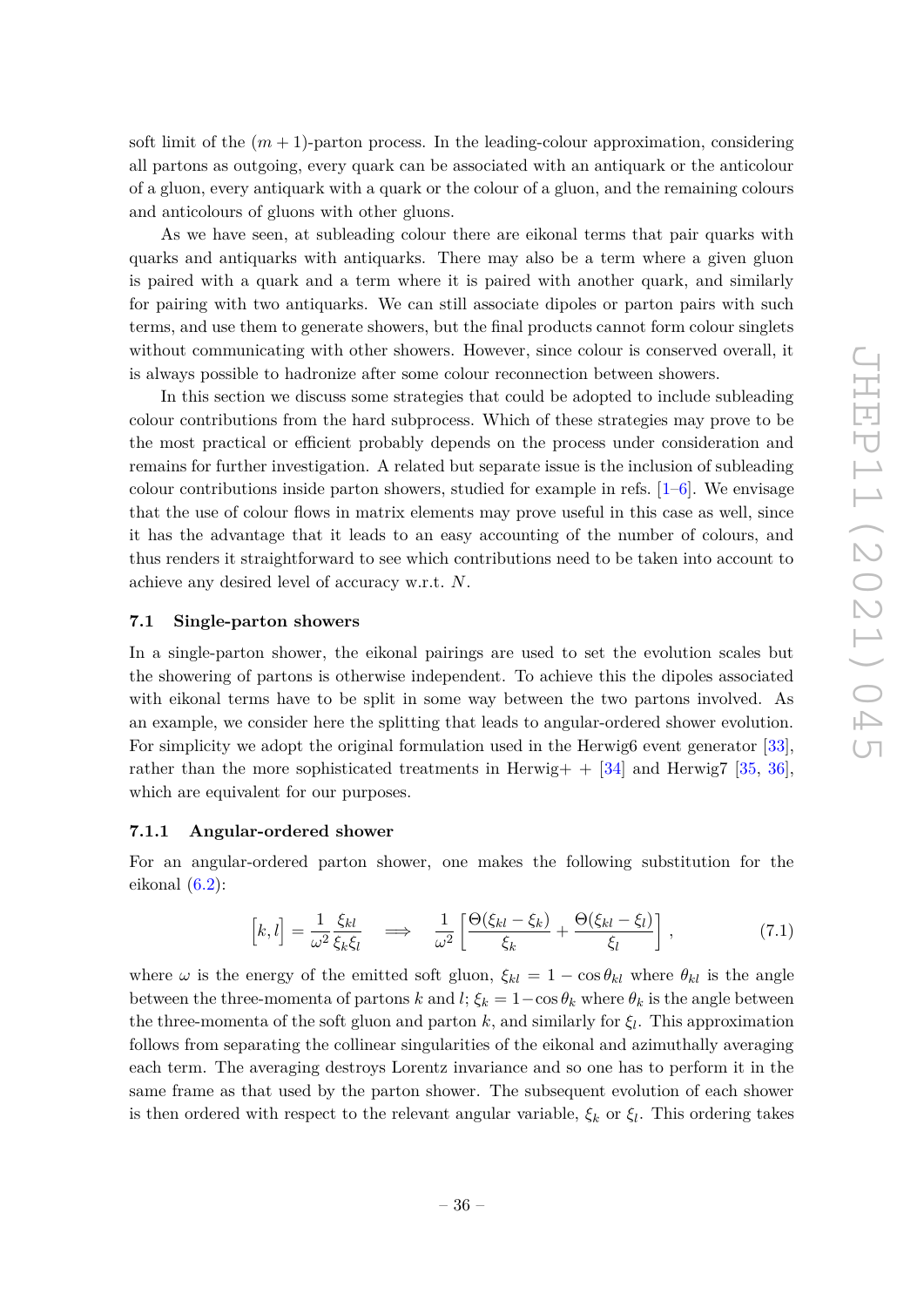into account the coherence of emission from the ensemble of partons in the shower at angles smaller than the current value.

Making the substitution  $(7.1)$  in eq.  $(6.13)$ , we have

$$
\mathcal{M}_{\text{SOFT}}^{(2q;n+1)} \quad \Longrightarrow \quad \frac{g_S^2}{\omega^2} \sum_{k,l} \mathcal{M}_{kl}^{(2q;n)} \frac{\Theta(\xi_{kl} - \xi_k)}{\xi_k} \,. \tag{7.2}
$$

For any given *k*, using the phase-space element for soft gluon emission,

$$
\frac{d^3p}{2(2\pi)^3\omega} = \frac{\omega}{2(2\pi)^3} d\omega \, d\xi_k d\phi_k \,,\tag{7.3}
$$

and integrating over  $\phi_k$ , the azimuthal angle of emission with respect to parton k, the differential distribution of soft gluon emission becomes

<span id="page-38-0"></span>
$$
\frac{\alpha_S}{2\pi} \sum_{k,l} \mathcal{M}_{kl}^{(2q;n)} \Theta(\xi_{kl} - \xi_k) \frac{d\omega}{\omega} \frac{d\xi_k}{\xi_k}.
$$
\n(7.4)

The emission of non-soft collinear gluons can be included by replacing  $d\omega/\omega$  by  $P(z) dz$ , where  $P(z)$  is the appropriate collinear splitting function of  $z = 1 - \omega/p_k^0$ .

In a leading-colour treatment [\[37\]](#page-75-1), one first generates a kinematic configuration of the Born process using its full matrix element and then chooses among the leading-*N* colour flows (if there are more than one) according to their relative contributions. In the radiation pattern of a leading- $N$  flow, all eikonal terms have coefficient  $+1$ , each quark or antiquark appears in only one eikonal term, and each gluon appears in two. Therefore, if *k* is a quark or antiquark, there is a unique colour partner  $l$  in eq.  $(7.4)$ , which specifies the angular region of radiation from  $k, \xi_k \leq \xi_{kl}$ . On the other hand, if k is a gluon it has two partners, say *l* and *m* such that  $\xi_{km} < \xi_{kl}$ , and it radiates with half intensity when  $\xi_{km} < \xi_k < \xi_{kl}$ and full intensity when  $\xi_k < \xi_{km}$ .

These radiation patterns, together with subsequent multiple emissions, can be generated by a parton showering process controlled by a Sudakov form factor

$$
\Delta_k(\xi_k) = \exp\left[-C(\mathcal{I}_k)\frac{\alpha_s}{2\pi} \int_{\xi_0}^{\xi_k} \frac{d\xi}{\xi} \int P(z) \, dz\right],\tag{7.5}
$$

where  $C(\mathcal{I}_k)$  is the relevant Casimir factor (see eq. [\(6.14\)](#page-28-0)) and  $\xi_0$  is a cutoff below which emissions are not resolved. When parton *k* has a single colour partner *l*, the probability of no emission between the maximum angular scale *ξkl* and some lower scale *ξ<sup>k</sup>* is given by  $\Delta_k(\xi_{kl})/\Delta_k(\xi_k)$ . In the above case of a gluon *k* with partners *l* and *m* such that  $\xi_{kl} > \xi_{km}$ , the probability of no emission between  $\xi_{kl}$  and  $\xi_k > \xi_{km}$  is  $\sqrt{\Delta_k(\xi_{kl})/\Delta_k(\xi_k)}$  while that between  $\xi_{km}$  and  $\xi_k < \xi_{km}$  is  $\Delta_k(\xi_{km})/\Delta_k(\xi_k)$ . In other words, the leading-colour noemission probability for a given colour flow is controlled by

$$
\left[\Delta_k(\xi_k)\right]^{p_{\rm LC}(\xi_k)}\tag{7.6}
$$

where

<span id="page-38-1"></span>
$$
p_{\rm LC}(\xi_k) = \frac{\sum_l \Theta(\xi_{kl} - \xi_k)}{\sum_l 1},\tag{7.7}
$$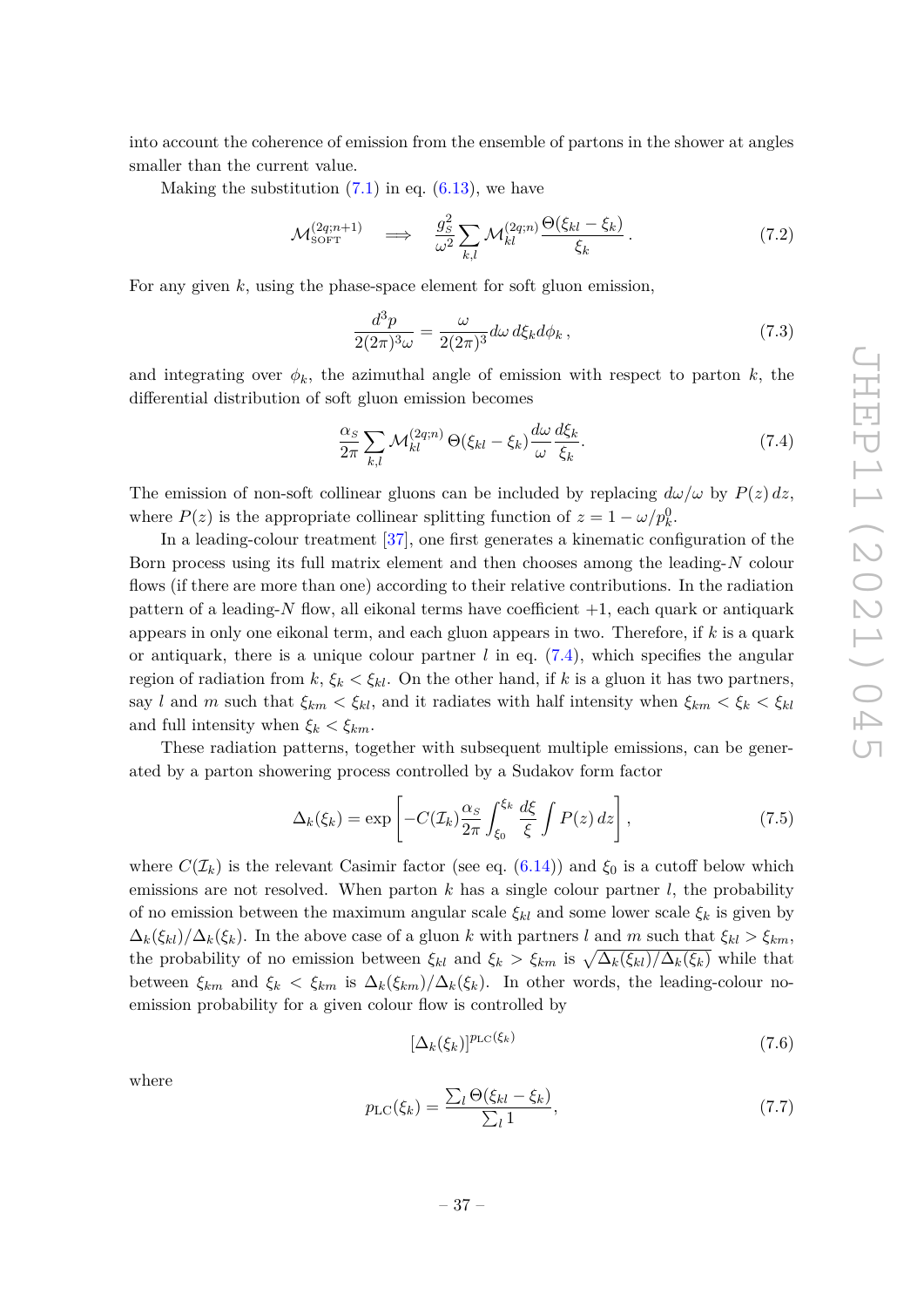the sums being over all colour partners  $l$  of  $k$  in the chosen leading- $N$  colour flow.

Equations  $(5.46)$  and  $(6.11)$  suggest an obvious extension of  $(7.7)$  to include subleading colour. After selecting a closed flow  $(\bar{\gamma}', \bar{\gamma})$  according to its contribution to the Born matrix element in  $(5.46)$ , the evolution of parton  $k$  in that flow is controlled by

$$
[\Delta_k(\xi_k)]^{p_{(\bar{\gamma}',\bar{\gamma})}(\xi_k)}\tag{7.8}
$$

where

<span id="page-39-0"></span>
$$
p_{(\bar{\gamma}', \bar{\gamma})}(\xi_k) = \frac{\sum_{\ell \in \mathcal{L}(\bar{\gamma}', \bar{\gamma})} \sum_l (-1)^{\delta_\ell(k, l)} \Theta(\xi_{kl} - \xi_k)}{\sum_{\ell \in \mathcal{L}(\bar{\gamma}', \bar{\gamma})} \sum_l (-1)^{\delta_\ell(k, l)}}.
$$
(7.9)

Consider for example the process  $\bar{q}q \rightarrow gg$ . We first choose one of the six flows in table [1](#page-30-0) according to their contributions to the Born matrix element in eq. [\(6.38\)](#page-31-0). Note that the flows  $(\bar{\gamma}_{1,1}, \bar{\gamma}_{1,1})$  and  $(\bar{\gamma}_{1,2}, \bar{\gamma}_{1,2})$  make negative contributions and would have to be treated as counter-events or with a resampling method such as that of refs. [\[38](#page-75-2)[–40\]](#page-75-3). Showering of partons that contribute to the radiation pattern of the chosen flow, according to eqs. [\(6.22\)](#page-30-1)–  $(6.27)$ , then proceeds as in leading colour. However, if any of the subleading colour flows is chosen, then one or both of the gluons do not contribute and the power [\(7.9\)](#page-39-0) is not defined for them. These are either gluons that appear twice in the same colour loop (in  $(\bar{\gamma}_{0,1}, \bar{\gamma}_{0,2})$ ) or else (in  $(\bar{\gamma}_{i,j}, \bar{\gamma}_{i,j})$  with  $i = 1, 2$ ) the U(1) gluons discussed in section [5.2.](#page-13-0) They do not shower and can be treated in a manner similar to the self-connected gluons to be discussed in section [7.2.2.](#page-42-0)

For our other example process  $\bar{q}q \rightarrow q'\bar{q}'g$ , the situation is more complicated. The radiation patterns of the 13 contributing closed flows in table [2](#page-33-0) are given in  $(6.74)$ – $(6.86)$ . Here some of the eikonal terms in subleading flows have negative coefficients, leading to negative contributions in eq.  $(7.9)$ . Note however that the denominator is always  $+1$  for quarks and antiquarks, and either 2 or 0 for gluons. In the latter case the gluon is nonshowering as before. In the former, the gluon may have either two partners with coefficients  $+1$  or four partners, three with  $+1$  and one with  $-1$ . Similarly a quark or antiquark may have one partner or three. Consider for example the flow  $(\bar{\gamma}_{0,1}, \bar{\gamma}_{0,4})$  (which is maximally colour-suppressed). According to eq. [\(6.77\)](#page-34-1) the gluon is non-showering, while each quark or antiquark has two partners with coefficient  $+1$  and one with coefficient  $-1$ . For example, quark  $-1$  has antiquark partners  $-3$  and  $-4$  with coefficients  $+1$  and quark partner  $-2$  with coefficient −1 (this shows in a specific case the implications of the generalization beyond leading colour of colour connections/colour partners, which we discussed in section [6.4\)](#page-29-0). There are six possible angular orderings

$$
\xi_{-1,-2} > \xi_{-1,-3} > \xi_{-1,-4} \quad \Longrightarrow \quad (-1,0,1) \,, \tag{7.10}
$$

$$
\xi_{-1,-2} > \xi_{-1,-4} > \xi_{-1,-3} \implies (-1,0,1), \tag{7.11}
$$

$$
\xi_{-1,-3} > \xi_{-1,-2} > \xi_{-1,-4} \implies (1,0,1), \tag{7.12}
$$

$$
\xi_{-1,-3} > \xi_{-1,-4} > \xi_{-1,-2} \quad \Longrightarrow \quad (1,2,1) \,, \tag{7.13}
$$

$$
\xi_{-1,-4} > \xi_{-1,-2} > \xi_{-1,-3} \quad \Longrightarrow \quad (1,0,1) \,, \tag{7.14}
$$

 $\xi_{-1,-4} > \xi_{-1,-3} > \xi_{-1,-2} \implies (1,2,1).$  (7.15)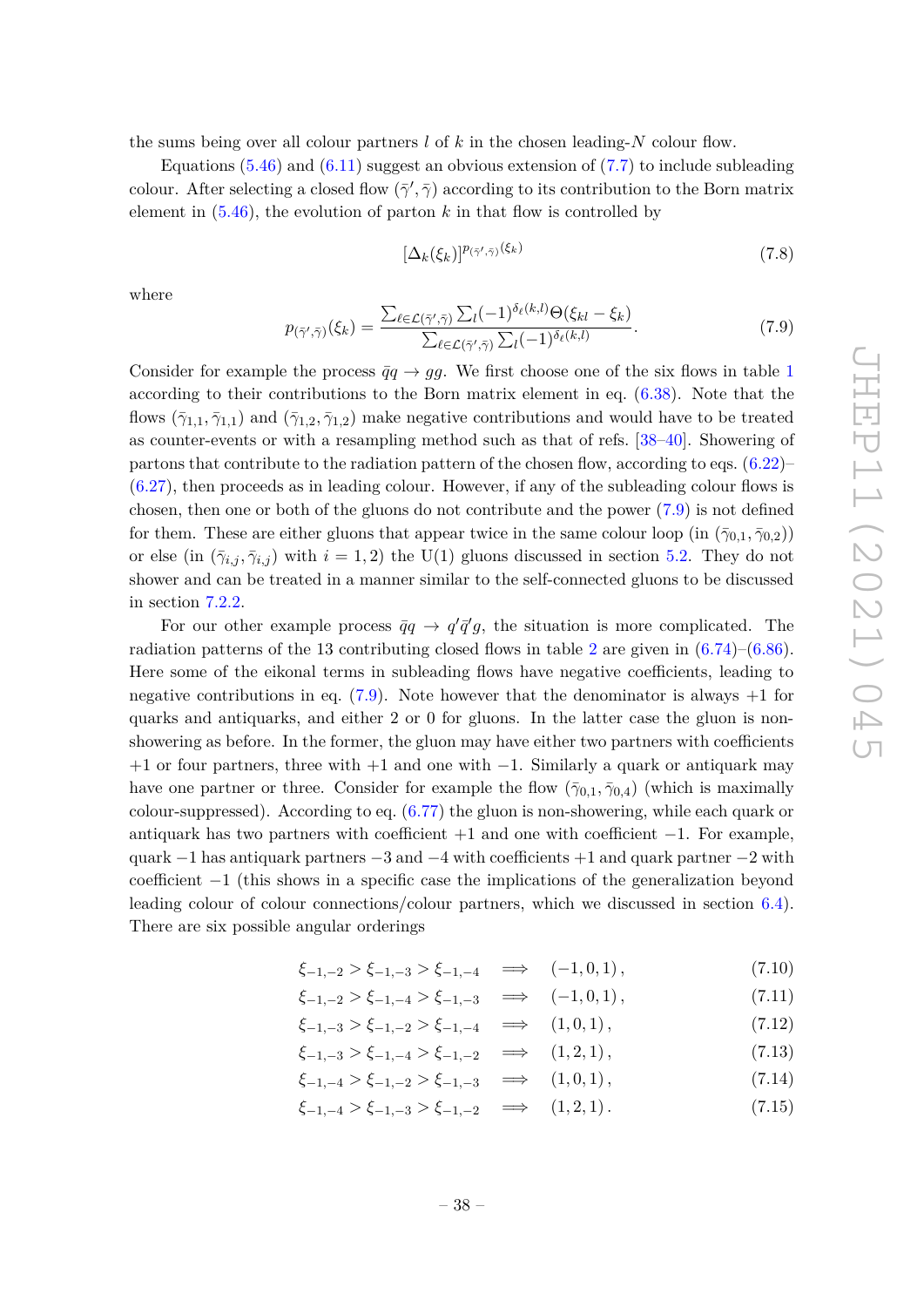The last entry in each case shows the corresponding sequence of values of the power [\(7.9\)](#page-39-0), as  $\xi_{-1}$  evolves from the highest to the lowest values. Note that the power is always 1 at the lowest angles, but can be 2 (higher emission), 0 (no emission) or even –1 at higher values. Negative powers, corresponding to a non-negative-definite Sudakov exponent, have already been considered in the literature (see e.g. refs. [\[41](#page-75-4)[–43\]](#page-75-5)), and can be dealt with for example by using a veto and weighting technique.

The incidence of negative flow contributions and/or negative powers [\(7.9\)](#page-39-0) could lead to low Monte Carlo efficiency, which might be improved by not preselecting a flow, thus allowing all flows to contribute to shower evolution. This corresponds to using [\(7.4\)](#page-38-0) directly to define the evolution power

$$
p_{\text{SUM}}(\xi_k) = \frac{\sum_{l} \mathcal{M}_{kl}^{(2q;n)} \Theta(\xi_{kl} - \xi_k)}{\sum_{l} \mathcal{M}_{kl}^{(2q;n)}} = \frac{\sum_{l} \mathcal{M}_{kl}^{(2q;n)} \Theta(\xi_{kl} - \xi_k)}{2C(\mathcal{I}_k)\mathcal{M}^{(2q;n)}} \tag{7.16}
$$

in place of  $(7.9)$ , where we have used the completeness relation  $(6.14)$ . The colour-linked Borns  $\mathcal{M}_{kl}^{(2q;n)}$  are given explicitly in [\(6.41\)](#page-32-0)–[\(6.46\)](#page-32-1) for  $\bar{q}q \to gg$  and in [\(6.89\)](#page-36-0)–[\(6.102\)](#page-36-1) for  $\bar{q}q \rightarrow q'\bar{q}'g$ . Then since the leading-colour flows contribute to all stages of showering there will be on average a lower incidence of negative powers. Statistically, at the parton level the results should be equivalent to evolving flows separately. On the other hand, all colour information is lost by the end of the shower, which could be problematic for hadronization.

## **7.2 Dipole showers**

A dipole Monte Carlo implementation including subleading colour will in general involve contributions from dipole configurations of all possible types, connecting quark-antiquark, quark-quark, quark-gluon, gluon-gluon and their conjugates. With each configuration we can associate a graph specifying the dipole connections. The theory of such graphs is linked to that of flows discussed above, as elaborated in the following subsection.

## <span id="page-40-1"></span>**7.2.1 Dipole graphs**

For a given process that features *q* quark-antiquark pairs (all considered as outgoing) and *n* gluons let

$$
q_s = \left\{ -2q, -2q+1, \ldots -1 \right\},\tag{7.17}
$$

<span id="page-40-0"></span>
$$
g_s = \left\{1, 2, \dots n\right\},\tag{7.18}
$$

be the sets of the quark/antiquark and gluon labels, respectively, in keeping with eqs.  $(2.2)$ – [\(2.4\)](#page-4-1). We define a dipole graph to be a set of  $q + n$  pairs, as follows:

$$
\Gamma = \left\{ (\Gamma_{1,1}, \Gamma_{1,2}), \dots (\Gamma_{q+n,1}, \Gamma_{q+n,2}) \middle| \Gamma_{\alpha,\beta} \in q_s \cup g_s, \forall \alpha \ \Gamma_{\alpha,1} \neq \Gamma_{\alpha,2}, \right\}
$$
  
\n
$$
\forall k \in q_s \ \exists! \ (\alpha, \beta) \ \text{s.t.} \ k = \Gamma_{\alpha,\beta} \ \text{and}
$$
  
\n
$$
\forall k \in g_s \ \exists! \ (\alpha_1, \beta_1), (\alpha_2, \beta_2) \ \text{s.t.} \ k = \Gamma_{\alpha_1, \beta_1} = \Gamma_{\alpha_2, \beta_2} \right\}.
$$
 (7.19)

In other words: a dipole graph is a set of pairs of non-identical parton labels; each quark and antiquark (gluon) label will appear in it exactly once (twice). Each pair that belongs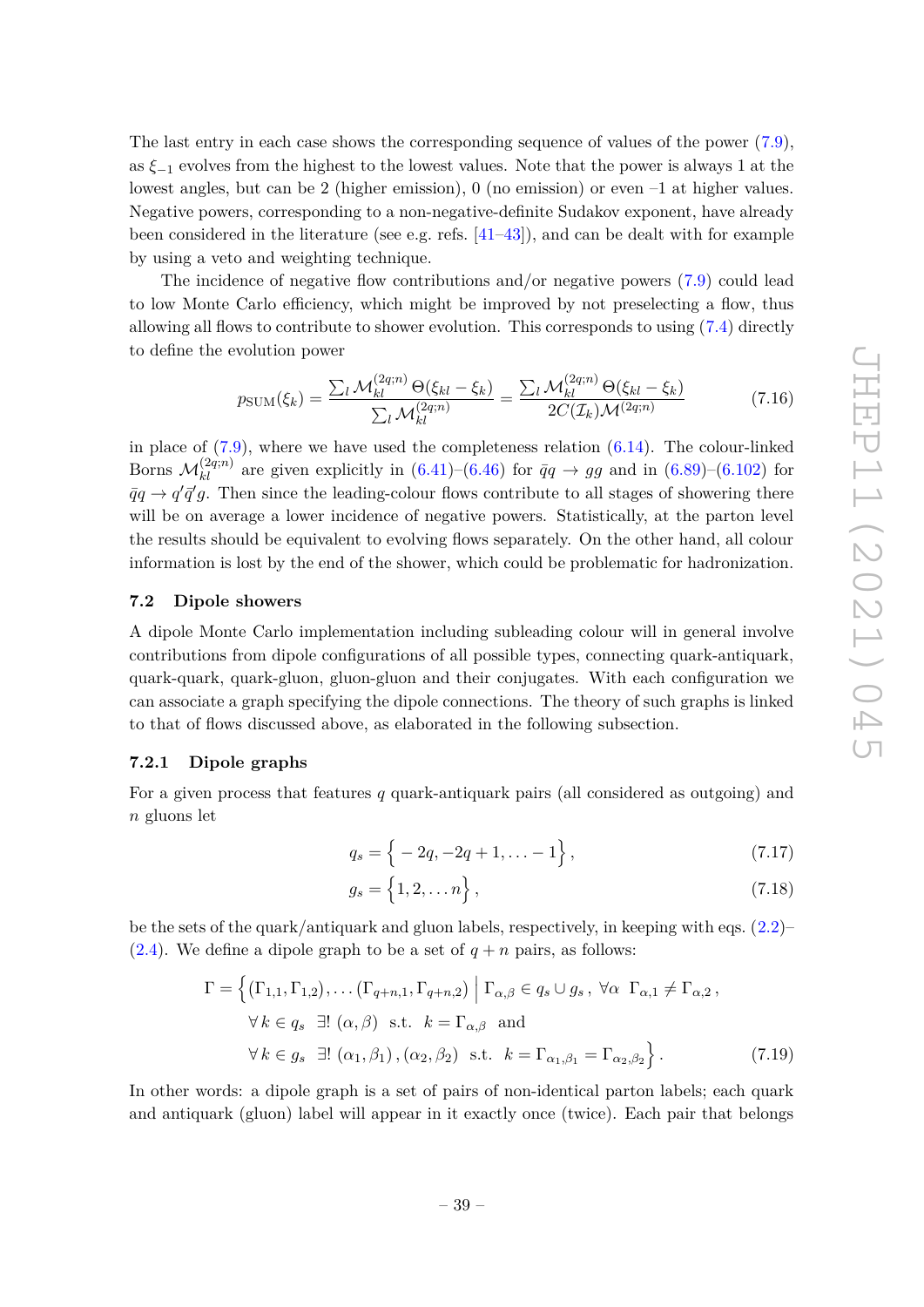to a dipole graph is a dipole, and its two elements are the dipole ends. The order in which the pairs enter a dipole graph is irrelevant from a physics viewpoint: they can be re-shuffled as is convenient. We denote by

$$
\mathcal{G}_{2q;n} = \left\{ \Gamma \mid \Gamma(\text{eq. (7.19)}) \right\},\tag{7.20}
$$

the set of all dipole graphs relevant to *q* quark lines and *n* gluons. By analogy with eq.  $(6.12)$ , we call the quantity

<span id="page-41-2"></span>
$$
\mathcal{D}\left(\Gamma\right) = \sum_{\alpha=1}^{q+n} \left[\Gamma_{\alpha,1}, \Gamma_{\alpha,2}\right],\tag{7.21}
$$

the radiation pattern associated with the dipole graph Γ.

Any dipole graph admits a representation by means of a square  $(2q + n) \times (2q + n)$ matrix, $^{14}$  $^{14}$  $^{14}$  defined as follows:

<span id="page-41-1"></span>
$$
m(\Gamma) = (m(\Gamma)_{ij})_{i,j=-2q}^n, \qquad m(\Gamma)_{ij} = \sum_{\alpha=1}^{q+n} \left[ \delta(i, \Gamma_{\alpha,1}) \delta(j, \Gamma_{\alpha,2}) + \delta(j, \Gamma_{\alpha,1}) \delta(i, \Gamma_{\alpha,2}) \right].
$$
\n(7.22)

That is, each dipole in  $\Gamma$  gives a unit contribution to the matrix element whose indices coincides with the dipole ends, both in the given and in the reverse order. Owing to eq.  $(7.19)$ , the matrix defined in eq.  $(7.22)$  has the following properties: *a)* it is symmetric; *b)* it is traceless; *c)* its elements are equal to either 0, 1, or 2; *d)* each of 2*q* of its rows sums to one, and each of the remaining *n* rows sums to two. By construction

<span id="page-41-3"></span>
$$
\mathcal{D}\left(\Gamma\right) = \frac{1}{2} \sum_{i,j=-2q}^{n} m(\Gamma)_{ij} \left[i,j\right].
$$
\n(7.23)

We stress that eqs.  $(7.21)$ – $(7.23)$  are invariant under reordering of the dipoles that enter the given dipole graph.

The counting of distinct matrices of the type defined in eq. [\(7.22\)](#page-41-1) tells us the number of possible dipole configurations for *q* quark-antiquark pairs and *n* gluons,  $|\mathcal{G}_{2*n*}|$ . It is convenient to define the generating function

$$
\mathcal{F}(x,y) = \sum_{q,n} |\mathcal{G}_{2q;n}| \frac{x^q}{q!} \frac{y^n}{n!},
$$
\n(7.24)

so that

$$
|\mathcal{G}_{2q;n}| = \left. \frac{\partial^{q+n} \mathcal{F}}{\partial x^q \partial y^n} \right|_{x,y=0}.
$$
\n(7.25)

For a process involving only *q* quark-antiquark pairs and no gluons, the dipole matrix is a  $2q \times 2q$  symmetric, traceless matrix with elements 0 or 1 and each row summing to 1. It is readily seen that the number of distinct matrices of this type is (2*q* − 1)!!, so that the generating function is

$$
\mathcal{F}(x,0) = \sum_{q} \frac{(2q-1)!!}{q!} x^q = \frac{1}{\sqrt{1-2x}}.\tag{7.26}
$$

<span id="page-41-0"></span> $14$ In keeping with the labeling of ref. [\[23\]](#page-74-3) (see section [2\)](#page-4-2), parton labels equal to zero must be ignored.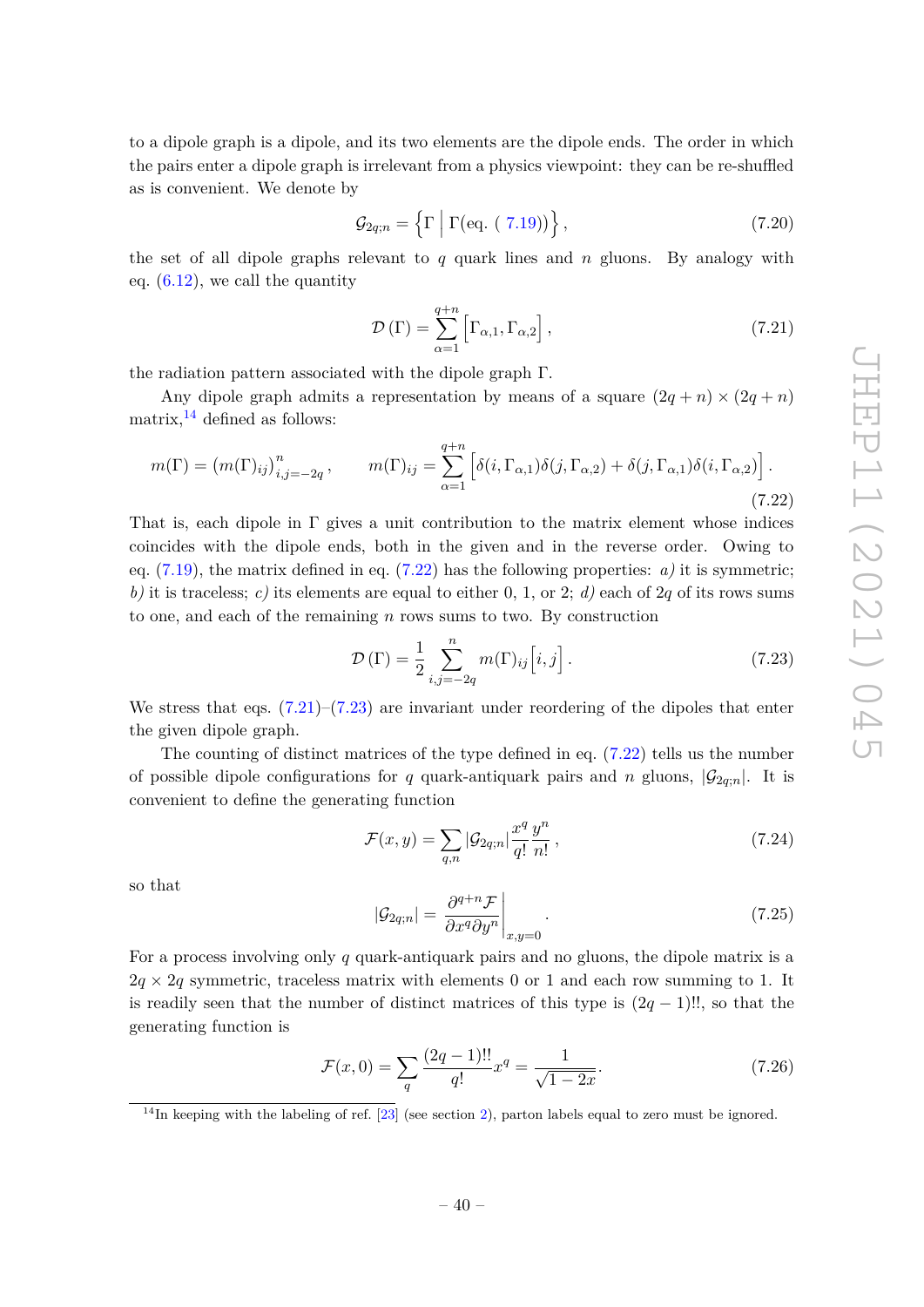|                |     |     | 2    | 3     |        | 5      |         |
|----------------|-----|-----|------|-------|--------|--------|---------|
| $\theta$       |     |     |      |       | 6      | 22     | 130     |
| 1              |     |     | 3    | 10    | 46     | 252    | 1642    |
| $\overline{2}$ | 3   |     | 21   | 93    | 510    | 3306   | 24762   |
| 3              | 15  | 45  | 195  | 1050  | 6750   | 50280  | 425490  |
| 4              | 105 | 420 | 2205 | 13965 | 103110 | 867510 | 8183490 |

<span id="page-42-2"></span>**Table 3**. Number of distinct dipole graphs for *q* quark-antiquark pairs and *n* gluons.

In the case of purely gluonic processes,  $q = 0$ , the corresponding matrices have all rows and columns summing to 2. The counting of such matrices is a known problem, whose solution is given by the generating function [\[44\]](#page-75-6)

$$
\mathcal{F}(0, y) = \frac{e^{-y/2 + y^2/4}}{\sqrt{1 - y}}.
$$
\n(7.27)

For processes that involve both quarks and gluons, we can suppose that *n*−*k* of the gluons are connected amongst themselves while *k* are inserted onto one or more of the quark lines. All the permutations of the latter are distinct, and the number of ways of distributing them is the number of ways of locating  $q - 1$  subset boundaries amongst  $k + q - 1$  objects, so the number of distinct dipole graphs is  $15$ 

$$
|\mathcal{G}_{2q;n}| = \sum_{k=0}^{n} {n \choose k} {k+q-1 \choose q-1} k! |\mathcal{G}_{0;n-k}| |\mathcal{G}_{2q;0}|,
$$
\n(7.28)

which yields the generating function

$$
\mathcal{F}(x, y) = \mathcal{F}(0, y) \mathcal{F}(x/[1 - y], 0)
$$

$$
= \frac{e^{-y/2 + y^2/4}}{\sqrt{1 - 2x - y}}.
$$
(7.29)

This gives the numbers shown in table [3.](#page-42-2)

# <span id="page-42-0"></span>**7.2.2 Self-connected gluons**

At leading order in colour, and also at subleading order for processes involving only quarks or only gluons, the eikonal combinations that appear in the differential cross section for emission of an additional soft gluon can be represented by a weighted sum of dipole graphs involving all the partons of the primary process. In processes involving both quarks and gluons, however, at subleading order in colour, it is in general necessary to include graphs with fewer participating gluons than in the primary process. In essence, this is due to the presence of gluons both of whose colour labels enter the same colour loop; as is shown in section [6.4,](#page-29-0) such gluons (denoted by  $g^*$  there) cannot contribute to radiation patterns. Further discussions on this point will be given in section [7.4](#page-47-0) and appendix [B.](#page-65-0)

<span id="page-42-1"></span><sup>&</sup>lt;sup>15</sup>Note therefore that this is analogous to the counting problem that leads one to eq.  $(2.11)$ .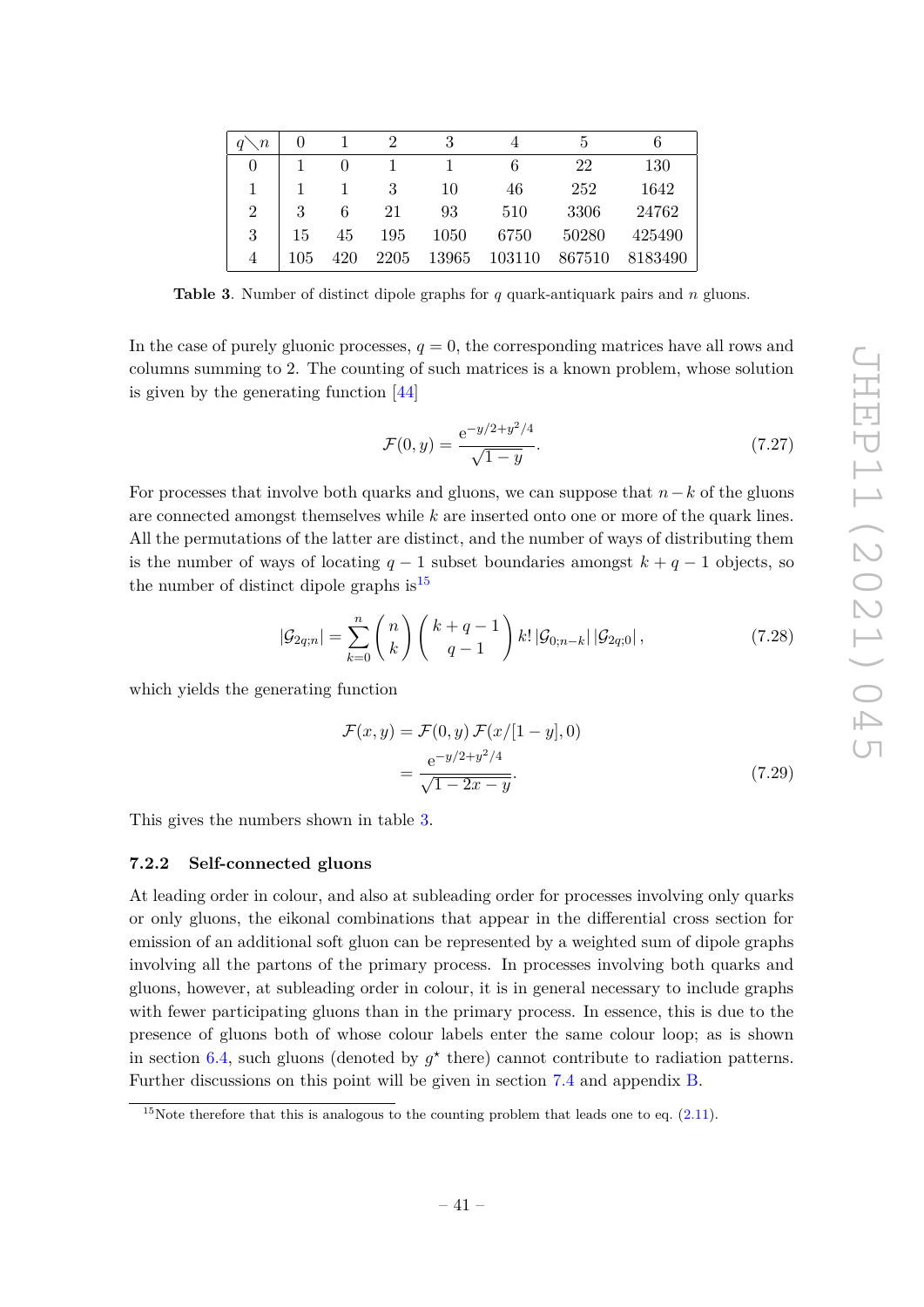| $\langle n$    | O   |                | 2                           | 3     | 4      | 5       | n        |
|----------------|-----|----------------|-----------------------------|-------|--------|---------|----------|
| 0              |     |                | $\mathcal{D}_{\mathcal{L}}$ | 5     | 17     | 73      | 388      |
|                |     | $\overline{2}$ | 6                           | 23    | 109    | 618     | 4096     |
| $\overline{2}$ | 3   | 9              | 36                          | 177   | 1035   | 7029    | 54462    |
| 3              | 15  | 60             | 300                         | 1785  | 12315  | 96720   | 852630   |
| $\overline{4}$ | 105 | 525            | 3150                        | 21945 | 173985 | 1546965 | 15250200 |

<span id="page-43-1"></span>**Table 4**. Number of distinct dipole graphs for *q* quark-antiquark pairs and *n* gluons, allowing any number of self-connected gluons (see eq.  $(7.32)$ ).

Although such non-participating gluons are not associated with eikonal terms in the soft gluon cross section, they cannot be altogether ignored in a Monte Carlo implementation, since to do so would violate momentum conservation. Instead they can be treated as having self-connected colour and anticolour. Such a self-connected gluon *i* is associated with a null eikonal  $[i, i]$ , which cannot radiate: it propagates without showering and must be hadronized through momentum transfer with other showers in the same event.

To make connection with the theory of dipole graphs, for any  $0 \le p \le n$  and  $s_p \in S_p^{(n)}$ as in eq.  $(5.11)$ , we define

$$
\mathcal{G}_{2q;n-p,s_p} = \left\{ \Gamma \mid \Gamma(\text{eq. } (7.19), g_s \longrightarrow g_s \searrow s_p) \right\} \tag{7.30}
$$

to be the set of *q*-quark, (*n*−*p*)-gluon dipole graphs, where the gluon labels do not assume the values in the set  $s_p$ . The gluons whose labels belong to the set  $s_p$  are understood to be self-connected gluons. Note that

$$
p = 0 \implies s_0 = \{\} \implies \mathcal{G}_{2q;n,s_0} \equiv \mathcal{G}_{2q;n}.
$$
 (7.31)

For a process involving *q* quark-antiquark pairs and *n* gluons, the number of relevant dipole graphs where we allow any number of self-connected gluons is then (see eq. [\(5.13\)](#page-14-1))

<span id="page-43-0"></span>
$$
\sum_{p=0}^{n} |\mathcal{G}_{2q;n-p,s_p}| = \sum_{p=0}^{n} {n \choose p} |\mathcal{G}_{2q;n-p}|.
$$
\n(7.32)

If we denote the generating function for this by  $\widetilde{\mathcal{F}}(x, y)$ , then

$$
\tilde{\mathcal{F}}(x,y) = e^y \mathcal{F}(x,y) = \frac{e^{y/2 + y^2/4}}{\sqrt{1 - 2x - y}},
$$
\n(7.33)

which gives the numbers shown in table [4.](#page-43-1)

## <span id="page-43-2"></span>**7.3 Examples**

# <span id="page-43-3"></span>**7.3.1**  $\bar{q}q \rightarrow gg$

Consider again the process  $\bar{q}q \rightarrow gg$ . According to tables [3](#page-42-2) and [4](#page-43-1) there are six relevant dipole graphs,  $\Gamma_1 \ldots \Gamma_6$ , of which three involve self-connected gluons, corresponding to the six dipole configurations shown in figure [2.](#page-44-0) The corresponding radiation patterns are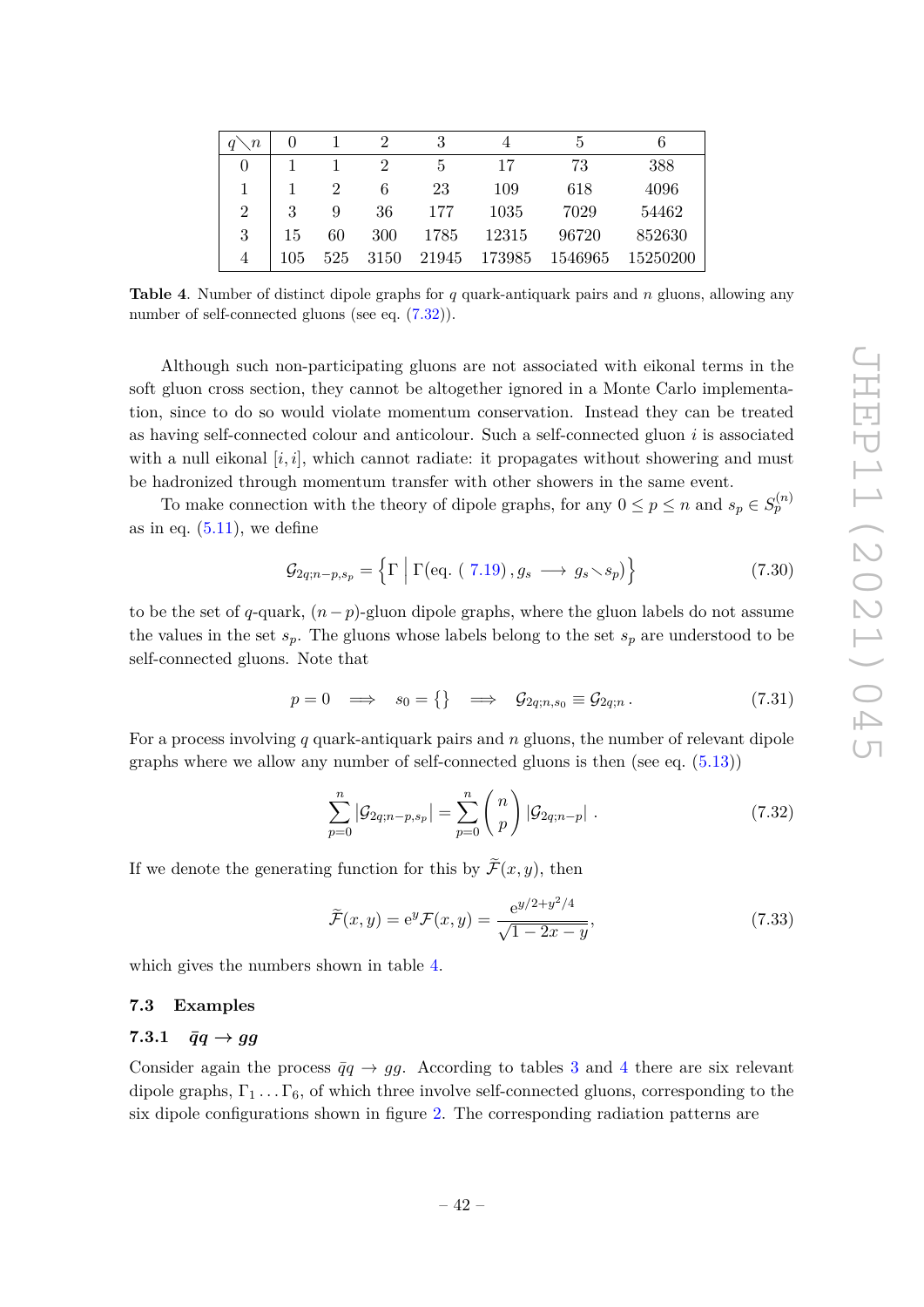

<span id="page-44-0"></span>**Figure 2.** Dipole graphs for  $q\bar{q} \rightarrow gg$ . In the cases of  $\Gamma_4$ ,  $\Gamma_5$ , and  $\Gamma_6$  the corresponding selfconnected gluons are also depicted.

$$
\mathcal{D}\left(\Gamma_{1}\right) = \left[-1,1\right] + \left[-2,2\right] + \left[1,2\right],\tag{7.34}
$$

$$
\mathcal{D}\left(\Gamma_{2}\right) = \left[-1,2\right] + \left[-2,1\right] + \left[1,2\right],\tag{7.35}
$$

$$
\mathcal{D}\left(\Gamma_{3}\right) = \left[-1, -2\right] + 2\left[1, 2\right],\tag{7.36}
$$

$$
\mathcal{D}\left(\Gamma_4\right) = \left[-1, 2\right] + \left[-2, 2\right],\tag{7.37}
$$

$$
\mathcal{D}\left(\Gamma_5\right) = \left[-1, 1\right] + \left[-2, 1\right],\tag{7.38}
$$

$$
\mathcal{D}\left(\Gamma_6\right) = \left[-1, -2\right].\tag{7.39}
$$

Note that these are not independent, since

<span id="page-44-1"></span>
$$
\mathcal{D}(\Gamma_1) + \mathcal{D}(\Gamma_2) + \mathcal{D}(\Gamma_6) = \mathcal{D}(\Gamma_3) + \mathcal{D}(\Gamma_4) + \mathcal{D}(\Gamma_5).
$$
\n(7.40)

The closed-flow radiation patterns  $(6.22)$ – $(6.27)$  can be expressed in terms of the above dipole radiation patterns as follows:

$$
\mathcal{E}(\bar{\gamma}_{0,1}, \bar{\gamma}_{0,1}) = \mathcal{D}(\Gamma_1) \tag{7.41}
$$

$$
\mathcal{E}(\bar{\gamma}_{0,1}, \bar{\gamma}_{0,2}) = \mathcal{D}(\Gamma_6) , \qquad (7.42)
$$

$$
\mathcal{E}(\bar{\gamma}_{0,2}, \bar{\gamma}_{0,2}) = \mathcal{D}(\Gamma_2) , \qquad (7.43)
$$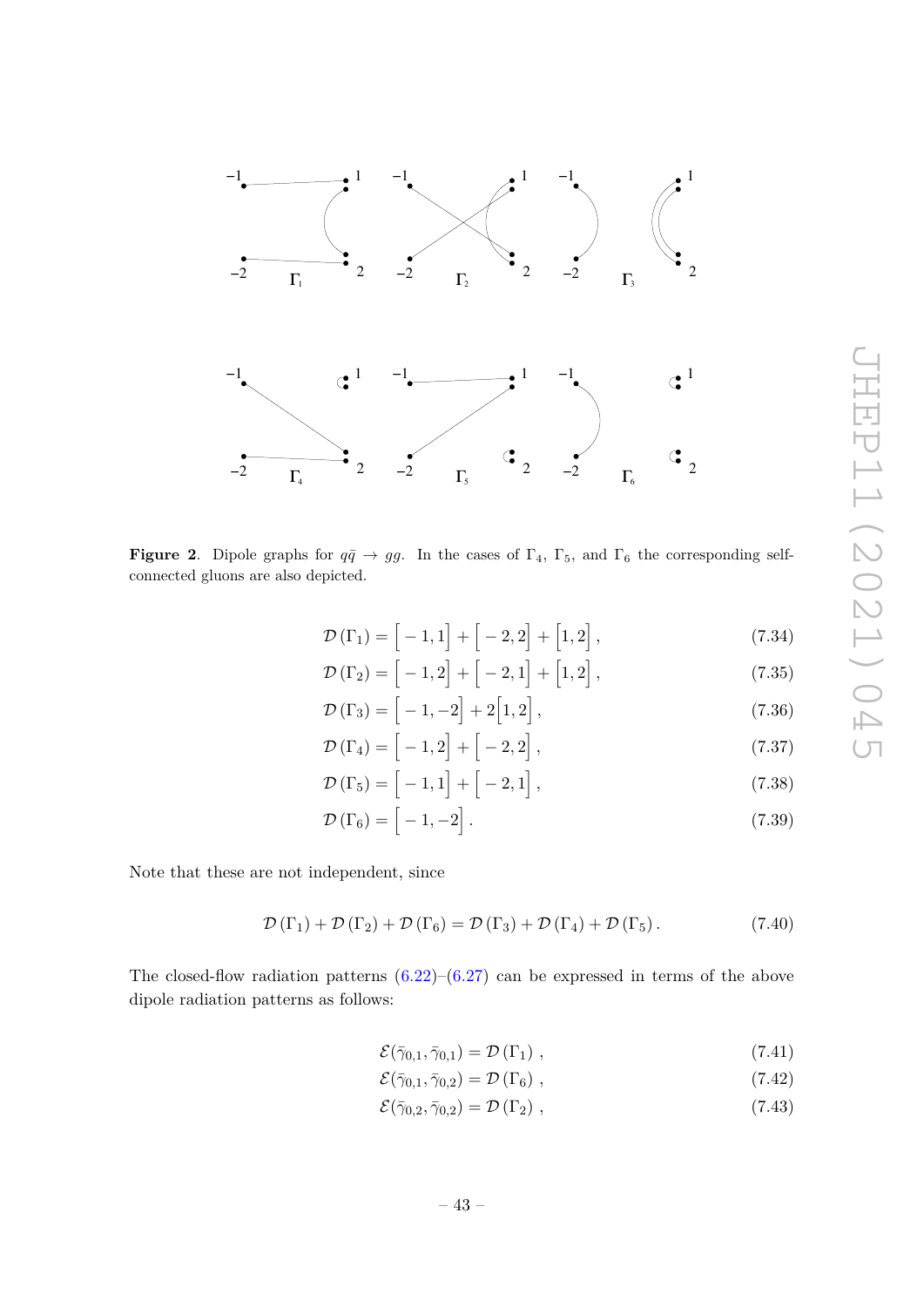$$
\mathcal{E}(\bar{\gamma}_{1,1}, \bar{\gamma}_{1,1}) = \mathcal{D}(\Gamma_4) \tag{7.44}
$$

$$
\mathcal{E}(\bar{\gamma}_{1,2}, \bar{\gamma}_{1,2}) = \mathcal{D}(\Gamma_5) \tag{7.45}
$$

<span id="page-45-0"></span>
$$
\mathcal{E}(\bar{\gamma}_{2,1}, \bar{\gamma}_{2,1}) = \mathcal{D}(\Gamma_6) \tag{7.46}
$$

Thus, for the soft radiation matrix element  $(6.39)$  we now have

$$
\frac{2\mathcal{M}_{\text{SOFT}}^{(2;3)}}{g_S^2 C_F} = N^3 \mathcal{D}(\Gamma_1) M_1 + N^3 \mathcal{D}(\Gamma_2) M_3 + N \mathcal{D}(\Gamma_6) M_2 \n- \frac{1}{N} N^2 \left[ \mathcal{D}(\Gamma_4) + \mathcal{D}(\Gamma_5) \right] M_4 + \frac{1}{N^2} N \mathcal{D}(\Gamma_6) M_4.
$$
\n(7.47)

Using [\(7.40\)](#page-44-1) we may, for example, eliminate  $\mathcal{D}(\Gamma_6)$  which involves two self-connected gluons.

# $\bar{q}q \rightarrow q'\bar{q}'g$

There are 9 relevant dipole graphs, shown in figure [3,](#page-46-0) with associated radiation patterns

$$
\mathcal{D}(\Gamma_1) = \left[ -1, 1 \right] + \left[ 1, -3 \right] + \left[ -2, -4 \right],\tag{7.48}
$$

$$
\mathcal{D}\left(\Gamma_{2}\right) = \left[-1, -3\right] + \left[-2, 1\right] + \left[1, -4\right],\tag{7.49}
$$

$$
\mathcal{D}(\Gamma_3) = [-1, 1] + [1, -4] + [-2, -3],
$$
\n
$$
\mathcal{D}(\Gamma_1) = [-1, -4] + [-2, 1] + [1, -3]
$$
\n(7.50)

$$
\mathcal{D}(\Gamma_4) = [-1, -4] + [-2, 1] + [1, -3],
$$
\n(7.51)  
\n
$$
\mathcal{D}(\Gamma_5) = [-1, 1] + [1, -2] + [-3, -4],
$$
\n(7.52)

$$
\mathcal{D}(\Gamma_6) = \begin{bmatrix} -1, 1 \end{bmatrix} + \begin{bmatrix} 1, -2 \end{bmatrix} + \begin{bmatrix} -3, -4 \end{bmatrix},
$$
(7.52)  

$$
\mathcal{D}(\Gamma_6) = \begin{bmatrix} -1, -2 \end{bmatrix} + \begin{bmatrix} -3, 1 \end{bmatrix} + \begin{bmatrix} 1, -4 \end{bmatrix},
$$
(7.53)

$$
\mathcal{D}\left(\Gamma_{7}\right) = \left[-1, -3\right] + \left[-2, -4\right],\tag{7.54}
$$

$$
\mathcal{D}\left(\Gamma_8\right) = \left[-1, -4\right] + \left[-2, -3\right],\tag{7.55}
$$

$$
\mathcal{D}\left(\Gamma_9\right) = \left[-1, -2\right] + \left[-3, -4\right].\tag{7.56}
$$

The closed-flow radiation patterns  $(6.74)$ – $(6.86)$  can be expressed in terms of these as follows:

$$
\mathcal{E}(\bar{\gamma}_{0,1}, \bar{\gamma}_{0,1}) = \mathcal{D}(\Gamma_1) \tag{7.57}
$$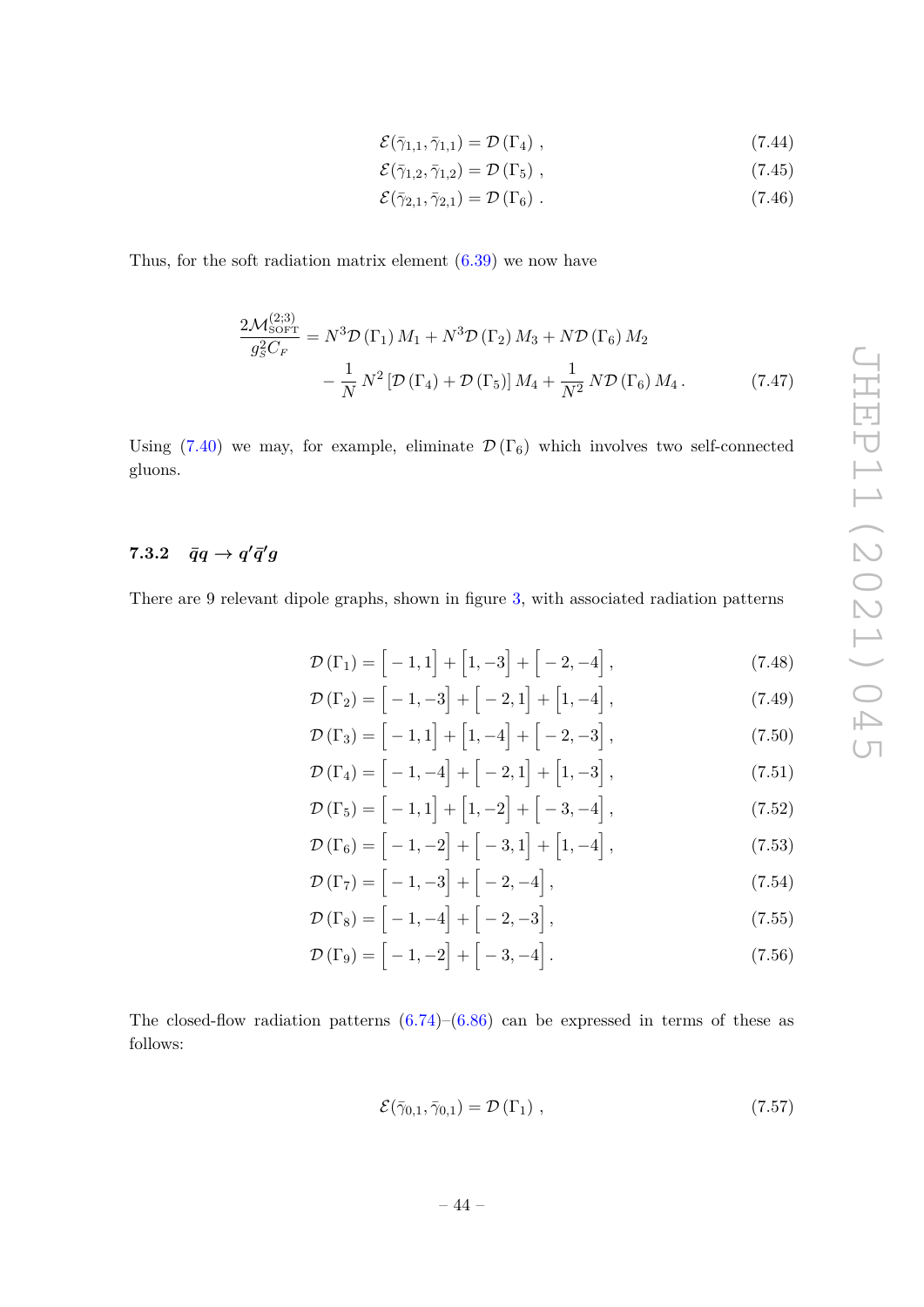

<span id="page-46-0"></span>**Figure 3.** Dipole graphs for  $q\bar{q} \to q'\bar{q}'g$ . In the cases of  $\Gamma_7$ ,  $\Gamma_8$ , and  $\Gamma_9$  the self-connected gluon is also depicted.

| $\mathcal{E}(\bar{\gamma}_{0,1}, \bar{\gamma}_{0,2}) = \mathcal{D}(\Gamma_1) + \mathcal{D}(\Gamma_3) - \mathcal{D}(\Gamma_5),$  | (7.58) |
|---------------------------------------------------------------------------------------------------------------------------------|--------|
| $\mathcal{E}(\bar{\gamma}_{0,1}, \bar{\gamma}_{0,3}) = \mathcal{D}(\Gamma_1) + \mathcal{D}(\Gamma_4) - \mathcal{D}(\Gamma_6),$  | (7.59) |
| $\mathcal{E}(\bar{\gamma}_{0,1}, \bar{\gamma}_{0,4}) = \mathcal{D}(\Gamma_7) + \mathcal{D}(\Gamma_8) - \mathcal{D}(\Gamma_9) ,$ | (7.60) |
| $\mathcal{E}(\bar{\gamma}_{0,2}, \bar{\gamma}_{0,2}) = \mathcal{D}(\Gamma_3)$ ,                                                 | (7.61) |
| $\mathcal{E}(\bar{\gamma}_{0,2}, \bar{\gamma}_{0,3}) = \mathcal{D}(\Gamma_7) + \mathcal{D}(\Gamma_8) - \mathcal{D}(\Gamma_9) ,$ | (7.62) |
| $\mathcal{E}(\bar{\gamma}_{0,2}, \bar{\gamma}_{0,4}) = \mathcal{D}(\Gamma_2) + \mathcal{D}(\Gamma_3) - \mathcal{D}(\Gamma_6),$  | (7.63) |
| $\mathcal{E}(\bar{\gamma}_{0,3}, \bar{\gamma}_{0,3}) = \mathcal{D}(\Gamma_4)$ ,                                                 | (7.64) |
| $\mathcal{E}(\bar{\gamma}_{0,3}, \bar{\gamma}_{0,4}) = \mathcal{D}(\Gamma_2) + \mathcal{D}(\Gamma_4) - \mathcal{D}(\Gamma_5),$  | (7.65) |
| $\mathcal{E}(\bar{\gamma}_{0,4}, \bar{\gamma}_{0,4}) = \mathcal{D}(\Gamma_2)$ ,                                                 | (7.66) |
| $\mathcal{E}(\bar{\gamma}_{1,1}, \bar{\gamma}_{1,1}) = \mathcal{D}(\Gamma_7)$ ,                                                 | (7.67) |
| $\mathcal{E}(\bar{\gamma}_{1,1}, \bar{\gamma}_{1,2}) = \mathcal{D}(\Gamma_7) + \mathcal{D}(\Gamma_8) - \mathcal{D}(\Gamma_9) ,$ | (7.68) |
| $\mathcal{E}(\bar{\gamma}_{1,2}, \bar{\gamma}_{1,2}) = \mathcal{D}(\Gamma_8)$ .                                                 | (7.69) |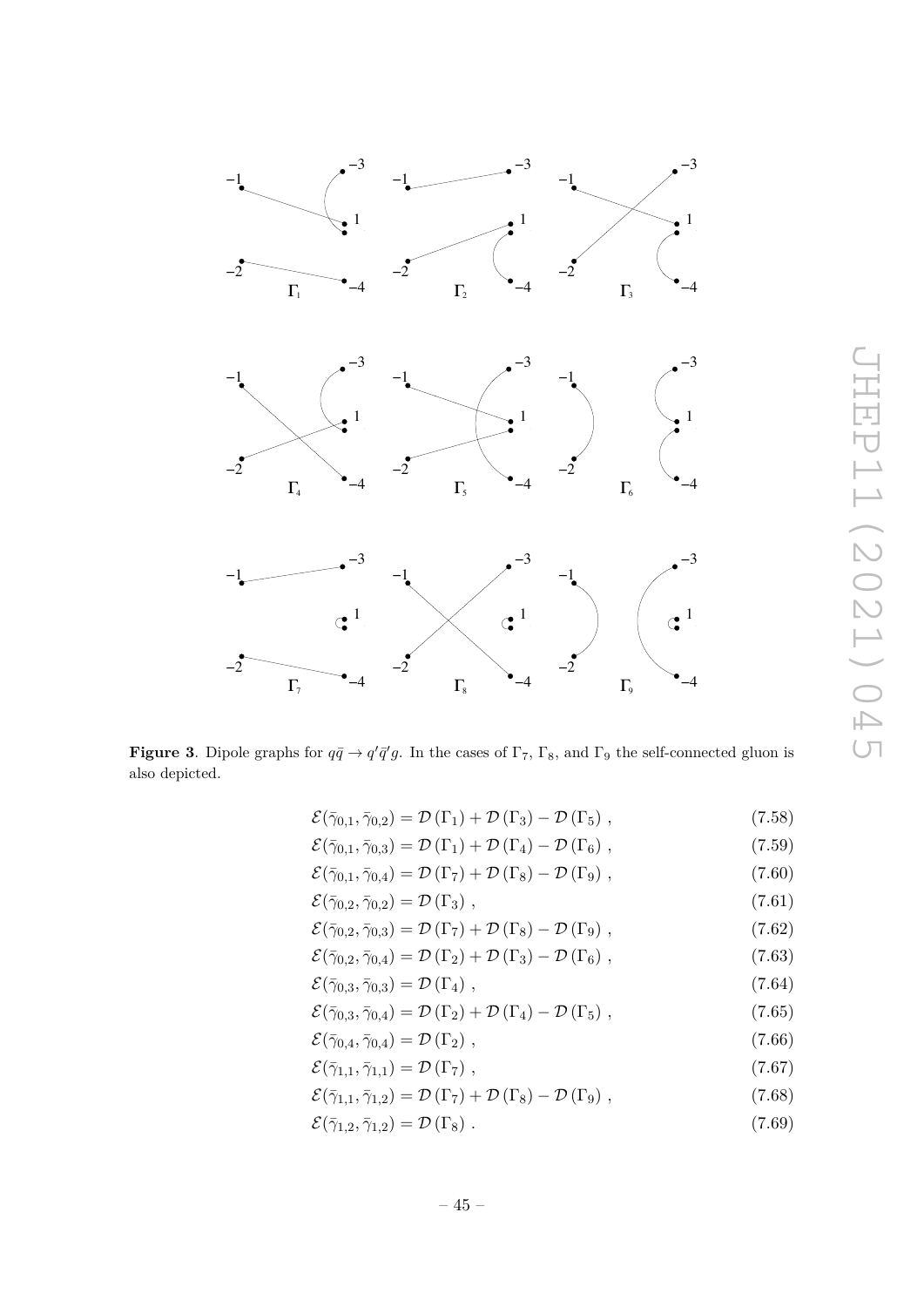We note the following identities:

$$
\mathcal{D}(\Gamma_1) + \mathcal{D}(\Gamma_2) + \mathcal{D}(\Gamma_8) = \mathcal{D}(\Gamma_3) + \mathcal{D}(\Gamma_4) + \mathcal{D}(\Gamma_7), \qquad (7.70)
$$

$$
\mathcal{D}(\Gamma_3) + \mathcal{D}(\Gamma_4) + \mathcal{D}(\Gamma_9) = \mathcal{D}(\Gamma_5) + \mathcal{D}(\Gamma_6) + \mathcal{D}(\Gamma_8), \qquad (7.71)
$$

which allow one to eliminate two (but not all) of the dipole graphs with a self-connected gluon.

#### <span id="page-47-0"></span>**7.4 Closed colour flows versus dipole graphs**

In this section, we shall show how the radiation patterns that stem from closed colour flows, eq.  $(6.12)$ , can be represented in terms of analogous quantities, defined as properties of suitably-chosen dipole graphs, which involve their radiation patterns of eq. [\(7.21\)](#page-41-2).

In order to do so, we start by observing that the radiation pattern of any closed flow  $(\bar{\gamma}', \bar{\gamma})$  can be decomposed into the radiation patterns of the individual colour loops associated with that flow, thus

<span id="page-47-2"></span>
$$
\mathcal{E}(\bar{\gamma}', \bar{\gamma}) = \sum_{\ell \in \mathcal{L}(\bar{\gamma}', \bar{\gamma})} \mathcal{E}_{\ell}(\bar{\gamma}', \bar{\gamma}), \qquad \mathcal{E}_{\ell}(\bar{\gamma}', \bar{\gamma}) = \sum_{k, l \in \ell}^{k < l} (-1)^{\delta_{\ell}(k, l)} \Big[ k, l \Big]. \tag{7.72}
$$

Furthermore, the reader must bear in mind that the number of elements in a colour loop is an even number; half of the elements are L-elements, the other half are R-elements (see section [3\)](#page-8-0); they are alternating, beginning with an R-element. We write this as follows:

$$
\ell \in \mathcal{L}(\bar{\gamma}', \bar{\gamma}), \qquad \ell = (e_1, e_2, \dots e_{2m_{\ell}}), \qquad (7.73)
$$

so that  $2m_\ell$  is the number of elements in the loop, and

$$
\mathcal{E}_{\ell}(\bar{\gamma}', \bar{\gamma}) = \sum_{i=1}^{2m_{\ell}-1} \sum_{j=1}^{\lceil (2m_{\ell}-i)/2 \rceil} \left[ e_i, e_{i+2j-1} \right] - \sum_{i=1}^{2m_{\ell}-1} \sum_{j=1}^{\lfloor (2m_{\ell}-i)/2 \rfloor} \left[ e_i, e_{i+2j} \right] \tag{7.74}
$$

$$
=\mathcal{E}_{\ell}^{+}(\bar{\gamma}',\bar{\gamma})-\mathcal{E}_{\ell}^{-}(\bar{\gamma}',\bar{\gamma})\ .
$$
\n(7.75)

There are

<span id="page-47-5"></span><span id="page-47-3"></span><span id="page-47-1"></span>
$$
\sum_{k=1}^{2m_{\ell}-1} \left\lceil \frac{k}{2} \right\rceil = m_{\ell}^{2} \tag{7.76}
$$

and

<span id="page-47-4"></span>
$$
\sum_{k=1}^{2m_{\ell}-1} \left\lfloor \frac{k}{2} \right\rfloor = m_{\ell} (m_{\ell} - 1)
$$
 (7.77)

summands in  $\mathcal{E}_{\ell}^{+}(\bar{\gamma}', \bar{\gamma})$  and  $\mathcal{E}_{\ell}^{-}$  $\chi_{\ell}^-(\bar{\gamma}', \bar{\gamma})$ , respectively. Note that

$$
m_{\ell}^2 + m_{\ell}(m_{\ell} - 1) = \frac{2m_{\ell}(2m_{\ell} - 1)}{2}, \qquad (7.78)
$$

is indeed the total number of summands in  $\mathcal{E}_{\ell}(\bar{\gamma}', \bar{\gamma})$  (before any algebraic simplifications).

Since the two sums in eq. [\(7.75\)](#page-47-1) are linear combinations of eikonals with coefficients all equal to one, we see the possible emergence of radiation patterns of dipole graphs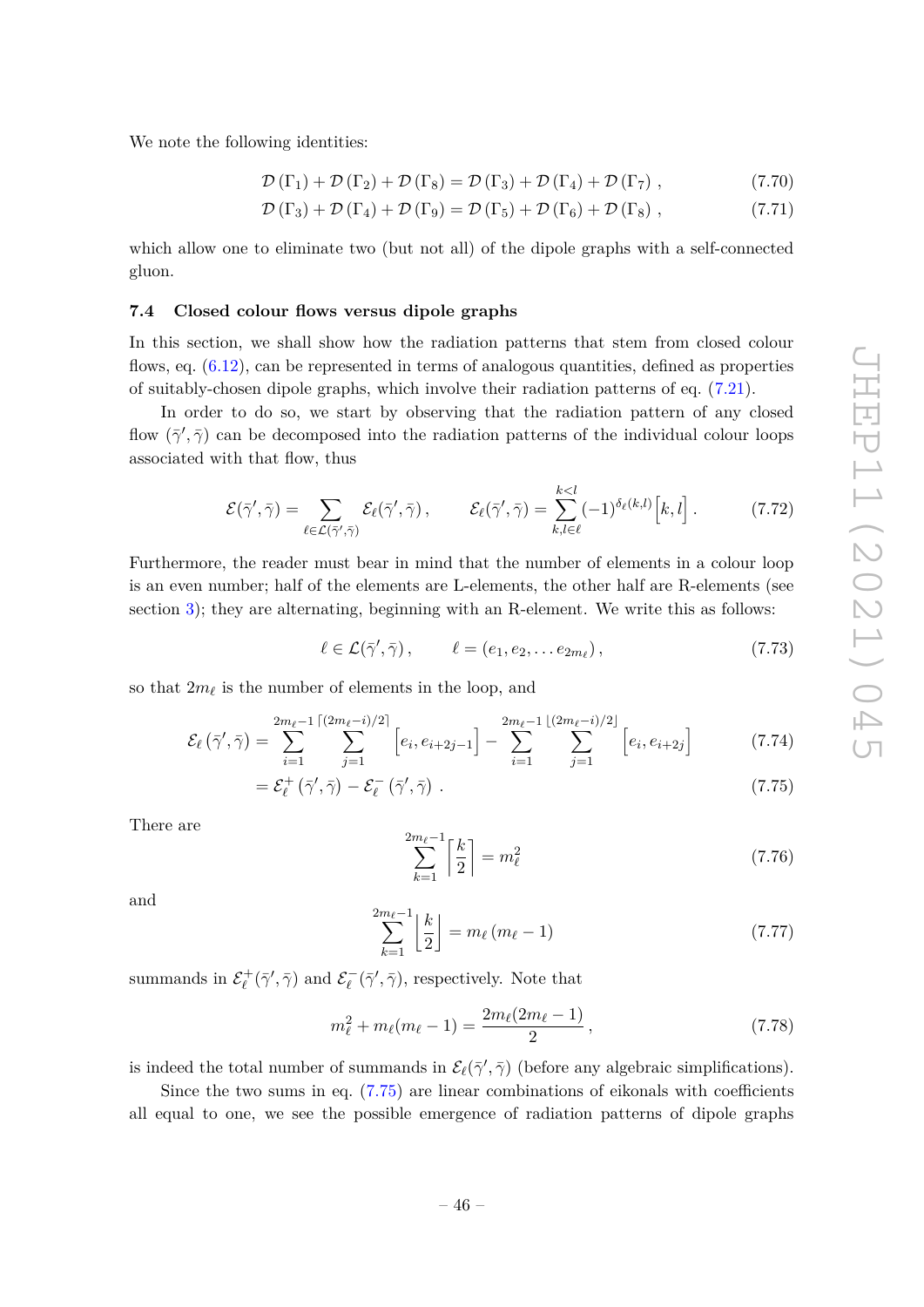in eq. [\(7.72\)](#page-47-2). More precisely, the argument goes as follows. Equation [\(7.76\)](#page-47-3) suggests organizing the parton labels associated with the summands in  $\mathcal{E}^+_\ell(\bar{\gamma}', \bar{\gamma})$  in  $m_\ell$  sets, each composed of  $m_\ell$  pairs of labels. Likewise, from eq. [\(7.77\)](#page-47-4) one obtains  $m_\ell - 1$  sets, each composed of  $m_\ell$  pairs of labels, relevant to  $\mathcal{E}^-_\ell$  $\chi_{\ell}^-(\bar{\gamma}', \bar{\gamma})$ . These sets of pairs of labels are candidates to be subsets of suitable dipole graphs. For this to happen, all quark and antiquark labels that belong to the colour loop  $\ell$  must appear exactly once in each of such sets, whereas gluon labels must appear at least once and at most twice. These properties must be fulfilled for each of the loops in  $\mathcal{L}(\bar{\gamma}', \bar{\gamma})$ , so that when the candidate subsets are combined one forms properly-defined dipole graphs. This can happen since

<span id="page-48-4"></span>
$$
\sum_{\ell} m_{\ell} = q + n \,, \tag{7.79}
$$

that is, the number of elements in the joined candidate subsets is equal to the number of dipoles in the dipole graphs. The fact that candidate subsets emerging from different loops have disjoint sets of labels is trivially true for quarks and antiquarks, but not necessarily so for gluons (see items i.–iv. in section [3\)](#page-8-0). We point out that there are

<span id="page-48-5"></span>
$$
\prod_{\ell} m_{\ell} , \qquad \prod_{\ell} (m_{\ell} - 1) , \qquad (7.80)
$$

 $\alpha$  possible ways of joining the candidate subsets that emerge from different loops, for  $\mathcal{E}^+_\ell(\bar{\gamma}',\bar{\gamma})$ and  $\mathcal{E}_{\ell}^{-}$  $\chi_{\ell}^{-}(\bar{\gamma}', \bar{\gamma}),$  respectively.

In appendix [B](#page-65-0) we shall sketch a proof of the equivalence of colour flows and dipole graphs. Here, we limit ourselves to stating that the consequence of this equivalence is the existence, for any given closed colour flow  $(\bar{\gamma}', \bar{\gamma})$ , of two sets of dipole graphs

<span id="page-48-2"></span><span id="page-48-1"></span><span id="page-48-0"></span>
$$
\left\{\Gamma_a\right\}_{\left(\bar{\gamma}',\bar{\gamma}\right)}^+, \qquad \left\{\Gamma_b\right\}_{\left(\bar{\gamma}',\bar{\gamma}\right)}^-, \tag{7.81}
$$

such that

$$
\sum_{\ell \in \mathcal{L}(\bar{\gamma}', \bar{\gamma})} \mathcal{E}_{\ell}^{+}(\bar{\gamma}', \bar{\gamma}) = \sum_{a} c^{+} (\Gamma_{a}) \mathcal{D}(\Gamma_{a}), \qquad (7.82)
$$

$$
\sum_{\ell \in \mathcal{L}(\bar{\gamma}', \bar{\gamma})} \mathcal{E}_{\ell}^-(\bar{\gamma}', \bar{\gamma}) = \sum_b c^-(\Gamma_b) \mathcal{D}(\Gamma_b) , \qquad (7.83)
$$

for suitable *integer* coefficients *c* <sup>±</sup>(Γ) (which, as we shall show in appendix [B,](#page-65-0) are typically equal to one). We point out that the sets in eq. [\(7.81\)](#page-48-0) are not necessarily disjoint, and that their choice is not necessarily unique.

While the proof of eqs. [\(7.82\)](#page-48-1) and [\(7.83\)](#page-48-2) is complicated in general, an exception is that of a diagonal closed flow (i.e. one for which the L- and R-flow coincide,  $(\bar{\gamma}, \bar{\gamma})$ ). In that case, there are  $q + n$  colour loops,<sup>[16](#page-48-3)</sup> each with two elements; that is,  $m_{\ell} = 1 \ \forall \ell$ , and

$$
\mathcal{E}_{\ell}^{-}(\bar{\gamma}, \bar{\gamma}) = 0 \quad \Longrightarrow \quad \mathcal{E}_{\ell}(\bar{\gamma}, \bar{\gamma}) = \mathcal{E}_{\ell}^{+}(\bar{\gamma}, \bar{\gamma}). \tag{7.84}
$$

<span id="page-48-3"></span><sup>&</sup>lt;sup>16</sup>In order to be definite, here we consider the case of zero  $U(1)$  gluons. The results can then be applied to the case of *p* U(1) gluons by means of the formal replacement  $n \to n - p$ .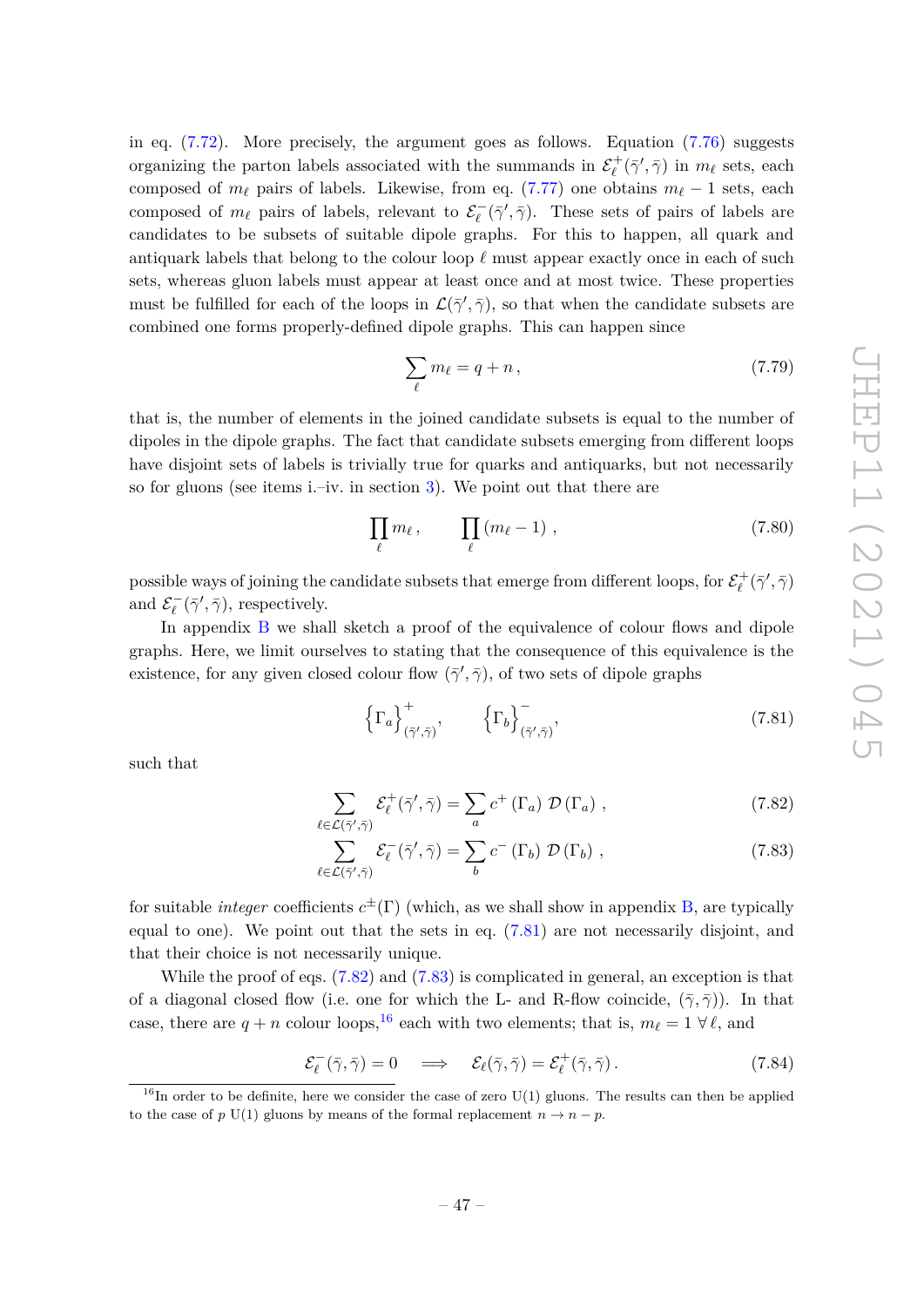Using eqs.  $(2.5)$  and  $(2.6)$ 

$$
\mathcal{L}(\bar{\gamma}, \bar{\gamma}) = \bigcup_{p=1}^{q} \left\{ \left( -p, \sigma(t_{p-1} + 1) \right), \left( \sigma(t_{p-1} + 1), \sigma(t_{p-1} + 2) \right), \dots \right\}
$$

$$
\left( \sigma(t_p - 1), \sigma(t_p) \right), \left( \sigma(t_p), \mu(-p - q) \right) \right\}. \tag{7.85}
$$

The set on the r.h.s. of eq. [\(7.85\)](#page-49-0) is a dipole graph that belongs to  $\mathcal{G}_{2a:n}$ ; therefore, the leftmost set in eq. [\(7.81\)](#page-48-0) contains a single element, and the rightmost one is empty.

When the L- and R-flows do not coincide the sums on the r.h.s. of eqs. [\(7.82\)](#page-48-1) and [\(7.83\)](#page-48-2) are non-trivial. Without knowing their explicit forms, one can still establish a rather general property, namely that the leftmost set in eq. [\(7.81\)](#page-48-0) is not a subset of  $\mathcal{G}_{2q;n}$ , but rather of  $\cup_{p,s_p}\mathcal{G}_{2q;n-p,s_p}$ , for suitable values of *p* and *s<sub>p</sub>*. The argument is the following: a necessary condition for the following relations to hold true

<span id="page-49-1"></span><span id="page-49-0"></span>
$$
\left\{\Gamma_a\right\}_{\left(\bar{\gamma}',\bar{\gamma}\right)}^{\dagger} \subseteq \mathcal{G}_{2q;n} \tag{7.86}
$$

is the absence of self-connected gluons. Indeed, when this is not the case, of the  $m_{\ell}^2$ summands in the leftmost sum in eq.  $(7.74)$  there are  $n_{g^{\star},\ell}$  which are equal to zero, being self-eikonals. Here, by  $n_{g^*,\ell}$  we have denoted the number of gluon labels that appear twice in the loop  $\ell$ . Therefore, in general out of  $m_{\ell}^2 - n_{g^{\star},\ell}$  pairs one cannot identify an integer number of non-overlapping sets (the candidate subsets of suitable dipole graphs), each with  $m_{\ell}$  pairs of labels. The fact that in general  $n_{g^*,\ell} \neq 0$  for some  $\ell$  implies that eq. [\(7.86\)](#page-49-1) does not hold true, and must be modified as follows:

<span id="page-49-2"></span>
$$
\left\{\Gamma_a\right\}_{\left(\bar{\gamma}',\bar{\gamma}\right)}^+ \subseteq \bigcup_{p,s_p} \mathcal{G}_{2q;n-p,s_p} \,. \tag{7.87}
$$

We point out that this is necessary in spite of the absence of  $U(1)$  gluons in the flow (or, more precisely, for any given number of  $U(1)$  gluons — see footnote [16\)](#page-48-3), which further clarifies the fact that the *p* gluons missing from the sets on the r.h.s. of eq. [\(7.87\)](#page-49-2) are not U(1) gluons, but rather the self-connected ones introduced in section [7.2.2.](#page-42-0) In order to avoid any confusion, when possible we shall number the self-connected and  $U(1)$  gluons by means of labels *k* and *p*, respectively.

Thus, for each  $0 \leq k \leq n$  and  $s_k \in S_k^{(n)}$  $k^{(n)}$ , we construct the subsets

<span id="page-49-3"></span>
$$
\overline{\mathcal{G}}_{q;n-k,s_k} \subseteq \mathcal{G}_{2q;n-k,s_k} \tag{7.88}
$$

so that

$$
\bigcup_{p=0}^{n} \bigcup_{s_p \in S_p^{(n)}} \bigcup_{\bar{\gamma}, \bar{\gamma}' \in \mathcal{F}_{2q; n-p}^{(sp)}} \left( \left\{ \Gamma_a \right\}_{(\bar{\gamma}', \bar{\gamma})}^+ \bigcup \left\{ \Gamma_b \right\}_{(\bar{\gamma}', \bar{\gamma})}^- \right) = \bigcup_{k=0}^{n} \bigcup_{s_k \in S_k^{(n)}} \overline{\mathcal{G}}_{2q; n-k, s_k} . \tag{7.89}
$$

By inserting eqs. [\(7.82\)](#page-48-1) and [\(7.83\)](#page-48-2) into eq. [\(6.11\)](#page-27-0) we arrive at an alternative expression for the soft limit of a generic quark-gluon matrix element

<span id="page-49-4"></span>
$$
\mathcal{M}_{\text{SOFT}}^{(2q;n+1)} = 2g_s^2 C_F \sum_{k=0}^n \sum_{s_k \in S_k^{(n)}} \sum_{\Gamma \in \overline{\mathcal{G}}_{2q;n-k,s_k}} \widetilde{\mathcal{M}}^{(2q;n)}(\Gamma) \mathcal{D}(\Gamma) , \qquad (7.90)
$$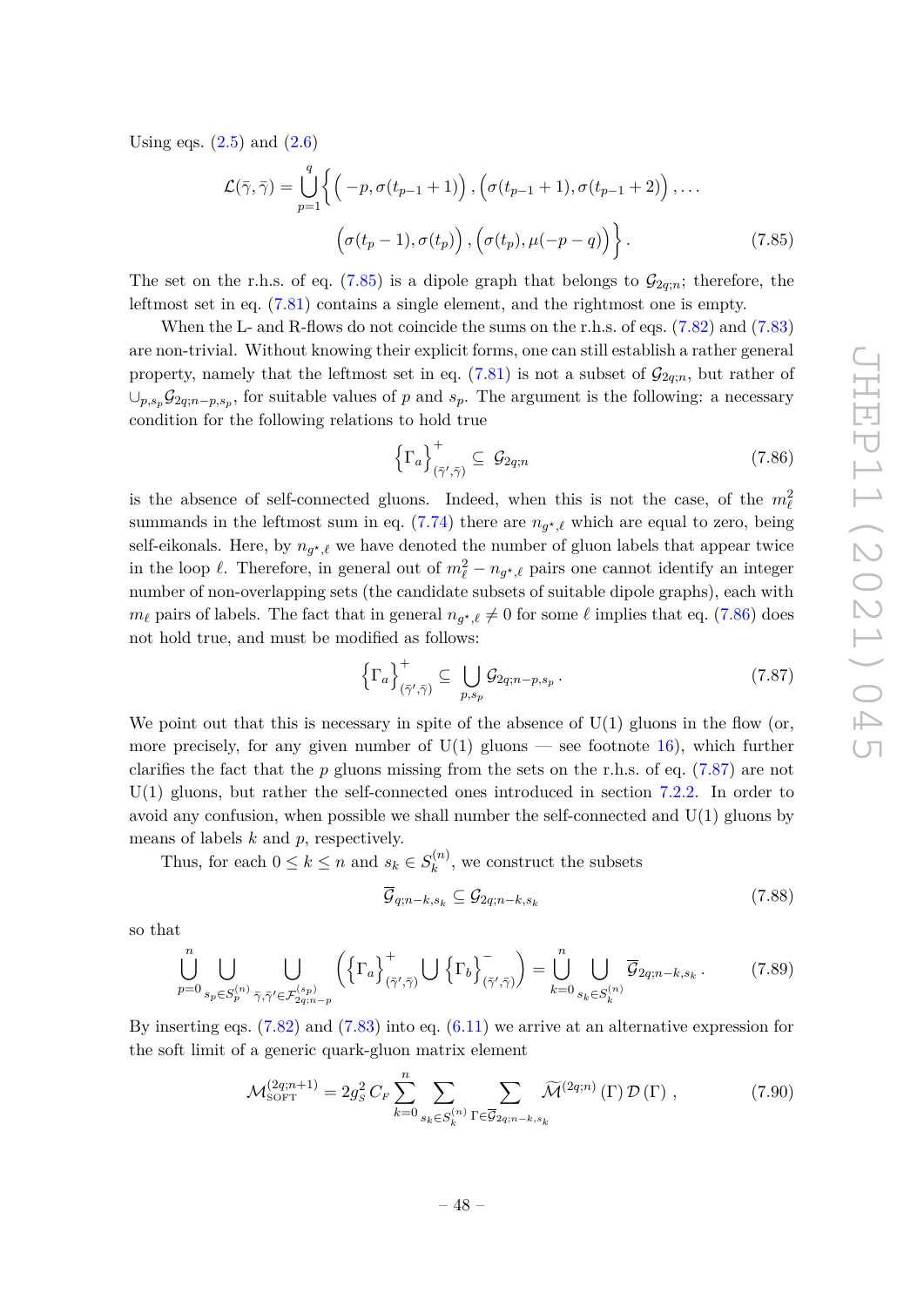where

<span id="page-50-0"></span>
$$
\widetilde{\mathcal{M}}^{(2q;n)}(\Gamma) = \sum_{p=0}^{n} \sum_{s_p \in S_p^{(n)}} \frac{(-1)^p}{2^n} N^{-p} \sum_{\bar{\gamma}, \bar{\gamma}' \in \mathcal{F}_{2q;n-p}^{(s_p)}} \bar{\mathcal{A}}^{(2q;n)}(\bar{\gamma})^* \bar{\mathcal{A}}^{(2q;n)}(\bar{\gamma})
$$
\n
$$
\times N^{-\rho(\bar{\gamma})-\rho(\bar{\gamma}')} N^{|\mathcal{L}(\bar{\gamma}', \bar{\gamma})|}
$$
\n
$$
\times \left[ c^+(\Gamma) \delta \left( \Gamma \in \left\{ \Gamma_a \right\}_{(\bar{\gamma}', \bar{\gamma})}^+ \right) - c^-(\Gamma) \delta \left( \Gamma \in \left\{ \Gamma_b \right\}_{(\bar{\gamma}', \bar{\gamma})}^- \right) \right].
$$
\n(7.91)

We point out that the matrix elements defined in eq.  $(7.91)$ , at variance with all of their counterparts used so far, generally contain contributions associated with different powers of *N*. Because of this, it is necessary to include the monomials in *N* into their definitions, again contrary to what was done so far. There is an ultimate physical reason for that. Namely, the structure of dipole graphs, although it extends that of the colour connections employed in current leading-colour PSMCs, is still based on a picture which takes a single side of the Cutkosky cut into account. However, the results of section [6](#page-24-0) show that beyond leading colour it is necessary to include simultaneously the information on both sides of the cut, which can be done by means of closed colour loops. If the more complicated structure of such loops is traded for the simpler one of the dipole graphs, this entails a set of more complicated matrix elements.

By construction, the sets on the l.h.s. of eq. [\(7.88\)](#page-49-3) may not be unique. However, different choices of G*q,n*−*k,s<sup>k</sup>* , while changing the individual summands on the r.h.s. of eq.  $(7.90)$ , will leave the sum invariant — in other words, there are subsets of dipole graphs whose radiation patterns are not linearly independent of one another, as we have seen in the examples of section [7.3.](#page-43-2) With increasing numbers of quarks and gluons, the possibilities of choosing different  $\mathcal{G}_{q,n-k,s_k}$  also increase. This flexibility may turn out to be useful, since a suitable choice could lead to a reduction of negative weights.

#### **7.5 Subevents**

In order to implement a dipole shower simulation including subleading colour, one needs to take account of all relevant dipole graphs for a given hard process configuration, and then combine the results. This is necessary because, as we have seen, contributions from graphs with self-connected gluons cannot in general be avoided. Simply choosing a single one out of the set of dipole graphs according to their relative weights would lead to final states where hard hadrons appear that stem from non-showering self-connected gluons, and are mostly isolated. Instead, those hadrons can be more conveniently represented as components of a jet that includes showering of other contributing graphs. We call each dipole graph contribution a *subevent* of that hard configuration. The final state of that event is then the result of summing all subevents.

As an example, consider the process  $\bar{q}q \rightarrow gg$  studied in section [7.3.1.](#page-43-3) For any given Born configuration, one would generate six subevents by showering and hadronization starting from the dipole configurations in graphs  $\Gamma_1 \ldots \Gamma_6$  of figure [2,](#page-44-0) respectively. These subevents would then be weighted by the corresponding coefficients  $N^3M_1 \ldots M_4/N$  in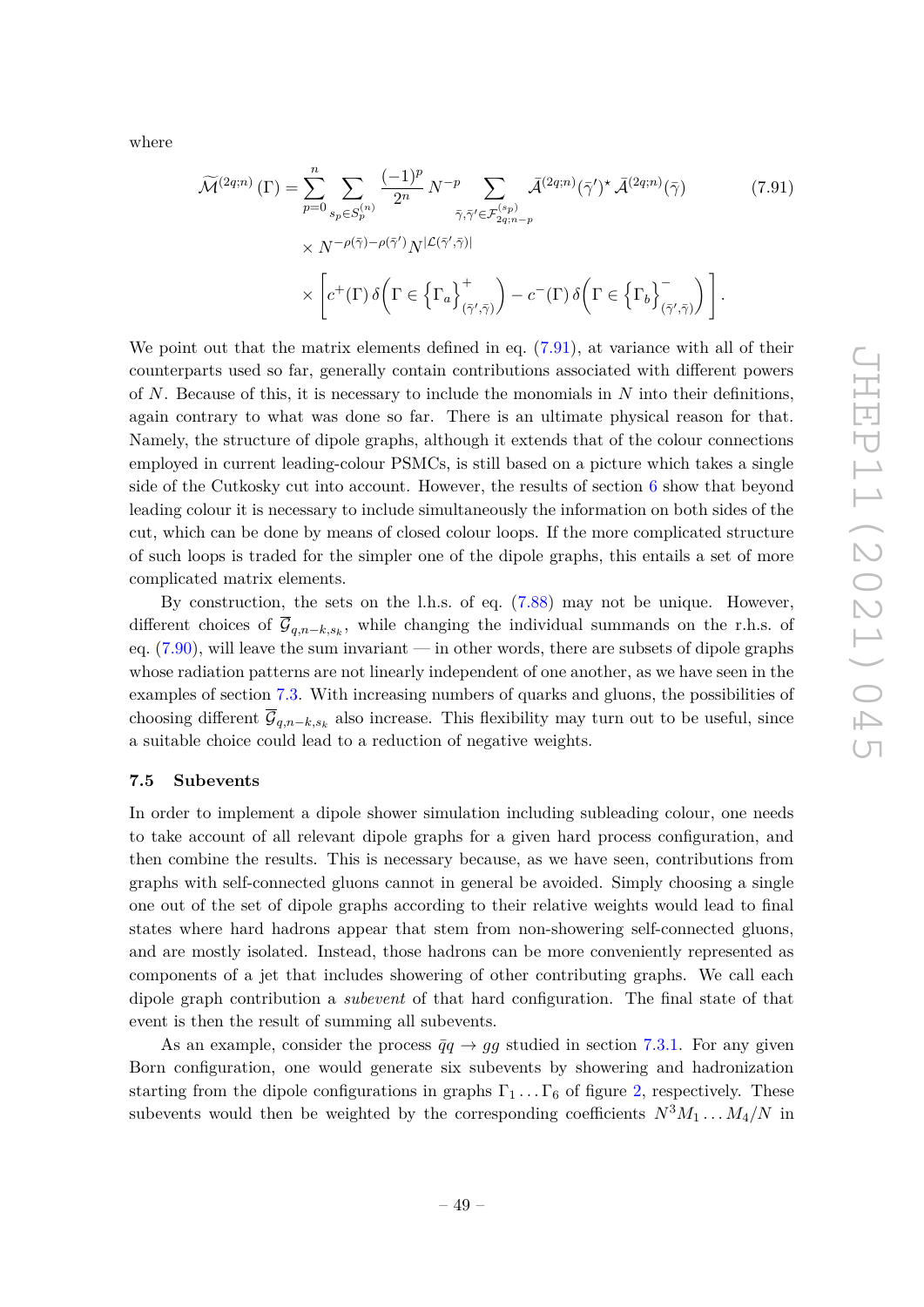eq. [\(7.47\)](#page-45-0), then combined to produce a complete Monte Carlo event from that Born configuration. Each final-state object would be entered into histograms with the weight of the subevent that generated it. In this example, all the products of dual amplitudes  $M_1 \ldots M_4$ , given in eqs.  $(6.34)$ – $(6.37)$ , are positive, so  $(7.47)$  implies that only the subevents from graphs  $\Gamma_4$  and  $\Gamma_5$  have negative weights, while  $\Gamma_3$  does not contribute. Alternatively, we may use eq. [\(7.40\)](#page-44-1) to eliminate  $\Gamma_4$  and  $\Gamma_5$  (or  $\Gamma_6$ ), but then other subevents will get negative weights for certain Born configurations. This flexibility in the dipole graph approach may be useful for optimizing Monte Carlo efficiency. A possible way to deal with the remaining negative weights could be a resampling method such as that of refs. [\[38–](#page-75-2)[40\]](#page-75-3).

A similar approach would appear necessary in single-parton shower implementations that treat individual colour flows separately, as in eq.  $(7.9)$ . Flows that do not involve one or more gluons from the Born process will again give rise to isolated hard hadrons coming from such non-showering gluons. If the result of showering each flow is treated as a subevent from the same Born configuration, these hadrons become a subleading correction to the hard component of the associated gluon jet.

# <span id="page-51-0"></span>**8 The mixed QCD-QED case**

An interesting aspect of the formulation presented in this paper is that it applies, essentially unchanged, to a mixed-coupling scenario, i.e. one in which perturbative expansions are obtained as power series in two parameters, both of which are regarded as "small". The foremost candidate is that of QCD+QED, where the two parameters alluded to before are the coupling constants,  $\alpha_s$  and  $\alpha$ , of the respective theories; in order to be definite, in the following we shall understand this case. We point out that while  $\alpha \ll \alpha_s$ , the existence of a clear hierarchy between the expansion parameters is not a necessary condition for this formulation to work. We also remind the reader that matrix elements are proportional to  $\alpha_s^n \alpha^m$ ; at the LO, *n* and *m* are constrained to obey  $n+m = k_0$ , with  $k_0$  a process-dependent integer, while at the NLO  $n + m = k_0 + 1$ , and so forth. The interested reader can find in ref.  $[32]$  a classification scheme for the various contributions to a given  $N^kLO$  accuracy.

In the QCD+QED case, several kinds of results become relevant at the LO and NLO accuracy for any given combination  $\alpha_S^n \alpha^m$ :

- *a)* tree-level matrix elements;
- *b)* soft-gluon emission patterns;
- *c)* soft-photon emission patterns.

The statement we make is that the formulae of section [5](#page-12-0) can be used, with minimal or no changes, to deal with item  $a$ ), and those of section [6](#page-24-0) to deal with item  $b$ ); as far as item *c)* is concerned, its treatment entails a significantly simplified version of its gluon-emission counterpart.

A detailed discussion of the items above is beyond the scope of this paper. Therefore, here we shall limit ourselves to presenting a simple example, which should be sufficient to give the reader an idea of the procedures to follow in a general case.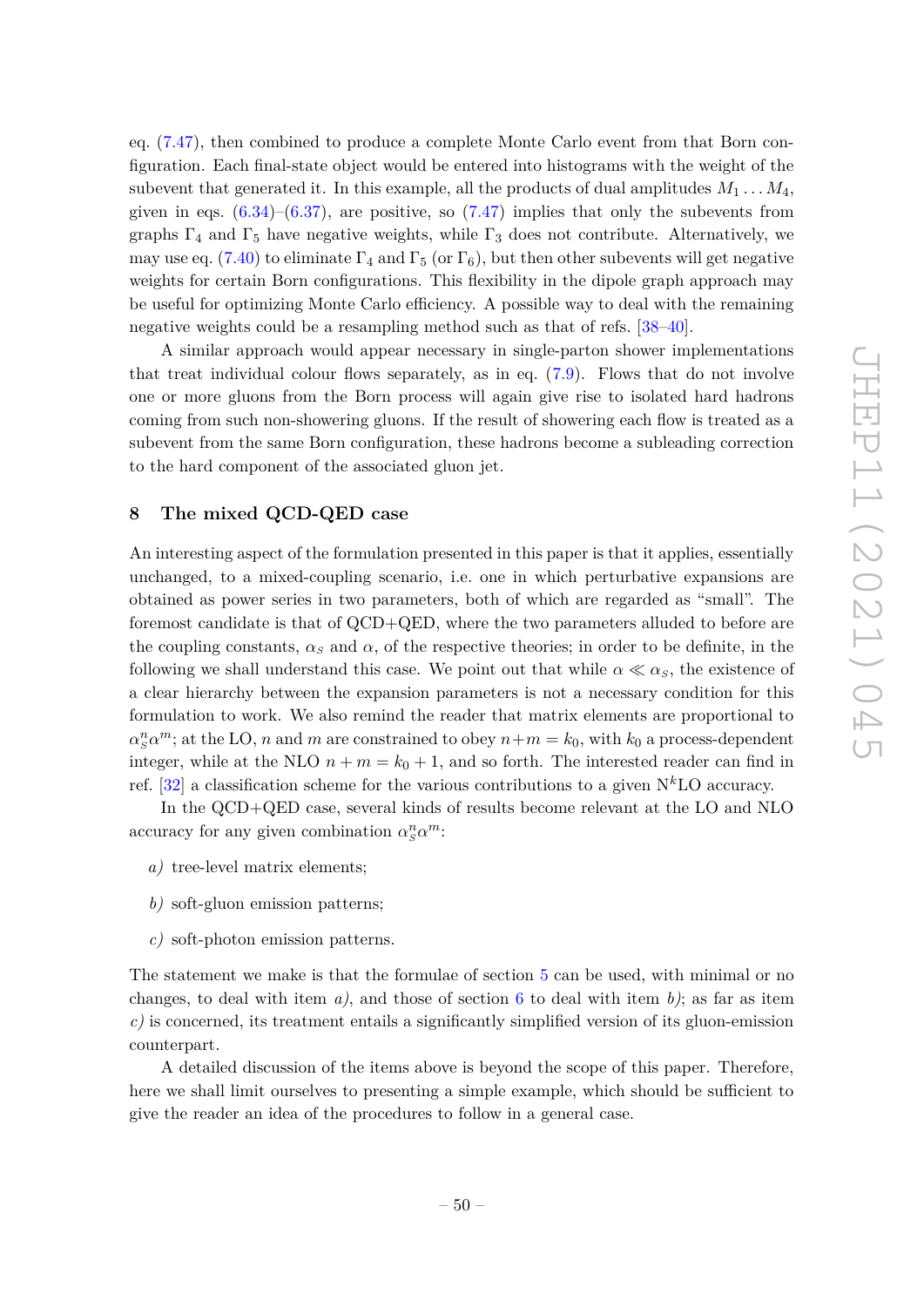• *Example.* Consider the following process:

<span id="page-52-4"></span>
$$
0 \longrightarrow u(-1) \bar{u}(-3) u(-2) \bar{u}(-4).
$$
 (8.1)

Incidentally, the fact that there are two quark-antiquark pairs of the same flavour allows us to show how to handle in practice such a case, which has been neglected so far in the interest of a simpler notation. Following ref. [\[23\]](#page-74-3), we start by distinguishing flavour-line configurations

<span id="page-52-0"></span>
$$
f_A = \{-1, -3\} \{-2, -4\},\tag{8.2}
$$

<span id="page-52-1"></span>
$$
f_B = \{-1, -4\} \{-2, -3\},\tag{8.3}
$$

i.e.  $f_A(f_B)$  corresponds to the graphs where there is a fermion line that connects quark  $-1$  with antiquark  $-3$  ( $-4$ ), and quark  $-2$  with antiquark  $-4$  ( $-3$ ). Conventionally, we identify *fA*- and *fB*-type graphs with *s*- and *t*-channel exchanges, respectively.

Although the two flavour-line configurations of eqs.  $(8.2)$  and  $(8.3)$  induce the same colour flows, such flows need to be distinguished, because their contributions to the matrix elements must be accounted for separately (also in view of the fact that the associated colour factors might differ). In the case of gluon exchange we have

$$
\gamma_{1,A} = (-1,-4)(-2-3) \equiv \gamma_{2,B},\tag{8.4}
$$

$$
\gamma_{2,A} = (-1,-3)(-2-4) \equiv \gamma_{1,B},\tag{8.5}
$$

whereas in the case of a photon exchange

<span id="page-52-3"></span><span id="page-52-2"></span>
$$
\gamma_{3,A} \equiv \gamma_{2,A} \,,\tag{8.6}
$$

$$
\gamma_{3,B} \equiv \gamma_{1,A} \,. \tag{8.7}
$$

According to eq.  $(3.32)$  of ref.  $[23]$ 

$$
\rho(\gamma_{1,A}) = 0, \qquad \rho(\gamma_{2,A}) = 1, \tag{8.8}
$$

$$
\rho(\gamma_{1,B}) = 0, \qquad \rho(\gamma_{2,B}) = 1, \tag{8.9}
$$

$$
\rho(\gamma_{3,A}) = 0, \qquad \rho(\gamma_{3,B}) = 0.
$$
\n(8.10)

In view of eqs.  $(8.4)$ – $(8.7)$ , the only independent colour-loop structures are the following:

$$
\mathcal{L}(\gamma_{1,A}, \gamma_{1,A}) = \left\{ (-1, -4), (-2, -3) \right\},\tag{8.11}
$$

$$
\mathcal{L}(\gamma_{2,A}, \gamma_{1,A}) = \left\{ (-1, -4, -2, -3) \right\},\tag{8.12}
$$

$$
\mathcal{L}(\gamma_{2,A}, \gamma_{2,A}) = \left\{ (-1, -3), (-2, -4) \right\},\tag{8.13}
$$

whence one derives the independent radiation patterns

$$
\mathcal{E}(\gamma_{1,A}, \gamma_{1,A}) = \left[ -1, -4 \right] + \left[ -2, -3 \right], \tag{8.14}
$$

$$
\mathcal{E}(\gamma_{2,A}, \gamma_{1,A}) = \begin{bmatrix} -1, -4 \end{bmatrix} - \begin{bmatrix} -1, -2 \end{bmatrix} + \begin{bmatrix} -1, -3 \end{bmatrix}
$$
 (8.15)

$$
+\left[-4,-2\right]-\left[-4,-3\right]+\left[-2,-3\right],\tag{8.16}
$$

$$
\mathcal{E}(\gamma_{2,A}, \gamma_{2,A}) = \left[ -1, -3 \right] + \left[ -2, -4 \right]. \tag{8.17}
$$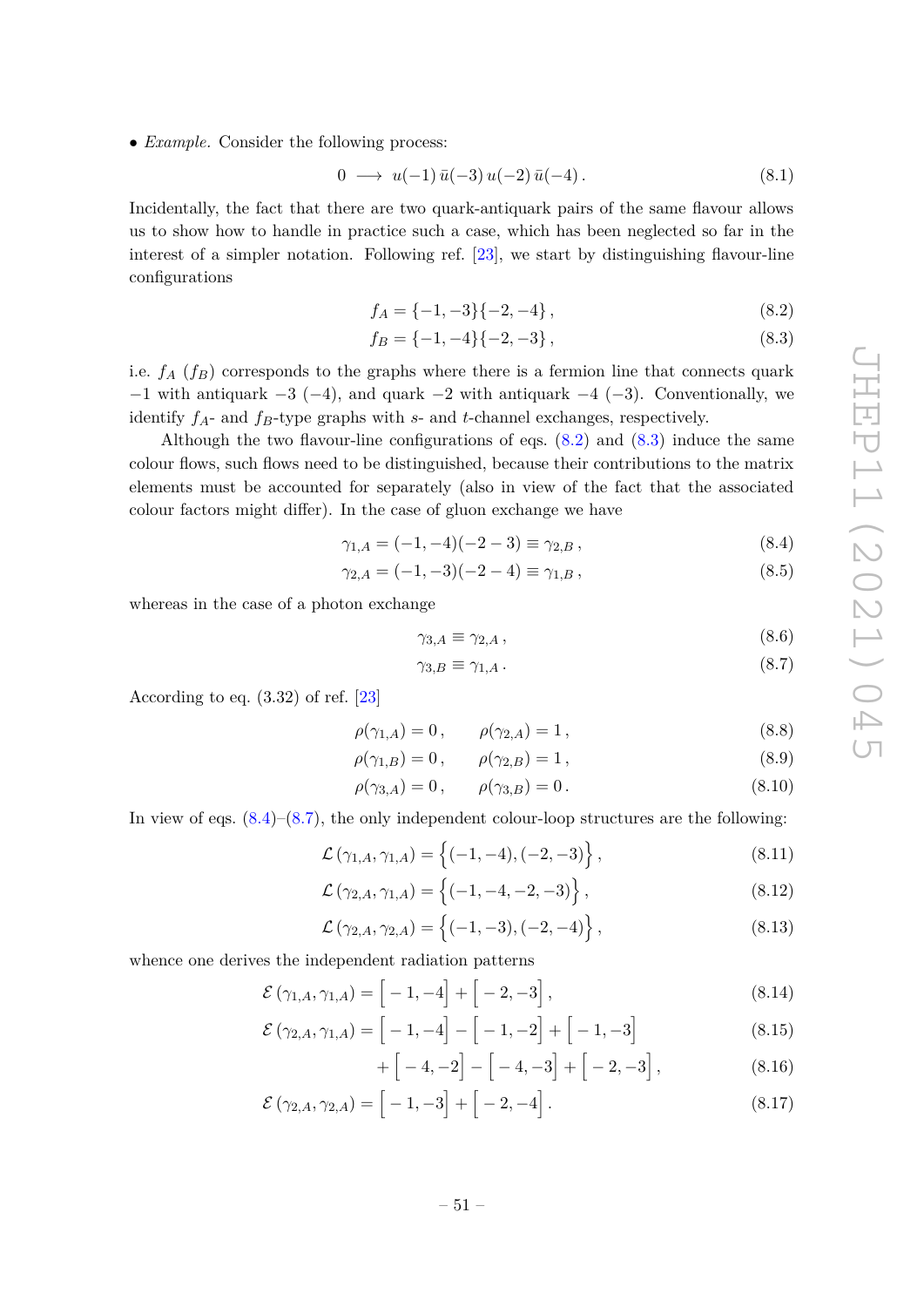All of the other combinations are identical to those above, according to the identifications of eqs.  $(8.4)$ – $(8.7)$ . Conversely, as far as the dual amplitudes associated with the colour flows are concerned, we have the following:

$$
\widehat{\mathcal{A}}^{(4;0)}(\gamma_{1,A}) = \mathcal{A}_s, \qquad \widehat{\mathcal{A}}^{(4;0)}(\gamma_{2,A}) = -\mathcal{A}_s, \qquad (8.18)
$$

$$
\widehat{\mathcal{A}}^{(4;0)}(\gamma_{1,B}) = -\mathcal{A}_t, \qquad \widehat{\mathcal{A}}^{(4;0)}(\gamma_{2,B}) = \mathcal{A}_t, \qquad (8.19)
$$

$$
\widehat{\mathcal{A}}^{(4;0)}(\gamma_{3,A}) = \mathcal{A}_s, \qquad \widehat{\mathcal{A}}^{(4;0)}(\gamma_{3,B}) = -\mathcal{A}_t. \tag{8.20}
$$

Here, we have denoted by  $A_s$  and  $A_t$  the *s*- and *t*-channel amplitudes, stripped of charge and colour factors (contrary to the conventions used so far), so that

$$
\mathcal{M}_s \equiv \mathcal{A}_s^{\star} \mathcal{A}_s = \frac{t^2 + u^2}{s^2},\tag{8.21}
$$

$$
\mathcal{M}_t \equiv \mathcal{A}_t^{\star} \mathcal{A}_t = \frac{s^2 + u^2}{t^2},\tag{8.22}
$$

$$
\mathcal{M}_{st} \equiv \Re \left[ \mathcal{A}_s^{\star} \mathcal{A}_t \right] = \frac{u^2}{st} \,. \tag{8.23}
$$

There are three tree-level LO matrix elements, understood to be multiplied by the factor  $\alpha_S^n \alpha^m$  with  $n + m = 2$ , which we denote by

<span id="page-53-1"></span><span id="page-53-0"></span>
$$
\mathcal{M}_{(n,m)}^{(4;0)}.\tag{8.24}
$$

In order to compute them, it is sufficient to apply eq.  $(5.2)$ , with the sums over flows determined by the specific contribution we need to derive. Explicitly

$$
\mathcal{M}_{(2,0)}^{(4;0)} = \sum_{i,j=1}^{2} \sum_{a,b=A,B} \hat{\mathcal{A}}^{(4;0)}(\gamma_{i,a})^{\star} \hat{\mathcal{A}}^{(4;0)}(\gamma_{j,b}) N^{-\rho(\gamma_{i,a})-\rho(\gamma_{j,b})} N^{|\mathcal{L}(\gamma_{i,a},\gamma_{j,b})|}, \qquad (8.25)
$$

$$
\mathcal{M}_{(1,1)}^{(4;0)} = \sum_{i=1}^{2} \sum_{a,b=A,B} \hat{\mathcal{A}}^{(4;0)}(\gamma_{i,a})^* \hat{\mathcal{A}}^{(4;0)}(\gamma_{3,b}) N^{-\rho(\gamma_{i,a})-\rho(\gamma_{3,b})} N^{|\mathcal{L}(\gamma_{i,a},\gamma_{3,b})|} + \text{c.c.},\tag{8.26}
$$

$$
\mathcal{M}_{(0,2)}^{(4;0)} = \sum_{a,b=A,B} \widehat{\mathcal{A}}^{(4;0)}(\gamma_{3,a})^* \widehat{\mathcal{A}}^{(4;0)}(\gamma_{3,b}) N^{-\rho(\gamma_{3,a})-\rho(\gamma_{3,b})} N^{|\mathcal{L}(\gamma_{3,a},\gamma_{3,b})|}, \qquad (8.27)
$$

so that

<span id="page-53-3"></span>
$$
\mathcal{M}_{(2,0)}^{(4;0)} = (N^2 - 1) \left( \mathcal{M}_s + \mathcal{M}_t + \frac{2}{N} \mathcal{M}_{st} \right),
$$
\n(8.28)

$$
\mathcal{M}_{(1,1)}^{(4;0)} = -4\left(N^2 - 1\right)\mathcal{M}_{st},\tag{8.29}
$$

<span id="page-53-4"></span><span id="page-53-2"></span>
$$
\mathcal{M}_{(0,2)}^{(4;0)} = N^2 \left( \mathcal{M}_s + \mathcal{M}_t - \frac{2}{N} \mathcal{M}_{st} \right),
$$
\n(8.30)

which can be easily verified to agree with the results obtained by means of standard computational techniques. As far as the soft-gluon limits are concerned, we need to employ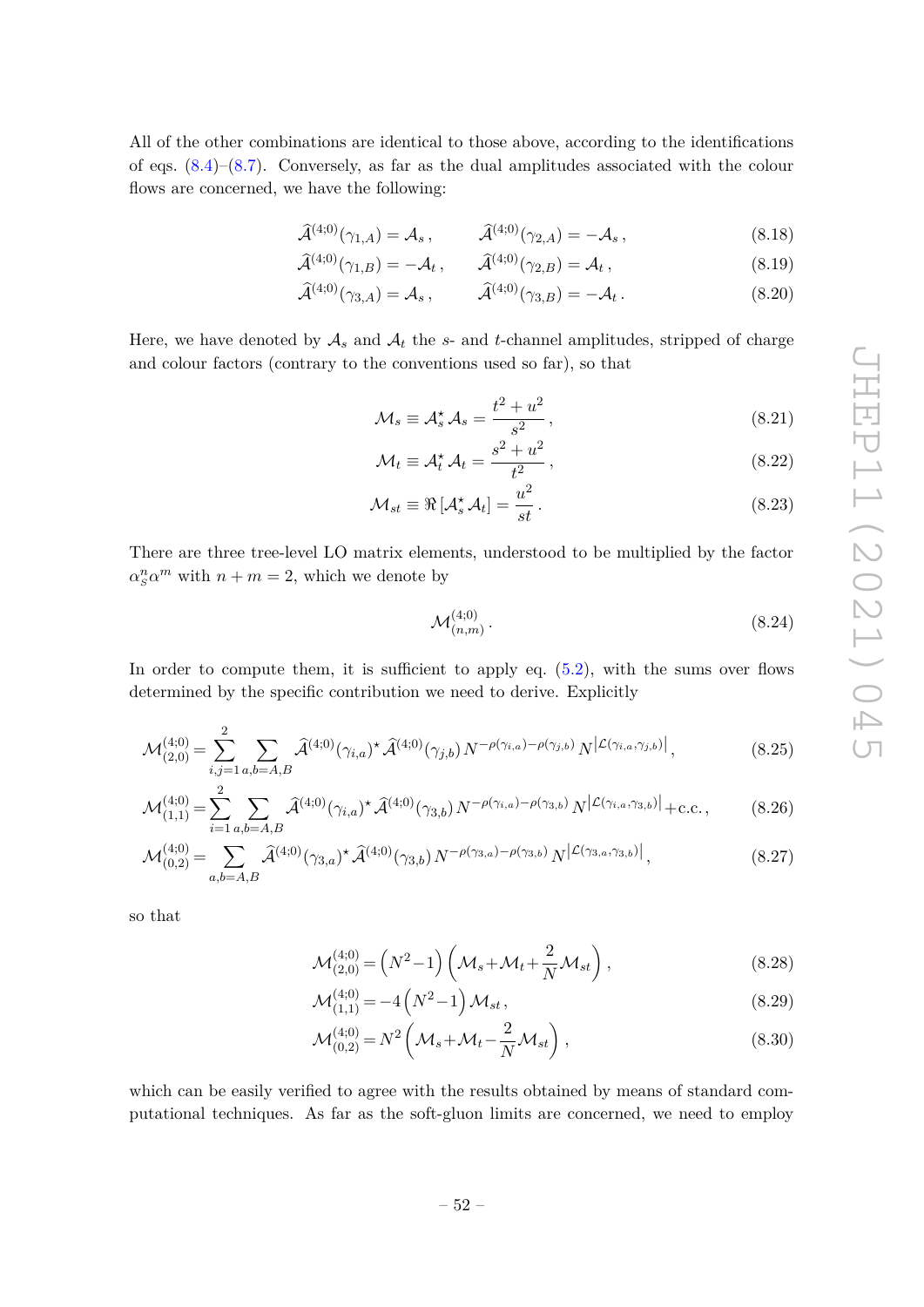eq.  $(6.4)$ , with the colour flows summed as in eqs.  $(8.25)-(8.27)$  $(8.25)-(8.27)$  $(8.25)-(8.27)$ . We obtain

<span id="page-54-0"></span>
$$
\mathcal{M}_{(3,0)SOFF}^{(4;1)} = 2C_F \Biggl\{ \Biggl[ (N^2 - 1) \Bigl( \Bigl[ -1, -4 \Bigr] + \Bigl[ -2, -3 \Bigr] \Bigr) + \Xi \Biggr] \mathcal{M}_s \tag{8.31}
$$
\n
$$
+ \Bigl[ (N^2 - 1) \Bigl( \Bigl[ -1, -3 \Bigr] + \Bigl[ -2, -4 \Bigr] \Bigr) + \Xi \Biggr] \mathcal{M}_t
$$
\n
$$
+ \frac{2}{N} \Bigl[ (N^2 - 1) \Bigl( \Bigl[ -1, -2 \Bigr] + \Bigl[ -3, -4 \Bigr] \Bigr) + \Xi \Biggr] \mathcal{M}_s
$$
\n
$$
\mathcal{M}_{(2,1)SOFF}^{(4;1)} = 4C_F \Biggl\{ N \Bigl( \Bigl[ -1, -4 \Bigr] + \Bigl[ -2, -3 \Bigr] - \Bigl[ -1, -2 \Bigr] - \Bigl[ -3, -4 \Bigr] \Biggr) \mathcal{M}_s \tag{8.32}
$$
\n
$$
+ N \Bigl( \Bigl[ -1, -3 \Bigr] + \Bigl[ -2, -4 \Bigr] - \Bigl[ -1, -2 \Bigr] - \Bigl[ -3, -4 \Bigr] \mathcal{M}_t
$$
\n
$$
- \Bigl[ N^2 \Bigl( \Bigl[ -1, -3 \Bigr] + \Bigl[ -2, -4 \Bigr] + \Bigl[ -1, -4 \Bigr] + \Bigl[ -2, -3 \Bigr] \Bigr) + 2\Omega \Biggr] \mathcal{M}_{st} \Biggr\},
$$
\n
$$
\mathcal{M}_{(1,2)SOFF}^{(4;1)} = 2C_F \Biggl\{ N^2 \Bigl( \Bigl[ -1, -3 \Bigr] + \Bigl[ -2, -4 \Bigr] \Bigr) \mathcal{M}_s \tag{8.33}
$$

$$
+N^{2}\left([-1,-4]+[-2,-3]\right)M_{t}
$$
  
+2N $\Omega M_{st}$ },  

$$
\left\{\n\begin{array}{l}\n-2. & -3 \\
-2. & -3\n\end{array}\n\right\}M_{t}
$$

having defined

<span id="page-54-2"></span><span id="page-54-1"></span>
$$
\Omega = \left[ -1, -2 \right] + \left[ -3, -4 \right] - \left[ -1, -3 \right] \n- \left[ -1, -4 \right] - \left[ -2, -3 \right] - \left[ -2, -4 \right],
$$
\n(8.34)

$$
\Xi = \left[ -1, -2 \right] + \left[ -3, -4 \right] + \Omega. \tag{8.35}
$$

As for the LO matrix elements, one can verify that the results of eqs. [\(8.31\)](#page-54-0)–[\(8.33\)](#page-54-1) coincide with those obtained with standard techniques.

It is instructive to compare eq.  $(8.29)$  with eqs.  $(8.28)$  and  $(8.30)$ . In all three cases, the leading-*N* contributions stem from a closed flow in which the L- and R-flows coincide (bearing in mind the identifications in eqs.  $(8.4)$ – $(8.7)$ ). Such contributions would constitute the building blocks for the determination of the shower initial conditions in a leading-*N* PSMC, e.g. according to the prescription of ref. [\[37\]](#page-75-1). But while for eqs. [\(8.28\)](#page-53-3) and [\(8.30\)](#page-53-4) the relevant kinematical quantities are "squared" matrix elements (either M*<sup>s</sup>* or  $\mathcal{M}_t$ , for eq. [\(8.29\)](#page-53-2) what is relevant is the interference between the *s*- and *t*-channel amplitudes  $(\mathcal{M}_{st})$ . This shows that, even at leading N, when the matrix elements that underpin the hard events that initiate the QCD showers do not have the maximal power of  $\alpha<sub>S</sub>$  one must consider objects that are not necessarily positive definite. What is important is that the nature of such objects is determined by closed colour flows, and not by their kinematical characteristics. Direct evidence of this fact can be seen in the comparison of eqs.  $(8.28)$ – $(8.30)$  with eqs.  $(8.31)$ – $(8.33)$ : the hierarchy in *N* of the radiation patterns in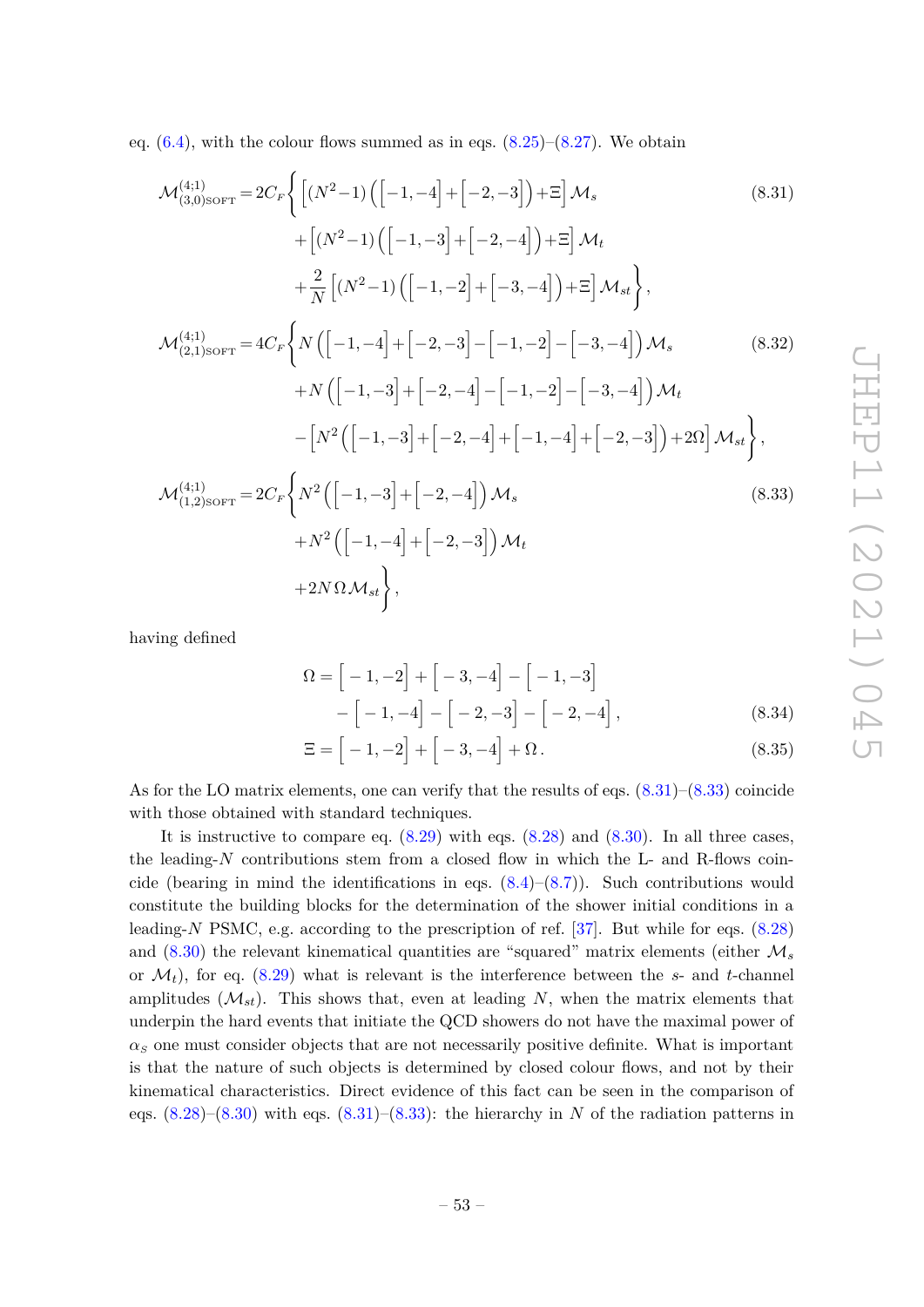the latter equations is reflected in that of the contributions to the former ones, and the correspondence is driven by the underlying closed colour flows.

We conclude this section by considering soft-photon emission patterns. This case is significantly simpler than its soft-gluon counterpart, owing to the fact that the charge-linked Borns (i.e. the matrix elements that multiply suitable linear combinations of eikonals) are all proportional to the LO tree-level matrix elements. As far as the linear combinations of eikonals are concerned, they are entirely determined by the charges of external partons that participate in the hard process. Thus, from eq. (3.12) of ref. [\[32\]](#page-74-4), one defines the photon radiation pattern, i.e. the QED analogue of eq. [\(6.12\)](#page-27-1)

<span id="page-55-0"></span>
$$
\mathcal{E}_{\text{QED}} = \sum_{k < l} e_k \, e_l \left[ k, l \right],\tag{8.36}
$$

with  $e_i$  the charge of parton  $i$ , the sums are extended to all external partons, and, in keeping with the rest of this paper, all partons are outgoing. With this, the analogues of eqs. [\(8.31\)](#page-54-0)–[\(8.33\)](#page-54-1) read

$$
\mathcal{M}_{(n,m+1)\text{SOF}}^{(4;1)\gamma} = \left(\frac{2}{3}\right)^2 \Omega \, \mathcal{M}_{(n,m)}^{(4;0)}\,,\tag{8.37}
$$

since for the process of eq.  $(8.1)$ , the QED radiation pattern of eq.  $(8.36)$  coincides with eq. [\(8.34\)](#page-54-2) up to an overall factor equal to the charge of the *u* quark squared.

The fact that on the r.h.s. of eq.  $(8.36)$  one sums over all pairs of external partons implies that this radiation pattern is quite similar to a soft-gluon one relevant to a closed flow with a single colour loop that includes all the partons of the process. This is remarkable, because it puts QED and QCD radiation on the same footing, and allows one to treat the former in the same way as (one of the cases of) the latter. However, in general the two patterns are not identical, since the eikonals in  $\mathcal{E}_{\text{QED}}$  have coefficients that, in absolute value, are not all equal to each other, which does not happen in QCD. While this entails only minor modifications to the angular-ordered showering approach outlined in section [7.1.1,](#page-37-1) it is potentially more problematic for dipole showering, since the equivalence of the radiation pattern of eq. [\(8.36\)](#page-55-0) and dipole graphs must be re-considered.

## **9 Conclusions**

In this paper we have investigated the role that colour flows play in both the calculation of tree-level matrix elements and of their soft limits, and in the inclusion of effects beyond leading colour in parton shower Monte Carlos.

For these applications, and in general for any kind of non-approximate approach, it is appropriate to work with what we have called closed colour flows (section [2\)](#page-4-2), which generalize the colour flows usually employed in leading-*N* computations (which are therefore more appropriately referred to as open colour flows). In essence, closed colour flows are based on a picture that features a double copy of the colour/anticolour labels of the partons that participate in the process (one copy for each side of the Cutkosky cut; each such copy is an open colour flow). Leading-*N* contributions are (possibly a subset of) those for which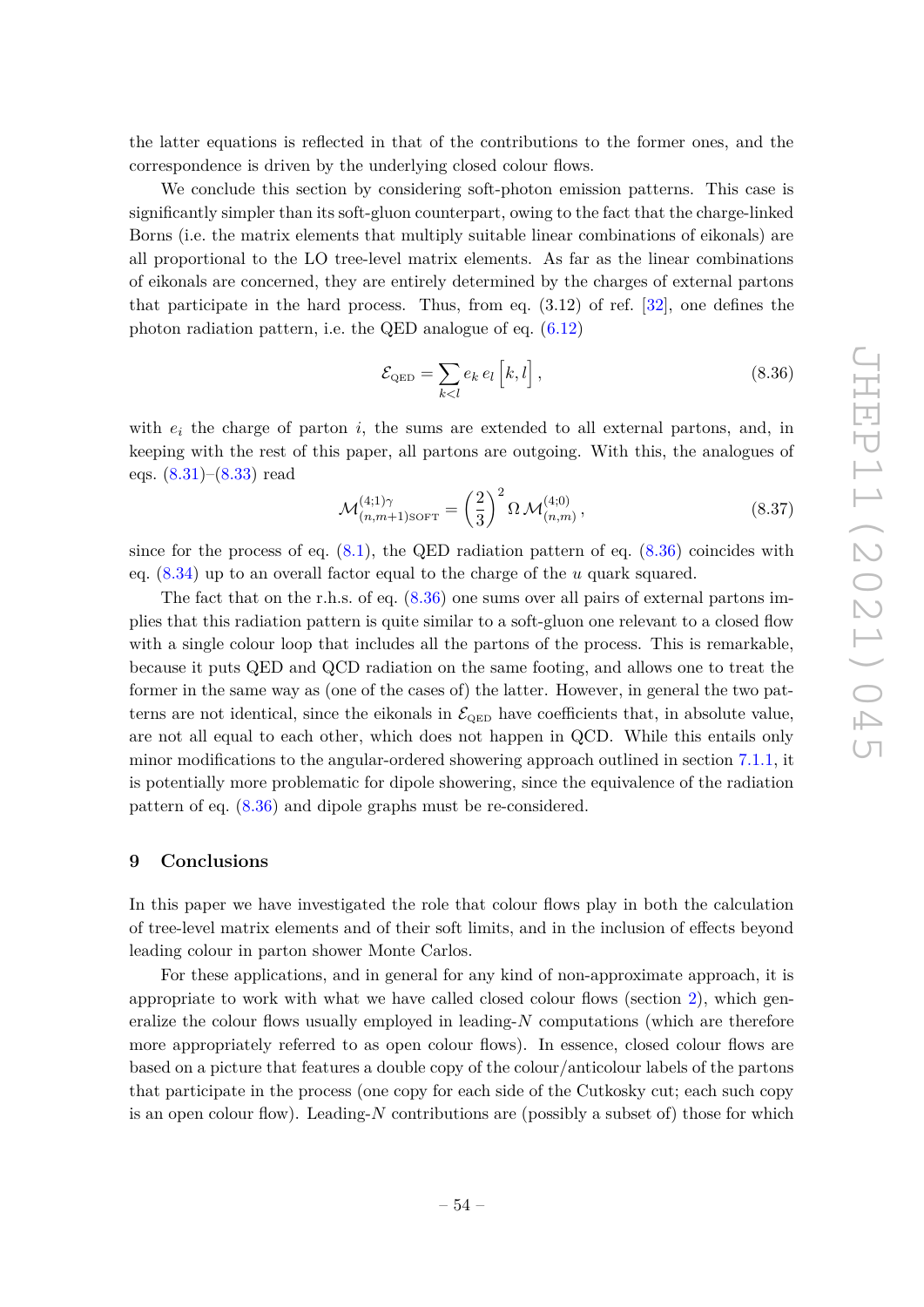the orderings of the labels in the two open flows that form a closed flow are identical to each other.

Colour loops, which we have defined algorithmically in section [3,](#page-8-0) give a representation of closed colour flows that can be conveniently used in matrix element computations and PSMCs alike. By means of colour loops, one generalizes the concept of colour connection that is used at the leading *N* (see in particular section [6.4\)](#page-29-0). We have discussed how colour loops can in turn be equivalently described in terms of dipole graphs (section [7\)](#page-36-2), which are an alternative to the former in PSMC implementations. Interestingly, the counting of the numbers of dipole graphs gives rise to integer sequences that, to the best of our knowledge, are presented here for the first time (sections [7.2.1](#page-40-1) and [7.2.2\)](#page-42-0), and for which we give generating functions.

In the case of purely gluonic processes, the colour loops as defined in this paper are seen (appendix  $\bf{A}$ ) to correspond to quantities emerging from the mathematics of permutations (in particular, the alternating cycles of a cycle graph). This is interesting, because it could pave the way to exploiting results that are increasingly important in other branches of science (mainly genome studies — the curious reader can find a list of classical mathematics papers, relevant to biology, for example in chapter 9 of ref. [\[45\]](#page-75-7)).

While when working with colour loops each colour or anticolour label may have as many as *m* − 1 colour partners (*m* being the number of partons of the process), dipole graphs are more similar to the colour connections one is used to at the leading *N*, in that they feature a single partner per (anti)quark, and two partners per gluon. Furthermore, while colour loops require a double copy of the partons (as the closed colour flows from which they stem), dipole graphs need a single copy, and thus are topologically identical to any set of colour connections employed in existing PSMCs. At variance with the latter, however, dipole graphs feature colour-colour and anticolour-anticolour connections, in addition to the usual colour-anticolour ones. We stress again that, in spite of their topological differences, colour loops and dipole graphs give equivalent representations of the same thing. The simpler topological structure of the latter is compensated by the necessity of working with more complicated objects at the level of amplitudes squared.

Regardless of their possible use in the context of PSMCs, colour flows give an organising principle for the computation of tree-level matrix elements (section [5\)](#page-12-0). We have shown that the treatment of any process is in fact no more complicated than that of one featuring only quarks and antiquarks, thanks to the introduction of the idea of secondary flows (section [5.2\)](#page-13-0); these allow one to express the results for processes that include gluons in terms of the formulae relevant to the no-gluon case.

Although from tree-level matrix elements results it might seem that secondary flows are a computational device, the results for the soft limits (section  $6$ ) show that they are in fact more fundamental objects, in that they control the soft-radiation patterns with a clear hierarchy in *N*. Furthermore, through secondary flows one recovers a fundamental property of the leading-*N* PSMCs, namely the fact that the radiation pattern of the first emission is entirely controlled by Born-level quantities. This property, which is trivially true at leading *N* but not beyond it, allows one to incorporate subleading-*N* effects in PSMCs in a Markovian way.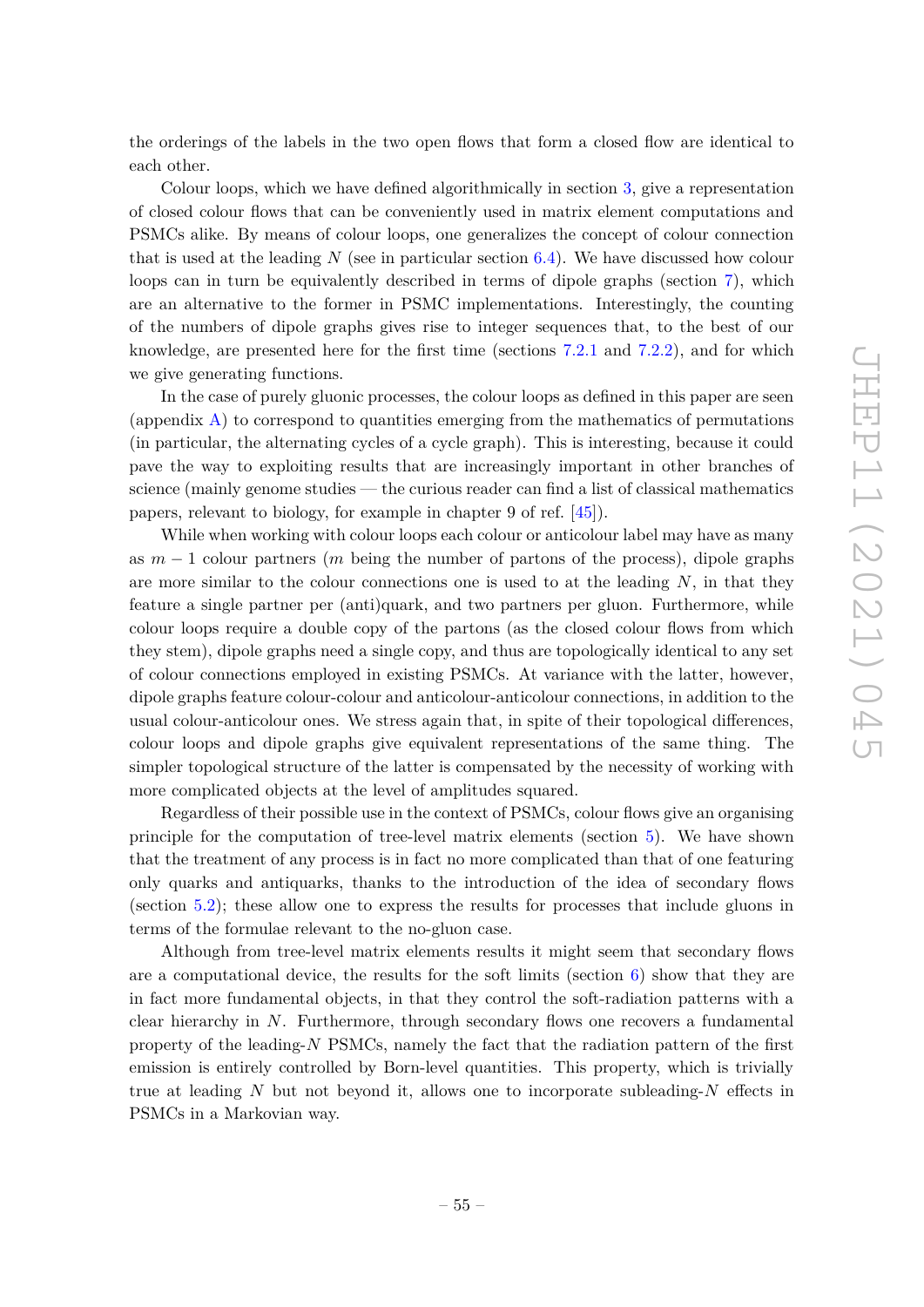For matrix element computations we often make use of vector spaces (that represent colour degrees of freedom), which are separable into spaces relevant to individual partons (section [4\)](#page-11-0). In the presence of gluons, we have shown how the so-called fundamental and flow representations are associated with vectors in an  $(N^2-1)$ - and  $N^2$ -dimensional space respectively for each gluon, the former of which can be seen as a subspace of the latter, and whose complement in the latter is interpreted as representative of the degrees of freedom of  $U(1)$  gluons.

Matrix elements for processes that feature both quarks and gluons can be written as the incoherent sum of non-null contributions associated with different sets of  $U(1)$  gluons, in the same way as for amplitude-level quantities (see in particular eqs.  $(5.46)$  and  $(6.11)$ ). In turn, these sets are associated with non-overlapping sets of secondary flows, thereby confirming the physical nature of the latter.  $U(1)$  gluons do appear also in purely-gluonic processes but, as is well known, they do not contribute to the cross section. However, this is true only after summing over all possible flows; conversely, if one restricts oneself to a subset of the flows, U(1)-gluon contributions are generally different from zero.

In section [7](#page-36-2) we have discussed possible applications of colour flows to parton shower Monte Carlo simulations. In particular, we have proposed ways in which the subleading colour structure of Born matrix elements could be included in the matching of hard processes to parton showers. One possible approach, based on eq. [\(6.11\)](#page-27-0), is to select closed flows according to their relative contributions to the Born process and then use the radiation pattern of each flow to influence the evolution of the associated showers. This could be done by using a modified Sudakov factor that reflects the sequence of scales associated with the colour connections of the evolving partons in the selected flow. In the case of an angular-ordered shower, the eikonal terms in the radiation pattern of the flow define a sequence of angular regions for the evolution of each participating parton, the rate of evolution in each region being controlled by the relevant colour-linked Born matrix elements.

Another possible Monte Carlo approach is more suited to the evolution of dipole showers, being based on dipole graphs and eq. [\(7.90\)](#page-49-4) rather than directly on colour flows. We showed that each flow can be represented by a linear combination of dipoles, which can serve as initiators of dipole showers.

An issue that will affect the implementation of any scheme for including subleading colour contributions is that these can have either sign, leading to negative Monte Carlo weights. There are established methods for handling such weights [\[38](#page-75-2)[–43\]](#page-75-5); which of them is most suitable in this case will probably depend on the process under study. A less familiar issue that we have highlighted is the appearance of self-connected gluons in both the singleparton and dipole implementations. Rather than treating these as non-showering objects that would give rise to isolated hard hadrons, we have suggested interpreting them as corrections to gluon jets generated by more leading contributions from the same momentum configuration of the Born process. In this approach, each Born configuration would be used to generate several "subevents" corresponding to different flows or dipole graphs.

The inclusion of subleading colour contributions via subevents, based on either colour flows or dipole graphs, will require some modification of hadronization models, since, as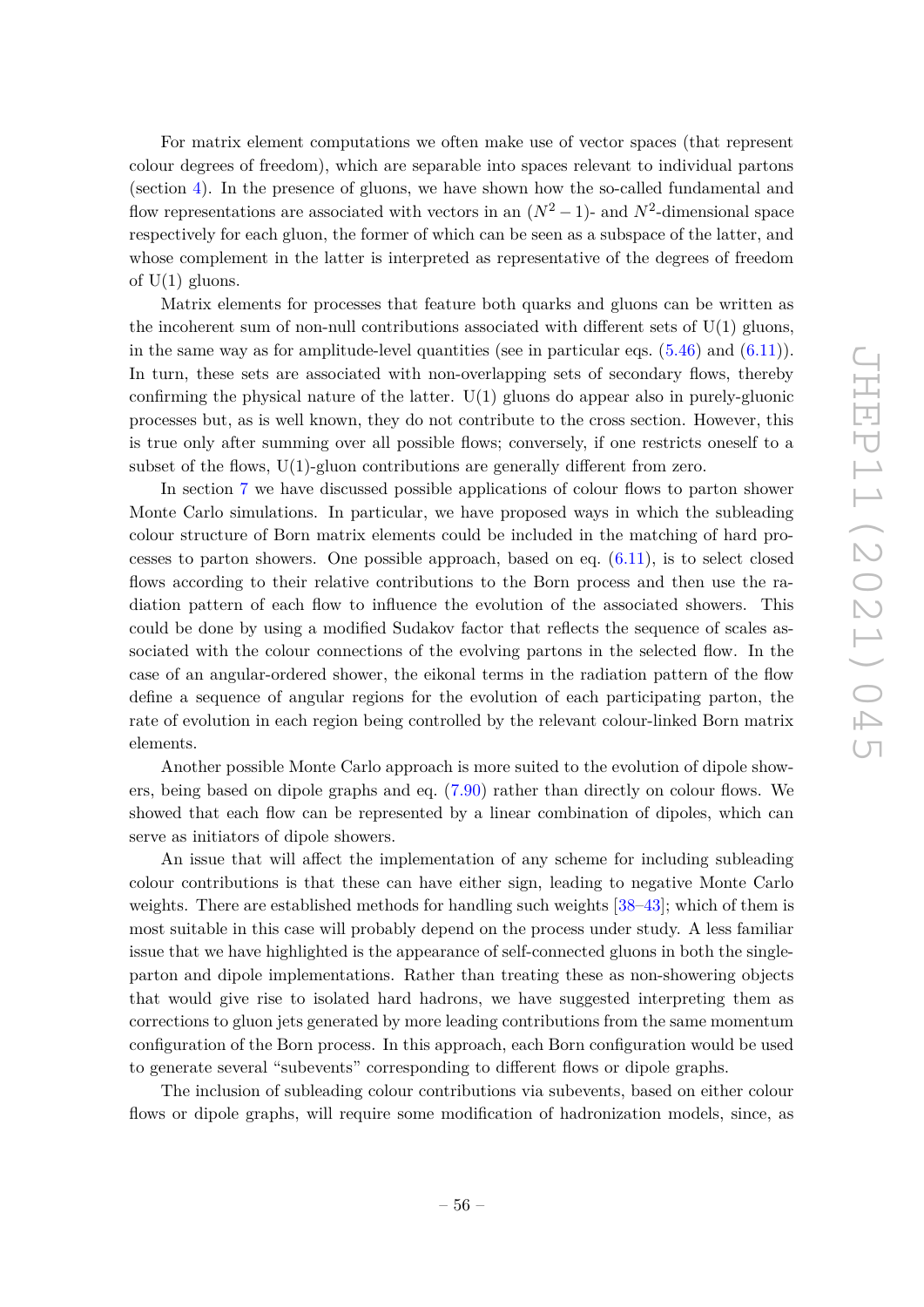we have seen, the concept of colour partners is generalized to include quark-quark and antiquark-antiquark pairs, as well as gluons that connect to two quarks or two antiquarks. However, since colour is conserved overall, it is always possible to hadronize after allowing some colour reconnection among showers within each subevent.

We have also briefly discussed (section [8\)](#page-51-0) how the techniques developed here in QCD can be applied with minor or no changes to the case where two perturbative couplings are relevant. Presently, the most important application of this is in the context of QCD+QED computations and, for matrix elements that do not have a maximal power of  $\alpha_s$ , it affects PSMC simulations even at the leading *N*.

We have usually presented our results both at fixed (Born-level) flows and after summing over flows. While only flow-summed predictions are physical, it is not a foregone conclusion that they must be obtained by means of analytically-summed formulae. In particular, when the number of partons involved becomes large, a random sum might be the only viable option, and this can be carried out only by using fixed-flow expressions. We point out that, even in the context of an MC@NLO matching [\[46\]](#page-75-8), where a local connection between the short-distance cross sections and the PSMC must be established, there is no loss of efficiency, if suitable flow-based NLO-subtraction formulae are employed, e.g. as proposed in ref. [\[23\]](#page-74-3).[17](#page-58-1) Conversely, a random sum behaves in any case poorly from a statistics viewpoint unless one is capable of understanding *a priori* which flows give the dominant contributions in  $N$  (or, more in general, some selected  $N^k$  contributions), and of generating them with high efficiency. While the generation of flows is a topic not directly relevant to this paper, since flows are assumed to be given here, it may become important for the application of our results to multi-parton processes, and it is well worth pursuing.

### **Acknowledgments**

SF is grateful to Fabio Maltoni for collaborating during the early stages of this work, and for the endless and very entertaining brainstorming sessions during one of the Covid-19 lockdowns. Conversations with Stefan Prestel are also gratefully acknowledged. BRW thanks members of the Cambridge Pheno Working Group for valuable comments. This work was partially supported by STFC Consolidated HEP grants ST/P000681/1 and ST/T000694/1.

## <span id="page-58-0"></span>**A On gluon-only colour flows and colour factors**

In this appendix we discuss some properties of colour flows relevant to gluon-only processes, and their associated colour factors. Where necessary, we shall exploit the following property:

<span id="page-58-2"></span>
$$
C(\sigma', \sigma) = C\left(I, \sigma'^{-1} \circ \sigma\right) = C\left(\sigma^{-1} \circ \sigma', I\right) \tag{A.1}
$$

of the colour-flow matrix element (see eqs.  $(2.34)$  and  $(5.53)$ )

<span id="page-58-3"></span>
$$
C(\sigma', \sigma) = \sum_{\{a_i\}_{i=1}^n} \text{Tr}\left(\lambda^{a_{\sigma'(1)}} \dots \lambda^{a_{\sigma'(n)}}\right)^* \text{Tr}\left(\lambda^{a_{\sigma(1)}} \dots \lambda^{a_{\sigma(n)}}\right). \tag{A.2}
$$

<span id="page-58-1"></span><sup>&</sup>lt;sup>17</sup>A flow-based representation must also be chosen for the finite virtual contributions, the discussion of which was not within the scope of ref. [\[23\]](#page-74-3).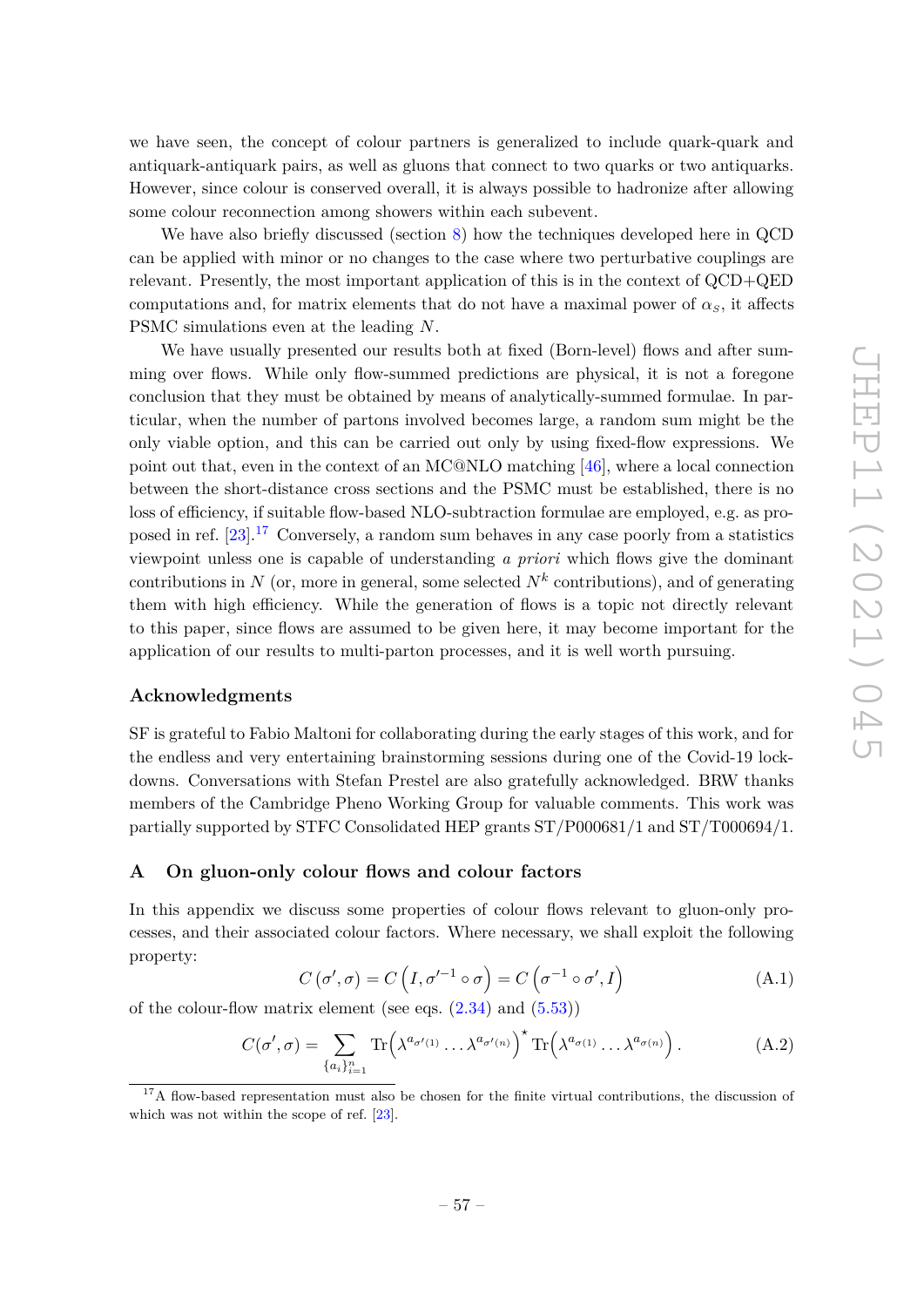In eq.  $(A.1)$ , by the symbol  $\circ$  we have denoted the composition of permutations, to be applied from right to left, i.e.:

$$
(\sigma_A \circ \sigma_B)(i) = \sigma_A(\sigma_B(i)), \qquad (A.3)
$$

for any two permutations  $\sigma_A$  and  $\sigma_B$ .

## **A.1 Colour flows**

A gluon-only closed flow  $(\sigma', \sigma)$  has an interesting property. Define the permutation

<span id="page-59-0"></span>
$$
\varsigma(\sigma', \sigma) = \sigma^{-1} \circ \sigma'_{\to} \circ \sigma'^{-1} \circ \sigma_{\leftarrow}, \tag{A.4}
$$

where the subscripts  $\rightarrow$  and  $\leftarrow$  indicate that the corresponding permutation has to be rotated by one position to the right and to the left, respectively, i.e.

$$
\sigma_A = \left(\sigma_A(1), \sigma_A(2), \dots \sigma_A(n)\right) \tag{A.5}
$$

$$
\implies \sigma_{A \to} = (\sigma_A(n), \sigma_A(1), \dots \sigma_A(n-1)), \qquad (A.6)
$$

$$
\sigma_{A \leftarrow} = (\sigma_A(2), \sigma_A(3), \dots \sigma_A(1)). \tag{A.7}
$$

The definition in eq.  $(A.4)$  is motivated by what has been presented in section [3;](#page-8-0) more precisely, the four permutations on the r.h.s. of eq. [\(A.4\)](#page-59-0) correspond, from right to left, to items 2, 3, 4, and 5 in the definition of colour loops. With this, one obtains

<span id="page-59-2"></span>
$$
|\mathcal{L}(\sigma', \sigma)| = \left| \operatorname{cyc} \left[ \varsigma(\sigma', \sigma) \right] \right|.
$$
 (A.8)

That is, the number of colour loops in the closed flow  $(\sigma', \sigma)$  is equal to the number of ordinary cycles<sup>[18](#page-59-1)</sup> of the permutation  $\varsigma(\sigma', \sigma)$  defined in eq. [\(A.4\)](#page-59-0). Equation [\(A.8\)](#page-59-2) stems from a more fundamental property, which is the following. For any colour loop

$$
\ell = (\sigma(i_1), \sigma'(j_1), \sigma(i_2), \ldots) \in \mathcal{L},
$$
\n(A.9)

then

$$
\exists! c \in \text{cyc} \left[ \varsigma \left( \sigma', \sigma \right) \right] \quad \text{s.t.} \quad c = (i_1, i_2, \ldots) \tag{A.10}
$$

That is: for a given closed flow, each colour loop is in a one-to-one correspondence with a cycle of the permutation defined in eq.  $(A.4)$ . Furthermore, the labels of such a cycle are mapped onto the labels of the R-elements of the corresponding colour loop by means of the R-flow permutation.

By establishing a direct connection between colour loops and ordinary cycles of permutations (which are a much better studied subject) these results are helpful in that they give an alternative viewpoint on colour loops. Note that eq.  $(A.8)$  is manifestly invariant under the operations on the r.h.s. of eq. [\(A.1\)](#page-58-2).

<span id="page-59-1"></span><sup>&</sup>lt;sup>18</sup>Here, the cycles of a permutation include explicitly all of its 1-cycles; these are sometimes understood in the mathematics literature.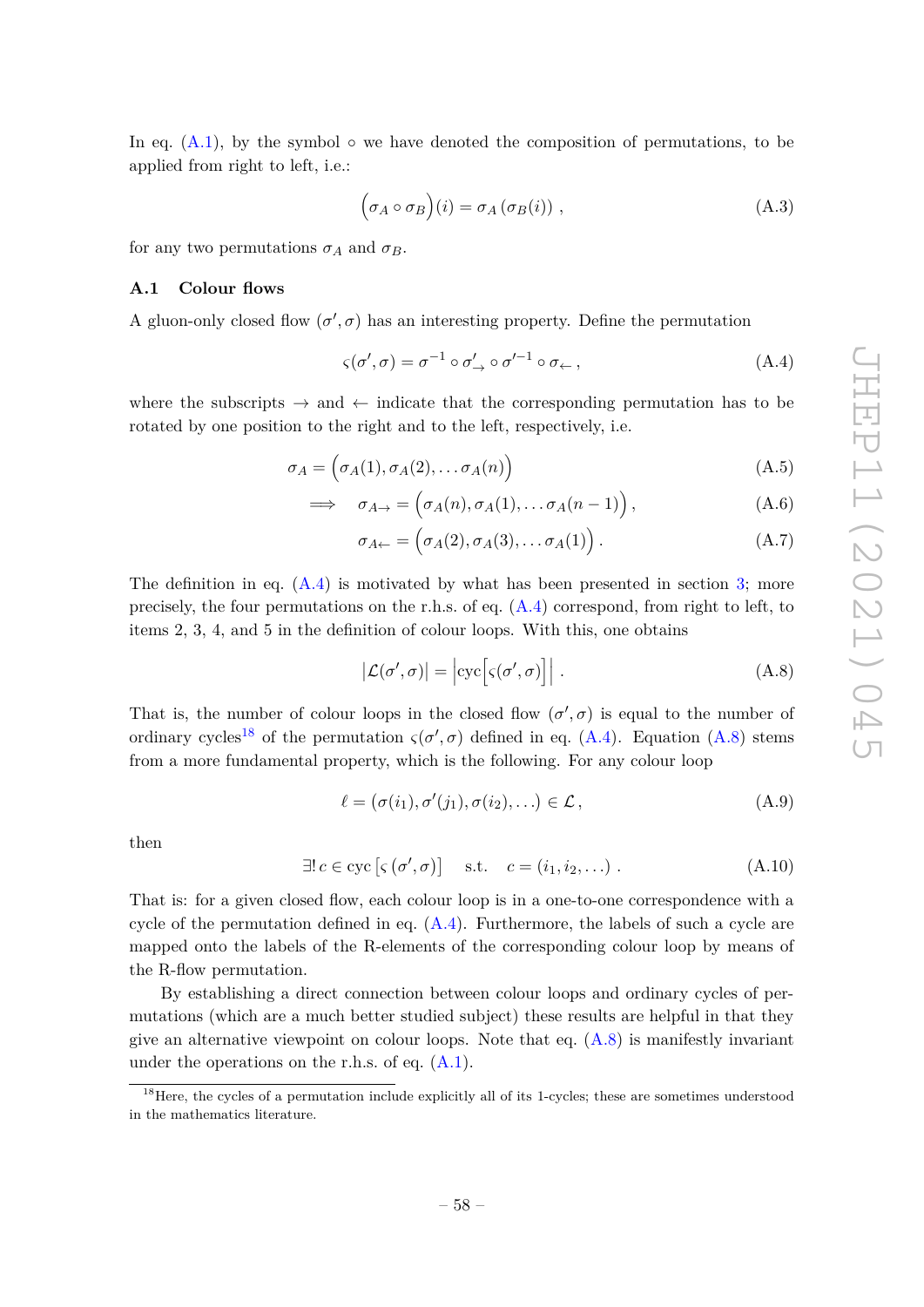There is a further remarkable fact: the idea of colour loops, and in particular their construction given in steps 0–7 of section [3,](#page-8-0) is essentially identical to that of *alternating cycles*, which (as far as we know) has been introduced in ref. [\[47\]](#page-75-9) in the context of the mathematics of permutations, and which is nowadays a powerful tool in the study of genome re-arrangements; a good summary can be found e.g. in chap. 9 of ref. [\[45\]](#page-75-7). The essence is that, given a permutation  $p$ , one constructs a double-edged graph, denoted by  $G(p)$  and called the *cycle graph* of *p*, which connects the various elements of *p*. Such connections are represented as ordered sets of elements, called the alternating cycles of *p*, whose number is usually denoted by  $c(G(p))$ . The interested reader can easily verify that the rules to construct a cycle graph and its alternating cycles are very closed related to the rules given in section [3.](#page-8-0) An immediate consequence is therefore<sup>[19](#page-60-0)</sup>

<span id="page-60-1"></span>
$$
\mathcal{L}(\sigma, I) = c(G(p)) .
$$
\n(A.11)

It is intuitively clear that this equation leads to eq.  $(A.8)$ ; in fact, we shall show below that the analogy is even stricter.

The advantage of being able to establish a direct connection between colour loops and alternating cycles lies in the ability to exploit the growing (thanks to the interest in biology) number of mathematics results relevant to the latter. A first example is that of counting. From definition 9.12 of ref. [\[45\]](#page-75-7):

• The number of *n*-element permutations with *k* alternating cycles is the Hultman number [\[48\]](#page-75-10)  $S_{\text{H}}(n,k)$ .

Therefore, thanks to eq.  $(A.11)$ , we have

<span id="page-60-2"></span>
$$
\sum_{\sigma \in P'_n} 1 \cdot \delta(k, |\mathcal{L}(\sigma, I)|) = \mathcal{S}_{\mathrm{H}}(n - 1, k) , \qquad 1 \le k \le n . \tag{A.12}
$$

In other words, the number of closed colour flows that correspond to a given number (*k*) of *n*-gluon colour loops is equal to the Hultman number, computed at  $(n-1,k)$ . Fortunately, Hultman numbers are known in a closed form [\[49\]](#page-75-11)

$$
S_{\mathrm{H}}(n,k) = \begin{bmatrix} n+2 \\ k \end{bmatrix} / \begin{pmatrix} n+2 \\ 2 \end{pmatrix}, \qquad n-k \text{ odd}, \tag{A.13}
$$

$$
S_{\mathrm{H}}\left(n,k\right) = 0\,,\tag{A.14}
$$

where [*n k*] is the unsigned Stirling number of the first kind, which counts the number of *n*-element permutations with *k* ordinary cycles. Note that from eq. [\(A.12\)](#page-60-2) one must have

<span id="page-60-5"></span><span id="page-60-4"></span><span id="page-60-3"></span>
$$
\sum_{k=1}^{n} S_{\mathrm{H}}(n-1,k) = (n-1)!, \qquad (A.15)
$$

<span id="page-60-0"></span><sup>19</sup>Theorems on permutations usually include cyclic ones. Since any non-cyclic *n*-element permutation (say,  $\sigma$ ) is in one-to-one correspondence with an  $(n - 1)$ -element permutations (say, *p*), a relabelling (e.g.  $\sigma(i) = p(i-1)$ , with  $2 \leq i \leq n$ ), plus the insertion of a conventional fixed point (e.g.  $\sigma(1) = 1$ ), allows one to straightforwardly apply the results of such theorems to colour flows. This is understood in eq. [\(A.11\)](#page-60-1), and is the reason for the  $n-1$  argument on the r.h.s. of eq.  $(A.12)$ .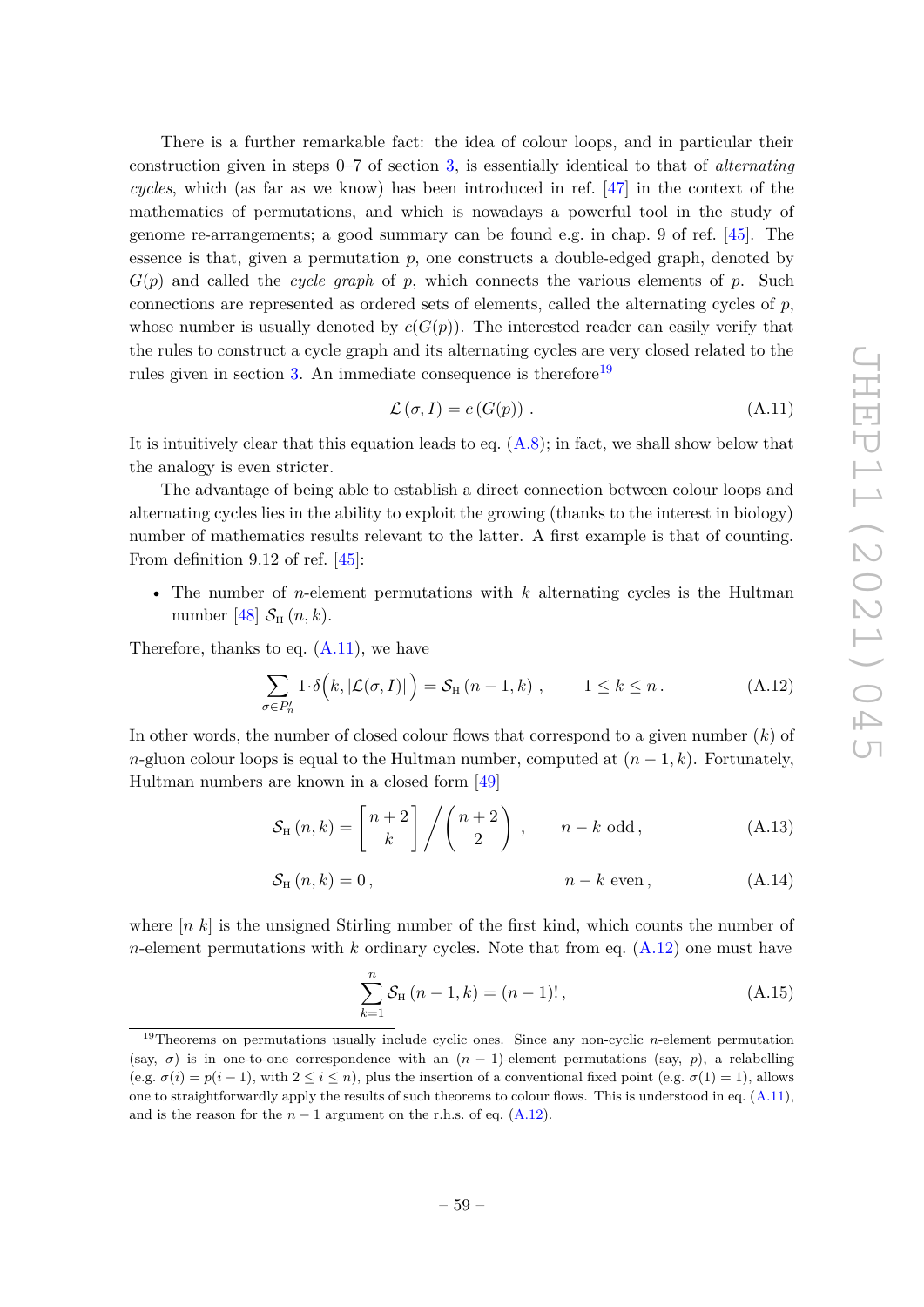which can indeed be found with eqs.  $(A.13)$  and  $(A.14)$ . Note, also, that eqs.  $(A.12)$ and [\(A.14\)](#page-60-4) confirm that the number of colour loops for any given flow has the same parity as the number of gluons.

A theorem by Doignon and Labarre [\[49\]](#page-75-11) (specifically, theorem 8 there) is directly relevant to the counting of colour loops. It reads as follows:

• Let<sup>20</sup> 
$$
\alpha = (0...n - 1)
$$
. The mapping  
\n
$$
F: \begin{cases} \pi \in S_{n-1}|c(G(\pi)) = k \end{cases} \longrightarrow \begin{cases} \sigma \in S(n)|c(\Gamma(\sigma)) = k \& \exists \rho \in S(n) : c(\Gamma(\rho)) = 1 \& \alpha = \rho \circ \sigma \end{cases}
$$
\n
$$
F: \pi \longmapsto \pi^{\circ}
$$
\n(A.17)

is bijective.

As is customary, for the map *F* one introduces the domain and codomain (eq. [\(A.16\)](#page-61-1)) and a symbol  $(\hat{\pi} \equiv F(\pi))$  for its result when acting on a specific element  $(\pi)$  of the domain (eq. [\(A.17\)](#page-61-2)). As before,  $c(G(\pi))$  is the number of alternating cycles of  $\pi$ , while  $c(\Gamma(\rho))$ is the number of ordinary cycles of  $\rho$ .  $S_{n-1}$  is the set of *n*-object permutations;  $S(n)$  is the set of factorizations of a given *n*-cycle (in this case, *α*) into some *n*-cycle (*ρ*) and some permutation  $(\sigma)$ . By taking into account the different labelling conventions of ref. [\[49\]](#page-75-11) and of the present paper, and by observing that

<span id="page-61-2"></span><span id="page-61-1"></span>
$$
I_{\leftarrow} = \alpha \left( \begin{array}{c} [49] \end{array} \right), \tag{A.18}
$$

the relationships between the quantities of eqs.  $(A.16)$  and  $(A.17)$  and those introduced here relevant to  $\mathcal{L}(\sigma, I)$  are the following (see footnote [19\)](#page-60-0):

<span id="page-61-3"></span>
$$
\sigma \longleftrightarrow \pi \left( \begin{array}{c} [49] \end{array} \right) , \tag{A.19}
$$

$$
\varsigma(\sigma, I) \longleftrightarrow \sigma \,, \stackrel{\circ}{\pi} \left( \begin{bmatrix} 49 \end{bmatrix} \right) \,, \tag{A.20}
$$

$$
\left(\sigma_{\rightarrow} \circ \sigma^{-1}\right)^{-1} \longleftrightarrow \rho \left(\begin{bmatrix}49\end{bmatrix}\right). \tag{A.21}
$$

The bijective nature of the map  $F$  and eq.  $(A.11)$  give a formal proof of eq.  $(A.8)$  (taking the property of eq.  $(A.1)$  into account).

We point out that ref. [\[49\]](#page-75-11) need only introduce  $\rho$ , and not the combination on the l.h.s. of eq. [\(A.21\)](#page-61-3), which in our case stems directly from the construction of colour loops. The consistency of the two procedures follows from the following fact:

• For any given *n*-element permutation  $\sigma$ , the quantity  $\sigma \rightarrow \sigma^{-1}$  is an *n*-cycle.

*Proof:* first observe that cycles must be invariant under a general index relabelling; in other words, label indices by  $\sigma(i)$  rather than by *i*. Then<sup>[21](#page-61-4)</sup>

$$
\sigma_{\rightarrow} \circ \sigma^{-1}(\sigma(i)) = \sigma(i \ominus 1), \qquad (A.22)
$$

<span id="page-61-0"></span><sup>&</sup>lt;sup>20</sup>As is standard in the mathematics of permutations,  $(...)$  is the cycle notation. Furthermore, ref. [\[49\]](#page-75-11) labels elements starting from zero, as opposed to one as is done here.

<span id="page-61-4"></span><sup>&</sup>lt;sup>21</sup>The  $\oplus$  and  $\ominus$  symbols are normal addition and subtraction operators, augmented by a cyclicity condition:  $n \oplus 1 = 1$  and  $1 \ominus 1 = n$ .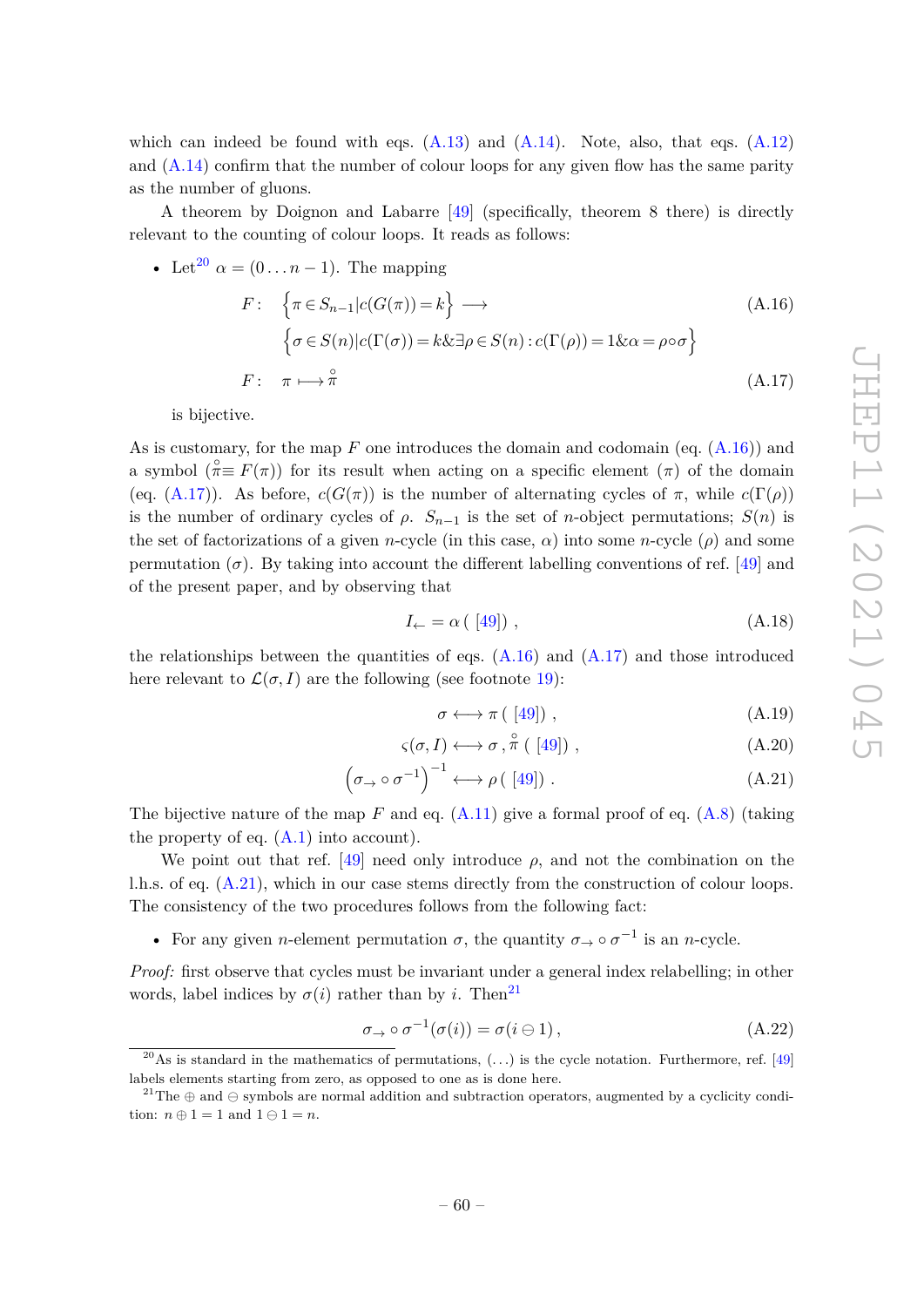whence

$$
\left(\sigma_{\rightarrow}\circ\sigma^{-1}\right)^{k}\left(\sigma(i)\right)=\sigma(i\ominus k). \tag{A.23}
$$

Thus

$$
\left(\sigma_{\rightarrow} \circ \sigma^{-1}\right)^k \left(\sigma(i)\right) = \sigma(i) \quad \Longleftrightarrow \quad k = n \quad \forall i,
$$
\n(A.24)

which concludes the proof.

We finally quote two theorems relevant to permutations that could be useful in dealing with closed colour flows. The first is reported as theorem 9.9 of ref. [\[45\]](#page-75-7), and stems from ref. [\[50\]](#page-75-12). It uses the concept of *block interchange distance* bid $(\sigma)$  for a given permutation *σ*, defined as the smallest number of block interchanges that sort *σ* (i.e. transform *σ* into the identity). That theorem states that (in the language of this paper)

<span id="page-62-0"></span>
$$
bid(\sigma) = \frac{n - |\mathcal{L}(\sigma, I)|}{2}.
$$
\n(A.25)

This gives an interesting geometric interpretation to the number of colour loops which, as is explicit in eq.  $(A.25)$ , decreases linearly with the block interchange distance.<sup>[22](#page-62-1)</sup>

The second theorem alluded to before is reported as theorem 9.22 of ref. [\[45\]](#page-75-7). Again using the language of this paper, it states that

<span id="page-62-2"></span>
$$
\langle |\mathcal{L}| \rangle = \left( \left[ \frac{n+1}{2} \right] \right)^{-1} + H_1(n-1), \tag{A.26}
$$

with  $H_1$  the first harmonic number, and the average on the l.h.s. is computed over all *n*-gluon flows. From eq.  $(A.12)$  it then follows that

$$
\left( \left[ \frac{n+1}{2} \right] \right)^{-1} + H_1(n-1) = \frac{1}{(n-1)!} \sum_{k=1}^{n} k \, \mathcal{S}_{\mathrm{H}} \left( n-1, k \right) \,. \tag{A.27}
$$

Furthermore, eq. [\(A.26\)](#page-62-2) implies

<span id="page-62-3"></span>
$$
\langle |\mathcal{L}| \rangle \stackrel{n \to \infty}{\longrightarrow} \log n. \tag{A.28}
$$

Since  $\max(|\mathcal{L}|) = n$ , eq. [\(A.28\)](#page-62-3) tells one that the larger *n*, the more unlikely that a flat random generation results in a flow with a large number of colour loops. Conversely, a flat random generation should be relatively efficient in producing highly-suppressed colour contributions.

#### **A.2 Colour factors**

We now turn to the discussion of some features of the colour factors. Firstly, the colour-flow matrix elements of eq. [\(A.2\)](#page-58-3) on the diagonal (i.e.  $\sigma' = \sigma$ ) can be easily computed by means of secondary flows, by employing eqs. [\(5.54\)](#page-21-1) and [\(5.60\)](#page-23-0) since, for any *n*-gluon colour flow  $\sigma$ , we have

$$
|\mathcal{L}(\bar{\sigma}_{q\mathcal{L}\mathscr{K}}, \bar{\sigma}_{q\mathcal{R}\mathscr{K}})| = \begin{cases} n - k & 0 \le k \le n - 1 \\ 2 & k = n \end{cases} \qquad \forall s_k \in S_k^{(n)}.
$$
 (A.29)

<span id="page-62-1"></span> $2<sup>22</sup>$ The block interchange distance can be defined between two permutations, exploiting the same property as in eq. [\(A.1\)](#page-58-2). Therefore, eq. [\(A.25\)](#page-62-0) holds in the case of a generic closed colour flow, as it should for consistency.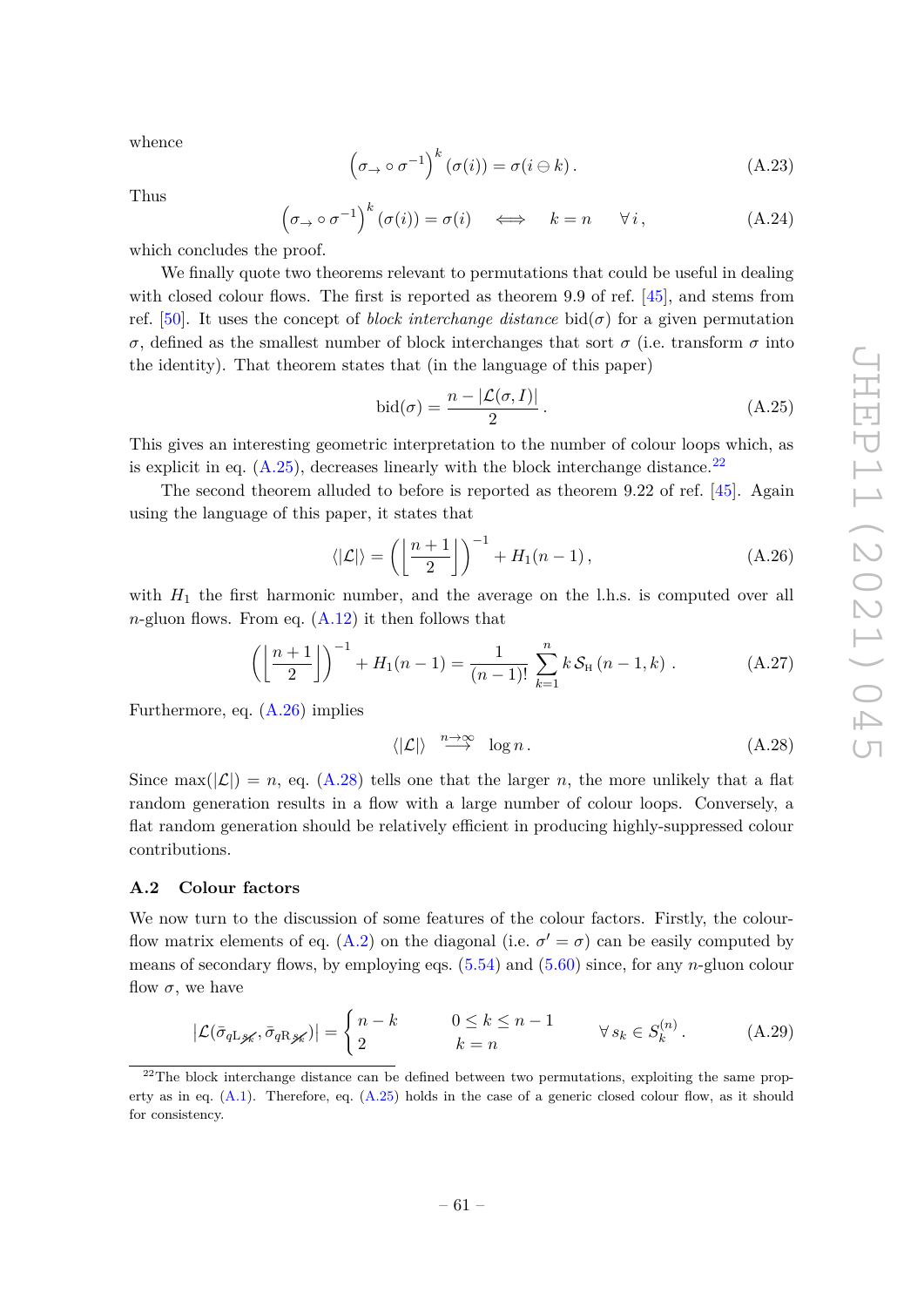Thus

$$
C(\sigma, \sigma) = \sum_{k=0}^{n} \frac{(-1)^k}{2^n} {n \choose k} N^{-k} \left[ \Theta(k \le n - 1) N^{n-k} + \delta_{kn} N^2 \right]
$$
  
= 
$$
\frac{1}{2^n N^n} (N^2 - 1) \left( (N^2 - 1)^{n-1} + (-1)^n \right).
$$
 (A.30)

The rightmost side of eq.  $(A.30)$  exhibits the usual factor

<span id="page-63-0"></span>
$$
f_N = N^2 - 1.
$$
 (A.31)

On top of that, it is easy to show analytically for any *n* that

$$
C(\sigma, \sigma) = (N^2 - 1)(N^2 - 2)q(N)/N^n \iff n \text{ odd},
$$
 (A.32)

for some polynomial  $q(N)$ . We stress that while the factorization of  $f_N$  occurs also for off-diagonal elements, this is *not* the case for the factor  $N^2 - 2$ .

As is the case for the diagonal colour-flow matrix elements, for the off-diagonal ones the emergence of the factor  $f_N$  is not immediately apparent, the r.h.s. of eq. [\(5.60\)](#page-23-0) being a linear combinations of monomials  $N^p$ . It is the contributions of the U(1) gluons that add and subtract suitable terms to the leading  $N^n$  monomial, so that  $f_N$  eventually appears. This poses an interesting question, namely: the matrix elements summed over flows, with the colour factors computed with traces of  $\lambda$  matrices, manifestly factor out  $f_N$  because each of the products of two traces of  $\lambda$  does so. On the other hand, as has been shown in eq. [\(5.66\)](#page-24-1), such matrix elements can be computed by simply counting colour loops, and by ignoring  $U(1)$ -gluon contributions. Therefore, in view of the fact that it is those contributions that cause the emergence of the *f<sup>N</sup>* factor *prior to summing* over flows, where does  $f_N$  come from if eq.  $(5.66)$  is employed?

In order to answer that question, we re-write eq. [\(5.66\)](#page-24-1) more compactly as follows:

$$
\mathcal{M}^{(n)} = \frac{1}{2^n} \sum_{i,j=1}^{(n-1)!} \mathcal{M}_{ij}^{(n)},
$$
\n(A.33)

<span id="page-63-1"></span>
$$
\mathcal{M}_{ij}^{(n)} = N^{|\mathcal{L}_{ij}|} \,\widehat{\mathcal{A}}_i^{(n)^\star} \widehat{\mathcal{A}}_j^{(n)},\tag{A.34}
$$

i.e. we temporarily denote the flows by integer indices. Next, consider one of the contributions to eq.  $(A.33)$  stemming from summing over columns after choosing a row — to be definite, take the  $i = 1$  row

<span id="page-63-2"></span>
$$
X = \frac{1}{\widehat{\mathcal{A}}_1^{(n)*}} \sum_{j=1}^{(n-1)!} \mathcal{M}_{1j}^{(n)} = \sum_{j=1}^{(n-1)!} N^{|\mathcal{L}_{1j}|} \widehat{\mathcal{A}}_j^{(n)}.
$$
 (A.35)

In view of eq.  $(A.12)$  and of the properties of the Hultman numbers in eqs.  $(A.13)$  and  $(A.14)$ , eq. [\(A.35\)](#page-63-2) can be re-cast as follows:

<span id="page-63-3"></span>
$$
X = \sum_{k=n}^{k_{\text{min}}} N^k \sum_{j=\mathcal{T}_{\text{H}}(n-1,k+2)+1}^{\mathcal{T}_{\text{H}}(n-1,k)} \hat{\mathcal{A}}_j^{(n)},
$$
(A.36)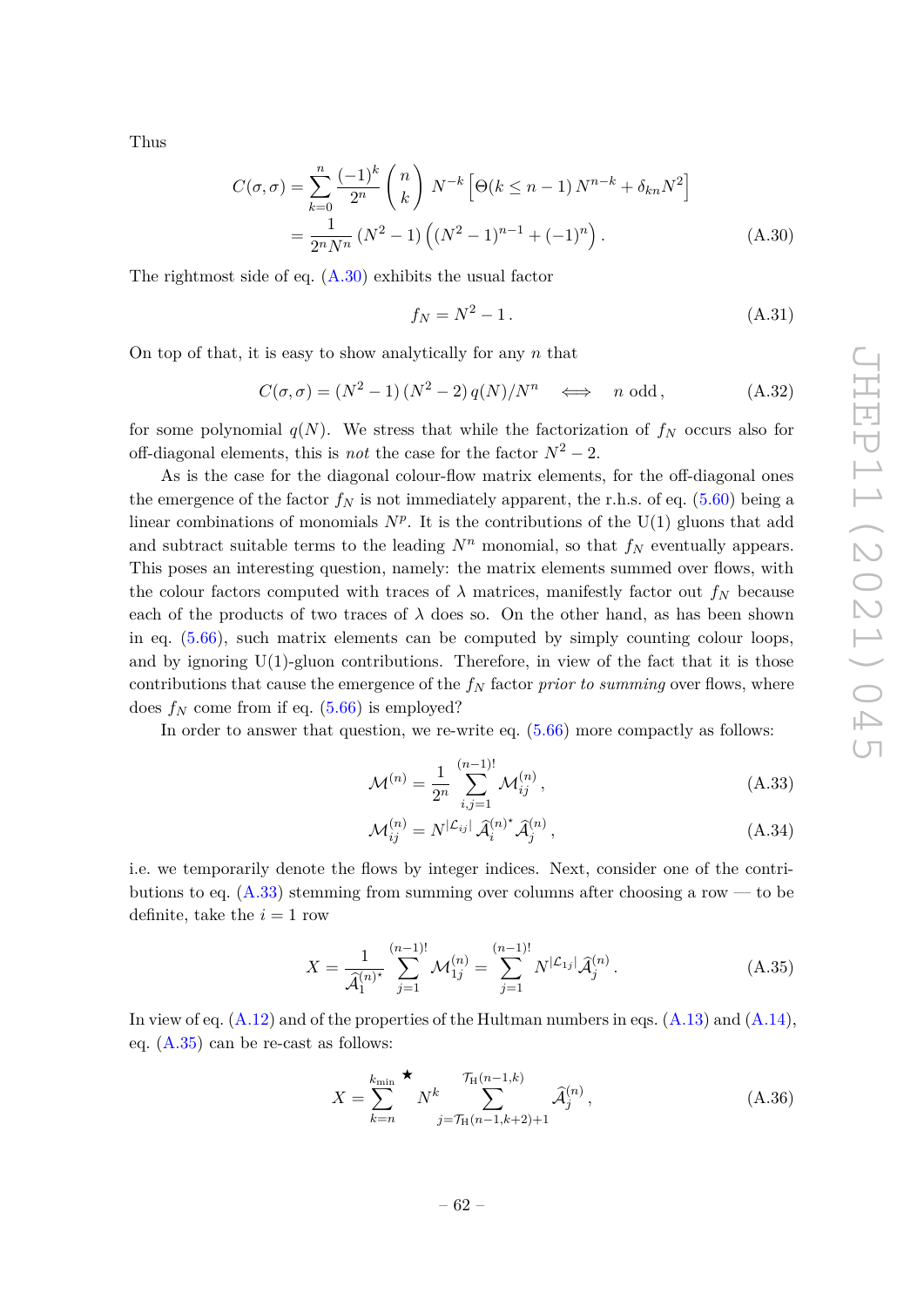generally after a relabelling of the flows, so that those with the same number of colour loops are contiguous. The  $\star$  symbol restricts the sum over *k* to run over values whose parity is that same as that of *n*. In eq.  $(A.36)$  we have used the sequence  $\mathcal{T}_H(n,k)$  that is monotonically increasing for decreasing *k*

$$
\mathcal{T}_{H}(n,k) = \sum_{j=n+1}^{k} \mathcal{S}_{H}(n,j) , \qquad 1 \le k \le n+1 , \qquad (A.37)
$$

$$
\mathcal{T}_{H}(n,k) = 0, \qquad k \ge n+2, \qquad (A.38)
$$

and

$$
k_{\min} = 2 - \text{mod}(n, 2). \tag{A.39}
$$

Note that, thanks to eqs.  $(A.14)$  and  $(A.15)$ 

$$
\mathcal{T}_{\rm H}(n-1,k_{\rm min}) = (n-1)!,\tag{A.40}
$$

so that the sums on the r.h.s.'s of eqs.  $(A.35)$  and  $(A.36)$  indeed contain the same number of terms. Because of the dual Ward identities, there are many ways to collect  $(n-1)$  amplitudes whose sum is equal to zero. However, it is not guaranteed that the corresponding colour factors will all be equal to each other. In other words, for some  $(n-1)$  flows labelled by  $j_1 \tldots j_{n-1}$ , there might not exist a value k such that

$$
j_{1} \ldots j_{n-1} \in \left[ \mathcal{T}_{H} \left( n-1, k+2 \right) + 1, \mathcal{T}_{H} \left( n-1, k \right) \right]. \tag{A.41}
$$

Therefore, the dual Ward identity

<span id="page-64-0"></span>
$$
\widehat{\mathcal{A}}_{j_1}^{(n)} + \ldots + \widehat{\mathcal{A}}_{j_{n-1}}^{(n)} = 0 \tag{A.42}
$$

cannot be easily exploited in eq.  $(A.36)$ . On the other hand, eq.  $(A.42)$  implies

<span id="page-64-2"></span>
$$
\sum_{j=1}^{(n-1)!} \hat{\mathcal{A}}_j^{(n)} = 0, \tag{A.43}
$$

and therefore

$$
\sum_{j=\mathcal{T}_{\rm H}(n-1,k_{\rm min}+2)+1}^{\mathcal{T}_{\rm H}(n-1,k_{\rm min})} \hat{\mathcal{A}}_j^{(n)} = -\sum_{k=n}^{k_{\rm min}+2} \sum_{j=\mathcal{T}_{\rm H}(n-1,k+2)+1}^{\mathcal{T}_{\rm H}(n-1,k)} \hat{\mathcal{A}}_j^{(n)}, \tag{A.44}
$$

whence

<span id="page-64-1"></span>
$$
X = \sum_{k=n}^{k_{\min}+2} \left( N^k - N^{k_{\min}} \right) \sum_{j=\mathcal{T}_{\mathrm{H}}(n-1,k+2)+1}^{\mathcal{T}_{\mathrm{H}}(n-1,k)} \hat{\mathcal{A}}_j^{(n)}.
$$
 (A.45)

One finally exploits the fact that, for any *n* and *k*, one can write

$$
k \text{ even} : \qquad N^k - N^{k_{\min}} = N^2 \left( N^{2p} - 1 \right) ,
$$
 (A.46)

$$
k \text{ odd}: \qquad N^k - N^{k_{\min}} = N\left(N^{2p} - 1\right). \tag{A.47}
$$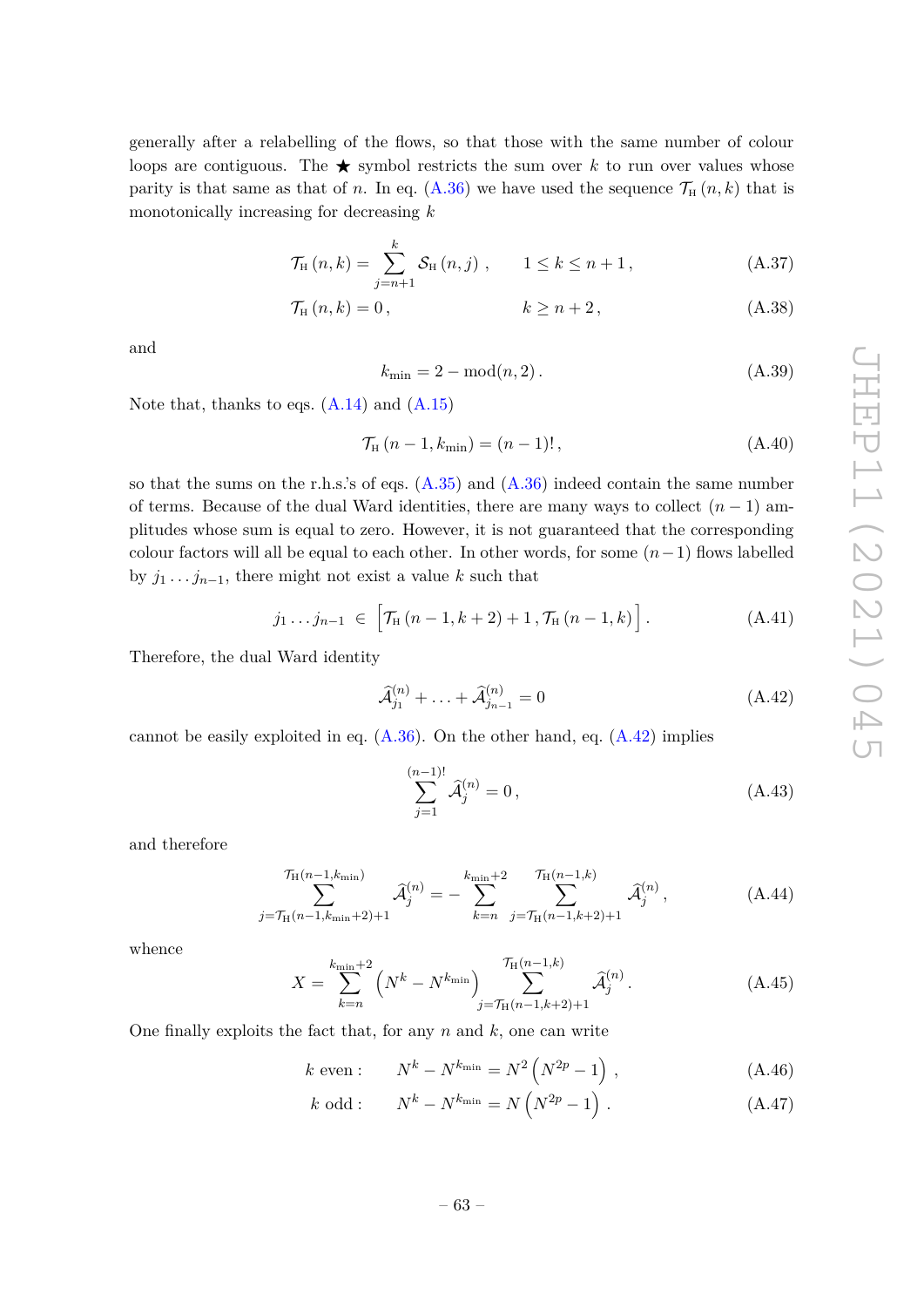For any integer *p*

$$
N^{2p} - 1 = \left(N^2 - 1\right) \sum_{m=0}^{p-1} N^{2m},\tag{A.48}
$$

which shows that  $f_N$  indeed factors out of eq.  $(A.45)$ , as was expected.

It is also easy to see that eq.  $(A.43)$  is not only a sufficient condition for the emergence of  $f_N$ , but also a necessary one. Indeed, if the polynomial X of N factors out  $f_N$ , then  $X(N = 1) = 0$ . Thus, from eq. [\(A.35\)](#page-63-2)

$$
X(N=1) = \sum_{j=1}^{(n-1)!} N^{|\mathcal{L}_{1j}|} \hat{\mathcal{A}}_j^{(n)} \Big|_{N=1} = \sum_{j=1}^{(n-1)!} \hat{\mathcal{A}}_j^{(n)} = 0, \tag{A.49}
$$

which proves the statement above.

These arguments about  $f_N$  allow us to point out that, while the fundamental and the flow representations are equivalent for flow-summed gluon-only quantities, this is not true in the intermediate steps of any computation. Whether this has any practical consequences depends on which role such intermediate steps play in attaining the final result. An example relevant to the case discussed here is the following: suppose one performs the sum over flows by means of Monte Carlo methods. The difference between the results obtained with the fundamental (where  $U(1)$ -gluon contributions are kept non-null) and the flow representation will vanish only in the infinite-statistics limit. At finite statistics, it is likely that the flow representation will induce a larger number of cancellations among different terms, because this is the only manner in which the factor  $f_N$  can arise. In order to increase the efficiency, then, it is wise to set up a flow-representation computation in a way that incorporates the dual Ward identities exactly and in each step of the procedure.

## <span id="page-65-0"></span>**B Equivalence of closed colour flows and dipole graphs**

In this appendix, we sketch the proof of the equivalence between closed colour flows and dipole graphs that underpins eq. [\(7.90\)](#page-49-4). Although we are unable to prove formally this equivalence for any number of quarks and gluons, we show a possible way to do this. We stress that, in all the cases we have explicitly dealt with, the equivalence has been found to hold true. We also show that, should the equivalence break down for some values of *q* and *n*, there is an alternative whereby one still employs eq. [\(7.90\)](#page-49-4), by means of a minor extension of the definition of dipole graphs.

We start by observing that the radiation patterns of eq.  $(7.74)$  can be represented as a matrix, whose row and column indices are the positions of the elements in the colour loop, and whose entries are equal to either  $+1$  or  $-1$ , according to the sign in front of the eikonal associated with those elements; the diagonal elements are set equal to zero (since they correspond to self eikonals). This matrix being symmetric, we limit ourselves to writing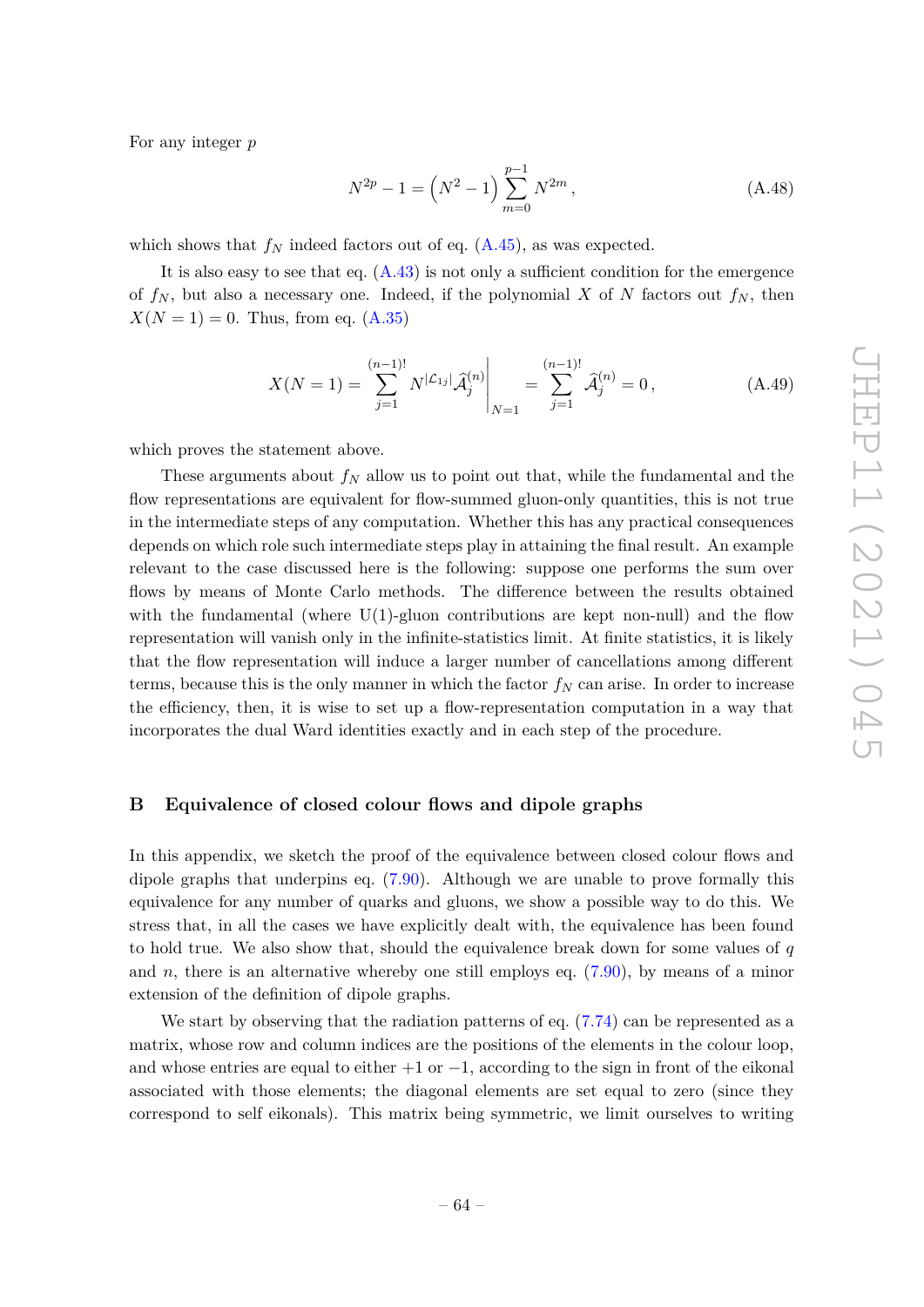its upper right triangle. Therefore

<span id="page-66-0"></span>
$$
M(\mathcal{E}_{\ell}(\bar{\gamma}', \bar{\gamma})) = \begin{pmatrix} e_1 & e_2 & e_3 & \cdots & e_{2m_{\ell}-1} & e_{2m_{\ell}} \\ 0 & +1 & -1 & \cdots & -1 & +1 \\ 0 & +1 & \cdots & +1 & -1 & e_2 \\ 0 & \cdots & -1 & +1 & e_3 \\ & \ddots & \vdots & \vdots & \cdots & \\ & & 0 & +1 & e_{2m_{\ell}-1} \\ & & & & 0 \end{pmatrix} \begin{matrix} e_1 \\ e_2 \\ e_3 \\ e_{2m_{\ell}-1} \\ e_{2m_{\ell}} \end{matrix}
$$
 (B.1)

so that

<span id="page-66-3"></span>
$$
\mathcal{E}_{\ell}(\bar{\gamma}', \bar{\gamma}) = \frac{1}{2} \sum_{i,j=1}^{2m_{\ell}} M(\mathcal{E}_{\ell}(\bar{\gamma}', \bar{\gamma}))_{ij} \left[ e_i, e_j \right]. \tag{B.2}
$$

Equation  $(B.1)$  shows that the two sums on the r.h.s. of eq.  $(7.74)$  coincide with those of the matrix elements with like signs on the northwest-southeast diagonals.

The basic idea is that of exploiting the matrix representation of eq. [\(B.1\)](#page-66-0) for  $\mathcal{E}^+$  and  $\mathcal{E}^$ separately, and to show that it can be written as a sum of matrices that are representations of dipole graphs, eq. [\(7.22\)](#page-41-1).

In order to do so, we start from a case that features only quarks and antiquarks. Therefore, from eq. [\(7.79\)](#page-48-4)

$$
2q = \sum_{\ell} 2m_{\ell} \,. \tag{B.3}
$$

The  $(2q) \times (2q)$  matrices<sup>[23](#page-66-1)</sup>

$$
M(\mathcal{E}^+) = M\bigg(\sum_{\ell} \mathcal{E}_{\ell}^+\bigg) , \qquad M(\mathcal{E}^-) = M\bigg(\sum_{\ell} \mathcal{E}_{\ell}^-\bigg) , \tag{B.4}
$$

are block matrices constructed by starting from the  $(2m_\ell) \times (2m_\ell)$  matrices

$$
M\left(\mathcal{E}_{\ell}^{+}\right) ,\qquad M\left(\mathcal{E}_{\ell}^{-}\right) ,\qquad (B.5)
$$

and by embedding them (as blocks) in a  $(2q) \times (2q)$  null matrix, so that we can formally write

<span id="page-66-2"></span>
$$
M\left(\sum_{\ell} \mathcal{E}_{\ell}^{+}\right) = \sum_{\ell} M\left(\mathcal{E}_{\ell}^{+}\right) , \qquad M\left(\sum_{\ell} \mathcal{E}_{\ell}^{-}\right) = \sum_{\ell} M\left(\mathcal{E}_{\ell}^{-}\right) , \tag{B.6}
$$

This property stems from item iii. in section [3:](#page-8-0) for any given quark or antiquark, there exists a single colour loop that contains its (anti)colour label. Equation [\(B.6\)](#page-66-2) allows one to work with an individual  $M(\mathcal{E}_{\ell}^{\pm})$  $\chi^{\pm}_{\ell}$  matrix. From eq. [\(B.1\)](#page-66-0), we see that

$$
M\left(\mathcal{E}_{\ell}^{+}\right)_{ij} = \delta(1, \text{mod}(i-j, 2)),\tag{B.7}
$$

<span id="page-66-4"></span>
$$
M\left(\mathcal{E}_{\ell}^{-}\right)_{ij} = \delta(0, \text{mod}(i-j, 2))\left(1 - \delta_{ij}\right),\tag{B.8}
$$

<span id="page-66-1"></span><sup>&</sup>lt;sup>23</sup>Henceforth, in order to simplify the notation we often understand the closed flow  $(\bar{\gamma}', \bar{\gamma})$ , which is given and fixed.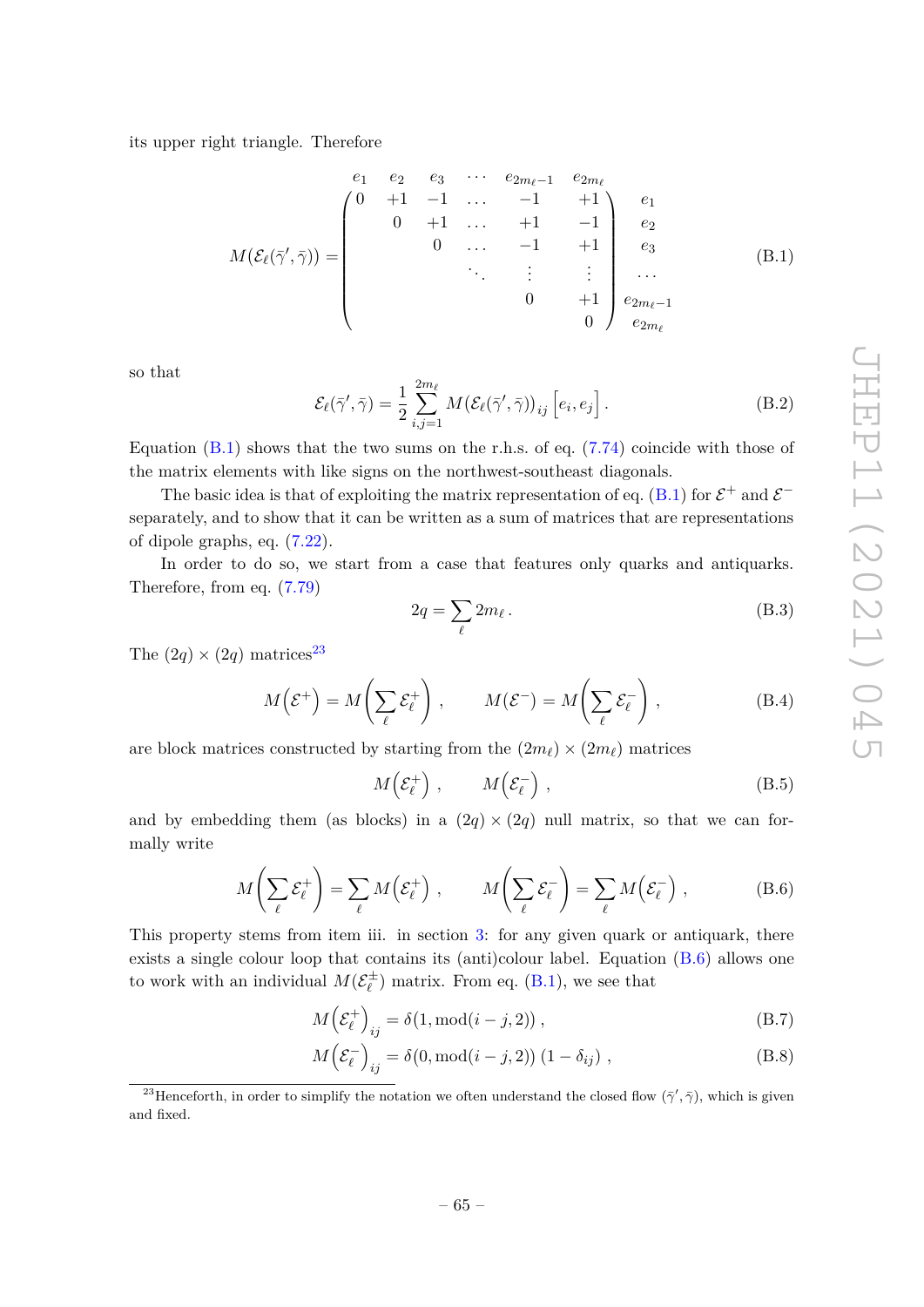so that, in keeping with eqs.  $(7.75)$  and  $(B.2)$ 

$$
M(\mathcal{E}_{\ell})_{ij} = M(\mathcal{E}_{\ell}^{+})_{ij} - M(\mathcal{E}_{\ell}^{-})_{ij}, \qquad (B.9)
$$

and therefore

$$
\mathcal{E}_{\ell}^{\pm}(\bar{\gamma}', \bar{\gamma}) = \frac{1}{2} \sum_{i,j=1}^{2m_{\ell}} M\left(\mathcal{E}_{\ell}^{\pm}(\bar{\gamma}', \bar{\gamma})\right)_{ij} \left[e_i, e_j\right],\tag{B.10}
$$

which are the analogues of eq. [\(B.2\)](#page-66-3). Let us first consider the case of  $\mathcal{E}_{\ell}^{+}$ . We define the following  $m_\ell$  matrices:

<span id="page-67-0"></span>
$$
M\left(\mathcal{E}_{\ell,k}^{+}\right)_{ij} = \delta(j, 1 + \text{mod}(1 - k - i, 2m_{\ell})), \quad 1 \le k \le 2m_{\ell} - 1, \quad k \text{ odd.} \tag{B.11}
$$

These matrices are symmetric, traceless, and have the following properties:

<span id="page-67-3"></span><span id="page-67-2"></span>
$$
\sum_{k} M(\mathcal{E}_{\ell,k}^{+}) = M(\mathcal{E}_{\ell}^{+}), \qquad (B.12)
$$

$$
\sum_{i=1}^{2m_{\ell}} M(\mathcal{E}_{\ell,k}^{+})_{ij} = \sum_{j=1}^{2m_{\ell}} M(\mathcal{E}_{\ell,k}^{+})_{ij} = 1.
$$
 (B.13)

It should be clear, then, that each of the matrices defined in eq.  $(B.11)$  represents what in section [7.4](#page-47-0) has been called a candidate subset of a dipole graph. This essentially concludes the argument, since each of the matrices  $M(\mathcal{E}^+_{\ell,k})$  can be transformed into a  $(2q) \times (2q)$ block matrix as was done above, so that

<span id="page-67-1"></span>
$$
M\left(\mathcal{E}^+\right) = \sum_{\ell} \sum_{k} M\left(\mathcal{E}_{\ell,k}^+\right) = \sum_{k_1,\dots,k_{|\mathcal{L}|}} \sum_{\ell} M\left(\mathcal{E}_{\ell,\{k_{\ell}\}}^+\right) . \tag{B.14}
$$

In the rightmost side of this equation we have exchanged the order of the summations over the loops and the index that identifies the individual matrices introduced in eq. [\(B.11\)](#page-67-0). In doing so, we need to have one such index for each block; in other words, a choice of the values of the indices  $k_1, \ldots k_{|\mathcal{L}|}$  corresponds to choosing one of the matrices of eq. [\(B.11\)](#page-67-0) for each of the blocks. In this way, for any given  $k_1, \ldots, k_{|\mathcal{L}|}$  set of values, the matrix

$$
M\left(\mathcal{E}_{\{k_{\ell}\}}^{+}\right) := \sum_{\ell} M\left(\mathcal{E}_{\ell,\{k_{\ell}\}}^{+}\right) \tag{B.15}
$$

is a matrix representative of a dipole graph. In summary, by replacing eq. [\(B.14\)](#page-67-1) into (the positive-eikonal part of) eq. [\(B.2\)](#page-66-3) one shows that the radiation pattern of  $\mathcal{E}^+$  can be written as the sum of the radiation patterns of the dipoles  $\mathcal{E}_{I_k}^+$  $\{k_{\ell}\}$ . Thus, eq. [\(B.14\)](#page-67-1) is the matrix form of eq.  $(7.82)$ , and also proves that all the  $c^{+}$  coefficients in the latter equation are equal to one.

It is important to stress again that not only is eq. [\(B.11\)](#page-67-0) not expected to be unique, but also that the decomposition of the radiation pattern of a closed flow into its positiveand negative-definite components is not mandatory. Therefore, it is in general possible to achieve a representation of a closed flow in terms of dipoles, with the number of the latter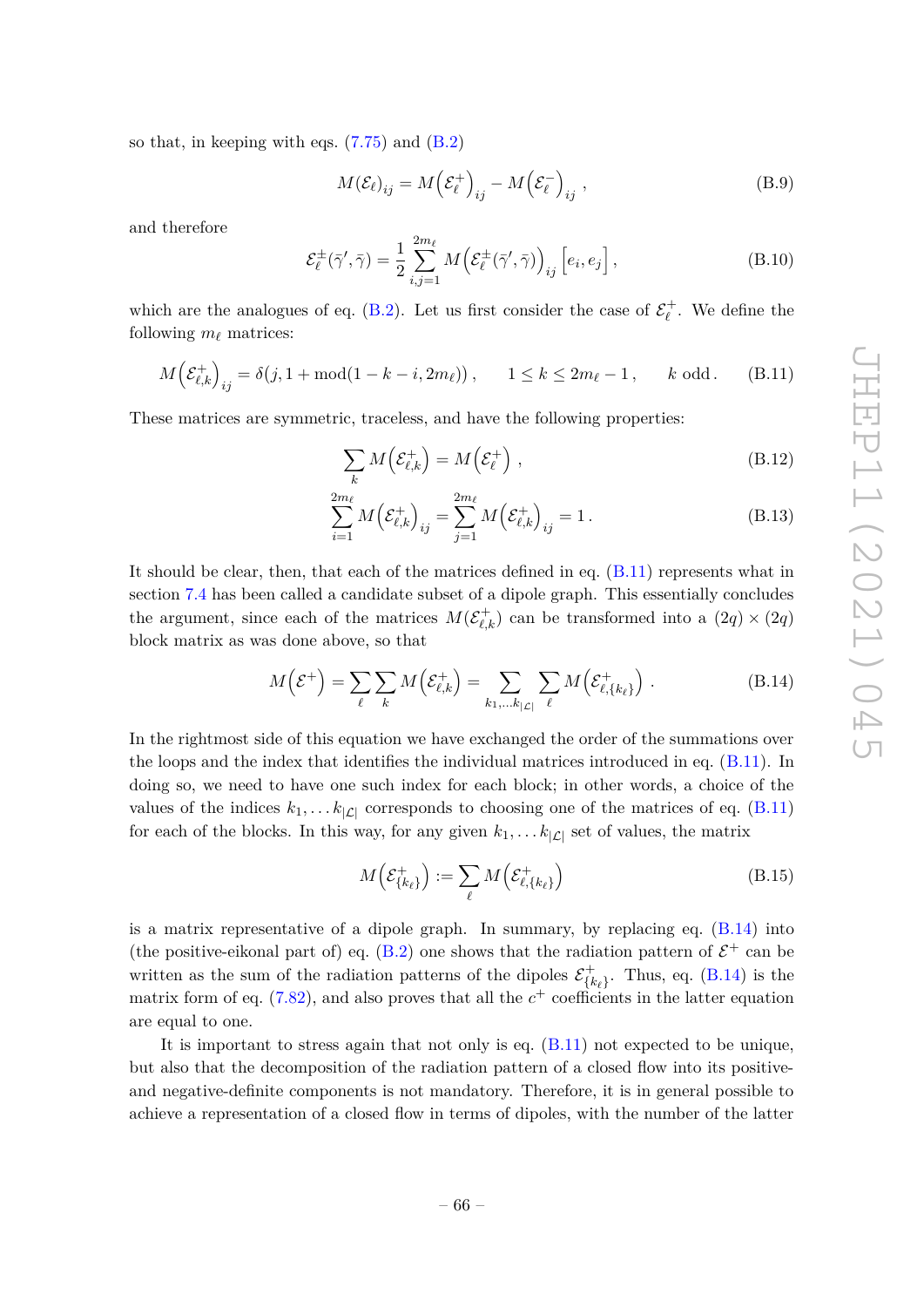smaller than those in eq.  $(7.80)$ ;<sup>[24](#page-68-0)</sup> we shall give an explicit example of this fact later in this appendix. However, this is not important here, since what is crucial is that the above proves that there is *at least* a way in which this representation can be achieved.

Unfortunately, things are not as simple for the radiation patterns of eikonals with negative signs, eq. [\(B.8\)](#page-66-4), since we have not been able to find matrices analogous to those of eq. [\(B.11\)](#page-67-0) that have all the properties of the latter. We note in particular that, when *q* is an odd number, the analogue of eq. [\(B.12\)](#page-67-2) cannot be true: some contributions must have opposite signs, so as to achieve a cancellation. This is because the radiation pattern  $\mathcal{E}^-$  arises necessarily from quark-quark and antiquark-antiquark eikonals (owing to the properties of colour loops, section [3\)](#page-8-0), but never from quark-antiquark eikonals. For this to correspond to a set of dipole graphs fulfilling the analogue of eq.  $(B.12)$ , each such graph would therefore contain *q/*2 pairs of quark indices and *q/*2 pairs of antiquark indices, which is impossible since  $q/2$  is not in general an integer number.

Having said that, we observe that the  $m_\ell - 1$  matrices

<span id="page-68-1"></span>
$$
M\left(\mathcal{E}_{\ell,k}^{-}\right)_{ij} = \delta(j, 1 + \text{mod}(i+k-1, 2m_{\ell})), \qquad 2 \le k \le 2m_{\ell} - 2, \qquad k \text{ even}, \tag{B.16}
$$

are traceless and fulfill properties identical to those in eqs. [\(B.12\)](#page-67-2) and [\(B.13\)](#page-67-3), namely

$$
\sum_{k} M(\mathcal{E}_{\ell,k}^{-}) = M(\mathcal{E}_{\ell}^{-}) , \qquad (B.17)
$$

$$
\sum_{i=1}^{2m_{\ell}} M(\mathcal{E}_{\ell,k})_{ij} = \sum_{j=1}^{2m_{\ell}} M(\mathcal{E}_{\ell,k})_{ij} = 1, \qquad (B.18)
$$

but *not being symmetric* (except when  $k = m_{\ell}$ ; thus, this happens only if  $m_{\ell}$  is even) cannot be representative of (a subset of) any dipole graph. However, by means of eq. [\(B.16\)](#page-68-1) we can construct the following set of  $\lfloor m_{\ell}/2 \rfloor$  matrices:

$$
M'\left(\mathcal{E}_{\ell,k}^{-}\right) = \frac{1}{1+\delta_{km_{\ell}}}\left(M\left(\mathcal{E}_{\ell,k}^{-}\right) + M\left(\mathcal{E}_{\ell,2m_{\ell}-k}^{-}\right)\right) \qquad 2 \le k \le m_{\ell}, \qquad k \text{ even.} \tag{B.19}
$$

These matrices are traceless and symmetric, and obey

$$
\sum_{k} M' \left( \mathcal{E}_{\ell,k}^{-} \right) = M' \left( \mathcal{E}_{\ell}^{-} \right) , \tag{B.20}
$$

$$
\sum_{i=1}^{2m_{\ell}} M' \left( \mathcal{E}_{\ell,k}^{-} \right)_{ij} = \sum_{j=1}^{2m_{\ell}} M' \left( \mathcal{E}_{\ell,k}^{-} \right)_{ij} = \delta_{km_{\ell}} + 2 \left( 1 - \delta_{km_{\ell}} \right) . \tag{B.21}
$$

This implies that they can be used in a dipole-like representation of the  $\mathcal{E}^-$  radiation pattern, provided that one extends the definition of dipole graphs to include the cases where each quark and each antiquark label appears in exactly two (as opposed to one) pairs. This corresponds to allowing, in a PSMC implementation, any quark and any antiquark to have two colour partners.

The procedure described so far cannot be directly applied in the presence of gluons, since a gluon may appear in two different loops, which renders invalid the construction of

<span id="page-68-0"></span><sup>&</sup>lt;sup>24</sup>This will of course also change the individual values of the  $c^{\pm}$  coefficients.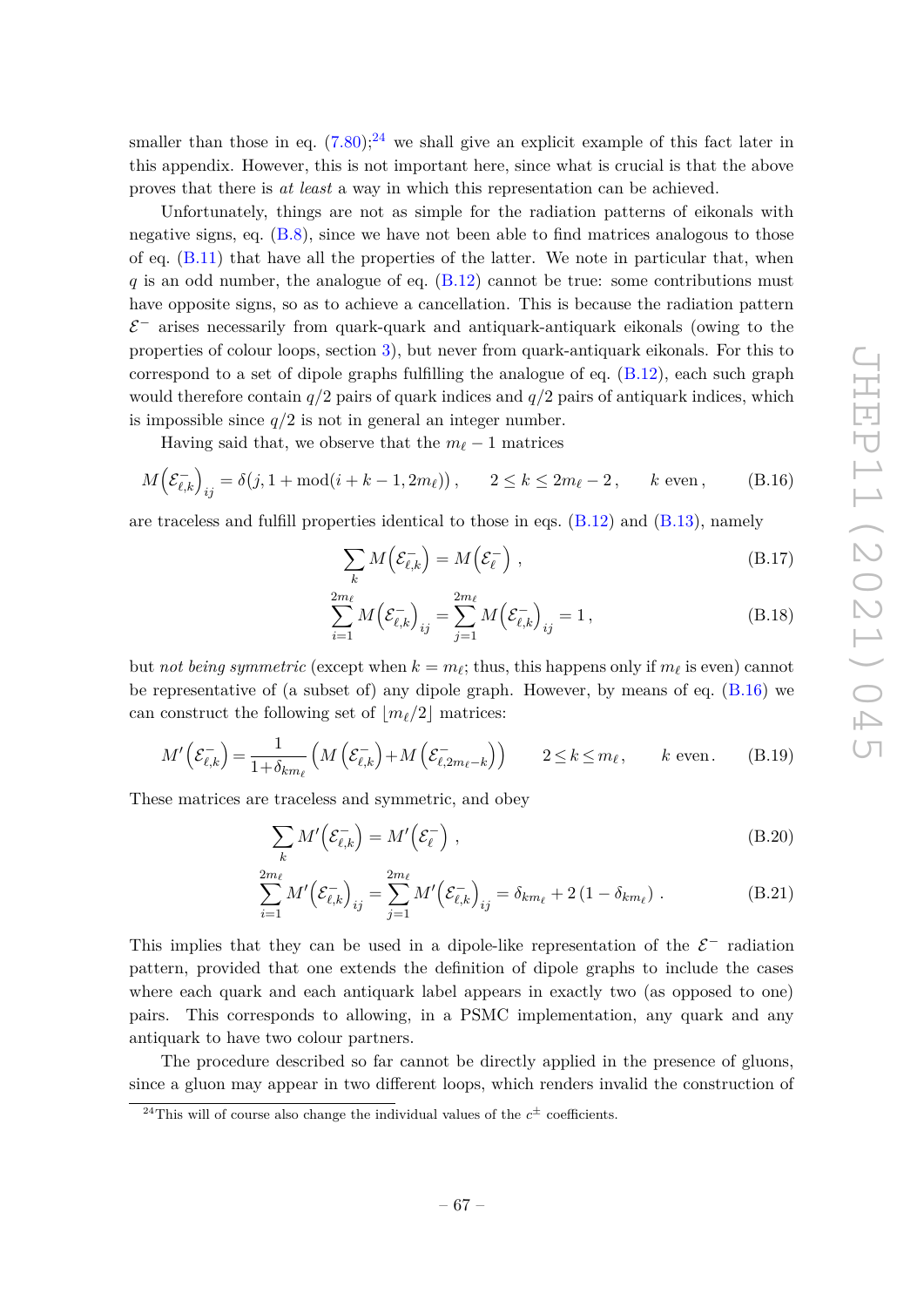the block matrices as was done thus far. However, one may treat the colour and anticolour labels of a gluon as a quark and an antiquark. One then proceeds as above and, at the very end, merges the two rows and columns relevant to each gluon (by summing their contents). The resulting rows and columns will sum to two, rather than to one (to four rather than to two in the case of the  $M'(\mathcal{E}_{\ell,k}^-)$  matrices), with the symmetry and traceless properties obviously unspoilt. One thus obtains again matrices that represent dipole graphs (or generalized dipole graphs, in the case of  $\mathcal{E}^-$ ) that include gluons, *except* for the following important detail. By treating, during the construction, the colour and anticolour indices of a gluon as independent from each other, one obtains self-eikonals which are not on the diagonal (see e.g. eq.  $(B.23)$ ). However, such a case is easy to diagnose, because after merging the rows and columns it results in an entry equal to two on the diagonal. When this happens, that gluon has to be removed, and thus interpreted as a self-connected gluon. After the removal, one is left with a dipole graph of dimension smaller than the original one, which is what has already been discussed in section [7.2.2.](#page-42-0)

**Example.** We consider the case of the closed flow  $(\bar{\gamma}_{0.1}, \bar{\gamma}_{0.2})$  in table [1.](#page-30-0) Equation [\(B.1\)](#page-66-0) reads (there is a single loop, so the index  $\ell$  is omitted)

<span id="page-69-2"></span>
$$
M(\mathcal{E}(\bar{\gamma}_{0,1},\bar{\gamma}_{0,2})) = \begin{pmatrix} -1 & \bar{2} & \bar{1} & -2 & \bar{2} & \bar{1} \\ 0 & +1 & -1 & +1 & -1 & +1 \\ 0 & +1 & -1 & +1 & -1 \\ 0 & +1 & -1 & +1 & \bar{1} \\ 0 & +1 & -1 & -1 & -2 \\ 0 & +1 & -1 & -2 & 0 \\ 0 & +1 & \bar{2} & 0 & \bar{1} \end{pmatrix} (B.22)
$$

and, equivalently

$$
\mathcal{E}^+(\overline{\gamma}_{0,1}, \overline{\gamma}_{0,2}) = \left[-1, \overline{2}\right] + \left[\overline{2}, \overline{1}\right] + \left[\overline{1}, -2\right] + \left[-2, \overline{2}\right] + \left[\overline{2}, \overline{1}\right] + \left[-1, -2\right] + \left[\overline{2}, \overline{2}\right] + \left[\overline{1}, \overline{1}\right] + \left[-1, \overline{1}\right],
$$
\n(B.23)

$$
\mathcal{E}^{-}(\bar{\gamma}_{0,1}, \bar{\gamma}_{0,2}) = \left[ -1, \bar{1} \right] + \left[ \bar{2}, -2 \right] + \left[ \bar{1}, \bar{2} \right] + \left[ -2, \bar{1} \right] + \left[ -1, \bar{2} \right] + \left[ \bar{2}, \bar{1} \right]. \tag{B.24}
$$

The three lines of eq. [\(B.23\)](#page-69-0) correspond to the three northwest-southeast diagonals (from left to right) with positive signs, and the two lines of eq. [\(B.24\)](#page-69-1) to the two diagonals (from left to right) with negative signs, of the matrix in eq. [\(B.22\)](#page-69-2). The sum of the r.h.s.'s of eqs.  $(B.23)$  and  $(B.24)$  is equal to the r.h.s. of eq.  $(6.23)$ , as it should by construction. In this example, we have

<span id="page-69-1"></span><span id="page-69-0"></span>
$$
q = 1, \quad n = 2, \quad m = 3, \quad n_{g^*} = 2,
$$
 (B.25)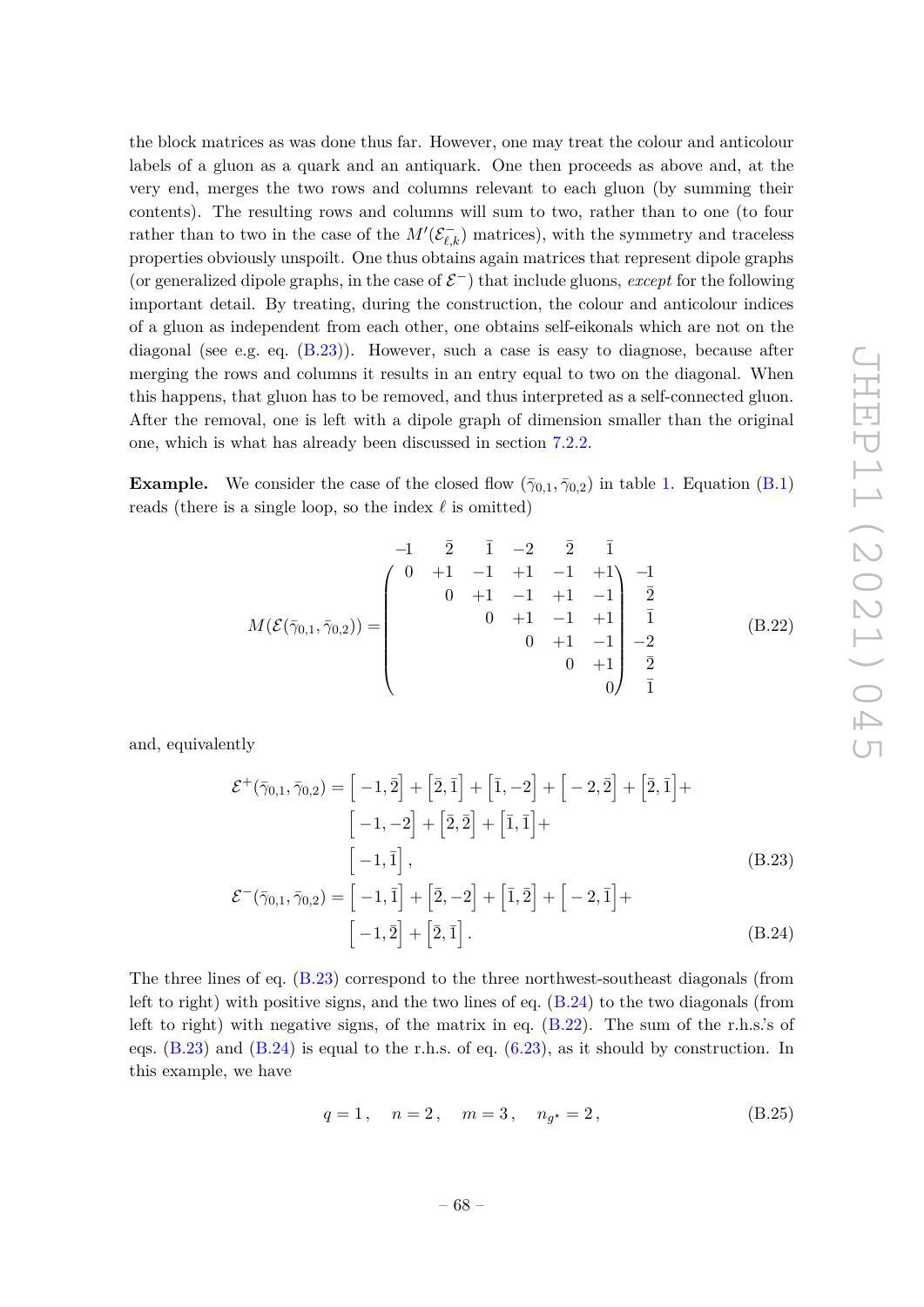and indeed, in keeping with eqs. [\(7.76\)](#page-47-3) and [\(7.77\)](#page-47-4),

$$
m^2 = 9, \quad m(m-1) = 6,
$$
 (B.26)

are the number of terms in eq. [\(B.23\)](#page-69-0) and the number of terms in eq. [\(B.24\)](#page-69-1), respectively.

Since  $n_{g^*} \neq 0$ , we expect the radiation pattern  $\mathcal{E}^+$  to be given in terms of dipoles graphs at least one of which will feature a number of gluons smaller than two (the "missing" gluons being self-interacting ones). Furthermore, we shall see that the radiation pattern  $\mathcal{E}^-$  can also be expressed in terms of dipole graphs, notwithstanding the lack of formal proof that this is possible. However, before going into that, we observe that by applying the merging-line procedure advocated above to the each of the gluons<sup>[25](#page-70-0)</sup> that appear in the matrix in eq. [\(B.22\)](#page-69-2) we obtain the following:

<span id="page-70-1"></span>
$$
\begin{pmatrix}\n-1 & \bar{2} & \bar{1} & -2 & \bar{2} & \bar{1} \\
0 & +1 & -1 & +1 & -1 & +1 \\
0 & +1 & -1 & +1 & -1 & \bar{2} \\
0 & +1 & -1 & +1 & \bar{1} & \bar{1} \\
0 & +1 & -1 & +1 & \bar{1} & -2 \\
0 & +1 & -1 & -2 & -2\n\end{pmatrix}\n\begin{pmatrix}\n0 & 0 & 0 & 1 \\
0 & 0 & 0 & 1 \\
2 & 0 & 0 & \bar{2} \\
2 & 0 & 0 & \bar{1} \\
0 & -2 & 0 & -2\n\end{pmatrix}
$$
\n(B.27)

As has been anticipated in the discussion given before, in the matrix on the r.h.s. of eq. [\(B.27\)](#page-70-1) we see the presence of two elements equal to two on the diagonal, which is equivalent to saying that there are two self-connected gluons. Indeed, it is immediate to see that this matrix is representative of the dipole graph  $\Gamma_6$  of figure [2,](#page-44-0) with the corresponding radiation pattern of eq. [\(6.23\)](#page-30-2).

We now consider the matrices of eq. [\(B.11\)](#page-67-0), which we construct as explained before, namely by first treating the colour and anticolour of each gluon as a quark and an antiquark, and by merging the relevant lines afterwards. Thus

<span id="page-70-2"></span>
$$
M\left(\mathcal{E}_{1}^{+}\right) = \begin{pmatrix} -1 & \frac{1}{2} & \frac{1}{2} & \frac{1}{2} & \frac{1}{2} \\ 0 & 0 & 0 & 0 & 0 \\ 0 & 0 & 0 & 1 & \frac{1}{2} \\ 0 & 0 & 1 & 0 & \frac{1}{2} \\ 0 & 0 & 0 & \frac{1}{2} \end{pmatrix} \xrightarrow{\mathbf{1}} \begin{pmatrix} -1 & \frac{1}{2} & \frac{1}{2} & -2 \\ 0 & 1 & 0 & 0 \\ 0 & 0 & 1 & \frac{1}{2} \\ 0 & 0 & \frac{1}{2} & \frac{1}{2} \end{pmatrix} \xrightarrow{\mathbf{1}} \begin{pmatrix} 0 & 1 & 0 & 0 \\ 0 & 0 & 1 & \frac{1}{2} \\ 0 & 0 & 0 & \frac{1}{2} \\ 0 & 0 & -2 \end{pmatrix} \xrightarrow{\mathbf{1}} \begin{pmatrix} 0 & \frac{1}{2} & \frac{1}{2} & \frac{1}{2} \\ 0 & \frac{1}{2} & \frac{1}{2} & \frac{1}{2} \\ 0 & 0 & 0 & \frac{1}{2} \end{pmatrix} \xrightarrow{\mathbf{1}} \begin{pmatrix} 0 & \frac{1}{2} & \frac{1}{2} & \frac{1}{2} \\ 0 & \frac{1}{2} & \frac{1}{2} & \frac{1}{2} \\ 0 & 0 & 0 & \frac{1}{2} \end{pmatrix} \xrightarrow{\mathbf{1}} \begin{pmatrix} 0 & \frac{1}{2} & \frac{1}{2} & \frac{1}{2} \\ 0 & \frac{1}{2} & \frac{1}{2} & \frac{1}{2} \\ 0 & 0 & 0 & \frac{1}{2} \end{pmatrix} \xrightarrow{\mathbf{1}} \begin{pmatrix} 0 & \frac{1}{2} & \frac{1}{2} & \frac{1}{
$$

<span id="page-70-0"></span> $^{25}$ That is, row/column number 2 and 3 is merged with row/column number 5 and 6, respectively.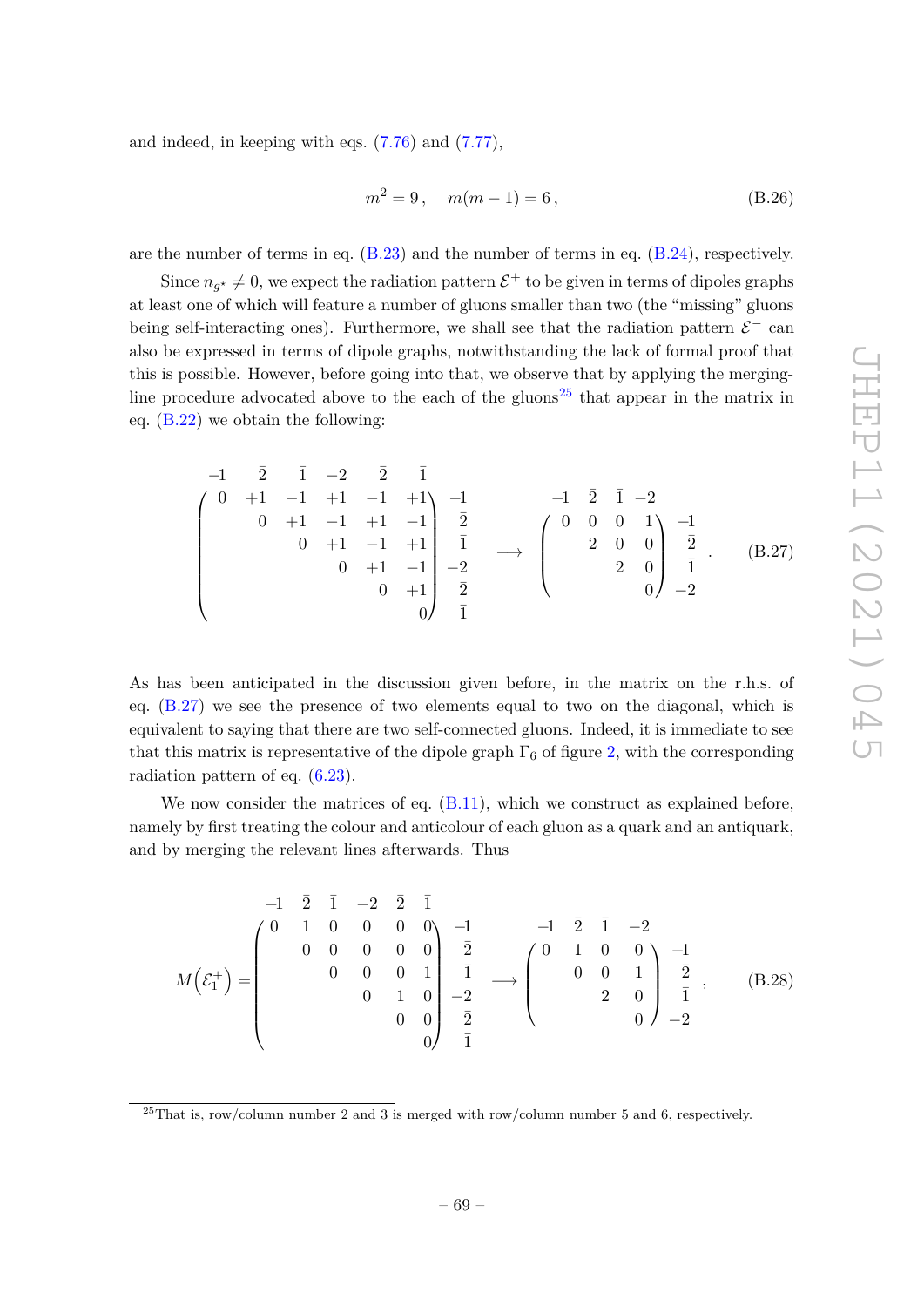<span id="page-71-0"></span>
$$
M\left(\mathcal{E}_3^+\right) = \begin{pmatrix} -1 & \overline{2} & \overline{1} & -2 & \overline{2} & \overline{1} \\ 0 & 0 & 0 & 1 & 0 & 0 \\ 0 & 1 & 0 & 0 & 0 \\ 0 & 0 & 0 & 0 & \overline{1} \\ 0 & 0 & 0 & 0 & -2 \\ 0 & 0 & 1 & \overline{2} \\ 0 & 0 & 0 & \overline{1} \end{pmatrix} \xrightarrow{\overline{1}} \begin{pmatrix} -1 & \overline{2} & \overline{1} & -2 \\ 0 & 0 & 0 & 1 \\ 0 & 2 & 0 & 0 \\ 0 & 0 & 0 & \overline{1} \end{pmatrix} \xrightarrow{\overline{2}}_{-1}, \quad (B.29)
$$

<span id="page-71-1"></span>
$$
M\left(\mathcal{E}_{5}^{+}\right) = \begin{pmatrix} -1 & \overline{2} & \overline{1} & -2 & \overline{2} & \overline{1} \\ 0 & 0 & 0 & 0 & 1 \\ 0 & 0 & 0 & 1 & 0 \\ 0 & 0 & 0 & 0 \\ 0 & 0 & 0 & 0 \\ 0 & 0 & 0 & \overline{2} \end{pmatrix} \begin{pmatrix} -1 & \overline{2} & \overline{1} & -2 \\ \overline{2} & \overline{1} & -2 \\ 0 & 0 & 1 \\ 0 & 0 & 0 \\ 0 & 0 & \overline{2} \end{pmatrix} \begin{pmatrix} 0 & 0 & 1 & 0 \\ 0 & 0 & 1 & 0 \\ 0 & 0 & 1 \\ 0 & 0 & 1 \end{pmatrix} \begin{pmatrix} -1 & \overline{2} & \overline{1} & -2 \\ \overline{2} & \overline{1} & -2 \\ 0 & 0 & 1 \\ 0 & 0 & 0 \end{pmatrix} \begin{pmatrix} 0 & \overline{2} & \overline{1} & -2 \\ \overline{2} & \overline{1} & -2 \\ 0 & 0 & 1 \\ 0 & 0 & 0 \end{pmatrix} \begin{pmatrix} 0 & \overline{2} & \overline{1} & -2 \\ \overline{2} & \overline{1} & -2 \\ 0 & 0 & 1 \\ 0 & 0 & 0 \end{pmatrix} \begin{pmatrix} 0 & \overline{2} & \overline{1} & -2 \\ \overline{2} & \overline{1} & -2 \\ 0 & 0 & 1 \\ 0 & 0 & 0 \end{pmatrix} \begin{pmatrix} 0 & \overline{2} & \overline{1} & -2 \\ \overline{2} & \overline{1} & -2 \\ 0 & 0 & 1 \\ 0 & 0
$$

We see that the rightmost matrices in eqs.  $(B.28)$ ,  $(B.29)$ , and  $(B.30)$  correspond to the dipole graphs  $\Gamma_4$ ,  $\Gamma_3$ , and  $\Gamma_5$  of figure [2,](#page-44-0) respectively, with the first and the third being associated with one self-connected gluon (with label  $\bar{1}$  and  $\bar{2}$  respectively). This concludes the explicit construction of the r.h.s. of eq.  $(7.82)$ ; as was expected from eq.  $(B.11)$ , all  $\alpha$  coefficients  $c^+$  that appear in the former equation are equal to one.

We now turn to the radiation pattern  $\mathcal{E}^-$ . We construct a regular dipole representation, thereby avoiding the use of the matrices in eq. [\(B.16\)](#page-68-1). Explicitly

$$
M\left(\mathcal{E}_{b_1}^{-}\right) = \begin{pmatrix} -1 & \overline{2} & \overline{1} & -2 & \overline{2} & \overline{1} \\ 0 & 1 & 0 & 0 & 0 & 0 \\ 0 & 0 & 0 & 0 & 0 \\ 0 & 0 & 1 & 0 & \overline{1} \\ 0 & 0 & 0 & 1 \\ 0 & 0 & 0 & \overline{2} \end{pmatrix} \xrightarrow{\mathbf{1}} \begin{pmatrix} -1 & \overline{2} & \overline{1} & -2 \\ 0 & 1 & 0 & 0 \\ 0 & 1 & 0 & \overline{2} \\ 0 & 0 & 1 & \overline{1} \end{pmatrix} \xrightarrow{\mathbf{2}}_{\mathbf{1}} \begin{pmatrix} 0 & 1 & 0 & 0 \\ 0 & 1 & 0 & 0 \\ 0 & 1 & 0 & \overline{2} \\ 0 & 0 & -2 \end{pmatrix} \xrightarrow{\mathbf{2}} \begin{pmatrix} 0 & 0 & 0 & 0 \\ 0 & 0 & 0 & 0 \\ 0 & 0 & 0 & \overline{2} \\ 0 & 0 & 0 & \overline{2} \end{pmatrix} \xrightarrow{\mathbf{2}} \begin{pmatrix} 0 & 0 & 0 & 0 \\ 0 & 0 & 0 & 0 \\ 0 & 0 & 0 & \overline{2} \\ 0 & 0 & 0 & \overline{2} \end{pmatrix} \xrightarrow{\mathbf{2}} \begin{pmatrix} 0 & 0 & 0 & 0 \\ 0 & 0 & 0 & 0 \\ 0 & 0 & 0 & 0 \\ 0 & 0 & 0 & \overline{2} \end{pmatrix}
$$

$$
M\left(\mathcal{E}_{b_2}^{-}\right) = \begin{pmatrix} -1 & \bar{2} & \bar{1} & -2 & \bar{2} & \bar{1} \\ 0 & 0 & 0 & 1 & 0 \\ 0 & 0 & 0 & 0 & 1 \\ 0 & 0 & 0 & 0 & \bar{1} \\ 0 & 0 & 0 & 0 & -2 \\ 0 & 0 & 0 & \bar{2} & \end{pmatrix} \xrightarrow{\bar{2}} \begin{pmatrix} 0 & 1 & 0 & 0 \\ 0 & 1 & 0 & 0 \\ 0 & 1 & 0 & \bar{2} \\ 0 & 0 & 1 & \bar{1} \end{pmatrix} \xrightarrow{\bar{2}} \begin{pmatrix} 0 & 0 & 0 & 0 \\ 0 & 0 & 0 & 0 \\ 0 & 0 & 1 & \bar{2} \\ 0 & 0 & 0 & -2 \end{pmatrix} \xrightarrow{\bar{2}} (B.32)
$$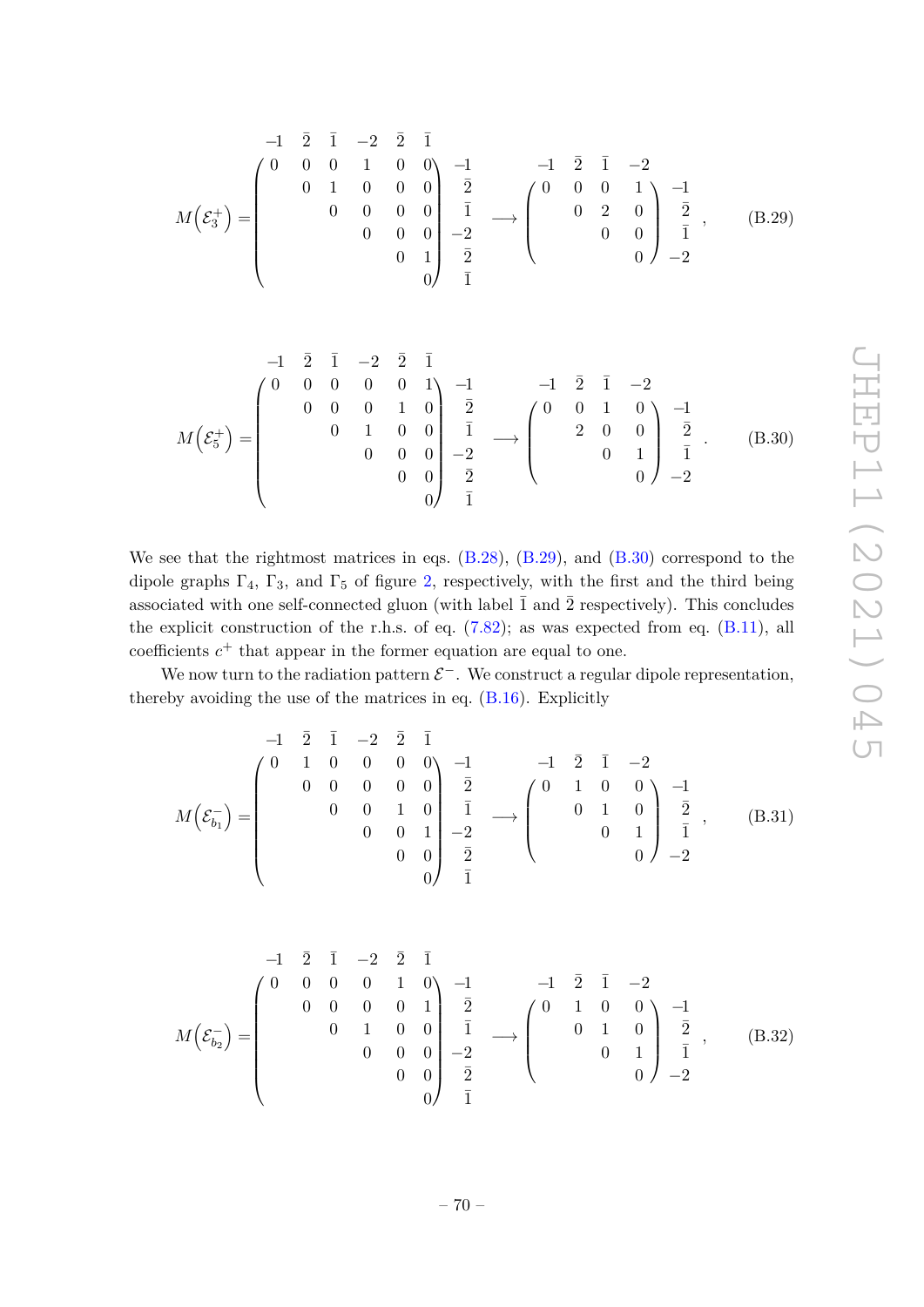<span id="page-72-0"></span>
$$
M\left(\mathcal{E}_{b_3}^{-}\right) = \begin{pmatrix} -1 & \overline{2} & \overline{1} & -2 & \overline{2} & \overline{1} \\ 0 & 0 & 1 & 0 & 0 \\ 0 & 0 & 1 & 0 & 0 \\ 0 & 0 & 0 & 0 \\ 0 & 0 & 0 & 0 \\ 0 & 0 & 1 & \overline{2} \\ 0 & 0 & 1 & \overline{2} \end{pmatrix} \xrightarrow{\mathbf{1}} \begin{pmatrix} -1 & \overline{2} & \overline{1} & -2 \\ 0 & 0 & 1 & 0 \\ 0 & 1 & 1 & \overline{2} \\ 0 & 0 & 0 & \overline{1} \end{pmatrix} \xrightarrow{\mathbf{2}}_{\mathbf{1}} \begin{pmatrix} 0 & 0 & 1 & 0 \\ 0 & 1 & 1 & \overline{2} \\ 0 & 0 & 0 & \overline{1} \end{pmatrix} \xrightarrow{\mathbf{2}}_{\mathbf{2}} \begin{pmatrix} 0 & 0 & 0 & 0 \\ 0 & 0 & 1 & 0 \\ 0 & 0 & 0 & \overline{1} \end{pmatrix} \xrightarrow{\mathbf{2}}_{\mathbf{2}} \begin{pmatrix} 0 & \overline{2} & \overline{2} & \overline{2} \\ 0 & 0 & \overline{2} & \overline{1} \end{pmatrix} \xrightarrow{\mathbf{2}} \begin{pmatrix} 0 & \overline{2} & \overline{2} & \overline{2} \\ 0 & 0 & \overline{2} & \overline{1} \end{pmatrix}
$$

<span id="page-72-1"></span>
$$
M\left(\mathcal{E}_{b_4}^{-}\right) = \begin{pmatrix} -1 & \overline{2} & \overline{1} & -2 & \overline{2} & \overline{1} \\ 0 & 1 & 0 & 0 & 0 & 0 \\ 0 & 0 & 0 & 0 & 0 \\ 0 & 1 & 0 & 0 & \overline{1} \\ 0 & 0 & 0 & 0 & -2 \\ 0 & 0 & 1 & \overline{2} \end{pmatrix} \xrightarrow{\overline{1}} \begin{pmatrix} -1 & \overline{2} & \overline{1} & -2 \\ 0 & 1 & 0 & 0 \\ 0 & 1 & 0 & \overline{2} \\ 0 & 0 & 1 & \overline{1} \end{pmatrix} \xrightarrow{\overline{2}} \begin{pmatrix} 0 & 1 & 0 & 0 \\ 0 & 1 & 0 & 0 \\ 0 & 1 & 0 & \overline{2} \\ 0 & 0 & -2 & \end{pmatrix} \xrightarrow{\overline{2}} \begin{pmatrix} 0 & \overline{2} & \overline{2} & \overline{2} \\ 0 & \overline{2} & \overline{2} \\ 0 & 0 & 0 & \overline{2} \end{pmatrix} \xrightarrow{\overline{2}} \begin{pmatrix} 0 & \overline{2} & \overline{2} & \overline{2} \\ 0 & \overline{2} & \overline{2} \\ 0 & 0 & 0 & \overline{2} \end{pmatrix} \xrightarrow{\overline{2}} \begin{pmatrix} 0 & \overline{2} & \overline{2} & \overline{2} \\ 0 & \overline{2} & \overline{2} \\ 0 & 0 & \overline{2} & \overline{2} \end{pmatrix}
$$

so that

$$
M(\mathcal{E}^-) = M\left(\mathcal{E}_{b_1}^-\right) + M\left(\mathcal{E}_{b_2}^-\right) + M\left(\mathcal{E}_{b_3}^-\right) - M\left(\mathcal{E}_{b_4}^-\right) \tag{B.35}
$$

<span id="page-72-2"></span>
$$
= M\left(\mathcal{E}_{b_1}^-\right) + M\left(\mathcal{E}_{b_3}^-\right) ,\tag{B.36}
$$

with the matrices on the r.h.s. understood to be those obtained by line-merging.

The present case being derived from that of a 3-quark-line process, we know (see the comment before eq.  $(B.16)$ ) that the equivalent dipole graphs must include quark-antiquark eikonals. These are the elements of the matrices on the l.h.s. of eqs.  $(B.31)$ – $(B.33)$  whose row and column indices have opposite parities. Since these eikonals cannot stem from  $\mathcal{E}^-,$ they are subtracted by the matrix on the l.h.s. of eq.  $(B.34)$ , whose elements are all of this kind. We point out that while this implies that the  $c^-$  coefficients on the r.h.s. of eq. [\(7.83\)](#page-48-0) do not have the same sign for the 3-quark-line process, this is not the case after line-merging. As we see from the r.h.s. of eqs.  $(B.31)$ – $(B.34)$ , such an operation leads to degenerate results, and thus to immediate cancellations and to the final result of eq. [\(B.36\)](#page-72-2), i.e. to a linear combination of dipole graphs with coefficients all equal to one.

The rightmost matrices in eqs. [\(B.31\)](#page-71-0) and [\(B.33\)](#page-72-0) correspond to the dipole graphs  $\Gamma_2$ and  $\Gamma_1$  of figure [2,](#page-44-0) respectively. Using these identifications, those relevant to  $\mathcal E$  and  $\mathcal E^+$ found after eq.  $(B.27)$  and  $(B.30)$ , as well as eq.  $(B.9)$ , we arrive at

$$
\mathcal{D}\left(\Gamma_6\right) = \mathcal{D}\left(\Gamma_4\right) + \mathcal{D}\left(\Gamma_3\right) + \mathcal{D}\left(\Gamma_5\right) - \left[\mathcal{D}\left(\Gamma_1\right) + \mathcal{D}\left(\Gamma_2\right)\right],\tag{B.37}
$$

which coincides with eq.  $(7.40)$ . This is a direct manifestation of the non-uniqueness of the choices in eq. [\(7.88\)](#page-49-0), although of limited practical interest (since the present example is relevant to a single closed flow, rather than to the set of all closed flows that one needs to consider in physical applications).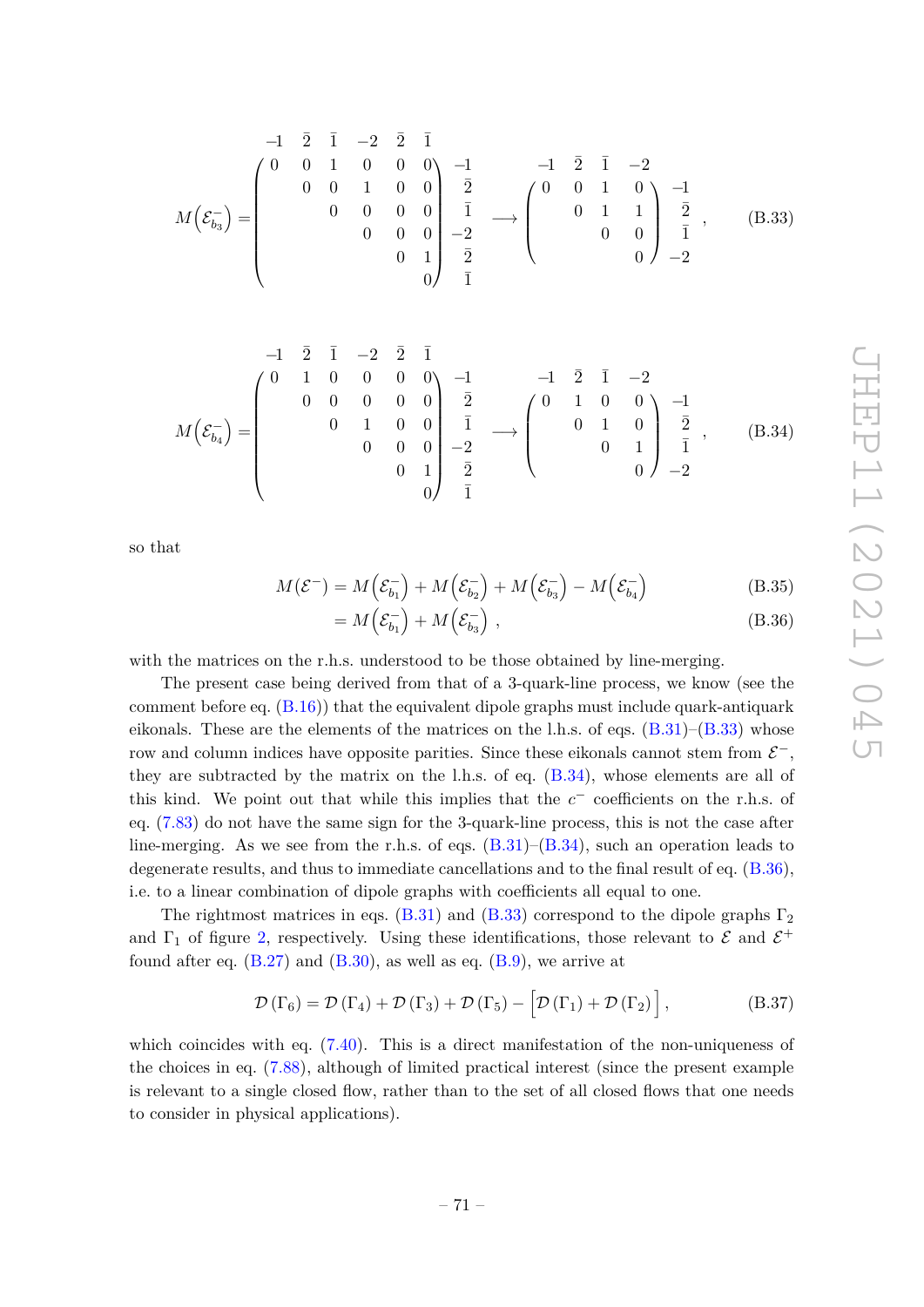**Open Access.** This article is distributed under the terms of the Creative Commons Attribution License [\(CC-BY 4.0\)](https://creativecommons.org/licenses/by/4.0/), which permits any use, distribution and reproduction in any medium, provided the original author(s) and source are credited.

## **References**

- [1] Z. Nagy and D.E. Soper, *Parton shower evolution with subleading color*, *JHEP* **06** [\(2012\) 044](https://doi.org/10.1007/JHEP06(2012)044) [[arXiv:1202.4496](https://arxiv.org/abs/1202.4496)] [IN[SPIRE](https://inspirehep.net/search?p=find+EPRINT%2BarXiv%3A1202.4496)].
- [2] Z. Nagy and D.E. Soper, *Effects of subleading color in a parton shower*, *JHEP* **07** [\(2015\) 119](https://doi.org/10.1007/JHEP07(2015)119) [[arXiv:1501.00778](https://arxiv.org/abs/1501.00778)] [IN[SPIRE](https://inspirehep.net/search?p=find+EPRINT%2BarXiv%3A1501.00778)].
- [3] K. Hamilton, R. Medves, G.P. Salam, L. Scyboz and G. Soyez, *Colour and logarithmic accuracy in final-state parton showers*, [arXiv:2011.10054](https://arxiv.org/abs/2011.10054) [IN[SPIRE](https://inspirehep.net/search?p=find+EPRINT%2BarXiv%3A2011.10054)].
- [4] M. De Angelis, J.R. Forshaw and S. Plätzer, *Resummation and Simulation of Soft Gluon Effects beyond Leading Color*, *[Phys. Rev. Lett.](https://doi.org/10.1103/PhysRevLett.126.112001)* **126** (2021) 112001 [[arXiv:2007.09648](https://arxiv.org/abs/2007.09648)] [IN[SPIRE](https://inspirehep.net/search?p=find+EPRINT%2BarXiv%3A2007.09648)].
- [5] R. Ángeles Martínez, M. De Angelis, J.R. Forshaw, S. Plätzer and M.H. Seymour, *Soft gluon evolution and non-global logarithms*, *JHEP* **05** [\(2018\) 044](https://doi.org/10.1007/JHEP05(2018)044) [[arXiv:1802.08531](https://arxiv.org/abs/1802.08531)] [IN[SPIRE](https://inspirehep.net/search?p=find+EPRINT%2BarXiv%3A1802.08531)].
- [6] J. Isaacson and S. Prestel, *Stochastically sampling color configurations*, *[Phys. Rev. D](https://doi.org/10.1103/PhysRevD.99.014021)* **99** [\(2019\) 014021](https://doi.org/10.1103/PhysRevD.99.014021) [[arXiv:1806.10102](https://arxiv.org/abs/1806.10102)] [IN[SPIRE](https://inspirehep.net/search?p=find+EPRINT%2BarXiv%3A1806.10102)].
- [7] W.T. Giele, D.A. Kosower and P.Z. Skands, *Higher-Order Corrections to Timelike Jets*, *Phys. Rev. D* 84 [\(2011\) 054003](https://doi.org/10.1103/PhysRevD.84.054003) [[arXiv:1102.2126](https://arxiv.org/abs/1102.2126)] [IN[SPIRE](https://inspirehep.net/search?p=find+EPRINT%2BarXiv%3A1102.2126)].
- [8] S. Jadach, A. Kusina, M. Skrzypek and M. Slawinska, *Two real parton contributions to non-singlet kernels for exclusive QCD DGLAP evolution*, *JHEP* **08** [\(2011\) 012](https://doi.org/10.1007/JHEP08(2011)012) [[arXiv:1102.5083](https://arxiv.org/abs/1102.5083)] [IN[SPIRE](https://inspirehep.net/search?p=find+EPRINT%2BarXiv%3A1102.5083)].
- [9] L. Hartgring, E. Laenen and P. Skands, *Antenna Showers with One-Loop Matrix Elements*, *JHEP* **10** [\(2013\) 127](https://doi.org/10.1007/JHEP10(2013)127) [[arXiv:1303.4974](https://arxiv.org/abs/1303.4974)] [IN[SPIRE](https://inspirehep.net/search?p=find+EPRINT%2BarXiv%3A1303.4974)].
- [10] O. Gituliar, S. Jadach, A. Kusina and M. Skrzypek, *On regularizing the infrared singularities in QCD NLO splitting functions with the new Principal Value prescription*, *[Phys. Lett. B](https://doi.org/10.1016/j.physletb.2014.03.045)* **732** [\(2014\) 218](https://doi.org/10.1016/j.physletb.2014.03.045) [[arXiv:1401.5087](https://arxiv.org/abs/1401.5087)] [IN[SPIRE](https://inspirehep.net/search?p=find+EPRINT%2BarXiv%3A1401.5087)].
- [11] H.T. Li and P. Skands, *A framework for second-order parton showers*, *[Phys. Lett. B](https://doi.org/10.1016/j.physletb.2017.05.011)* **771** [\(2017\) 59](https://doi.org/10.1016/j.physletb.2017.05.011) [[arXiv:1611.00013](https://arxiv.org/abs/1611.00013)] [IN[SPIRE](https://inspirehep.net/search?p=find+EPRINT%2BarXiv%3A1611.00013)].
- [12] S. Höche and S. Prestel, *Triple collinear emissions in parton showers*, *[Phys. Rev. D](https://doi.org/10.1103/PhysRevD.96.074017)* **96** [\(2017\) 074017](https://doi.org/10.1103/PhysRevD.96.074017) [[arXiv:1705.00742](https://arxiv.org/abs/1705.00742)] [IN[SPIRE](https://inspirehep.net/search?p=find+EPRINT%2BarXiv%3A1705.00742)].
- [13] S. Höche, F. Krauss and S. Prestel, *Implementing NLO DGLAP evolution in Parton Showers*, *JHEP* **10** [\(2017\) 093](https://doi.org/10.1007/JHEP10(2017)093) [[arXiv:1705.00982](https://arxiv.org/abs/1705.00982)] [IN[SPIRE](https://inspirehep.net/search?p=find+EPRINT%2BarXiv%3A1705.00982)].
- [14] F. Dulat, S. Höche and S. Prestel, *Leading-Color Fully Differential Two-Loop Soft Corrections to QCD Dipole Showers*, *Phys. Rev. D* **98** [\(2018\) 074013](https://doi.org/10.1103/PhysRevD.98.074013) [[arXiv:1805.03757](https://arxiv.org/abs/1805.03757)] [IN[SPIRE](https://inspirehep.net/search?p=find+EPRINT%2BarXiv%3A1805.03757)].
- [15] G. Bewick, S. Ferrario Ravasio, P. Richardson and M.H. Seymour, *Logarithmic accuracy of angular-ordered parton showers*, *JHEP* **04** [\(2020\) 019](https://doi.org/10.1007/JHEP04(2020)019) [[arXiv:1904.11866](https://arxiv.org/abs/1904.11866)] [IN[SPIRE](https://inspirehep.net/search?p=find+EPRINT%2BarXiv%3A1904.11866)].
- [16] M. Dasgupta, F.A. Dreyer, K. Hamilton, P.F. Monni, G.P. Salam and G. Soyez, *Parton showers beyond leading logarithmic accuracy*, *[Phys. Rev. Lett.](https://doi.org/10.1103/PhysRevLett.125.052002)* **125** (2020) 052002 [[arXiv:2002.11114](https://arxiv.org/abs/2002.11114)] [IN[SPIRE](https://inspirehep.net/search?p=find+EPRINT%2BarXiv%3A2002.11114)].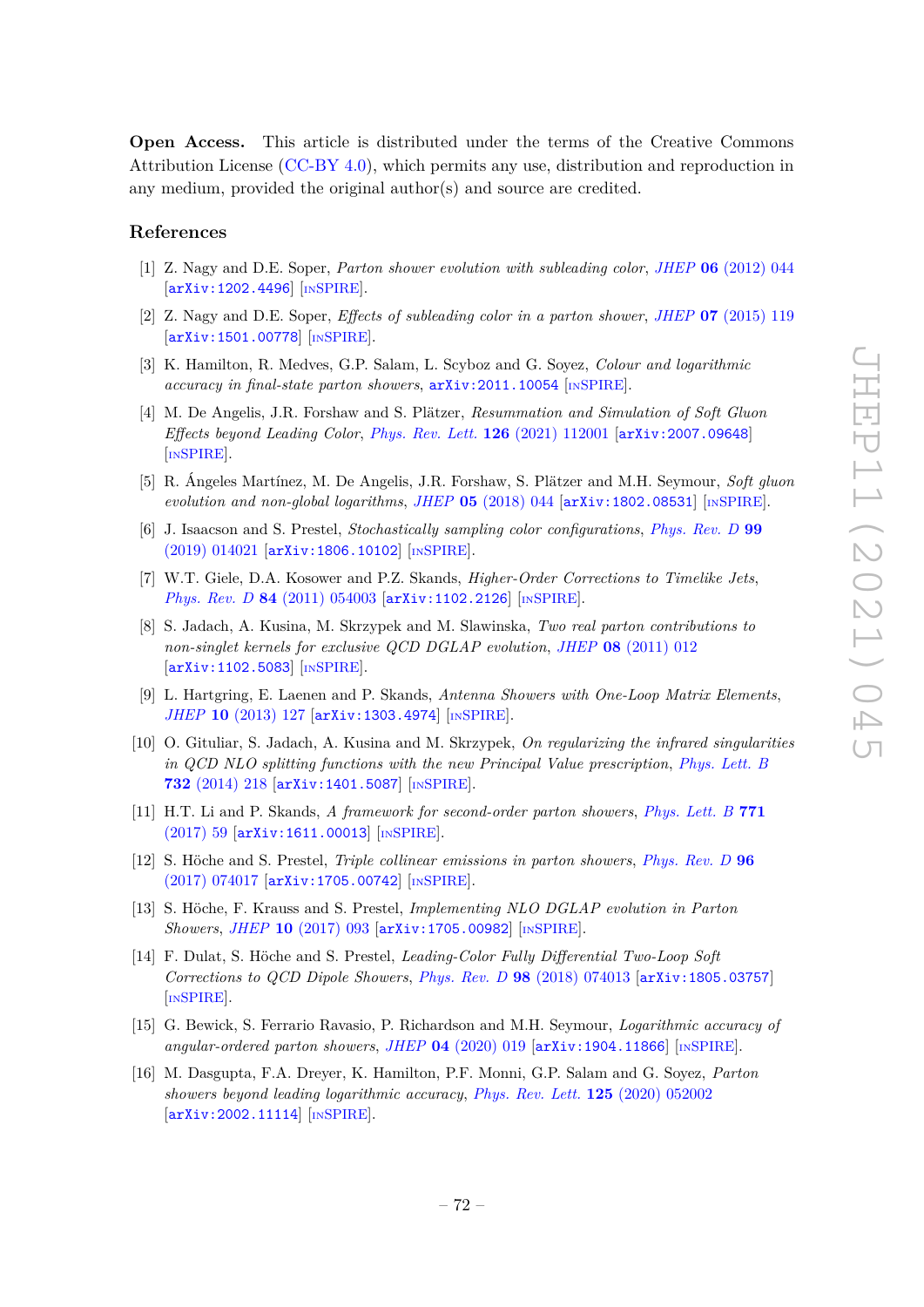- [17] M.L. Mangano and S.J. Parke, *Multiparton amplitudes in gauge theories*, *[Phys. Rept.](https://doi.org/10.1016/0370-1573(91)90091-Y)* **200** [\(1991\) 301](https://doi.org/10.1016/0370-1573(91)90091-Y) [[hep-th/0509223](https://arxiv.org/abs/hep-th/0509223)] [IN[SPIRE](https://inspirehep.net/search?p=find+EPRINT%2Bhep-th%2F0509223)].
- [18] V. Del Duca, L.J. Dixon and F. Maltoni, *New color decompositions for gauge amplitudes at tree and loop level*, *[Nucl. Phys. B](https://doi.org/10.1016/S0550-3213(99)00809-3)* **571** (2000) 51 [[hep-ph/9910563](https://arxiv.org/abs/hep-ph/9910563)] [IN[SPIRE](https://inspirehep.net/search?p=find+EPRINT%2Bhep-ph%2F9910563)].
- [19] F. Maltoni, K. Paul, T. Stelzer and S. Willenbrock, *Color Flow Decomposition of QCD Amplitudes*, *Phys. Rev. D* **67** [\(2003\) 014026](https://doi.org/10.1103/PhysRevD.67.014026) [[hep-ph/0209271](https://arxiv.org/abs/hep-ph/0209271)] [IN[SPIRE](https://inspirehep.net/search?p=find+EPRINT%2Bhep-ph%2F0209271)].
- [20] H. Johansson and A. Ochirov, *Color-Kinematics Duality for QCD Amplitudes*, *[JHEP](https://doi.org/10.1007/JHEP01(2016)170)* **01** [\(2016\) 170](https://doi.org/10.1007/JHEP01(2016)170) [[arXiv:1507.00332](https://arxiv.org/abs/1507.00332)] [IN[SPIRE](https://inspirehep.net/search?p=find+EPRINT%2BarXiv%3A1507.00332)].
- [21] T. Melia, *Proof of a new colour decomposition for QCD amplitudes*, *JHEP* **12** [\(2015\) 107](https://doi.org/10.1007/JHEP12(2015)107) [[arXiv:1509.03297](https://arxiv.org/abs/1509.03297)] [IN[SPIRE](https://inspirehep.net/search?p=find+EPRINT%2BarXiv%3A1509.03297)].
- [22] M. Sjodahl and J. Thorén, *QCD multiplet bases with arbitrary parton ordering*, *[JHEP](https://doi.org/10.1007/JHEP11(2018)198)* **11** [\(2018\) 198](https://doi.org/10.1007/JHEP11(2018)198) [[arXiv:1809.05002](https://arxiv.org/abs/1809.05002)] [IN[SPIRE](https://inspirehep.net/search?p=find+EPRINT%2BarXiv%3A1809.05002)].
- [23] S. Frixione, *Colourful FKS subtraction*, *JHEP* **09** [\(2011\) 091](https://doi.org/10.1007/JHEP09(2011)091) [[arXiv:1106.0155](https://arxiv.org/abs/1106.0155)] [IN[SPIRE](https://inspirehep.net/search?p=find+EPRINT%2BarXiv%3A1106.0155)].
- [24] Z. Bern and D.A. Kosower, *Color decomposition of one loop amplitudes in gauge theories*, *[Nucl. Phys. B](https://doi.org/10.1016/0550-3213(91)90567-H)* **362** (1991) 389 [IN[SPIRE](https://inspirehep.net/search?p=find+J%20%22Nucl.Phys.%2CB362%2C389%22)].
- [25] Z. Bern, L.J. Dixon, D.C. Dunbar and D.A. Kosower, *One loop n point gauge theory amplitudes, unitarity and collinear limits*, *[Nucl. Phys. B](https://doi.org/10.1016/0550-3213(94)90179-1)* **425** (1994) 217 [[hep-ph/9403226](https://arxiv.org/abs/hep-ph/9403226)] [IN[SPIRE](https://inspirehep.net/search?p=find+EPRINT%2Bhep-ph%2F9403226)].
- [26] Z. Bern, L.J. Dixon, D.C. Dunbar and D.A. Kosower, *Fusing gauge theory tree amplitudes into loop amplitudes, [Nucl. Phys. B](https://doi.org/10.1016/0550-3213(94)00488-Z)* 435 (1995) 59 [[hep-ph/9409265](https://arxiv.org/abs/hep-ph/9409265)] [IN[SPIRE](https://inspirehep.net/search?p=find+EPRINT%2Bhep-ph%2F9409265)].
- [27] W. Kilian, T. Ohl, J. Reuter and C. Speckner, *QCD in the Color-Flow Representation*, *JHEP* **10** [\(2012\) 022](https://doi.org/10.1007/JHEP10(2012)022) [[arXiv:1206.3700](https://arxiv.org/abs/1206.3700)] [IN[SPIRE](https://inspirehep.net/search?p=find+EPRINT%2BarXiv%3A1206.3700)].
- [28] C. Reuschle and S. Weinzierl, *Decomposition of one-loop QCD amplitudes into primitive amplitudes based on shuffle relations*, *Phys. Rev. D* **88** [\(2013\) 105020](https://doi.org/10.1103/PhysRevD.88.105020) [[arXiv:1310.0413](https://arxiv.org/abs/1310.0413)] [IN[SPIRE](https://inspirehep.net/search?p=find+EPRINT%2BarXiv%3A1310.0413)].
- [29] G. Kälin, *Cyclic Mario worlds color-decomposition for one-loop QCD*, *JHEP* **04** [\(2018\)](https://doi.org/10.1007/JHEP04(2018)141) [141](https://doi.org/10.1007/JHEP04(2018)141) [[arXiv:1712.03539](https://arxiv.org/abs/1712.03539)] [IN[SPIRE](https://inspirehep.net/search?p=find+EPRINT%2BarXiv%3A1712.03539)].
- [30] S. Frixione, Z. Kunszt and A. Signer, *Three jet cross-sections to next-to-leading order*, *[Nucl.](https://doi.org/10.1016/0550-3213(96)00110-1) Phys. B* **467** [\(1996\) 399](https://doi.org/10.1016/0550-3213(96)00110-1) [[hep-ph/9512328](https://arxiv.org/abs/hep-ph/9512328)] [IN[SPIRE](https://inspirehep.net/search?p=find+EPRINT%2Bhep-ph%2F9512328)].
- [31] S. Frixione, *A General approach to jet cross-sections in QCD*, *[Nucl. Phys. B](https://doi.org/10.1016/S0550-3213(97)00574-9)* **507** (1997) 295 [[hep-ph/9706545](https://arxiv.org/abs/hep-ph/9706545)] [IN[SPIRE](https://inspirehep.net/search?p=find+EPRINT%2Bhep-ph%2F9706545)].
- [32] R. Frederix, S. Frixione, V. Hirschi, D. Pagani, H.S. Shao and M. Zaro, *The automation of next-to-leading order electroweak calculations*, *JHEP* **07** [\(2018\) 185](https://doi.org/10.1007/JHEP07(2018)185) [[arXiv:1804.10017](https://arxiv.org/abs/1804.10017)] [IN[SPIRE](https://inspirehep.net/search?p=find+EPRINT%2BarXiv%3A1804.10017)].
- [33] G. Corcella, I.G. Knowles, G. Marchesini, S. Moretti, K. Odagiri, P. Richardson et al., *HERWIG 6: An Event generator for hadron emission reactions with interfering gluons (including supersymmetric processes)*, *JHEP* **01** [\(2001\) 010](https://doi.org/10.1088/1126-6708/2001/01/010) [[hep-ph/0011363](https://arxiv.org/abs/hep-ph/0011363)] [IN[SPIRE](https://inspirehep.net/search?p=find+EPRINT%2Bhep-ph%2F0011363)].
- [34] M. Bahr et al., *HERWIG++ Physics and Manual*, *[Eur. Phys. J. C](https://doi.org/10.1140/epjc/s10052-008-0798-9)* **58** (2008) 639 [[arXiv:0803.0883](https://arxiv.org/abs/0803.0883)] [IN[SPIRE](https://inspirehep.net/search?p=find+EPRINT%2BarXiv%3A0803.0883)].
- [35] J. Bellm et al., *HERWIG 7.1 Release Note*, [arXiv:1705.06919](https://arxiv.org/abs/1705.06919) [IN[SPIRE](https://inspirehep.net/search?p=find+EPRINT%2BarXiv%3A1705.06919)].